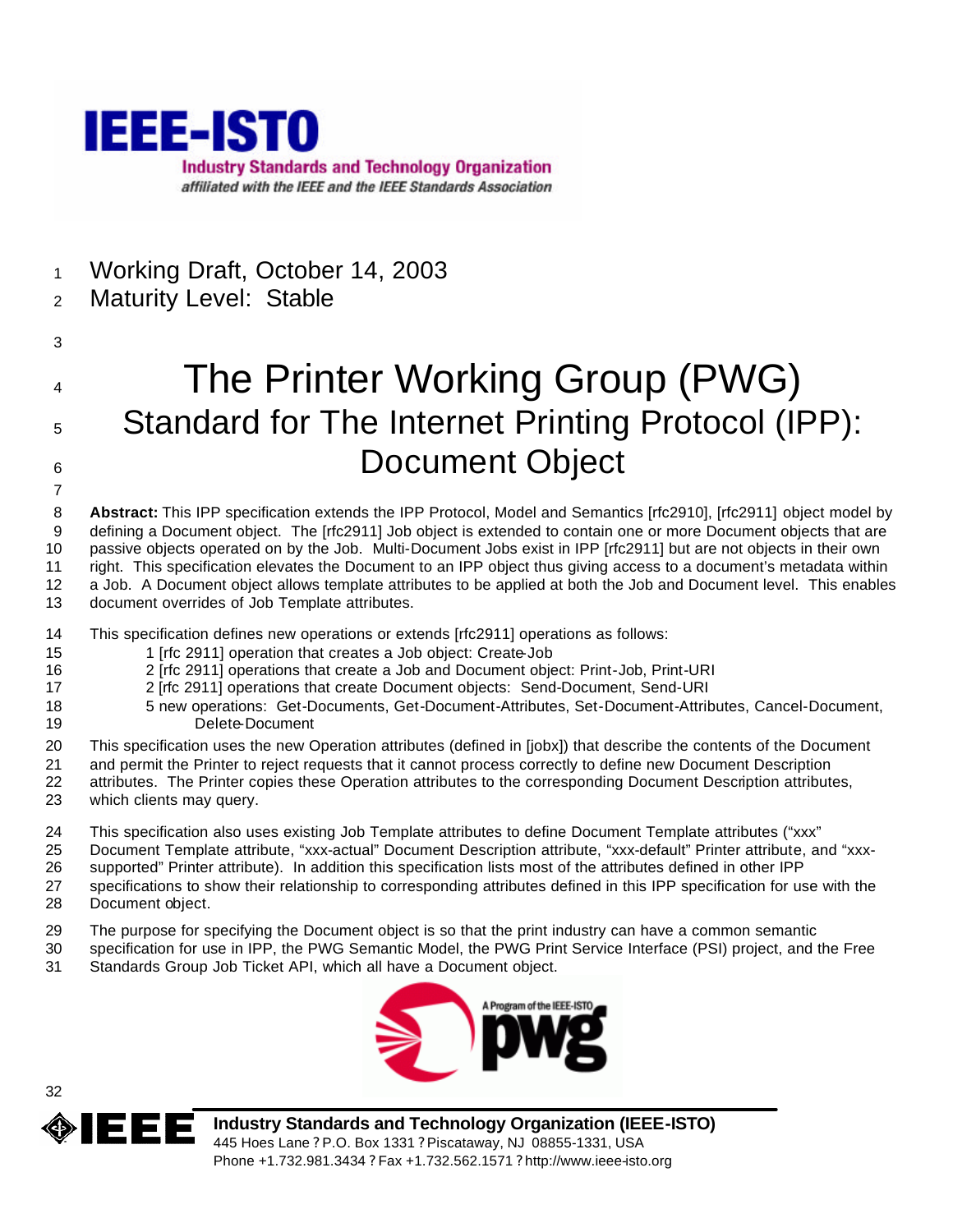| 33       |                                                                                                                                                                                                                 |
|----------|-----------------------------------------------------------------------------------------------------------------------------------------------------------------------------------------------------------------|
| 34       | Working Draft, October 14, 2003                                                                                                                                                                                 |
| 35       | The Printer Working Group (PWG)                                                                                                                                                                                 |
| 36       | <b>Standard for</b>                                                                                                                                                                                             |
| 37       | The Internet Printing Protocol (IPP):                                                                                                                                                                           |
| 38       | <b>Document Object</b>                                                                                                                                                                                          |
| 39       |                                                                                                                                                                                                                 |
| 40       |                                                                                                                                                                                                                 |
| 41<br>42 | This version of the PWG Proposed Standard is available electronically at:                                                                                                                                       |
| 43       | ftp://ftp.pwg.org/pub/pwg/ipp/new_DOC/wd-ippdoc10-20031014.pdf, .doc, .rtf                                                                                                                                      |
| 44<br>45 | This document is a Working Draft for an IEEE-ISTO PWG Candidate Standard. For a definition of a "PWG<br>Candidate Standard" and its transition to a "PWG Standard", see: ftp://ftp.pwg.org/pub/pwg/general/pwg- |

46 process.pdf. After approval by the PWG (by a Last Call) to transition a PWG Working Draft to a PWG Candidate

47 Standard, the resulting PWG Candidate Standard will be available electronically at: ftp://ftp.pwg.org/pub/pwg/cs/.<br>48 After approval by the PWG (by a Last Call) to transition a PWG Candidate Standard to a PWG Standard, After approval by the PWG (by a Last Call) to transition a PWG Candidate Standard to a PWG Standard, the

49 resulting PWG Standard will be available electronically at: ftp://ftp.pwg.org/pub/pwg/standards/.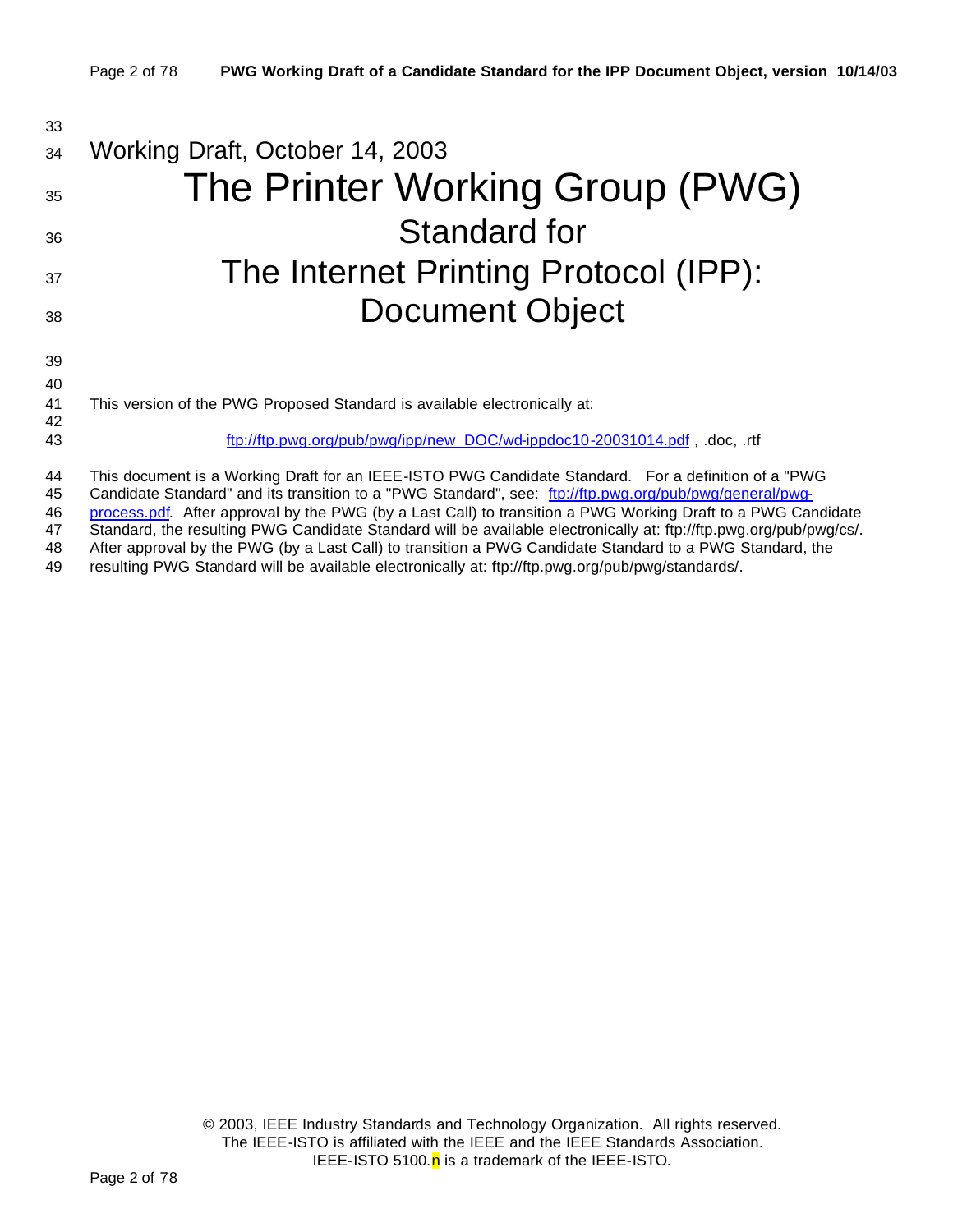#### **PWG Working Draft for a Candidate Standard for the IPP Document Object 10/14/03** Page 3 of 78

#### **Copyright (C) 2003, IEEE ISTO. All rights reserved.**

This document may be copied and furnished to others, and derivative works that comment on, or otherwise explain it

or assist in its implementation may be prepared, copied, published and distributed, in whole or in part, without

 restriction of any kind, provided that the above copyright notice, this paragraph and the title of the Document as referenced below are included on all such copies and derivative works. However, this document itself may not be

modified in any way, such as by removing the copyright notice or references to the IEEE-ISTO and the Printer

Working Group, a program of the IEEE-ISTO.

Title: The Printer Working Group Standard for the Internet Printing Protocol (IPP): Document Object

 The IEEE-ISTO and the Printer Working Group DISCLAIM ANY AND ALL WARRANTIES, WHETHER EXPRESS OR IMPLIED INCLUDING (WITHOUT LIMITATION) ANY IMPLIED WARRANTIES OF MERCHANTABILITY OR FITNESS FOR A PARTICULAR PURPOSE.

 The Printer Working Group, a program of the IEEE-ISTO, reserves the right to make changes to the document without further notice. The document may be updated, replaced or made obsolete by other documents at any time.

 The IEEE-ISTO takes no position regarding the validity or scope of any intellectual property or other rights that might be claimed to pertain to the implementation or use of the technology described in this document or the extent to which any license under such rights might or might not be available; neither does it represent that it has made any effort to identify any such rights.

The IEEE-ISTO invites any interested party to bring to its attention any copyrights, patents, or patent applications, or

 other proprietary rights which may cover technology that may be required to implement the contents of this document. The IEEE-ISTO and its programs shall not be responsible for identifying patents for which a license may be required by a document and/or IEEE-ISTO Industry Group Standard or for conducting inquiries into the legal validity or scope of those patents that are brought to its attention. Inquiries may be submitted to the IEEE-ISTO by e-

mail at:

ieee-isto@ieee.org.

 The Printer Working Group acknowledges that the IEEE-ISTO (acting itself or through its designees) is, and shall at all times, be the sole entity that may authorize the use of certification marks, trademarks, or other special

designations to indicate compliance with these materials.

 Use of this document is wholly voluntary. The existence of this document does not imply that there are no other ways to produce, test, measure, purchase, market, or provide other goods and services related to its scope.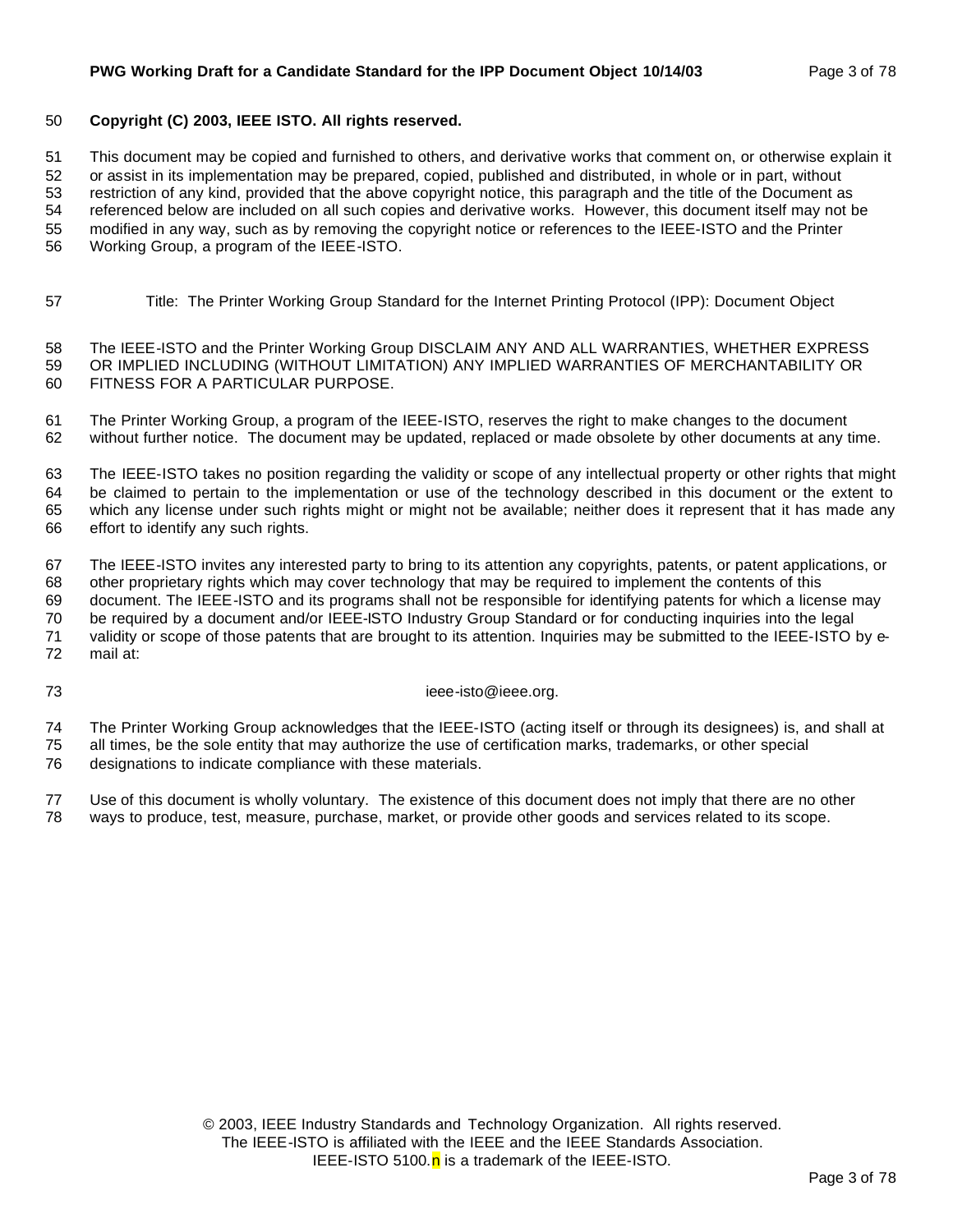#### Page 4 of 78 **PWG Working Draft of a Candidate Standard for the IPP Document Object, version 10/14/03**

#### **About the IEEE-ISTO**

 The IEEE-ISTO is a not-for-profit corporation offering industry groups an innovative and flexible operational forum 82 and support services. The IEEE-ISTO provides a forum not only to develop standards, but also to facilitate activities that support the implementation and acceptance of standards in the marketplace. The organization is affiliated with 84 the IEEE (http://www.ieee.org/) and the IEEE Standards Association (http://standards.ieee.org/).

For additional information regarding the IEEE-ISTO and its industry programs visit http://www.ieee-isto.org.

 

#### **About the IEEE-ISTO PWG**

 The Printer Working Group (or PWG) is a Program of the IEEE Industry Standards and Technology Organization (ISTO) with member organizations including printer manufacturers, print server developers, operating system providers, network operating systems providers, network connectivity vendors, and print management application developers. The group is chartered to make printers and the applications and operating systems supporting them work together better. All references to the PWG in this document implicitly mean "The Printer Working Group, a Program of the IEEE ISTO." In order to meet this objective, the PWG will document the results of their work as open standards that define print related protocols, interfaces, procedures and conventions. Printer manufacturers and vendors of printer related software will benefit from the interoperability provided by voluntary conformance to these standards.

In general, a PWG standard is a specification that is stable, well understood, and is technically competent, has

- multiple, independent and interoperable implementations with substantial operational experience, and enjoys significant public support.
- For additional information regarding the Printer Working Group visit: http://www.pwg.org
- 
- **Contact information:**
- IPP Web Page: http://www.pwg.org/ipp/
- IPP Mailing List: ipp@pwg.org
- 108 To subscribe to the ipp mailing list, send the following email:<br>109 1) send it to maiordomo@pwg.org
- 1) send it to majordomo@pwg.org
- 2) leave the subject line blank
- 3) put the following two lines in the message body:
- 112 subscribe ipp
- end

 Implementers of this specification are encouraged to join the IPP Mailing List in order to participate in any discussions of clarifications or review of registration proposals for additional names. Requests for additional extensions, for inclusion in this specification, should be sent to the IPP Mailing list for consideration. In order to reduce spam the mailing list rejects mail from non-subscribers, so you must subscribe to the mailing list in order to 118 send a question or comment to the mailing list.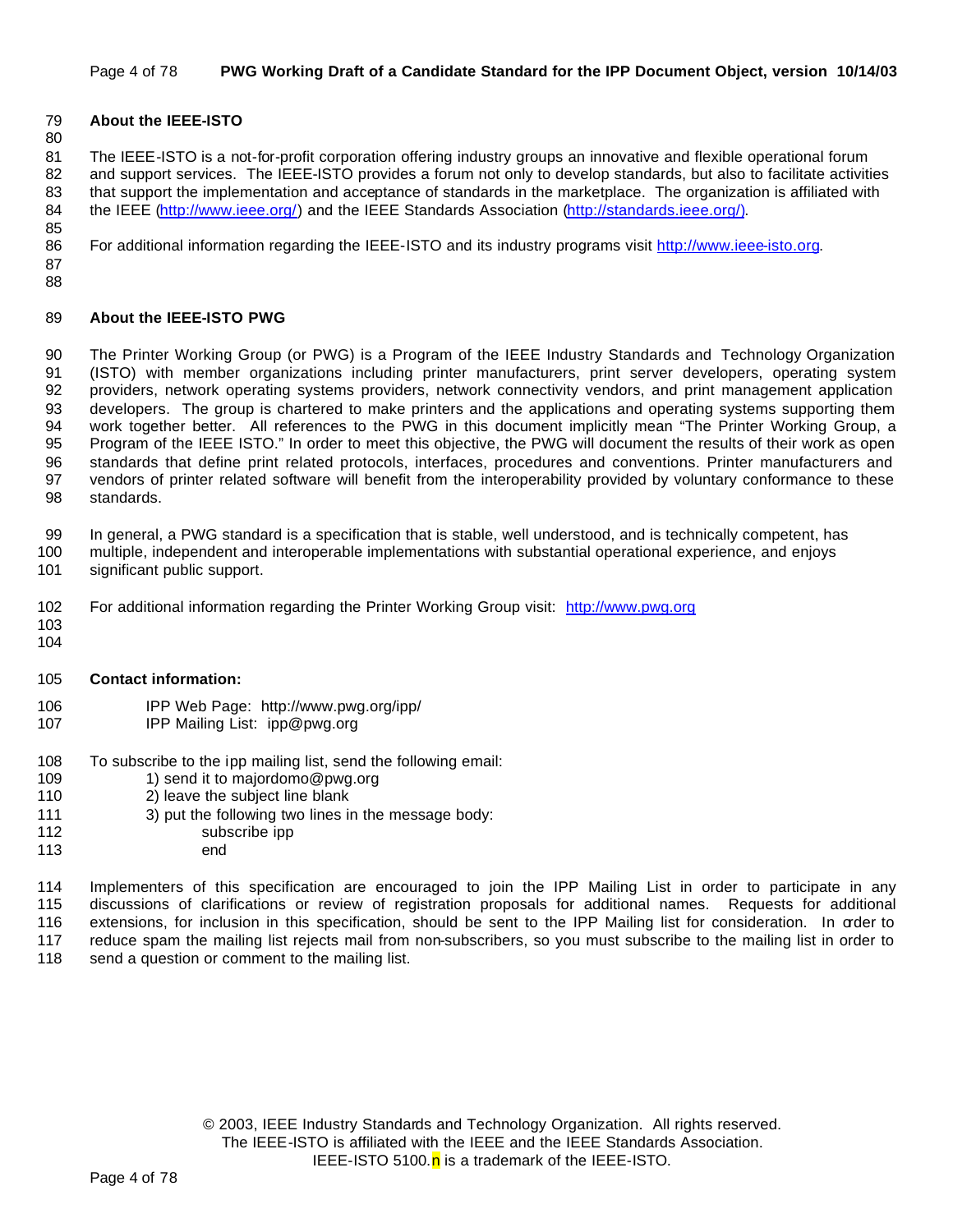# **Contents**

| 120                                           | $\mathbf 1$    | Introduction and Summary                                                                                                                                                               | 9                    |
|-----------------------------------------------|----------------|----------------------------------------------------------------------------------------------------------------------------------------------------------------------------------------|----------------------|
| 121                                           |                |                                                                                                                                                                                        |                      |
| 122                                           | $\overline{2}$ | Terminology                                                                                                                                                                            | 11                   |
| 123                                           |                |                                                                                                                                                                                        |                      |
| 124                                           |                |                                                                                                                                                                                        |                      |
| 125                                           | 3              | New Job operations and semantic extensions to Job operations                                                                                                                           | 13                   |
| 126<br>127<br>128<br>129<br>130<br>131<br>132 |                | 3.1.1.1 ipp-attribute-fidelity (boolean) ([rfc2911] § 3.2.1 and 15)<br>3.1.1.2 job-mandatory-attributes (1setOf type2 keyword) Operation attribute                                     | 14<br>14             |
| 133                                           |                |                                                                                                                                                                                        |                      |
| 134<br>135<br>136<br>137<br>138               |                | 3.3.1.1 "limit" (integer(1:MAX)):<br>3.3.1.2 "requested-attributes" (1setOf type2 keyword):                                                                                            | 17<br>17             |
| 139                                           |                |                                                                                                                                                                                        |                      |
| 140                                           |                |                                                                                                                                                                                        |                      |
| 141                                           |                |                                                                                                                                                                                        |                      |
| 142                                           |                |                                                                                                                                                                                        |                      |
| 143                                           |                |                                                                                                                                                                                        |                      |
| 144                                           |                |                                                                                                                                                                                        |                      |
| 145                                           |                |                                                                                                                                                                                        |                      |
| 146                                           | 4              | <b>Document Operations</b>                                                                                                                                                             | 19                   |
| 147<br>148<br>149<br>150<br>151<br>152<br>153 |                | 4.1.2.1 document-number (integer(1:MAX))<br>4.1.2.2 document-state (type1 enum)<br>4.1.2.3 document-state-reasons (1setOf type2 keyword)<br>4.1.2.4 document-state-message (text(MAX)) | 21<br>21<br>22<br>22 |
| 154                                           |                |                                                                                                                                                                                        |                      |
| 155<br>156<br>157<br>158                      |                | 4.3.1.1 "requested-attributes" (1setOf keyword):                                                                                                                                       | 23                   |
| 159<br>160<br>161                             |                |                                                                                                                                                                                        |                      |

© 2003, IEEE Industry Standards and Technology Organization. All rights reserved. The IEEE-ISTO is affiliated with the IEEE and the IEEE Standards Association. IEEE-ISTO 5100. $n$  is a trademark of the IEEE-ISTO.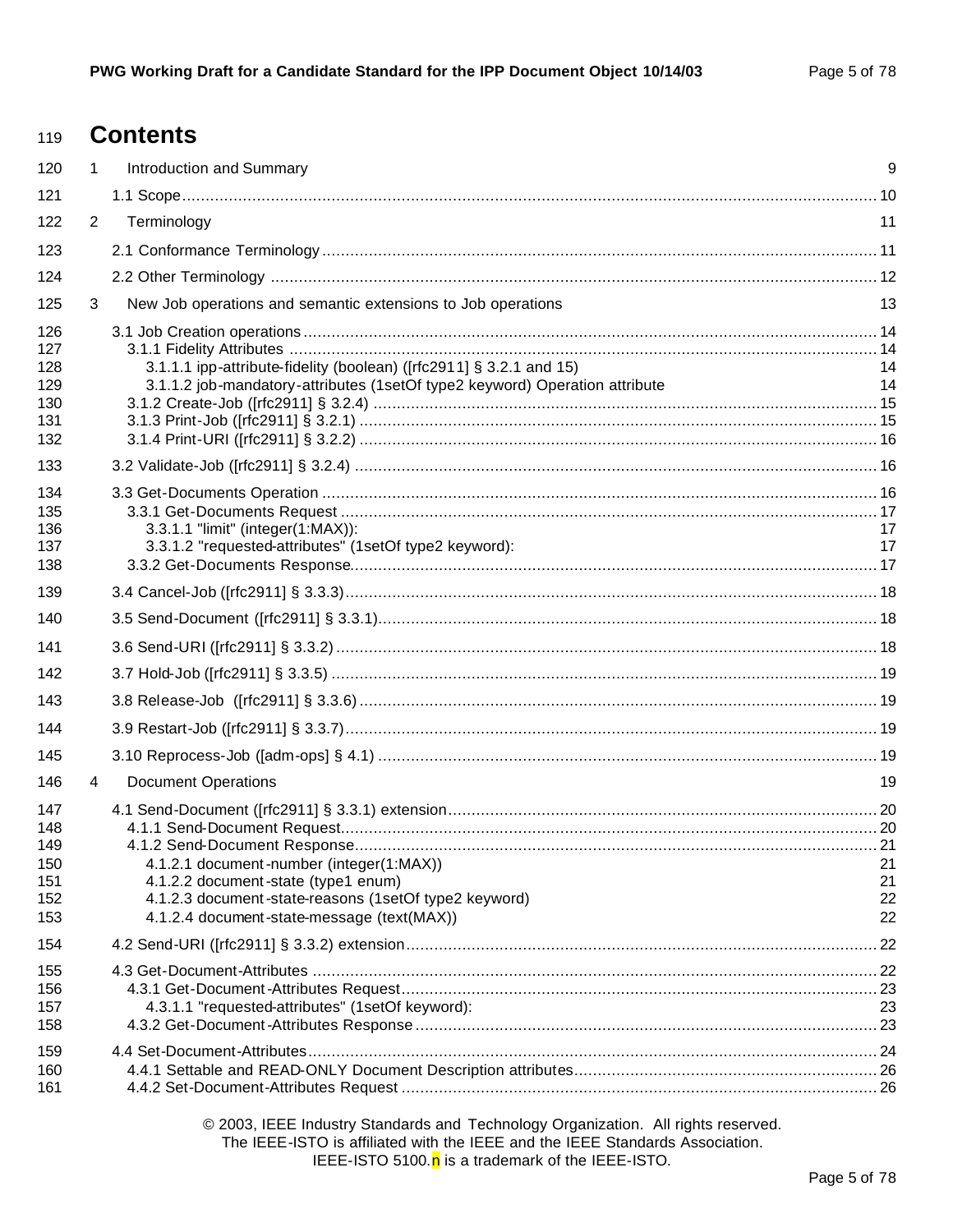| 163<br>164<br>165<br>166<br>167<br>5<br>168<br>169<br>170<br>171<br>172<br>6<br>173<br>7<br>174<br>175<br>176<br>177<br>178<br>8<br>179<br>180<br>181<br>182<br>9<br>183<br>184<br>185<br>186<br>187<br>188<br>189 | 4.5.1.1 document-message (text(MAX)):<br>29<br>Administrative Job and Document operations<br>30<br>Job and Document Template Attribute Precedence during Job processing<br>31<br>Operation Attributes for the Job and Document Creation operations<br>32<br>Job Template and Document Template attributes<br>38 |  |
|--------------------------------------------------------------------------------------------------------------------------------------------------------------------------------------------------------------------|-----------------------------------------------------------------------------------------------------------------------------------------------------------------------------------------------------------------------------------------------------------------------------------------------------------------|--|
|                                                                                                                                                                                                                    |                                                                                                                                                                                                                                                                                                                 |  |
|                                                                                                                                                                                                                    |                                                                                                                                                                                                                                                                                                                 |  |
|                                                                                                                                                                                                                    |                                                                                                                                                                                                                                                                                                                 |  |
|                                                                                                                                                                                                                    |                                                                                                                                                                                                                                                                                                                 |  |
|                                                                                                                                                                                                                    |                                                                                                                                                                                                                                                                                                                 |  |
|                                                                                                                                                                                                                    |                                                                                                                                                                                                                                                                                                                 |  |
|                                                                                                                                                                                                                    |                                                                                                                                                                                                                                                                                                                 |  |
|                                                                                                                                                                                                                    |                                                                                                                                                                                                                                                                                                                 |  |
|                                                                                                                                                                                                                    |                                                                                                                                                                                                                                                                                                                 |  |
|                                                                                                                                                                                                                    |                                                                                                                                                                                                                                                                                                                 |  |
|                                                                                                                                                                                                                    |                                                                                                                                                                                                                                                                                                                 |  |
|                                                                                                                                                                                                                    |                                                                                                                                                                                                                                                                                                                 |  |
|                                                                                                                                                                                                                    |                                                                                                                                                                                                                                                                                                                 |  |
|                                                                                                                                                                                                                    |                                                                                                                                                                                                                                                                                                                 |  |
|                                                                                                                                                                                                                    |                                                                                                                                                                                                                                                                                                                 |  |
|                                                                                                                                                                                                                    |                                                                                                                                                                                                                                                                                                                 |  |
|                                                                                                                                                                                                                    | 44<br>Job Description and Document Description attributes                                                                                                                                                                                                                                                       |  |
| 190<br>191<br>192<br>193<br>194<br>195<br>196<br>197<br>198<br>199<br>200<br>201                                                                                                                                   |                                                                                                                                                                                                                                                                                                                 |  |
| 202<br>203<br>204<br>205<br>206<br>207                                                                                                                                                                             |                                                                                                                                                                                                                                                                                                                 |  |

© 2003, IEEE Industry Standards and Technology Organization. All rights reserved. The IEEE-ISTO is affiliated with the IEEE and the IEEE Standards Association. IEEE-ISTO 5100. $n$  is a trademark of the IEEE-ISTO.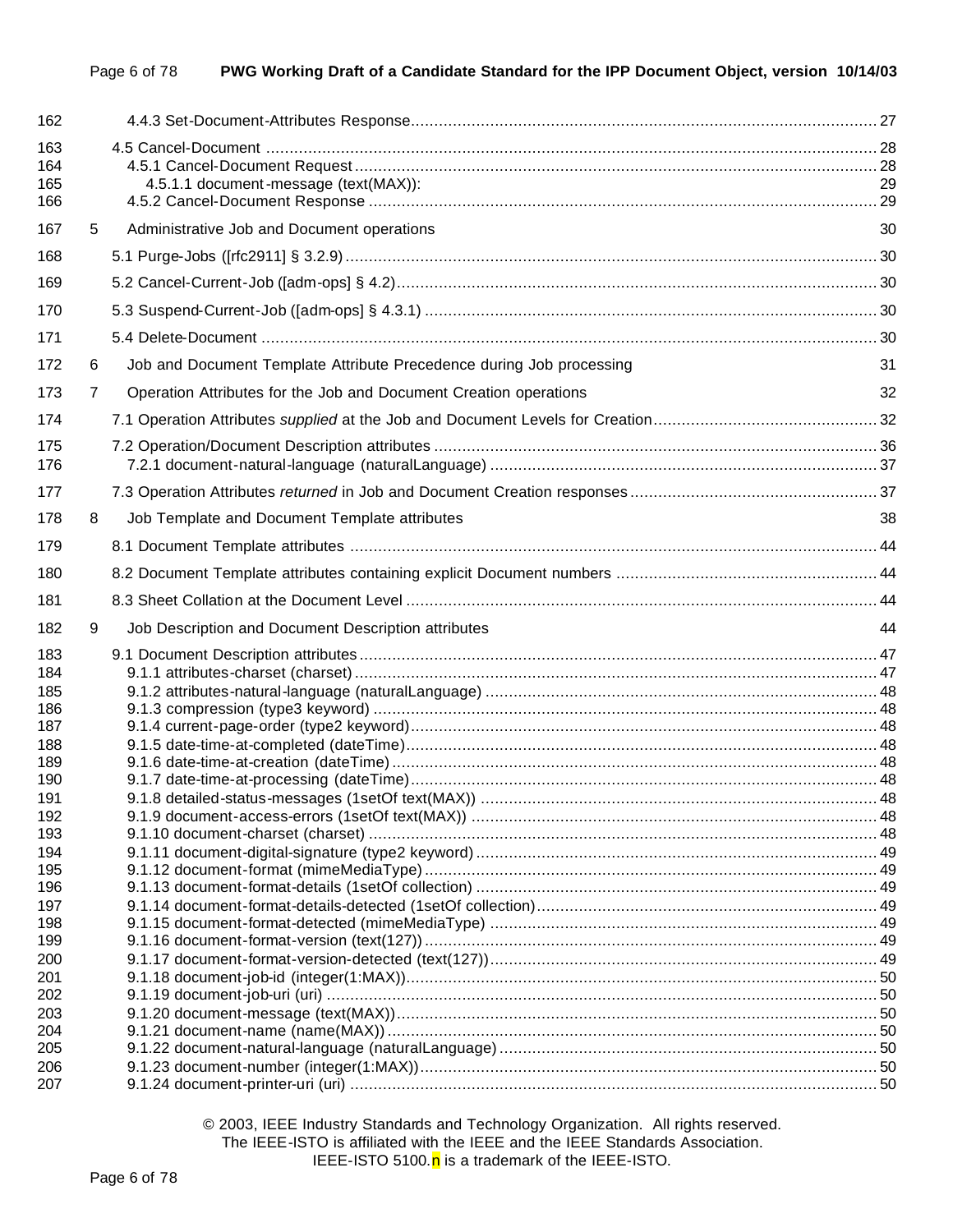| 208        |    |                                                                                                                                                                    |     |
|------------|----|--------------------------------------------------------------------------------------------------------------------------------------------------------------------|-----|
| 209        |    | 9.1.25.1 The "document-state" Document Description attribute and the Document object life Cycle                                                                    | -52 |
| 210<br>211 |    |                                                                                                                                                                    |     |
| 212        |    |                                                                                                                                                                    |     |
| 213        |    |                                                                                                                                                                    |     |
| 214        |    |                                                                                                                                                                    |     |
| 215        |    |                                                                                                                                                                    |     |
| 216<br>217 |    |                                                                                                                                                                    |     |
| 218        |    |                                                                                                                                                                    |     |
| 219        |    |                                                                                                                                                                    |     |
| 220        |    |                                                                                                                                                                    |     |
| 221<br>222 |    |                                                                                                                                                                    |     |
| 223        |    |                                                                                                                                                                    |     |
| 224        |    |                                                                                                                                                                    |     |
| 225        |    |                                                                                                                                                                    |     |
| 226<br>227 |    |                                                                                                                                                                    |     |
| 228        |    |                                                                                                                                                                    |     |
| 229        |    |                                                                                                                                                                    |     |
| 230        |    |                                                                                                                                                                    |     |
| 231        | 10 | <b>New Printer attributes</b>                                                                                                                                      | 61  |
| 232        |    |                                                                                                                                                                    |     |
| 233        | 11 | New Values for Existing Printer Description Attributes                                                                                                             | 63  |
| 234        |    |                                                                                                                                                                    |     |
| 235        | 12 | Encodings of Additional Attribute Tags                                                                                                                             | 63  |
| 236        | 13 | <b>Conformance Summary</b>                                                                                                                                         | 64  |
| 237        |    |                                                                                                                                                                    |     |
| 238        |    |                                                                                                                                                                    |     |
| 239        | 14 | <b>Normative References</b>                                                                                                                                        | 65  |
| 240        | 15 | Informative References                                                                                                                                             | 66  |
| 241        | 16 | <b>IANA Considerations</b>                                                                                                                                         | 68  |
| 242        |    |                                                                                                                                                                    |     |
| 243        |    |                                                                                                                                                                    |     |
| 244        |    |                                                                                                                                                                    |     |
| 245        |    |                                                                                                                                                                    |     |
| 246        |    |                                                                                                                                                                    |     |
| 247        |    |                                                                                                                                                                    |     |
| 248        |    |                                                                                                                                                                    |     |
| 249        | 17 | Internationalization Considerations                                                                                                                                | 75  |
| 250        | 18 | <b>Security Considerations</b>                                                                                                                                     | 75  |
| 251        | 19 | Contributors                                                                                                                                                       | 76  |
|            |    | © 2003, IEEE Industry Standards and Technology Organization. All rights reserved.<br>The IEEE-ISTO is affiliated with the IEEE and the IEEE Standards Association. |     |

IEEE-ISTO 5100. $n$  is a trademark of the IEEE-ISTO.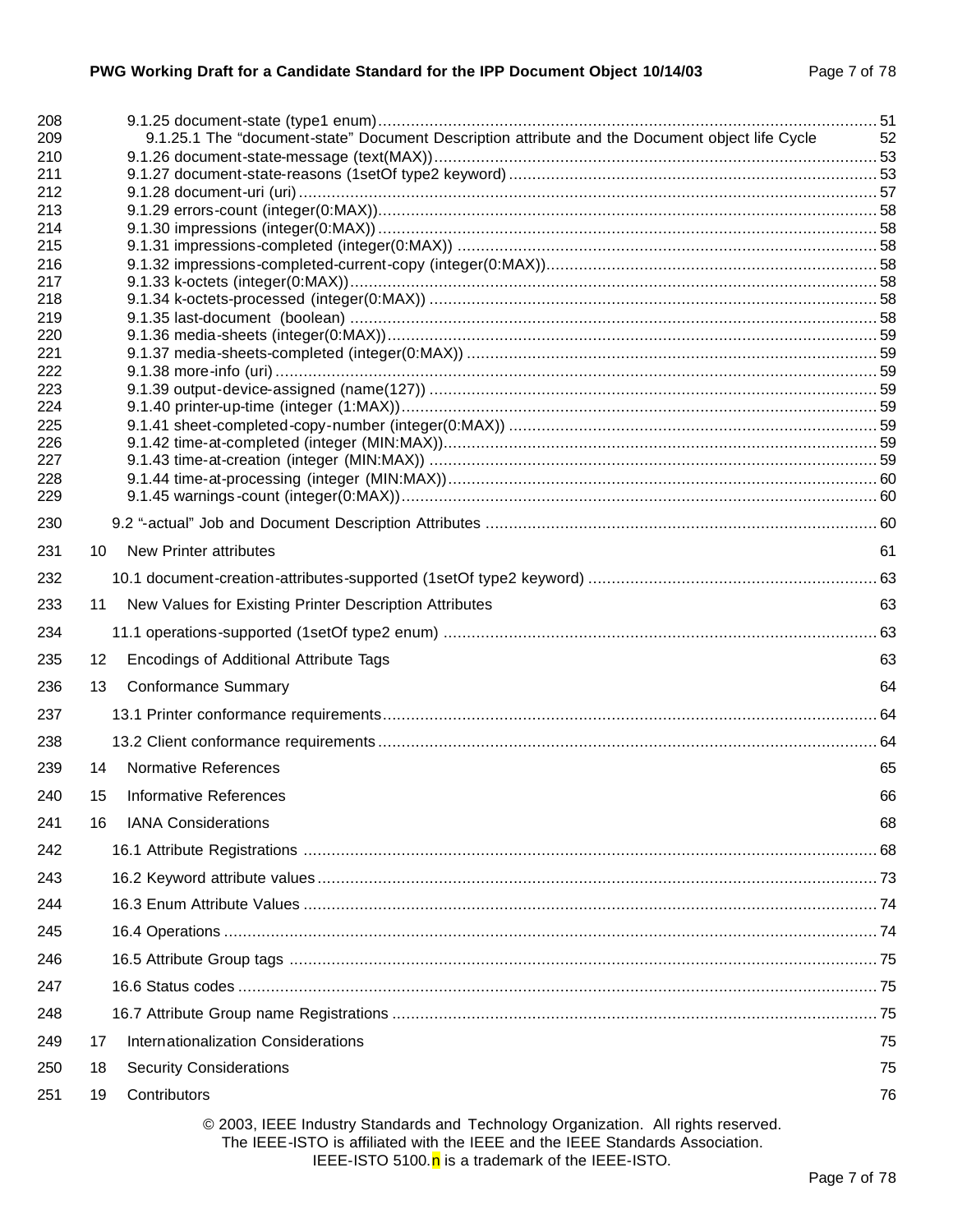| 252 | 20        | Acknowledgments                                                          | 76 |
|-----|-----------|--------------------------------------------------------------------------|----|
| 253 | -21       | Author's Address                                                         | 76 |
| 254 | <b>22</b> | Appendix A: Document operations compared to Job operations (Informative) | 77 |
| 255 | 23        | Annex B: IEEE-ISTO 5100.4-2001 Document Overrides (informative)          | 77 |
| 256 | - 24      | Annex C: Change Log (informative)                                        | 78 |

# **Table of Tables**

| 259 |                                                                                                                 |  |
|-----|-----------------------------------------------------------------------------------------------------------------|--|
| 260 |                                                                                                                 |  |
| 261 |                                                                                                                 |  |
| 262 |                                                                                                                 |  |
| 263 |                                                                                                                 |  |
| 264 |                                                                                                                 |  |
| 265 |                                                                                                                 |  |
| 266 | Table 8 - Operation Attributes supplied at the Job and Document Levels in Job and Document Creation Requests 34 |  |
| 267 |                                                                                                                 |  |
| 268 |                                                                                                                 |  |
| 269 |                                                                                                                 |  |
| 270 |                                                                                                                 |  |
| 271 | Figure 1 - The "document-state" Document Description attribute and the Document object life cycle53             |  |
| 272 |                                                                                                                 |  |
| 273 |                                                                                                                 |  |
| 274 |                                                                                                                 |  |
| 275 |                                                                                                                 |  |
| 276 |                                                                                                                 |  |
| 277 |                                                                                                                 |  |

# **Table of Figures**

 Figure 1 - The "document-state" Document Description attribute and the Document object life cycle....................... 53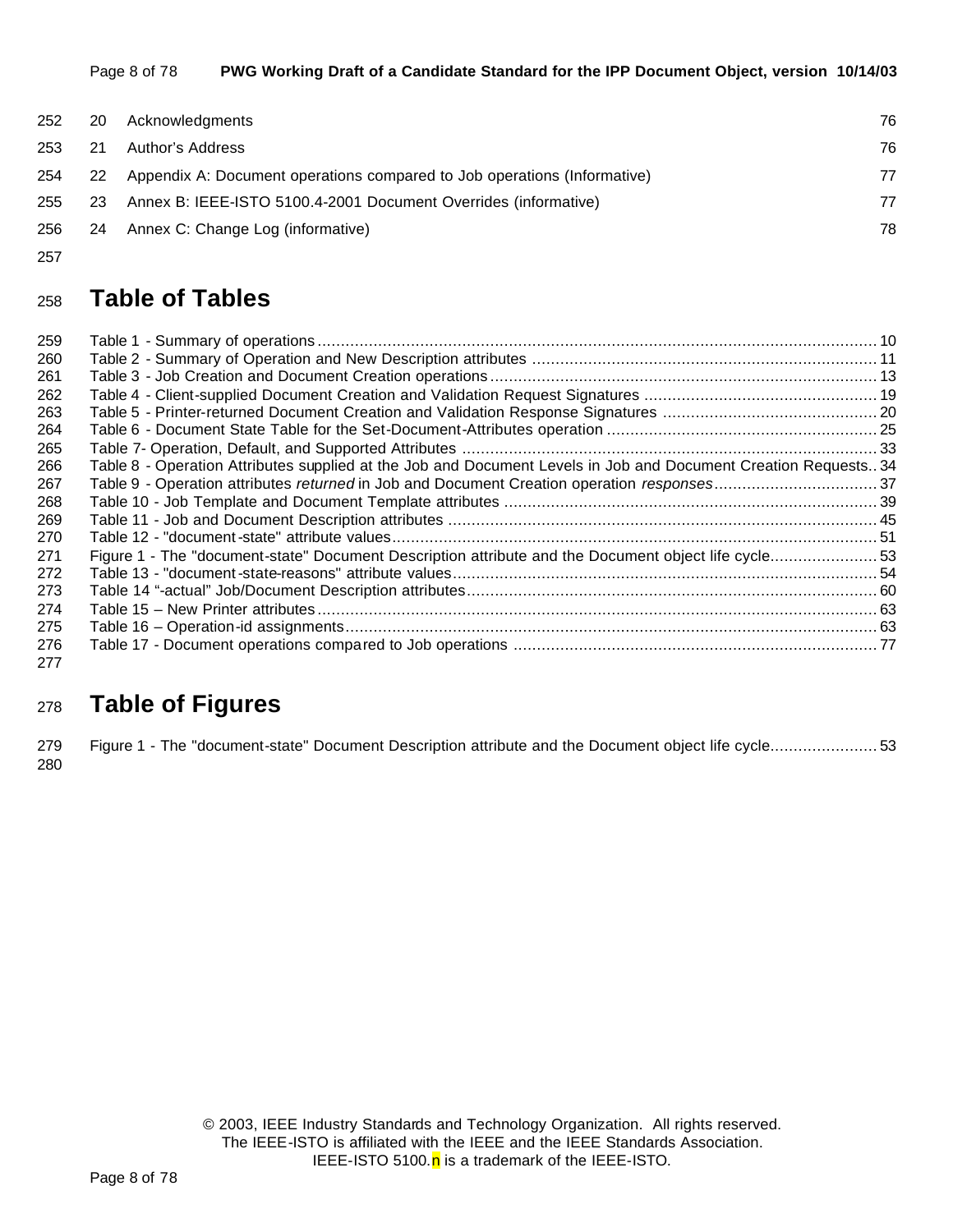# **1 Introduction and Summary**

 This IPP specification extends the IPP Model and Semantics [rfc2911] object model by defining a Document object. The [rfc2911] Job object is extended to contain one or more Document objects that are passive objects operated on by the Job. The REQUIRED Print-Job and OPTIONAL Print-URI operations ([rfc2911] § 3.2.1 and 3.2.2) create a Job object containing a single Document object. The REQUIRED Create-Job operation ([rfc2911] § 3.2.4) creates a 286 Job obiect. The REQUIRED Send-Document and OPTIONAL Send-URI operations ([rfc2911] § 3.3.1 and 3.3.2) add a Document object to the specified Job object. This specification adds a Document Attributes group (and tag) to the Send-Document and Send-URI requests and responses. The Document Attributes group contains any Document Template attributes to be applied to this Document object being created, overriding any corresponding Job Template attributes supplied at the job level (by Create-Job) and thereby allowing the client to vary the Document Template attributes between Document objects in a single Job.

- This specification defines one new operation for Job objects, four new operations for Document objects once they have been created, and extends [rfc2911] operations as follows:
- 1 REQUIRED Job operation: Get-Documents
- 1 REQUIRED Job and Document Creation operation: PrintJob [rfc2911]
- 1 OPTIONAL Job and Document Creation operation: Print-URI [rfc2911]
- 1 REQUIRED Document Creation operation: Send-Document [rfc2911]
- 1 OPTIONAL Document Creation operation: Send-URI [rfc2911]
- 2 REQUIRED Document operations: Cancel-Document, Get-Document-Attributes
- 2 OPTIONAL Document operations: Delete-Document, Set-Document-Attributes.
- This specification uses the new Operation attributes (defined in [jobx]) that describe the contents of the Document and permit the Printer to reject requests that it cannot process correctly to define new Document Description
- attributes. The Printer copies these Operation attributes to the corresponding Document Description attributes which client may query.
- This specification also uses existing Job Template attributes to define Document Template attributes ("xxx"
- Document Template attribute, "xxx-actual" Document Description attribute [ippact], "xxx-default" Printer attribute, and
- "xxx-supported" Printer attribute). In addition this specification lists all of the attributes defined in other IPP 308 specifications<sup>1</sup> to show their relationship to corresponding attributes defined in this IPP specification for use with the
- Document object. The analogous Document Descriptions attributes that correspond to the Job Description attributes are also defined.
- The semantics of the "document-state", "document-state-reasons", and "document-state-message" Document
- Description attributes are based on the corresponding [rfc2911] "job-state", "job-state-reasons", and "job-state-
- message" Job Description attributes. The state transitions for a Document are simpler than a Job's. A Document is
- either waiting for the Job to process it, being processed by the Job or has reached its terminating state. Only the applicable state values are used. It is assumed that an implementation will only use values from "job-state-reasons"
- that are applicable to a Document for "document-state-reasons".
- This specification describes an IPP extension which is referenced as part of the PWG Semantic Model. The purpose for specifying the Document object is so the print industry has a common semantic specification for use in IPP, the
- PWG Semantic Model [pwg-sm], the PWG Print Service Interface (PSI) project [pwg-psi], and the Free Standards
- Group Job Ticket API [fsg-jt], which all have a Document object.

 This specification lists all attributes defined in other IPP specifications at the time of publication of this specification. No attempt will be made to keep this specification up to date after publication.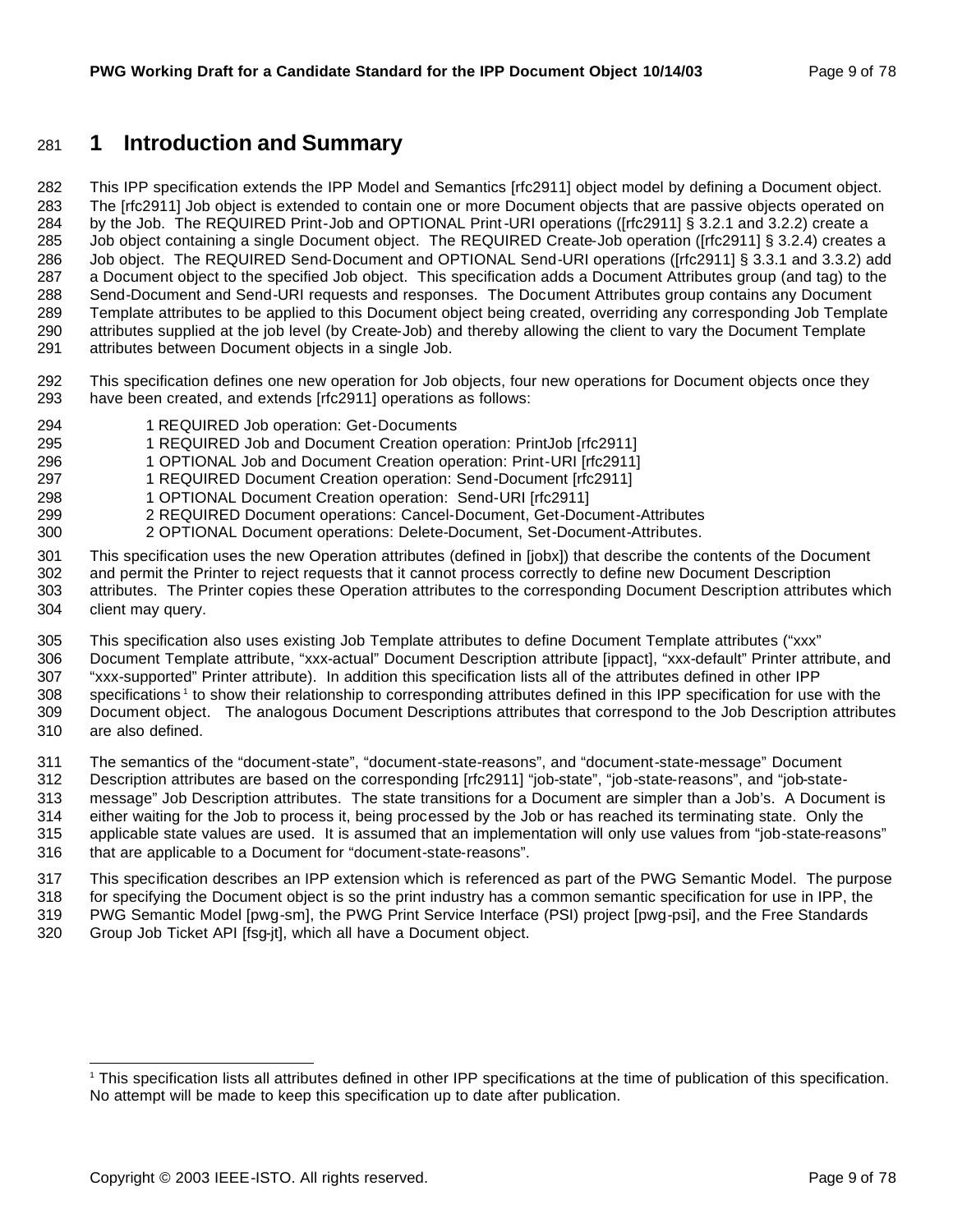# 321 **1.1 Scope**

 Part of this extension is to allow the client to supply printing instructions, called Document Template attributes, when creating each Document object. An IPP Printer implementation MAY support most of the existing Job Template attributes as Document Template attributes as well. (The PWG Semantic Model [pwg-sm] currently calls the Job Template attributes and Document Template attributes simply "Job Processing" and "Document Processing" attributes). Note: There are a number of footnotes which relate this IPP specification to the PWG Semantic model and other PWG projects, such as the Print Service Interface (PSI) [pwg-psi].

 $328$  The Document object is a passive object<sup>2</sup> and is operated upon by the Job. The client uses any of the existing Send-329 Document, Send-URI, Print-Job, or Print-URI operations to create a Document object. In addition there are 5 new 330 operations that affect the Document object after it has been created as summarized in Table 1.

#### 331 **Table 1 - Summary of operations**

| <b>Operation Name</b>   | Printer<br>support          | <b>Brief Description</b>                                                                                                                                                                                                                                                                                                                       |
|-------------------------|-----------------------------|------------------------------------------------------------------------------------------------------------------------------------------------------------------------------------------------------------------------------------------------------------------------------------------------------------------------------------------------|
|                         |                             |                                                                                                                                                                                                                                                                                                                                                |
| Print-Job [rfc2911]     | <b>REQUIRED</b>             | Creates a Job object as in [rfc2911] that contains a single Document<br>object with pushed data in-line. Some additional Operation attributes<br>are defined in [jobx] for use in creating the Document object with<br>Document Description attributes.                                                                                        |
| Print-URI [rfc2911]     | <b>OPTIONAL</b>             | Creates a Job object as in [rfc2911] that contains a single Document<br>object with a reference to the document data. Some additional<br>Operation attributes are defined in [jobx] for use in creating the<br>Document object with Document Description attributes.                                                                           |
| Create-Job [rfc2911]    | <b>REQUIRED<sup>3</sup></b> | Creates the Job object as defined in [rfc2911] with Job Attributes. Job<br>Template attributes that affect individual documents, such as "media",<br>are inherited by the Document objects that are subsequently created for<br>the Job using Send-Document and/or Send-URI.                                                                   |
| Send-Document [rfc2911] | <b>REQUIRED<sup>3</sup></b> | Creates a Document object with Document attributes and data. Some<br>additional Operation attributes are defined in [jobx] for use in creating<br>the Document object with Document Description attributes, along with a<br>new Document attributes group to pass Document Template attributes.                                                |
| Send-URI [rfc2911]      | <b>OPTIONAL</b>             | Creates a Document object with Document attributes and a URL<br>reference to the data (print-by-reference). Some additional Operation<br>attributes are defined in [jobx] for use in creating the Document object<br>with Document Description attributes, along with a new Document<br>attributes group to pass Document Template attributes. |
| Get-Document-Attributes | <b>REQUIRED</b>             | Get requested attributes of the specified Document in the specified Job.                                                                                                                                                                                                                                                                       |
| Get-Documents           | <b>REQUIRED</b>             | Get requested attributes of all of the Documents in the specified Job.                                                                                                                                                                                                                                                                         |
| Set-Document-Attributes | <b>OPTIONAL</b>             | Set the supplied Document attributes on the specified Document.                                                                                                                                                                                                                                                                                |
| Cancel-Document         | <b>REQUIRED</b>             | Cancel the specified Document in the specified Job, but don't remove it.                                                                                                                                                                                                                                                                       |
| Delete-Document         | <b>OPTIONAL</b>             | Remove the specified Document object and its data from the Job.                                                                                                                                                                                                                                                                                |

332

333 This specification uses existing [rfc2911] and [jobx] Operation attributes summarized in Table 2 to define new

334 Document Description attributes. The Printer copies these Operation attributes supplied by the client in the request 335 to the corres ponding Job or Document Description attributes.

<sup>2</sup> The Document object is *not* a sub-job. If Job trees are desired where sub-jobs can be on different network nodes, such as in JDF, then a separate specification should be generated for Job trees.

<sup>&</sup>lt;sup>3</sup> In [rfc2911] the Create-Job and Send-Document operations are OPTIONAL for a Printer to support.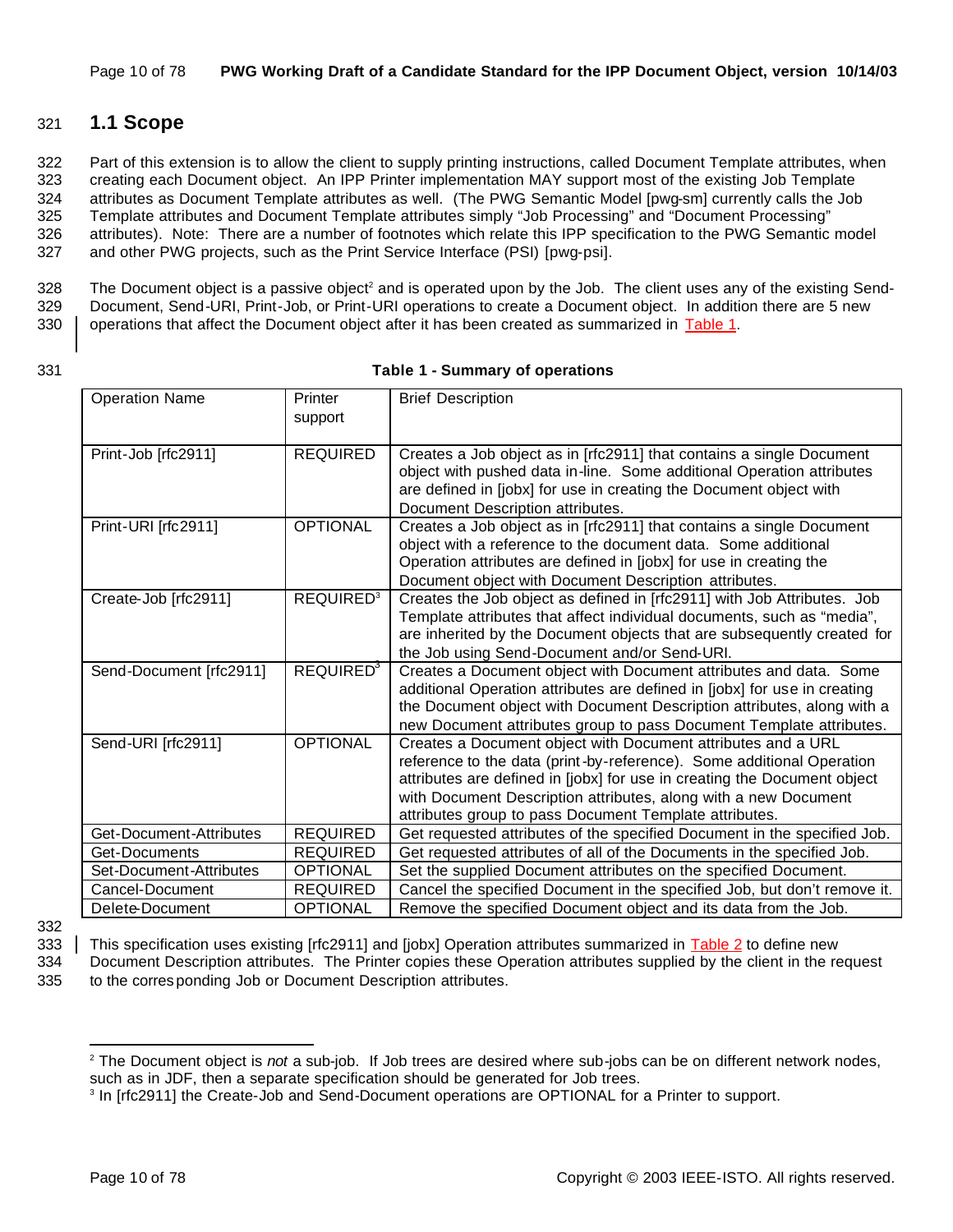| . . | . .<br>- - - | ٠<br>٦ |
|-----|--------------|--------|

#### 336 **Table 2 - Summary of Operation and New Description attributes**

| Operation attribute                                                   | Creation<br>operation | Printer<br>support | Description                                                                                                                                                                                                                                                                                                                                                    |
|-----------------------------------------------------------------------|-----------------------|--------------------|----------------------------------------------------------------------------------------------------------------------------------------------------------------------------------------------------------------------------------------------------------------------------------------------------------------------------------------------------------------|
| ipp-attribute-fidelity (boolean) *<br>[rfc2911] §15.1                 | Job                   | <b>MUST</b>        | Allows the client to indicate whether or not the<br>Printer MUST support all Job Template and<br>Document Template attributes.                                                                                                                                                                                                                                 |
| job-mandatory-attributes (1setOf type2<br>keyword) [jobx] $§$ 4.1.2   | Job                   | <b>MUST</b>        | Allows the client to list which Job Template and<br>Document Template attributes that the Printer<br>MUST support.                                                                                                                                                                                                                                             |
| document-charset (charset) [jobx] § 4.2.1                             | Document              | CMUST <sup>4</sup> | The charset of the Document Object content.                                                                                                                                                                                                                                                                                                                    |
| document-digital-signature (type2<br>keyword) [jobx] $\S$ 4.2.2       | Document              | <b>MAY</b>         | The type of digital signature, if any, used in the<br>Document Object content.                                                                                                                                                                                                                                                                                 |
| document-format (mimeMediaType) *<br>[rfc2911] §3.2.1.1               | Document              | <b>MUST</b>        | The document format of the Document Object<br>content.                                                                                                                                                                                                                                                                                                         |
| document-format-details (1setOf<br>collection) [jobx] $\S$ 4.2.4      | Document              | CMUST <sup>5</sup> | The details of the Document Object content,<br>including when it's a package of files (e.g. zip,<br>multipart/related). The details include<br>information, such as the application and the<br>operating system that created the document,<br>the intended device type (when the format is<br>device-dependent), and the natural languages<br>of the document. |
| document-format-version (text(127)) [jobx]<br>$§$ 4.2.5               | Document              | <b>MAY</b>         | The level or version of the document format.                                                                                                                                                                                                                                                                                                                   |
| document-natural-language<br>(naturalLanguage) * $[rfc2911]$ §3.2.1.1 | <b>Document</b>       | <b>MAY</b>         | The primary language of the Document Object<br>content.                                                                                                                                                                                                                                                                                                        |

337 \* - indicates Operation attributes defined in [rfc2911] that are extended to apply to the Document Creation operations 338 defined in this specification.

# <sup>339</sup> **2 Terminology**

340 This section defines terminology used throughout this document.

# 341 **2.1 Conformance Terminology**

 Capitalized terms, such as **MUST, MUST NOT, REQUIRED, SHOULD, SHOULD NOT, MAY,** and **OPTIONAL**, have special meaning relating to conformance as defined in RFC 2119 [rfc2119]. If an implementation supports the extension defined in this document, then these terms apply; otherwise, they do not. These terms define conformance to *this document (and [rfc2911]) only*; they do not affect conformance to other documents, unless explicitly stated otherwise. For example, the term REQUIRED in this document means "REQUIRED if this OPTIONAL Document Object specification is implemented"*.*

348 The term **CONDITIONALLY REQUIRED** means that the Printer **MUST** support the feature, if the specified condition 349 is true. The term **CMUST** means **MUST** if the specified "condition" is true.

 4 The Printer MUST support the "document-charset" operation/Document Description attributes if the Printer supports a document-format in which the charset may be ambiguous in the Document content, such as 'application/vnd.hp-PCL' where the charset escape sequence MAY be omitted from the data (see [jobx] §3.2.1).

<sup>5</sup> The Printer MUST support the "document-format-details" operation/Document Description attributes if the Printer supports a packaging document format, such as 'application/zip' or 'multipart/related'.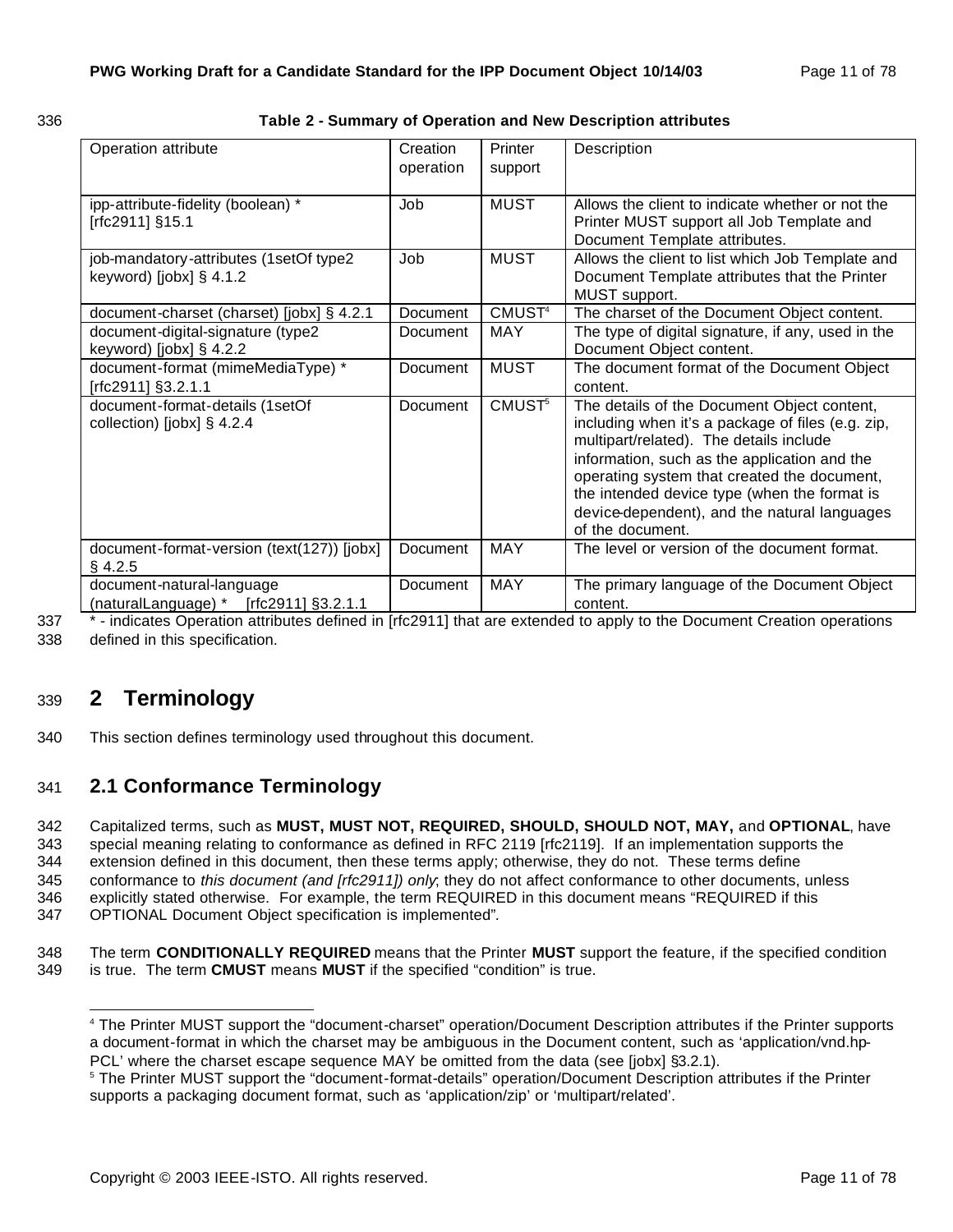# **2.2 Other Terminology**

This document uses the same terminology as [rfc2911], such as "**client**", "**Printer**" <sup>6</sup> , "**attribute**", "**attribute value**", "**keyword**", "**Job Template attribute**", "**Operation attribute**", "**operation**", "**request**", "**response** ", and "**support**" with the same meaning. In addition, the following terms are defined for use in this document:

 **Attribute Precedence** - the precedence rules which dictate which attribute value takes precedence when the same attribute is supplied at different points in the workflow with different values, such as at both the **Job Level** and the **Document Level**. See section 6.

 **Document attribute** - an **Operation attribute** or a **Document Template attribute** that applies to a **Document object** as a whole. For example, "document-format" is an Operation attribute and "media" is a Document Template attribute.

 **Document Creation operation** - operations that create Document objects. Specifically: Print-Job, Print-URI, Send- Document, and Send-URI. Note: Print-Job and Print-URI are both **Job Creation** and **Document Creation** operations, since they create both a Job and a **Document object** at the same time. This specification does not extend the Print-Job and Print-URI operations. However, this specification does extend the Send-Document and Send-URI operations to allow the client to supply **Document Template** attributes in each request.

 **Document Level** - Operation and Document Template attributes supplied in the Send-Document and Send-URI operations are referred to as being supplied at the **Document Level**. Note: attributes supplied in the Print-Job and Print-URI requests are considered as being supplied at the **Job Level** only, *not* also at the **Document Level**, even though Print-Job and Print-URI also create **Document objects** (see Table 3).

 **Document object** - the object to represent the logical concept of a document in a Job. A **Job object** can contain one or more **Document objects**.

 **Document Template attribute** - an attribute that the client supplies in a Send-Document or Send-URI operation request in the Document Attributes group. For example, "media".

 **Honor** - a Printer is said to **Honor** an attribute supplied by the client, if the Printer **supports** that attribute and the supplied value and performs the indicated semantics. If the client supplies the "ipp-attribute-fidelity" or "job-

 mandatory-attributes" Operation attribute, the client is indicating which supplied Job Template and Document Template attributes the Printer MUST **Honor**.

 **Job Attribute** - an **Operation attribute** or a **Job Templat**e attribute that applies to the Job (object) as a whole. For example, "job-name" is an **Operation attribute** and "job-priority" is a **Job Template attribute**.

 **Job Creation operation** - operations that create Job objects, specifically: Print-Job, Print-URI, and Create-Job as defined in [rfc2911].

**Job Level** - **Operation** and **Job Template** attributes supplied in the Print-Job, Print-URI, and Create-Job are

referred to as being supplied at the **Job Level** (see Table 3). Attributes supplied at the **Job Level** are a mixture of

**Job attributes** and **Document attributes**. **Job Template attributes** apply to the Job as a whole, while **Document** 

**Template attributes** provide defaults for the **Document objects** in case the client does not supply a **Document** 

**Template attribute** at the **Document Level** for a **Document object**. Put another way, **Document objects** *inherit*

 **Document Template attributes** from the **Job object** which are used if the client didn't supply a corresponding **Document Template** attribute for the **Document object**.

 [rfc2911] uses the terms "Printer object" and "Printer" interchangeably to mean the same thing. For simplicity, this document uses the term "Printer" exclusively, except for definitions copied directly from [rfc2911]. Nonetheless, the intent is as in [rfc2911]: a Printer is an object that MAY be hosted in the device or in a server.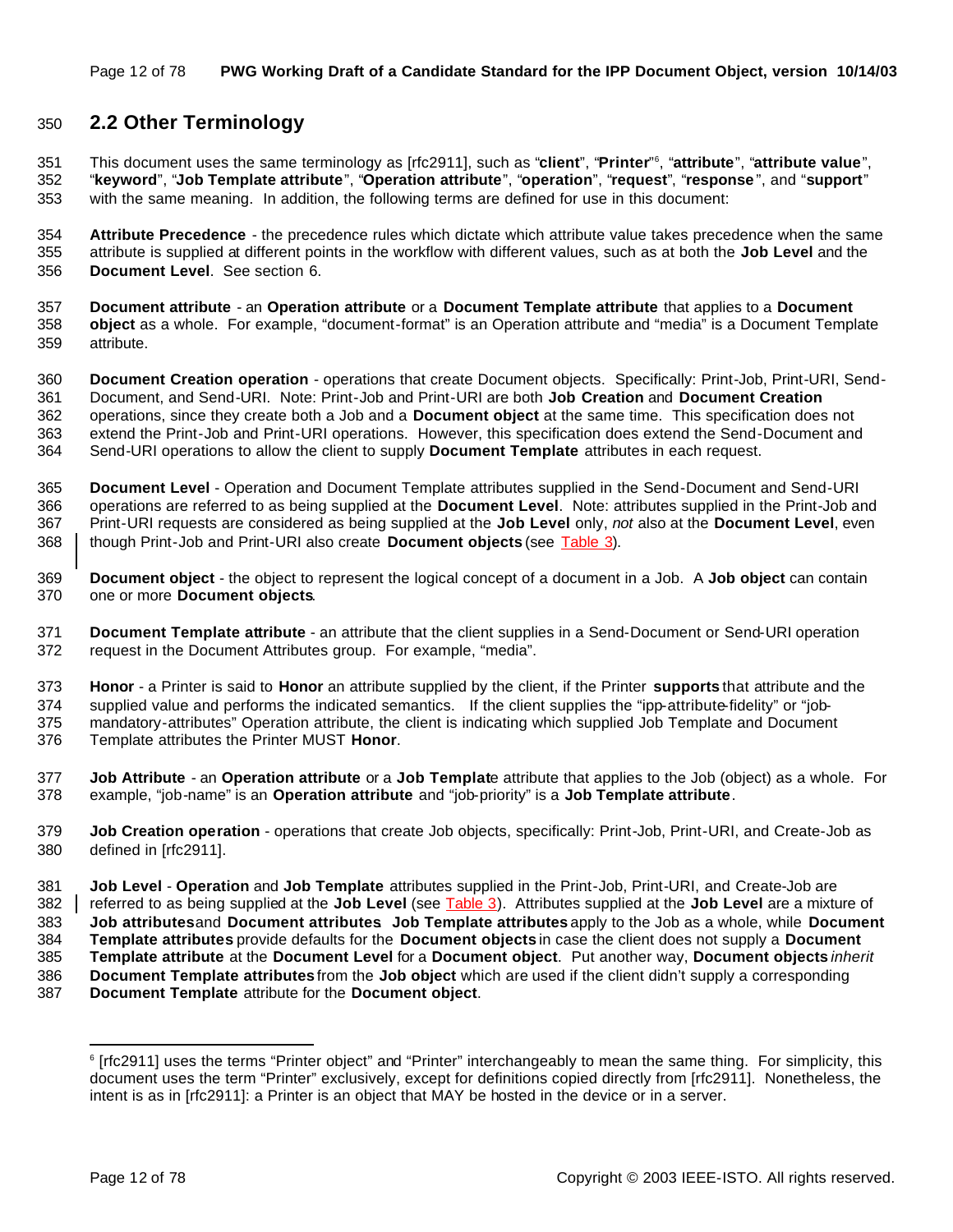#### **PWG Working Draft for a Candidate Standard for the IPP Document Object 10/14/03** Page 13 of 78

 **Operation attribute** - an attribute supplied by a client in the Operation Attribute group of a request in order to affect the behavior of the operation or an attribute returned by the Printer in the Operation Attributes group in an operation response in order to report the results of the operation. For some Operation attributes, the Printer copies the values supplied by the client to corresponding Job Description or Document Description attributes.

392 Table 3 shows this terminology as applied to the six operations. Note that Print-Job and Print-URI are both Job Creation operations and Document Creation operations, though they only create single Document jobs. In other words, for Print-Job and Print-URI, there is only one document per job, so whether the attributes are considered to be submitted at the Job Level and then inherited by the Document object is moot, since these operations do not have a separate Document group in which the client can supply Document attributes. Note also that for the "Level" concept, 397 no operation supplies attributes at more than one level. $<sup>7</sup>$ </sup>

| 398 | Table 3 - Job Creation and Document Creation operations |  |
|-----|---------------------------------------------------------|--|
|     |                                                         |  |

| <b>Operation</b>                 | Job<br><b>Creation</b><br>operation | <b>Document</b><br><b>Creation</b><br>operation | <b>Attribute Group in Request</b>                           |                                            | Level          |
|----------------------------------|-------------------------------------|-------------------------------------------------|-------------------------------------------------------------|--------------------------------------------|----------------|
|                                  |                                     |                                                 | <b>Job Attributes</b>                                       | <b>Document Attributes</b>                 |                |
| Create-Job                       | yes                                 |                                                 | Job attributes and<br>Document attributes<br>mixed together |                                            |                |
| Print-Job                        | yes                                 | yes                                             | Job attributes and<br>Document attributes<br>mixed together |                                            | Job Level      |
| <b>Print-URI</b>                 | yes                                 | yes                                             | Job attributes and<br>Document attributes<br>mixed together |                                            |                |
| <b>Send-Document</b><br>Send-URI |                                     | <b>ves</b><br><b>ves</b>                        |                                                             | Document attributes<br>Document attributes | Document Level |

399

# <sup>400</sup> **3 New Job operations and semantic extensions to Job operations**

 This section defines the semantic extensions to Job operations that affect Document objects. Printer and Subscription object (Event Notification [ntfy]) operations MUST have no effect on the Document object and the Document object has no effect on the semantics of the Printer and Subscription operations. The Job operations MUST NOT have any effect on the Document object because they are defined to affect the Job object as a whole

<sup>7</sup> The PWG Semantic Model [pwg-sm] calls the Operation attributes supplied by the client: Job Description attributes or Document Description attributes for the Job Creation and Document Creation operations, respectively. The [pwgsm] also calls Job Template attributes and Document Template attributes: Job Processing and Document Processing attributes, respectively. Each Processing attribute is defined to be a Job Processing or a Document Processing attribute, but is not both. The client can supply both Job Processing and Document Processing attributes in a Job Creation operation, in which case the Document Processing attributes server as defaults for the Document objects. In the [pwg-sm] the Printer copies all of these client's supplied attributes to the Job or Document object. [pwg-sm] Read-only Job and Document attributes that the Printer sets are called Job Status and Document Status attributes (instead of Description attributes).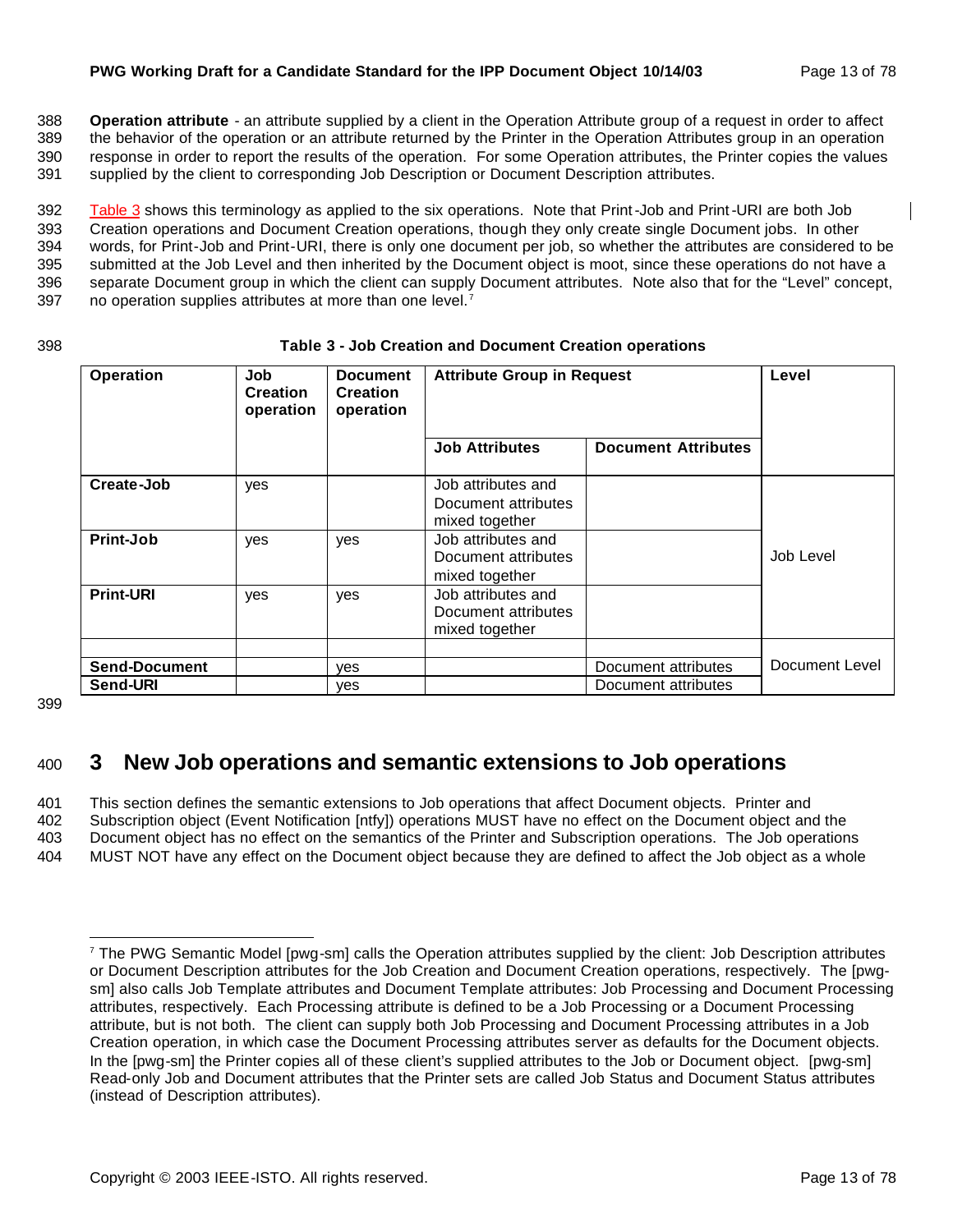#### Page 14 of 78 **PWG Working Draft of a Candidate Standard for the IPP Document Object, version 10/14/03**

are: **Get-Job-Attributes<sup>8</sup>** ([rfc2911] § 3.3.4)**, Get-Jobs<sup>9</sup>** ([rfc2911] § 3.2.6)**, Hold-Job** ([rfc2911] § 3.3.5), **Release - Job** ([rfc2911] § 3.3.6), **Set-Job-Attributes** ([rfc3380] § 4.2), and **Validate-Job** ([rfc2911] § 3.2.3).

# **3.1 Job Creation operations**

This section defines the extensions to the Job Creation operations.

### **3.1.1 Fidelity Attributes**

 The following Operation attributes have additional semantics when used with document objects. These attributes apply for all the Job Creation operations.. The Fidelity Attributes must be retained when supplied by the Client on

 Job Creation operations so that they are available when Documents are added to the Job. The semantics of Fidelity on a Job are inherited by all the Documents within that Job.

#### **3.1.1.1 ipp-attribute-fidelity (boolean) ([rfc2911] § 3.2.1 and 15)**

 This REQUIRED Operation attribute specifies the policy for the Printer to use (see [rfc2911] §3.2.1.1) when the client 416 supplies unsupported Job Template or Document Template attributes <sup>10</sup> or value in a Job Creation operation or a subsequent Document Creation operation for this job. The value 'true' indicates that total fidelity to client supplied Job Template and Document Template attributes and values is required for this Job Creation operation and all subsequent Document Creation operations for this job. If the client supplies the value 'false' or omits the attribute, then the Printer MUST accept the Job Creation operation and all subsequent Document Creation operations even if the client supplies unsupported attributes or values in them.

 The Printer MUST copy this attribute to the corresponding Job Description attribute (see [jobx] § 6.1) and use its value for validating subsequent Document Creation operations for this job.

 Note: The inheritance of the effect of the "ipp-attribute-fidelity" Operation attribute by subsequent Document Creation operations is like the inheritance of Document Template attributes supplied at the Job Level but affecting the 426 | behavior of the Document Level (see Table 3).

#### **3.1.1.2 job-mandatory-attributes (1setOf type2 keyword) Operation attribute**

 This REQUIRED Operation attribute identifies which Job Template and Document Template attributes the Printer MUST Honor in this Job Creation request and all subsequent Document Creation requests for this Job.

 A client MUST NOT supply this "job-mandatory-attributes" Operation attribute in a Document Creation operation. If a client does supply this attribute in a Document Creation operation, the Printer MUST ignore and otherwise accept the request and return this attribute without any values in the Unsupported Attributes Group in the response (see [rfc2911] § 3.1.7). Thus the Printer only supports the "job-mandatory-attributes" Operation attribute supplied at the Job level. Thus the "job-mandatory -attributes" Operation attribute controls all other Job Template and Document

Template attributes supplied at the Job Level and Document Level uniformly.

<sup>&</sup>lt;sup>8</sup> The Printer MUST NOT copy up to the Job object any Document attributes supplied at the Document Level in Create-Document, Send-Document, or Send-URI to the Job object as observable by the client in any Get-Job-Attributes operation responses.

 The Printer MUST NOT copy up to the Job object any Document attributes supplied at the Document Level in Create-Document, Send-Document, or Send-URI to the Job object as observable by the client in any Get-Jobs operation responses.

<sup>&</sup>lt;sup>10</sup> The value of the "ipp-attribute-fidelity" Operation attribute has no effect on other Operation attributes supplied by the client, only on Job Template and Document Template attributes supplied by the client.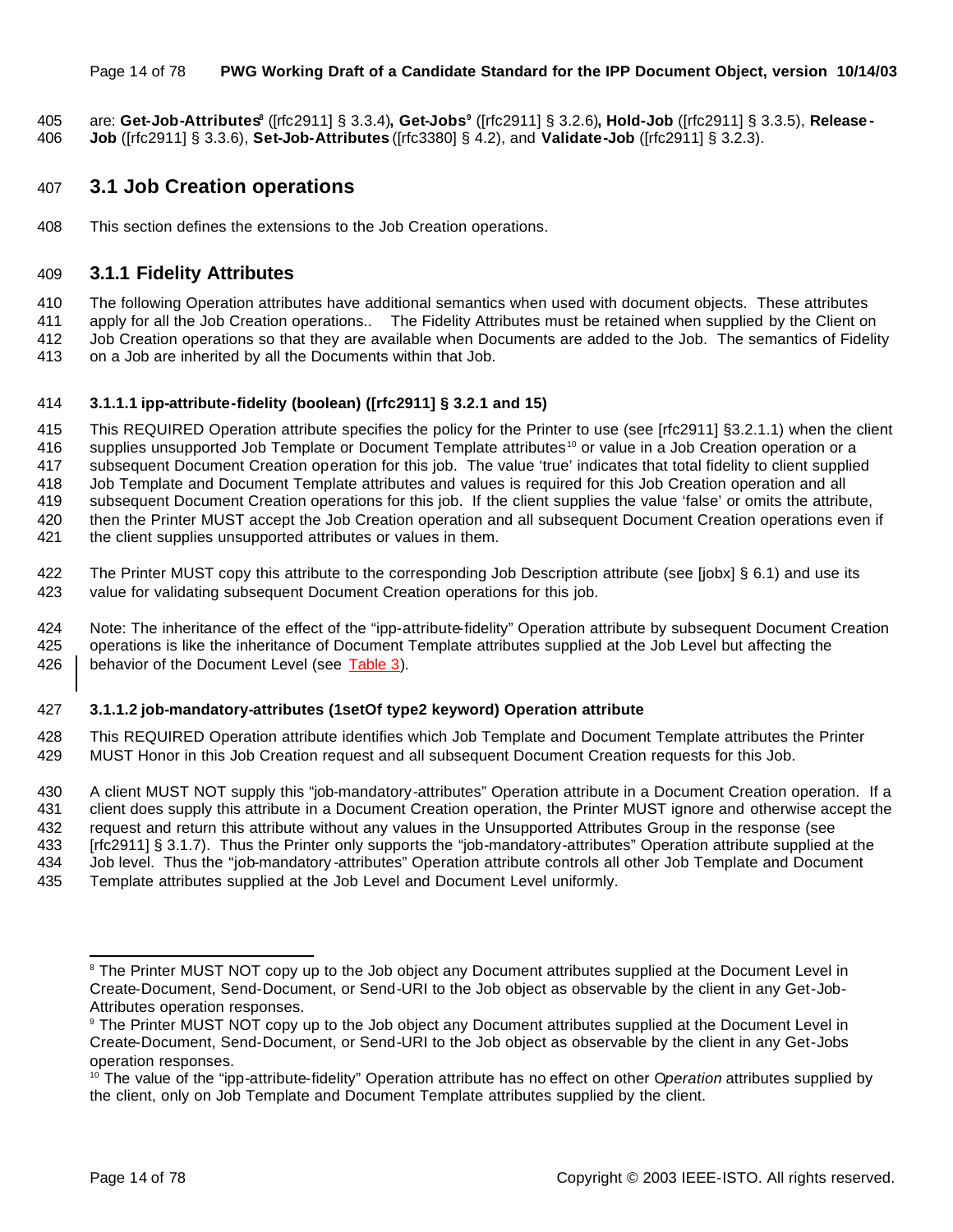- The Printer MUST copy this attribute to the corresponding "job-mandatory-attributes" Job Description attribute (see
- [jobx] § 6.3) for auditing and trouble-shooting purposes and use its value for validating subsequent Document
- Creation operations for this job.
- Note: The inheritance of the effect of the "job-mandatory-attributes" Operation attribute by subsequent Document
- Creation operations is like the inheritance of Document Template attributes supplied at the Job Level but affecting 441 the behavior of the Document Level (see Table 3).

# **3.1.2 Create-Job ([rfc2911] § 3.2.4)**

443 This REQUIRED<sup>11</sup> operation creates the Job object with all of the mixture of Job and Document attributes supplied in the Create-Job operation. All Operation attributes supplied affect the Job as a whole. The client supplies Job Template attributes [rfc2911] that are a mixture of Job and Document attributes supplied together in the Job attribute 446 group in the request<sup>12</sup>. For example, Job Template attributes such as "job-priority" and "job-hold-until" are Job attributes that affect the Job as a whole. On the other hand, Job Template attributes such as "media" and "number- up" are Document attributes that the client is supplying as defaults for the Document objects. The Document objects that are subsequently created for the specified Job are said to inherit the Document attributes from the Job object, unless the Document Creation operation supplies a corresponding Document Template attribute. However, the Printer MUST NOT copy any Job Level attributes to the Document object as observable by a client in any Get-Documents or Get-Document-Attributes operation responses.

# **3.1.3 Print-Job ([rfc2911] § 3.2.1)**

 This REQUIRED operation creates one Document object as a side effect of the Print-Job operation in addition to creating the Job object. The Printer MUST copy all of the supported Operation attributes supplied by the client to the 456 corresponding Job Description or Document Description attributes as indicated in Table 8. For example, the Printer copies the "job-name" and "attributes-charset" operation attributes to the corresponding Job Description attributes, while copying the "document-format" and "document-charset" Operation attributes to the corresponding Document Description attributes. The Printer MUST copy the supported Job Template attributes supplied by the client to the Job object and MUST NOT copy them down to the Document object. In other words, the Document object created by Print-Job has an empty group of Document (and Job) Template attributes. Any Job Template attributes supplied that affect Documents have effect on the Document object because the Document object inherits them from the Job object.

 The Printer MUST populate the single Document object's "document-state", "document-state-reasons", and "document-number" Document Description attributes with appropriate values. Thus a Get-Job-Attributes operation returns the same attributes for a Job created with Print-Job as a Printer that doesn't support the Document object. However, a Get-Documents or Get-Document-Attributes for a Job created by Print-Job will return no Document Templates attributes (since the client can't submit any with Print-Job), but will return the populated Document Description attributes, such as "document-format", supplied by the client.

 Note: Using Get-Job-Attributes and Get-Document-Attributes, a Job created by Print-Job will be indistinguishable to a client from a Job created with Create-Job and Send-Document with no Document Template attributes supplied. Also an old client performing just a Get-Job-Attributes will see the same results from (1) an old Printer that accepted the Print-Job, (2) a new Printer that accepted the Print-Job, and (3) a new Printer that accepted the Create-Job and Send-Document (with no Document Template attributes supplied). However, if a new client supplies Document Template attributes on the Send-Document, instead of the same attributes as Job Template attributes on the Create-

 <sup>11</sup> In [rfc2911] the Create-Job operation is OPTIONAL for a Printer to support.

 In the PWG Semantic Model, attributes are classified as Job Processing versus Document Processing in their definition. The client supplies them in separate Job Processing or Document Processing groups in the Job Creation operation. Such Document Processing attributes are defaults for subsequent Document Creation operations for that Job.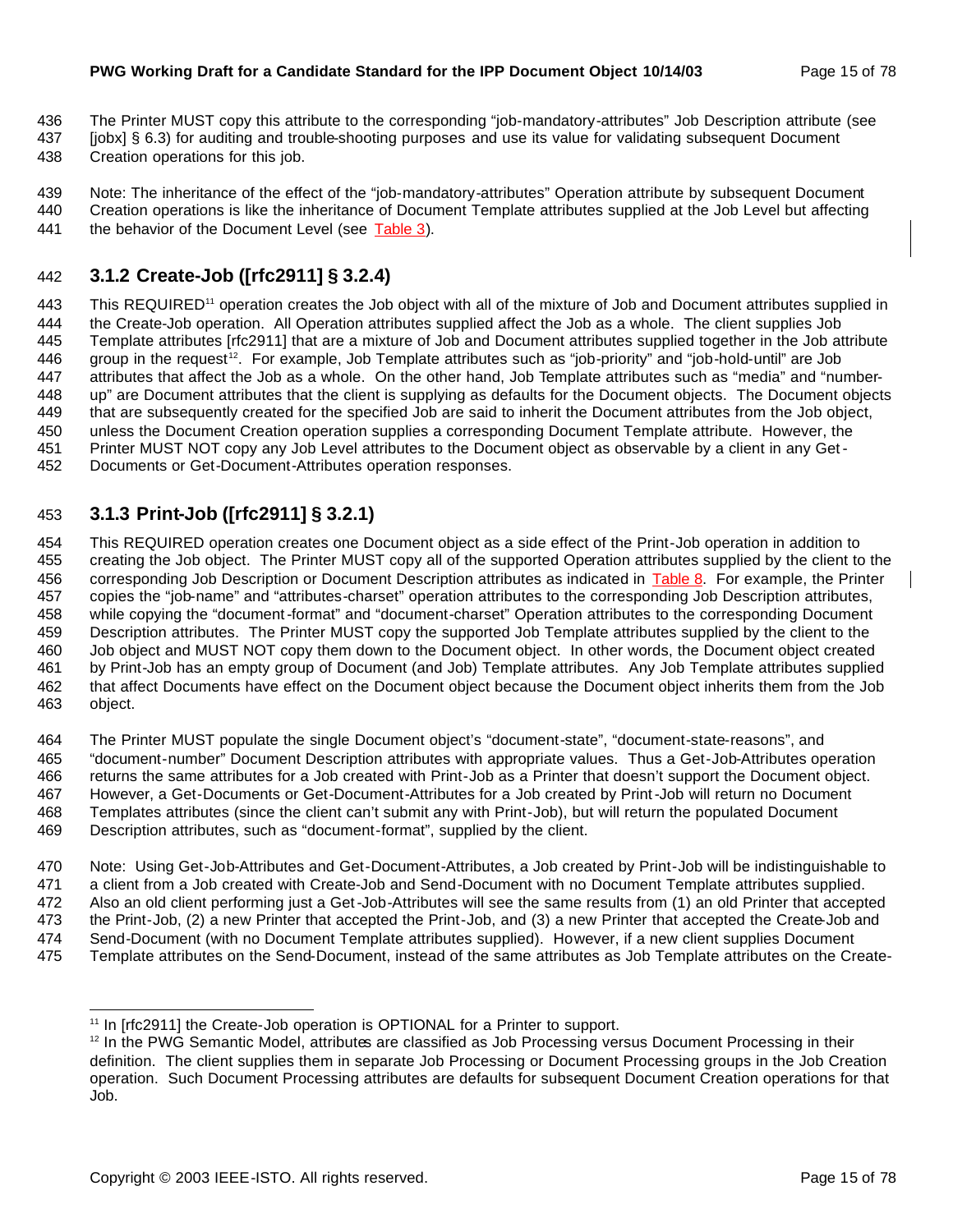#### Page 16 of 78 **PWG Working Draft of a Candidate Standard for the IPP Document Object, version 10/14/03**

 Job, then an old client will not see any of the Document Template attributes when it performs the Get-Job-Attributes operation (since the Printer does not "copy up" Document Template attributes to the Job Level).

# **3.1.4 Print-URI ([rfc2911] § 3.2.2)**

 This OPTIONAL operation creates one Document object as a side effect of the Print-URI operation in addition to creating the Job object. The Printer MUST copy all of the supported Operation attributes supplied by the client and the Job Template attributes as indicated for Print-Job in section 3.1.3. In addition the Printer MUST copy the "document-uri" Operation attribute to the corresponding Document Description attribute.

 Note: Using Get-Job-Attributes and Get-Document-Attributes, a Job created by Print-URI will be indistinguishable to a client from a Job created with Create-Job and Send-URI with no Document Template attributes supplied.

# **3.2 Validate-Job ([rfc2911] § 3.2.4)**

 This REQUIRED operation is similar to the Print-Job operation ([rfc2911] § 3.2.1 and [this spec] § 3.1.3) except that a client supplies no document data and the Printer allocates no resources (i.e., it creates neither a new Job object nor a Document object). This operation is used only to verify attributes supplied by the client in the Validate-Job request against the capabilities of a Printer object. By using the Validate-Job operation a client can validate that an identical Print-Job operation (with the document data) would be accepted. A client can also use the Validate-Job operation to validate that an identical Send-Document operation (with the document data) would be accepted. Such a client MAY either:

- (1) perform all of the Validate-Job operations for each of the documents before doing the Create-Job in order to validate all documents before creating the Job and transmitting any document data OR
- (2) perform a Create-Job and then a Validate-Job before each Send-Document (or Send-URI) operation.

 There are certain configurations and implementations where the above validation will not completely validate a multi- document job with differing Document Template attributes for the same Job. Consider a Printer that is representing several dissimilar devices in which no device is a superset of the others. In such as case, the Printer MAY reject a Send-Document operation that cannot be supported in the Job because the combination of its supplied Document Template attributes cannot be supported in the same Job in combination with the differing Document Template attributes of the previously supplied documents. In fact, there is no way to completely validate a multi-document job which has documents with differing Document Template attributes using Validate-Job, since each Validate-Job is a separate independent operation. An administrator can avoid such a configuration by making sure that one of the devices is a superset of all of the other devices.

# **3.3 Get-Documents Operation**

 This REQUIRED Job operation allows a client to retrieve the list of Document objects belonging to the target Job object. The client MAY also supply a list of Document attribute names and/or attribute group names. A group of Document object attributes will be returned for each Document object in the Job.

 This operation is similar to the Get-Document-Attributes operation (see section 4.3), except that this Get-Documents operation returns attributes from all Document objects contained in the Job object, instead of from a single selected Document object in the Job object. As with the Get-Document-Attributes operation the Printer MUST only return attributes that were submitted by a client when the Document object was created by the Send-Document or Send-URI operations and possibly modified by the Set-Document-Attributes operation (see section 4.4).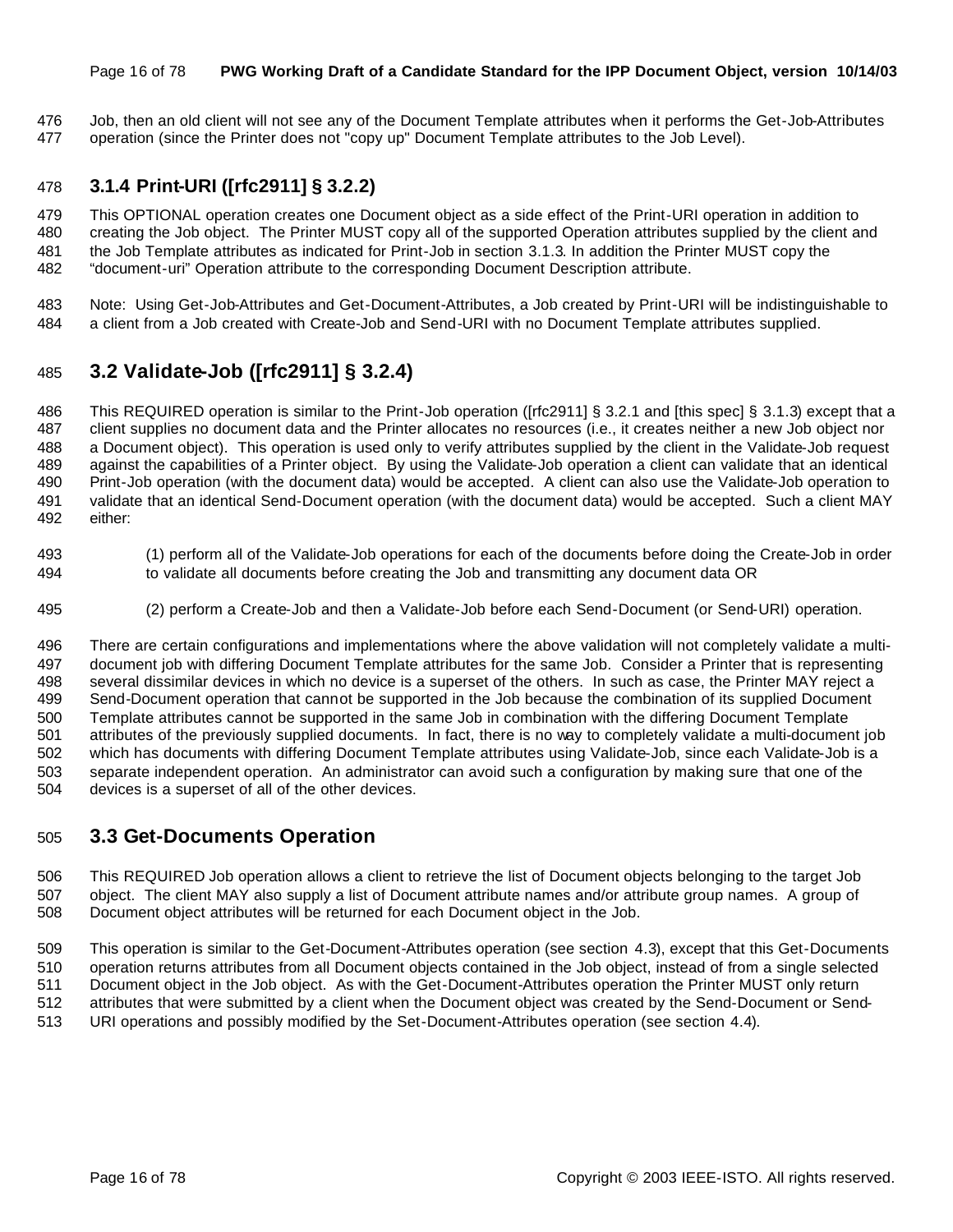#### **3.3.1 Get-Documents Request**

- The client submits the Get-Documents request to a Printer. The Get-Documents is similar to the Get-Jobs
- operations (see [rfc2911] § 3.2.6) except that there are no equivalents to the "which-jobs" and "my-jobs" Operation attributes.
- The following groups of attributes are part of the Get-Documents Request:

#### **Group 1: Operation Attributes**

#### **Natural Language and Character Set:**

The "attributes-charset" and "attributes-natural-language" attributes as described in [rfc2911] § 3.1.4.1.

#### **Target:**

 Either (1) the "printer-uri" (uri) plus "job-id" (integer(1:MAX)) or (2) the "job-uri" (uri) Operation attribute(s) 524 which define the target Job object for this operation as described in [rfc2911] § 3.1.5.

#### **Requesting User Name:**

 The "requesting-user-name" (name(MAX)) attribute SHOULD be supplied by the client as described in [rfc2911] § 8.3.

#### **3.3.1.1 "limit" (integer(1:MAX)):**

 The client OPTIONALLY supplies this Operation attribute. The Printer MUST support this Operation attribute. It is an integer value that determines the maximum number of Documents that a client will receive from the Printer. The limit is a "stateless limit" in that if the value supplied by the client is 'N', then only the first 'N' Documents are returned in the Get-Documents Response. There is no mechanism to allow for the next 'M' Documents after the first 'N' Documents. If the client does not supply the "limit" attribute, the Printer responds with all Documents in the Job.

#### **3.3.1.2 "requested-attributes" (1setOf type2 keyword):**

- The client OPTIONALLY supplies this attribute. The Printer MUST support this attribute. It is a set of Document attribute names and/or attribute groups names in whose values the requester is interested. This 538 set of attributes is returned for each Document object that is returned. The allowed attribute group names are the same as those defined in the Get-Document-Attributes operation in section 4.3.
- If the client does not supply this attribute, the Printer MUST respond as if the client had supplied this attribute with the single value:
- 'document-number' (see section 9.1.23)

### **3.3.2 Get-Documents Response**

 The Printer returns all of the Document objects up to the number specified by the "limit" attribute that match the criteria as defined by the attribute values supplied by the client in the request. If the client requests any Document attributes at all, there is a set of Document Object Attributes returned for each Document object.

 It is not an error for the Printer to return 0 Documents. If the response returns 0 Documents because there are no Documents in the Job, then the status code for 0 Documents MUST be 'successful-ok'.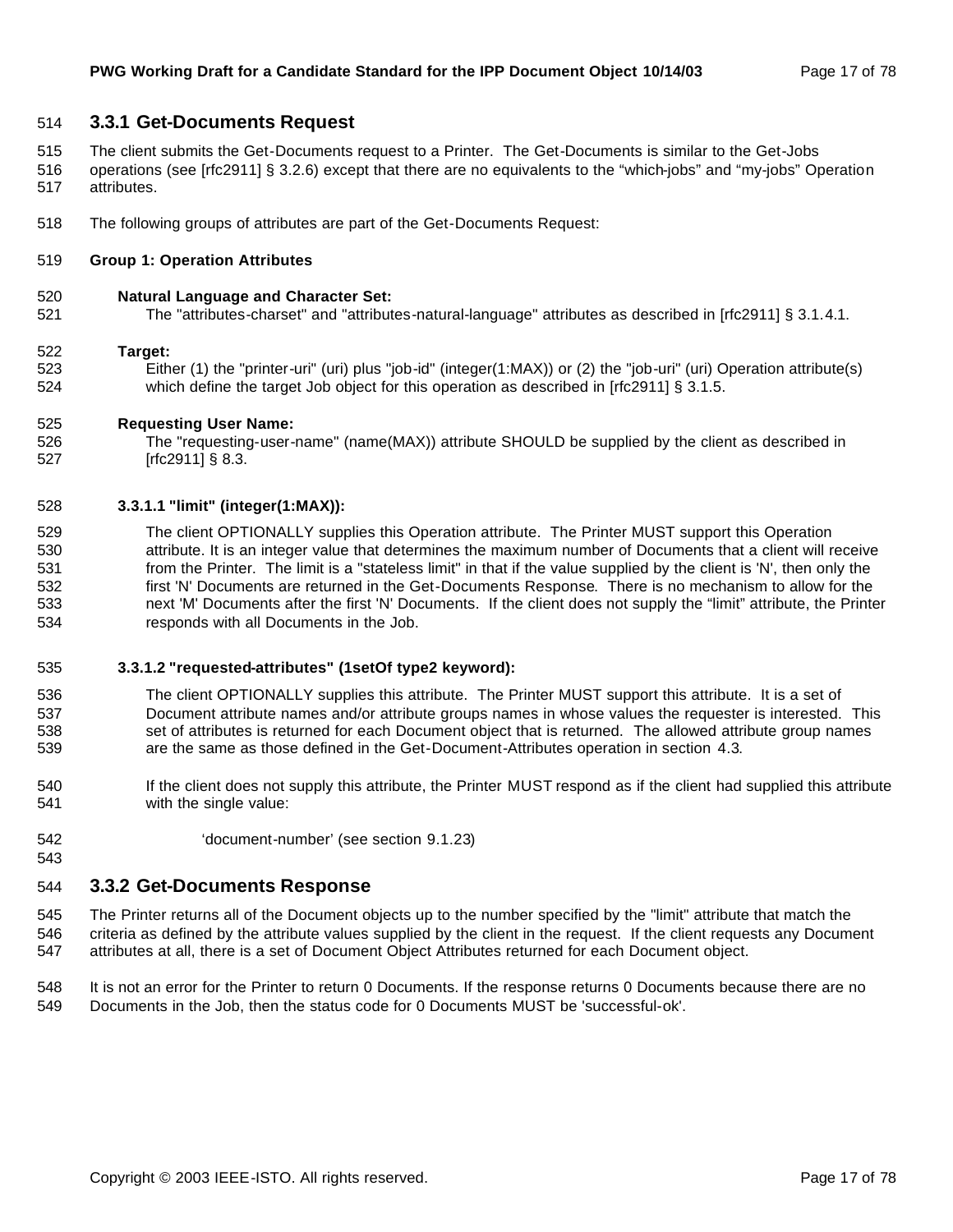#### **Group 1: Operation Attributes**

#### **Status Message:**

 In addition to the REQUIRE D status code returned in every response, the response OPTIONALLY includes a "status-message" (text(255)) and/or a "detailed-status-messages" (text(MAX)) Operation attribute as described in [rfc2911] § 13 and 3.1.6.

#### **Natural Language and Character Set:**

The "attributes-charset" and "attributes-natural-language" attributes as described in [rfc2911] § 3.1.4.2.

#### **Group 2: Unsupported Attributes**

See [rfc2911] § 3.1.7 for details on returning Unsupported Attributes.

 The response MAY contain or MAY omit the "requested-attributes" Operation attribute with any supplied values (attribute keywords) that were requested by the client but are not supported by the Printer. If the Printer does return unsupported attributes referenced in the "requested-attributes" Operation attribute and that attribute included group names, such as 'all', the unsupported attributes MUST NOT include attributes described in the standard but not supported by the implementation.

#### **Groups 3 to N: Document Object Attributes**

- 565 The Printer responds with one set of Document Template attributes (see the D column in Table 10) and 566 Document Description attributes (see the Doc column in Table 11) for each returned Document object as specified by the "requested-attributes" Operation attribute supplied by the client in the request. The Printer ignores (does not respond with) any requested attribute or value which is not supported or which is restricted by the security policy in force, including whether the requesting user is the user that submitted the job (job originating user) or not (see [rfc2911] § 8). However, the Printer MUST respond with the 'unknown' value for any supported attribute (including all REQUIRED attributes) for which the Printer does not know the value, unless it would violate the security policy. See the description of the "out-of-band" values in the beginning of [rfc2911] § 4.1.
- The Printer MUST return the Groups for the requested Job in order of increasing "document-number" Document Description attribute value.

### **3.4 Cancel-Job** ([rfc2911] § 3.3.3)

 This REQUIRED operation sets the "document-state" Document Description attribute to 'canceled' and the "document-state-reasons" Document Description attribute with 'canceled-by-user' or 'canceled-by -operator' for *all* Document objects in the identified Job that have not yet reached a terminal state ('completed', 'canceled', or 'aborted').

# **3.5 Send-Document** ([rfc2911] § 3.3.1)

 This REQUIRED Job operation is a Document Creation operation that has been extended to accept a new Document Attributes group (Group 4) that the client can supply (see section 4.1 for the extension semantics).

### **3.6 Send-URI** ([rfc2911] § 3.3.2)

 This OPTIONAL Job operation is a Document Creation operation that has been extended to accept a new Document Attributes group (Group 4) that the client can supply (see section 4.2 for the extension semantics).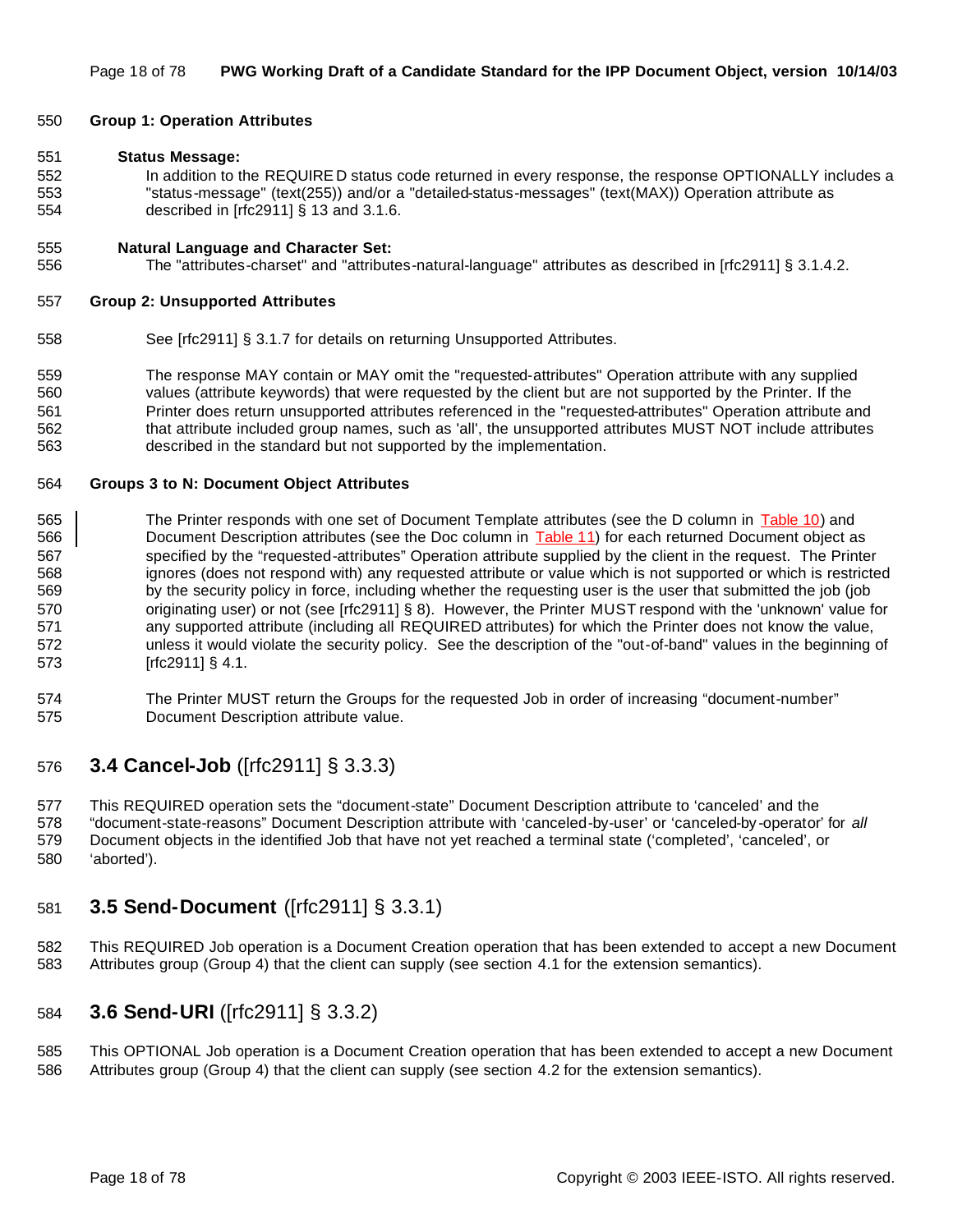# **3.7 Hold-Job** ([rfc2911] § 3.3.5)

 This OPTIONAL operation moves the job to the 'pending-held' state, and sets the Job's "job-state-reasons" Job Description attribute as described in [rfc2911] § 3.3.5. The values of the Documents' "document-state-reasons" Document Description attributes MUST NOT be affected by this operation.

# **3.8 Release-Job** ([rfc2911] § 3.3.6)

 This OPTIONAL operation moves the job out of the 'pending-held' state, if there are no other "job-state-reasons" to hold the job as described in [rfc2911] § 3.3.6. The values of the Documents' "document-state-reasons " Document Description attributes MUST NOT be affected by this operation.

# **3.9 Restart-Job** ([rfc2911] § 3.3.7)

 This OPTIONAL operation starts the Job over again by processing *all* Documents in the Job as described in [rfc2911] § 3.3.7, including Documents that have been canceled by a previous Cancel-Document operation (see section 4.5). Therefore, the Printer removes any 'canceled-by-*xxx*' values from any of the "document-state-reasons" attributes and the Job's "job-state-reasons" attribute so that any canceled Documents are reprocessed along with the other Documents.

# **3.10 Reprocess-Job** ([adm-ops] § 4.1)

 This OPTIONAL operation processes the Job again by processing *all* Documents in the Job, including ones that have been canceled by a previous Cancel-Document operation. Therefore, the Printer removes any 'canceled-by-xxx' values from any of the "document-state-reasons" attributes and the Job's "job-state-reasons" attribute so that any canceled Documents are reprocessed along with the other Documents.

# **4 Document Operations**

 This section defines the Document Creation and Document operations. The Document object semantics are as parallel to the Job object semantics as possible. Therefore, most of the Job operations have analogous Document operations as shown in Table 17 in section "Appendix A: Document operations compared to Job operations". Operations that can apply only to an entire job have no analogous document operation as indicated. This extension

 adds 5 new Document operations that operate on the Document object once it is created by either of the existing four operations: Send-Document, Send-URI operations, Print-Job and Print-URI.

 Note: By Document object, this specification means the object once it becomes a contained part of a Job object, not before or after. So in this specification a Document object does not represent data in a repository.

615 The signatures of the operation requests that create Document objects are very similar as shown in Table 4. The entries in the table show what a client MUST, MAY, or MUST NOT supply in the indicated operation requests.

#### **Table 4 - Client-supplied Document Creation and Validation Request Signatures**

|                                 | Send-Document   | Send-URII   | Print-Job              | Print-URI              |
|---------------------------------|-----------------|-------------|------------------------|------------------------|
|                                 |                 |             |                        |                        |
| Target                          | MUST be Job     | MUST be Job | <b>MUST be Printer</b> | <b>MUST be Printer</b> |
| "document-uri"                  | <b>MUST NOT</b> | MUST        | MUST NOT               | MUST                   |
| Document Template<br>attributes | MAY             | MAY         | MAY                    | MAY                    |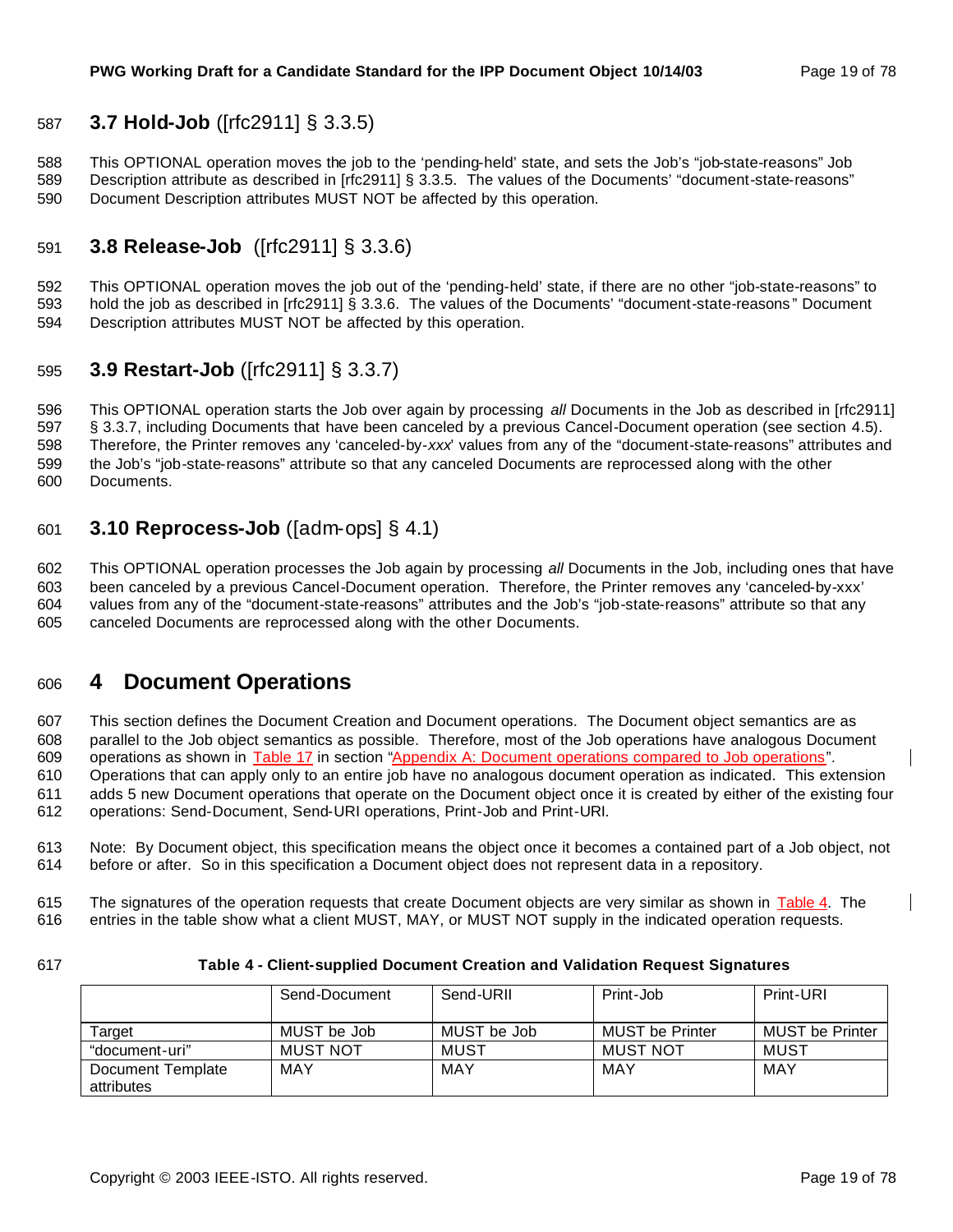|      | -<br>Data | $\cdot$ . $\sim$ $\sim$<br>MU. | .<br>ML<br>NO<br>. <i>. .</i> . | $-$<br>M'<br>. .<br>. ت | NO <sup>-</sup><br>Mι<br>י |
|------|-----------|--------------------------------|---------------------------------|-------------------------|----------------------------|
| 24 O |           |                                |                                 |                         |                            |

618

619 The entries in Table 5 show what a Printer MUST or MAY support and return in the indicated operations responses.

#### 620 **Table 5 - Printer-returned Document Creation and Validation Response Signatures**

|                               | Create-Job      | Send-Document | Send-URI     | Print-Job    | Print-URI    |
|-------------------------------|-----------------|---------------|--------------|--------------|--------------|
|                               |                 |               |              |              |              |
| Status code/message           | <b>MUST</b>     | <b>MUST</b>   | <b>MUST</b>  | <b>MUST</b>  | <b>MUST</b>  |
| <b>Unsupported Attributes</b> | MUST, if any    | MUST, if any  | MUST, if any | MUST, if any | MUST, if any |
| Job status attributes         | <b>MUST</b>     | <b>MUST</b>   | <b>MUST</b>  | <b>MUST</b>  | <b>MUST</b>  |
| Document status attributes:   |                 |               |              |              |              |
| "document-number"             | <b>MUST NOT</b> | <b>MUST</b>   | <b>MUST</b>  | MAY          | <b>MAY</b>   |
| "document-state"              | <b>MUST NOT</b> | <b>MUST</b>   | <b>MUST</b>  | MAY          | <b>MAY</b>   |
| "document-state-              | <b>MUST NOT</b> | <b>MUST</b>   | <b>MUST</b>  | MAY          | <b>MAY</b>   |
| reasons"                      |                 |               |              |              |              |
| "document-state-              | <b>MUST NOT</b> | <b>MAY</b>    | <b>MAY</b>   | MAY          | MAY          |
| message"                      |                 |               |              |              |              |

621

# 622 **4.1 Send-Document ([rfc2911] § 3.3.1) extension**

623 This REQUIRED<sup>13</sup> Document Creation operation allows a client to submit multiple documents in a single Job by making a Send-Document request for each Document. In this specification, the Send-Document creates a Document object ([rfc2911] did not have a Document object). A Printer MUST support this operation with the semantics specified in [rfc2911] and with the extension defined in this specification, since this specification REQUIRES the Printer to support multiple document jobs.

628 See [rfc2911] § 3.3.1 for the semantics of the Send-Document operation not reproduced here.

629 *Access Rights:* The authenticated user (see [rfc2911] § 8.3) performing this operation must either be the job owner

630 (as determined in the Create-Job operation) or an operator or administrator of the Printer (see [rfc2911] § 1 and 8.5).

631 Otherwise, the Printer MUST reject the operation and return: 'client-error-forbidden', 'client-error-not-authenticated', 632 or 'client-error-not-authorized' as appropriate.

# 633 **4.1.1 Send-Document Request**

634 The following attribute sets are part of the Send-Document Request:

### 635 **Group 1: Operation Attributes (as in [rfc2911])**

636 As specified in [rfc2911] § 3.3.1 Send-Document request, plus any extensions indicated in Table 8. For 637 example, "compression", "document-format", and "document-name".

#### 638 **Group 2: Document Template Attributes (new - not in [rfc2911])**

639 The client OPTIONALLY supplies a set of Document Template attributes as listed in Table 10. For example, 640 "media" and "number-up". If the client is not supplying any Document Template attributes in the request, the

<sup>&</sup>lt;sup>13</sup> This specification REQUIRES the Printer to support the Send-Document operation while [rfc2911] did not. This difference is because this specification REQUIRES the Printer to support multiple document jobs, while [rfc2911] did not.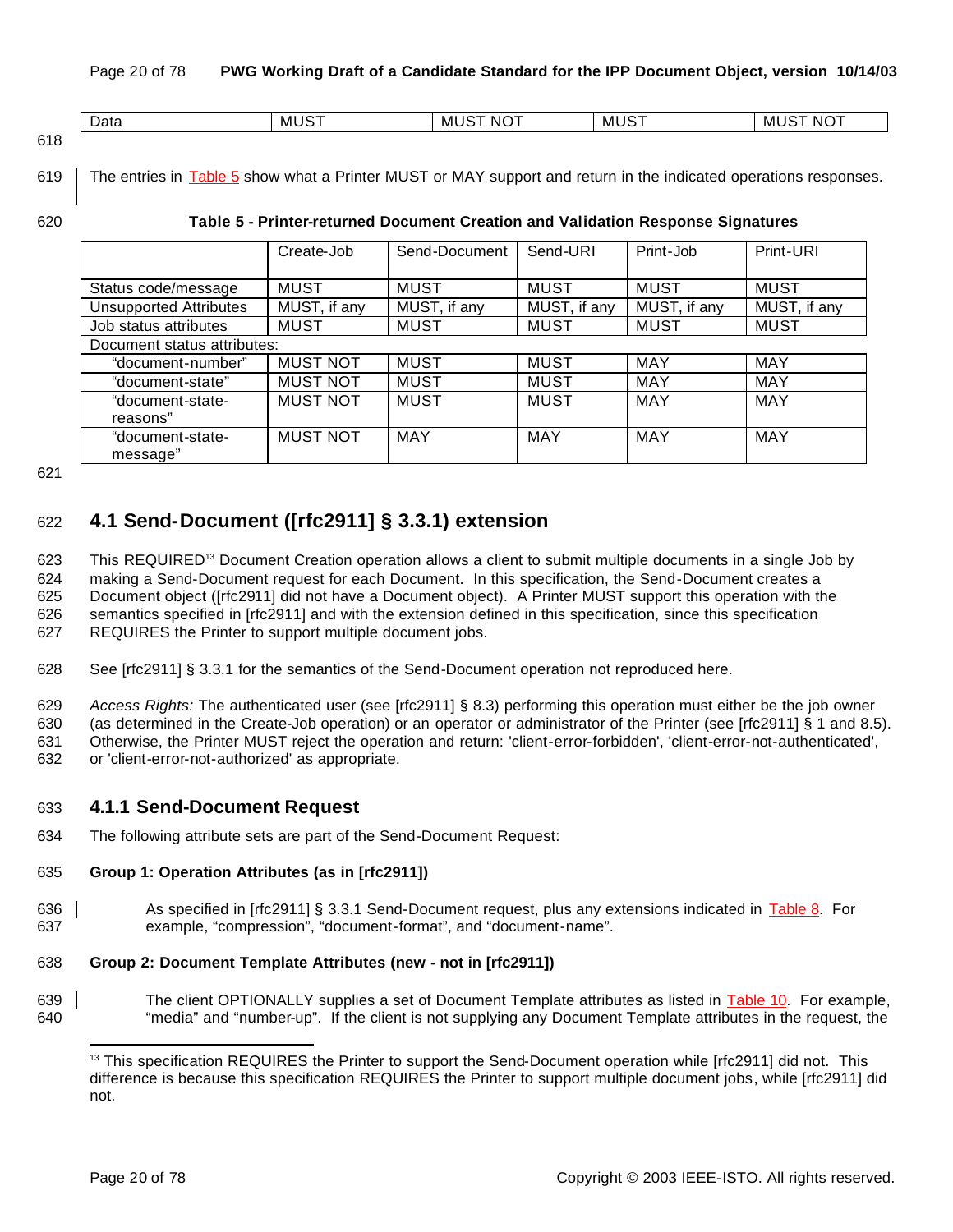client SHOULD omit Group 2 rather than sending an empty group. However, a Printer MUST be able to accept an empty group.

### **Group 3: Document Content (as in [rfc2911] Group 2)**

 The client MUST supply the document data in-line to be processed for this Document if the "last-document" 645 flag is set to 'false' or omitted. However, since a client might not know that the previous Document Creation 646 operation that the client had supplied (a Send-Document or a Send-URI operation) was the last document 647 (i.e., the client had supplied the "last-document" attribute with a 'false' value), the client MUST use a Send- Document request with no document data where the "last-document" flag is set to 'true' (see [rfc2911] § 3.3.1). For this Send-Document case with no data, the Printer MUST NOT increment the value of the Job object's "number-of-documents" attribute, since no Document object was added to the job. In addition, it is not an error for a client to submit a job with no actual document data, i.e., only a single Create-Job and Send-Document request with a "last-document" Operation attribute set to 'true' with no document data; it is an empty job that is scheduled and scheduled and processed normally.

# **4.1.2 Send-Document Response**

The following sets of attributes are part of the Send-Document Response:

#### **Group 1: Operation Attributes (as in [rfc2911] Group 1)**

#### **Status Message:**

 In addition to the REQUIRED status code returned in every response, the response OPTIONALLY includes a "status-message" (text(255)) and/or a "detailed-status-messages" (text(MAX)) Operation attribute as described in [rfc2911] § 13 and 3.1.6.

#### **Natural Language and Character Set:**

The "attributes-charset" and "attributes-natural-language" attributes as described in [rfc2911] § 3.1.4.2.

#### **Group 2: Unsupported Attributes (as in [rfc2911] Group 2)**

See [rfc2911] § 3.1.7 for details on returning Unsupported Attributes.

### **Group 3: Job Object Attributes (as in [rfc2911] Group 3)**

 The Printer MUST return the same set of Job status attributes as for the Print-Job response as specified in [rfc2911] § 3.2.1.2.

#### **Group 4: Document Object Attributes (new)**

The following Document Description attributes are defined for this Group:

#### **4.1.2.1 document-number (integer(1:MAX))**

 The Printer MUST return the document number of this Document object that was assigned by the Printer starting with 1 for each Job (see section 9.1.23).

#### **4.1.2.2 document-state (type1 enum)**

The Printer MUST return the state of this Document object (see section 9.1.25).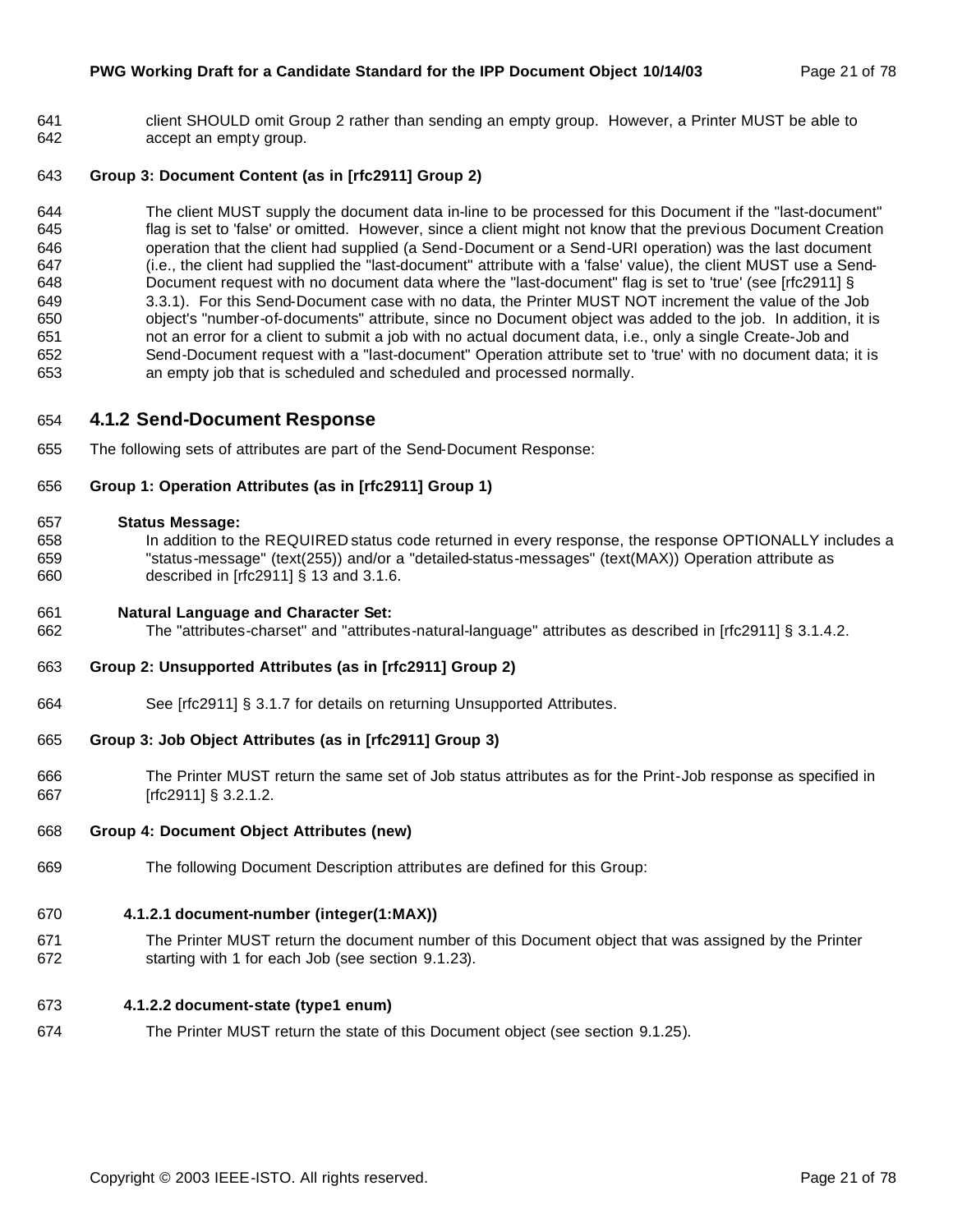#### Page 22 of 78 **PWG Working Draft of a Candidate Standard for the IPP Document Object, version 10/14/03**

#### **4.1.2.3 document-state-reasons (1setOf type2 keyword)**

The Printer MUST return the associated state reasons for this Document (see section 9.1.27).

#### **4.1.2.4 document-state-message (text(MAX))**

 The Printer MAY return the localized description of the "document-state" and "document-state-reasons" values for this Document (see section 9.1.26).

# **4.2 Send-URI ([rfc2911] § 3.3.2) extension**

 This OPTIONAL Document Creation operation has the same request and response semantics as the Send- Document operation (see section 4.1) except that a client MUST supply a URI reference ("document-uri" Operation attribute) rather than the document data itself. If a Printer supports this operation, clients can use either this operation or the Send-Document operation to add new Document objects to an existing multi-document Job object. However, if a client needs to indicate that the previous Send-URI or Send-Document was the last document, the client MUST use the Send-Document operation (see section 4.1) with no document data and the "last-document" flag set to 'true' as specified in [rfc2911] § 3.3.2 (rather than using a Send-URI operation with no "document-uri" Operation attribute).

If a Printer supports this operation, it MUST also support the Print-URI operation (see [rfc2911] § 3.2.2).

 The Printer MUST validate the syntax and URI scheme of the supplied URI before returning a response, just as in the Print-URI operation. The IPP Printer MAY validate the accessibility of the document as part of the operation or subsequently (see [rfc2911] § 3.2.2).

# **4.3 Get-Document-Attributes**

 This REQUIRED Document operation allows a client to request the values of selected attributes of a Document object. This operation is almost identical to the Get-Job-Attributes operation (see [rfc2911] § 3.3.4). The only differences are that the operation is directed at a Document object rather than a Job object and the returned attribute group is a set of Document object attributes rather than a set of Job object attributes.

 The Printer MUST return the Document Description attributes that a client supplied in the Document Creation operation (Print-Job, Print-URI, Send-Document or Send-URI) as Operation attributes (see the PJ/PU and SD/SU columns in Table 8 and the Doc column in Table 11), any Document Template attributes supplied by Send-Document 701 or Send-URI operations (see the D column in Table 10), plus any additional Document Description attributes that the 702 | Printer has generated, such as "document-state" (see the Doc column in Table 11). The Printer MUST NOT return any Job Level attributes that the Document object inherits and MUST NOT factor out common Document object attributes and return them as Job object attributes. Thus Get-Document-Attributes returns to clients only the attributes that clients submitted in Document Creation operations, plus the additional Document Description attributes that the Printer sets.

 The client MAY display to the user any Document attributes inherited from the Job object. However, such a client MUST query both the Job object using Get-Job-Attributes and the Document object using Get-Document-Attributes in order to be able to merge the inherited attributes with the explicitly-supplied Document attributes. Furthermore, the client MAY factor out common explicitly-supplied Document object attributes and display them once as Job object attributes, instead of with each Document object. However, any such regularization of the display for users is the policy of the client and is outside the scope of this client-Printer protocol specification. Note: to specify any such regularization or canonicalization policy in the Printer response would have been impossible to agree to.

For Document objects, the possible names of attribute groups are: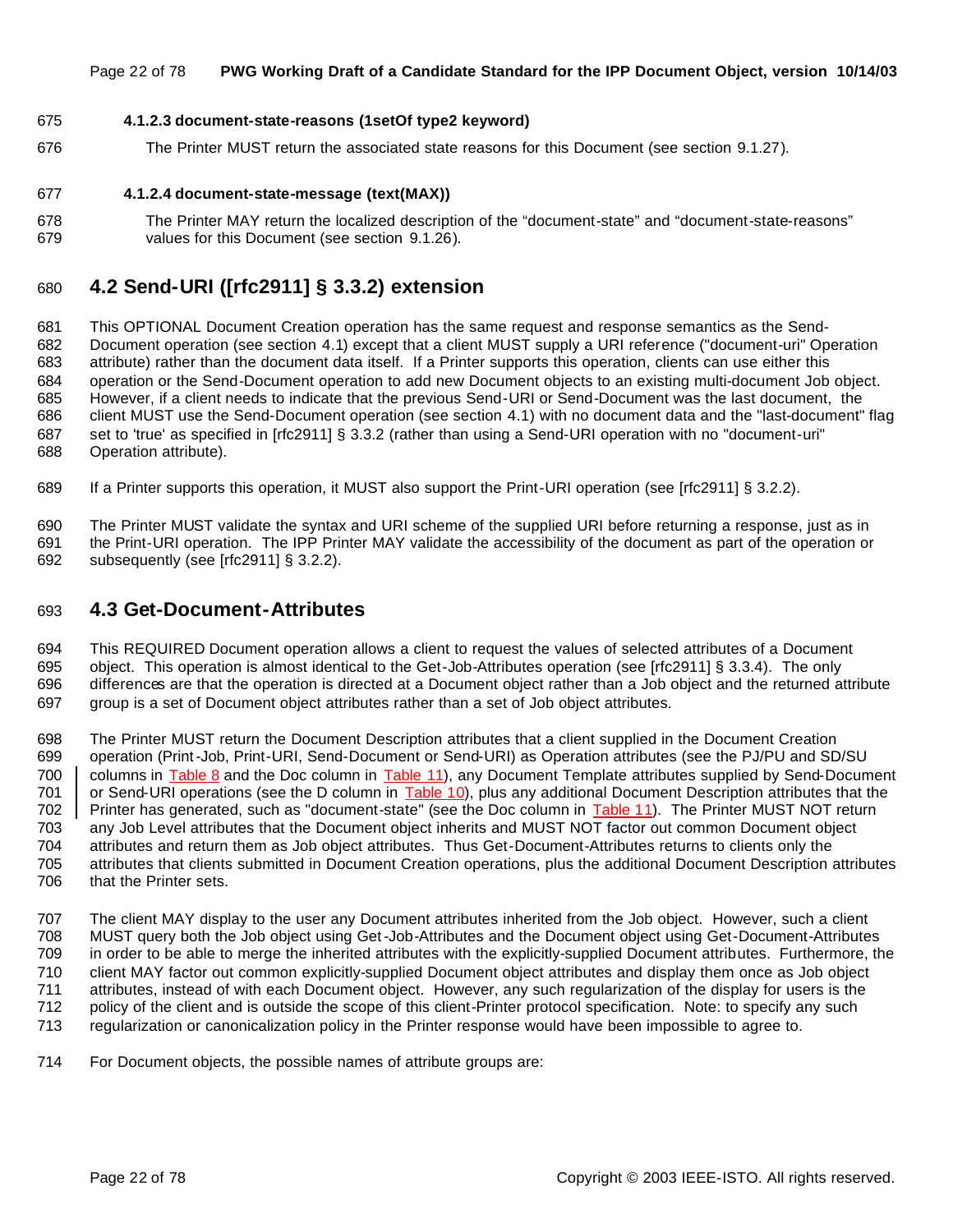- 715 'document-template': the subset of the Document Template attributes (the "D" column in Table 10) that the implementation supports for Document objects.
- 'document-description': the subset of the Document Description attributes specified in the "Doc" column of Table 11 that the implementation supports for Document objects.
- 719 'all': the special group 'all' that includes all attributes that the implementation supports for Document objects.

 Since a client MAY request specific attributes or named groups, there is a potential that there is some overlap. For example, if a client requests, 'document-name' and 'document-description', the client is actually requesting the "document-name" attribute once by naming it explicitly, and once by inclusion in the 'document-description' group. In such cases, the Printer MAY return the attribute only once in the response even if it is requested multiple times. The client SHOULD NOT request the same attribute in multiple ways.

 It is NOT REQUIRED that a Document object support all attributes belonging to a group (since some attributes are OPTIONAL). However, it is REQUIRED that the Printer support all these group names for the Document object.

# **4.3.1 Get-Document-Attributes Request**

 The following groups of attributes are part of the Get-Document-Attributes Request when the request is directed at a Document object:

#### **Group 1: Operation Attributes**

#### **Natural Language and Character Set:**

The "attributes-charset" and "attributes-natural-language" attributes as described in [rfc2911] § 3.1.4.1.

#### **Target:**

 The "document-number" (integer(1:MAX)) Operation attribute MUST be supplied immediately after either (1) the "printer-uri" (uri) plus "job-id" (integer(1:MAX)) or (2) the "job-uri" (uri) Operation attribute(s) which define the target Document object for this operation as described in [rfc2911] § 3.1.5. If the client omits the "document-number" Operation attribute, the Printer MUST reject the request and return the 'client-error-bad-request' status code.

#### **Requesting User Name:**

 The "requesting-user-name" (name(MAX)) attribute SHOULD be supplied by the client as described in 741 [rfc2911] § 8.3.

#### **4.3.1.1 "requested-attributes" (1setOf keyword):**

 The client OPTIONALLY supplies this attribute. The Printer MUST support this attribute. It is a set of attribute names and/or attribute group names in whose values the requester is interested. If the client omits this attribute, the Printer MUST respond as if this attribute had been supplied with a value of 'all'.

### **4.3.2 Get-Document-Attributes Response**

The Printer returns the following sets of attributes as part of the Get-Document-Attributes Response:

#### **Group 1: Operation Attributes**

#### **Status Message:**

750 In addition to the REQUIRED status code returned in every response, the response OPTIONALLY includes a "status-message" (text(255)) and/or a "detailed-status-messages" (text(MAX)) Operation attribute as described in [rfc2911] § 13 and 3.1.6.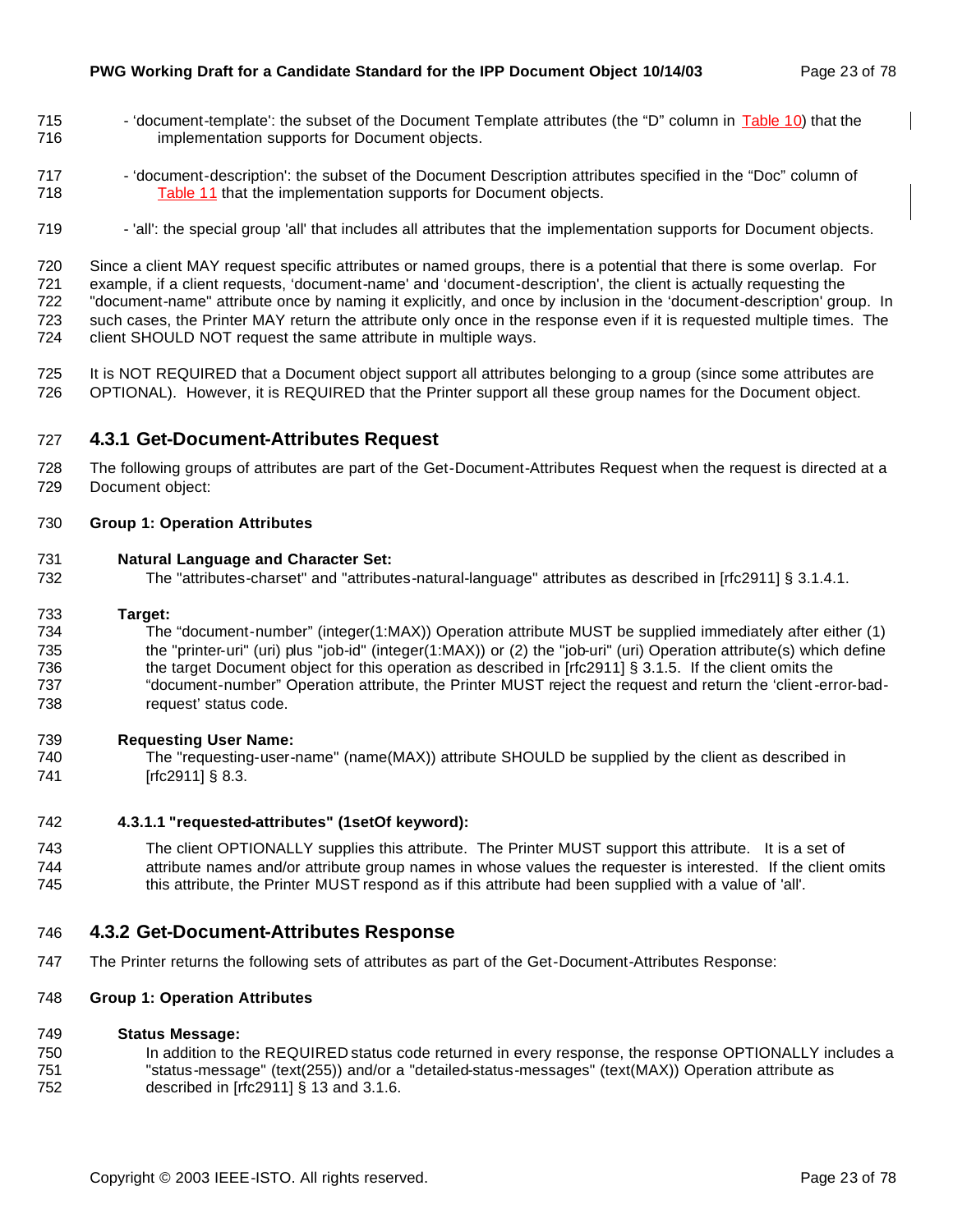#### Page 24 of 78 **PWG Working Draft of a Candidate Standard for the IPP Document Object, version 10/14/03**

#### **Natural Language and Character Set:**

 The "attributes-charset" and "attributes-natural-language" attributes as described in [rfc2911] § 3.1.4.2. The "attributes-natural-language" MAY be the natural language of the Document object, rather than the one requested.

#### **Group 2: Unsupported Attributes**

See [rfc2911] § 3.1.7 for details on returning Unsupported Attributes.

 The response MAY contain or MAY omit the "requested-attributes" Operation attribute with any supplied values (attribute keywords) that were requested by the client but are not supported by the Printer. If the Printer does return unsupported attributes referenced in the "requested-attributes" Operation attribute and that attribute included group names, such as 'all', the unsupported attributes MUST NOT include attributes described in the standard but not supported by the implementation.

#### **Group 3: Document Object Attributes**

765 The Printer returns the set of requested Document Template attributes (see the D column in Table 10) and 766 Document Description attributes (see the Doc column in Table 11) and their current values. The Printer 767 ignores (does not respond with) any requested attribute or value which is not supported. Furthermore, the Printer MUST NOT return Document Template attributes that were not supplied by a client in a Send- Document or Send-URI request or set by a Set-Document-Attributes request. So the response reflects what was submitted. The Printer MAY omit returning attributes that are restricted by the Printer's security policy in 771 force, including whether the requesting user is the user that submitted the job (job originating user) or not (see [rfc2911] § 8). However, the Printer MUST respond with the 'unknown' value for any supported attribute (including all REQUIRED attributes) for which the Printer does not know the value, unless it would violate the 774 security policy. See the description of the "out-of-band" values in the beginning of [rfc2911] § 4.1.

# **4.4 Set-Document-Attributes**

 This OPTIONAL Document operation allows a client to set the values of the attributes of a Document object after the Document object is submittedto the Printer. In the request, the client supplies the set of Document keyword attribute names and values that are to be set. In the response, the Printer returns success or rejects the entire request with indications of which attribute or attributes could not be set.

 This operation is almost identical to the Set-Job-Attributes operation and follows the same rules for validation (see [rfc3380] § 4.2). The only difference is that the Set-Document-Attributes operation is directed at a Document object rather than a Job object. As with the Set-Job-Attributes operation, the Set-Document-Attributes operation can add an attribute to the Target object and accept the 'delete-attributes' out-of-band value to remove an attribute from the Target object. In addition the validation is the same as the Send-Document and Send-URI operations that create Document objects, i.e., the Printer validation depends on the "xxx-supported" Printer Description attributes (see [rfc2911] § 3.1).

 If a client supplies a document attribute in a Set-Document-Attributes request that the Printer supports, and the document was originally submitted without supplying that attribute, the Printer adds the attribute to the Document object.

 If the client supplies a document attribute with the "out-of-band" value 'delete-attribute' (see [rfc3380] § 8.2), then the Printer MUST remove the attribute and all of its values from the Document object, if present. The semantic effect of the client supplying the 'delete-attribute' value in a Set-Document-Attributes operation MUST be the same as if the attribute had not been supplied with the Document object in the Document Creation operation, i.e., the Printer applies its default attribute or behavior with lower precedence that the PDL (see the beginning of [rfc2911] § 4.2 and [rfc2911] 3.2.1.1). Any subsequent query of the Document object using Get-Document-Attributes or Get-Documents MUST NOT return any attribute that has been deleted using the 'delete-attribute' out-of-band value. However, a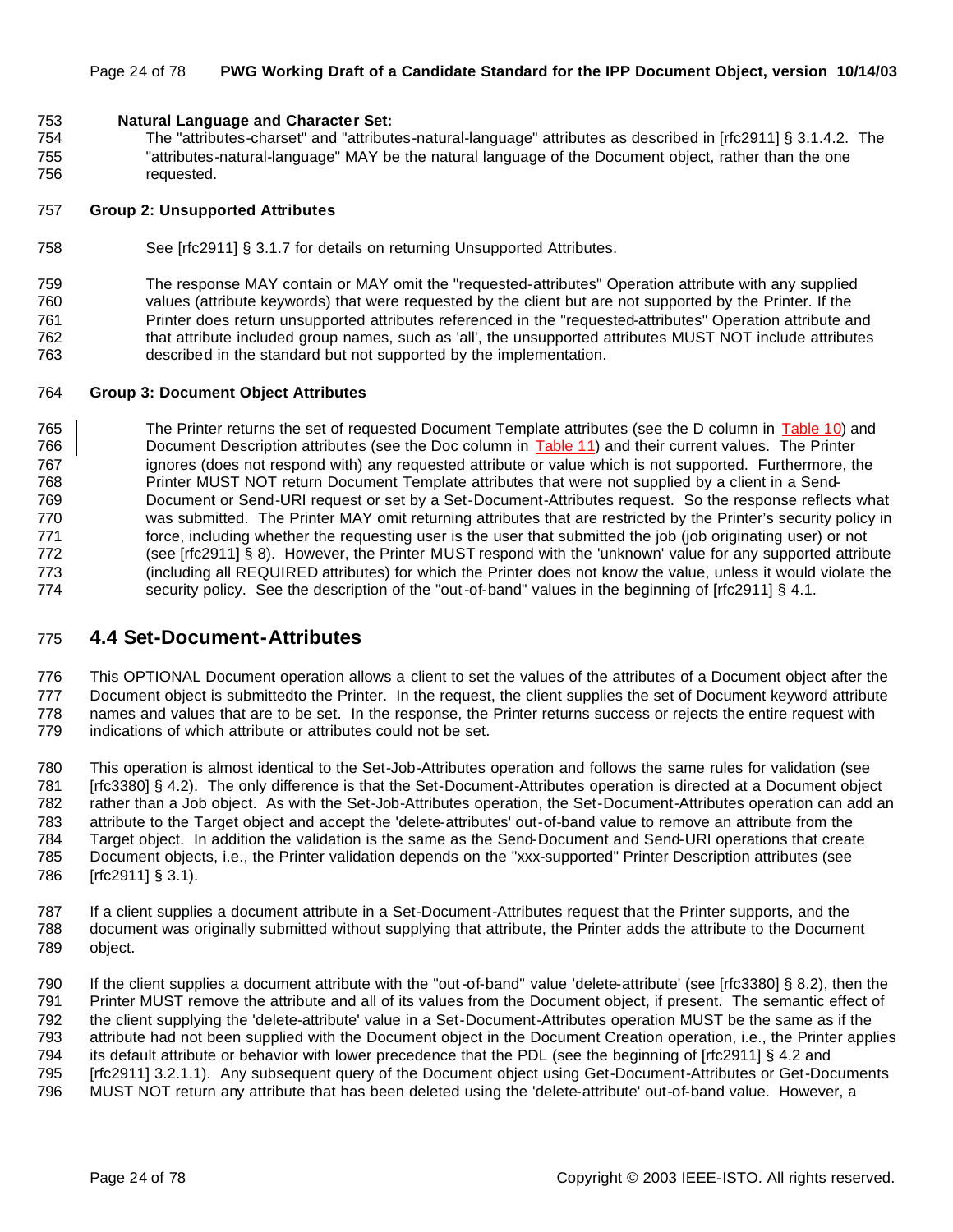797 client can re-establish such a deleted Document attribute with any supported value(s) using a subsequent Set-798 Document-Attributes operation.

 If the client supplies an attribute in a Set-Document-Attributes request with the 'delete-attribute' value and that attribute is not present on the Document object, the Printer ignores that supplied attribute in the request, does not return the attribute in the Unsupported Attributes group, and returns the 'successful-ok' status code, if there are no other problems with the request.

 The validation of the Set-Document-Attributes request is performed by the Printer as if the document had been submitted originally with the new attribute values (and the deleted attributes removed) and with "ipp-attribute-fidelity" 805 set to 'true', i.e., all modified Document attributes and values MUST be supported in combination with the Document attributes not modified. If such a Document Creation operation would have been accepted, then the Set-Document- Attributes MUST be accepted. If such a Document Creation operation would have been rejected, then the Set- Document-Attributes MUST be rejected and the Document MUST be unchanged. In addition, if any of the supplied attributes are not supported, are not settable, or the values are not supported, the Printer MUST reject the entire operation; the Printer MUST NOT partially set some of the supplied attributes. In other words, after the operation, all the supplied attributes MUST be set or none of them MUST be set, thus making the Set-Document-Attributes an atomic operation.

 The value of the "ipp-attribute-fidelity" and "job-mandatory-attributes" Operation attributes supplied in the original Job Creation request, if any, MUST have no effect on the behavior of the Set-Document-Attributes operation, since the Set-Document-Attributes request MUST behave as if "ipp-attribute-fidelity" = 'true'. In other words, the Printer MUST reject any attempt to set a Document attribute to an unsupported value or to a value that would conflict with another

817 Document attribute value.

 The Printer MUST accept or reject this operation when the Document's READ-ONLY "document-state" attribute has 819 the values shown in Table 6. The document's current state MUST affect whether the Printer accepts or rejects the 820 request. However, the Set-Document-Attributes operation MUST NOT change the state of the Document object (since the Document is a passive object and the Document state is a subset of the Job State). For example, in the case where the operation creates a request for unavailable resources, the Job (but not the Document) transitions to a new state. Table 6 shows the allowed behaviors in each document state.

### 824 **Table 6 - Document State Table for the Set-Document-Attributes operation**

| Current          | <b>New</b>       | Printer's response status code                                  |
|------------------|------------------|-----------------------------------------------------------------|
| "document-state" | "document-state" | and "action":                                                   |
|                  | (no change)      |                                                                 |
|                  |                  |                                                                 |
| 'pending'        | 'pending'        | 'successful-ok'                                                 |
| 'pending'        | 'pending'        | 'successful-ok' - needed resources are not ready (the Job MAY   |
|                  |                  | change state, but the Document MUST NOT).                       |
| 'processing'     | 'processing'     | 'successful-ok' or 'client-error-not-possible' depending on     |
|                  |                  | implementation, including the attributes being set, whether the |
|                  |                  | document has started marking media, etc.                        |
| 'completed'      | 'completed'      | 'client-error-not-possible'                                     |
| 'canceled'       | 'canceled'       | 'client-error-not-possible'                                     |
| 'aborted'        | 'aborted'        | 'client-error-not-possible'                                     |

825

826 This operation MUST NOT change the value of attributes not specified in the operation unless the definition of the 827 attribute explicitly specifies such side effects. In general, Document attribute definitions that are settable will not 828 define side effects on other attributes that are settable, only side effects on READ-ONLY attributes, if any.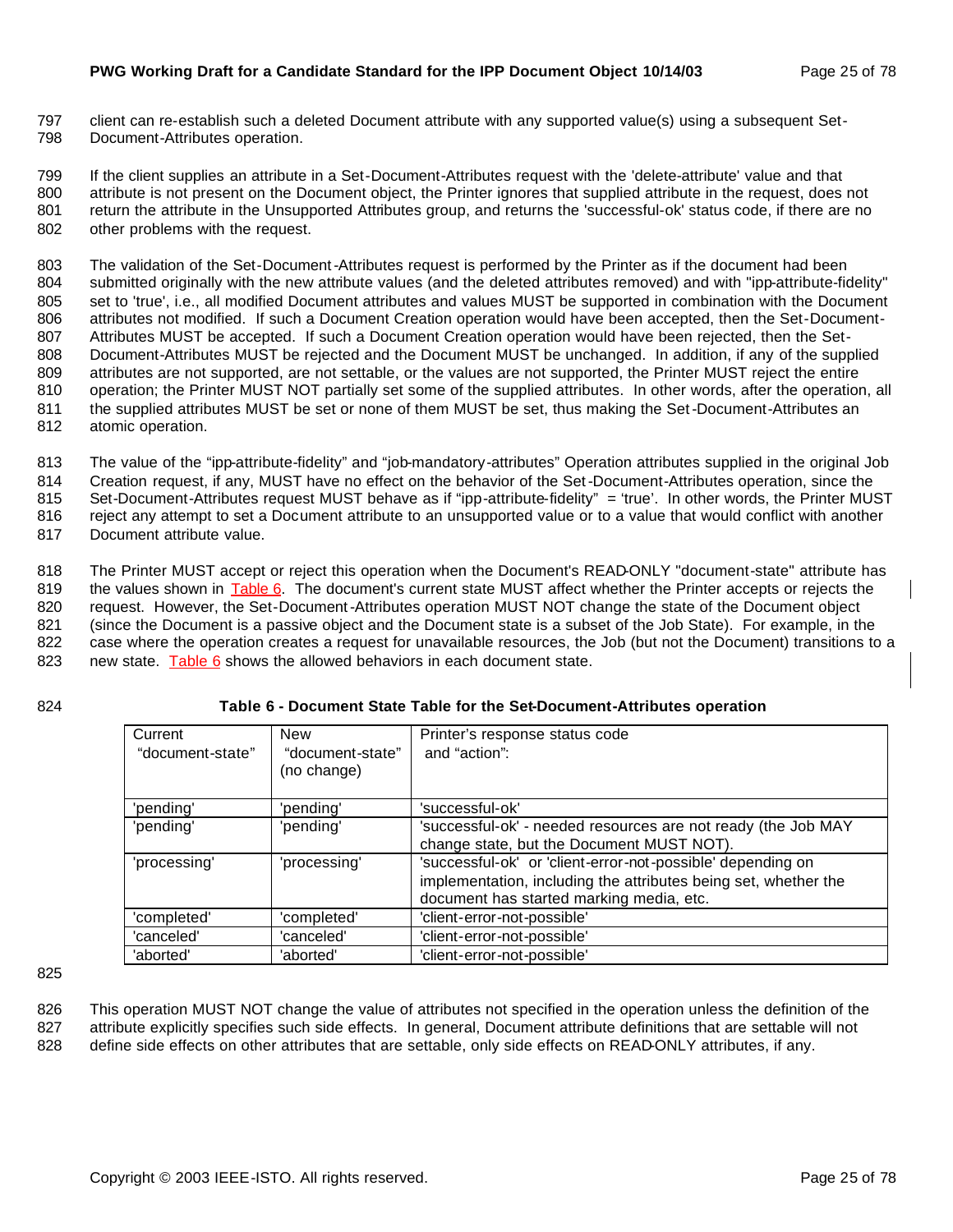# **4.4.1 Settable and READ-ONLY Document Description attributes**

- If the Printer supports the Set-Document-Attributes operation, then it SHOULD support setting of all Document 831 Template ("xxx") attributes that the implementation supports (see the "D" column in  $Table 10$ ).
- Most Document Description attributes (see [rfc2911] § 4.3) are NOT settable, i.e., they are defined to be READ-
- 833 | ONLY. Only Document Description attributes marked with "(r/w)" in **Table 11** MAY be settable using Set-Document-
- 834 Attributes. The Printer MUST reject a Set-Document-Attributes request that attempts to set any attributes in Table 11 that are not marked "(r/w)".
- Note: From now on, all extensions that define new Document Description attributes will indicate whether or not the attributes are READ-ONLY, by including the "READ-ONLY" adjective in their descriptions and/or explicitly stating whether they MAY be settable.
- *Access Rights:* The authenticated user (see [rfc2911] § 8.3) performing this operation must either be the job owner 840 (as determined in the Job Creation operation) or an operator or administrator of the Printer (see [rfc2911] § 1 and 8.5).

### **4.4.2 Set-Document-Attributes Request**

The following sets of attributes are part of the Set-Document-Attributes Request:

#### **Group 1: Operation Attributes**

#### **Natural Language and Character Set:**

The "attributes-charset" and "attributes-natural-language" attributes as described in [rfc2911] § 3.1.4.1.

#### **Target:**

- The client MUST supply the "document-number" (integer(1:MAX)) Operation attribute immediately after either (1) the "printer-uri" (uri) plus "job-id" (integer(1:MAX)) or (2) the "job-uri" (uri) Operation attribute(s) which define the target Document object for this operation as described in [rfc2911] § 3.1.5. If the client 851 omits the "document-number" Operation attribute, the Printer MUST reject the request and return the 'client-error-bad-request' status code.
- Note: There is no way in a single operation for the client to set all of a Job's Document objects to the same attribute value. Either (1) the client sets the corresponding attribute in each Document object in the Job with separate Set-Document-Attributes requests, or (2) the client sets the corresponding attribute at the Job Level 856 using the Set-Job-Attributes operation. Setting the corresponding attribute at the Job Level (or supplying that 857 attribute initially in the Job Creation operation) causes each Document object to inherit the Job Level attribute value, if the Document object doesn't have a corresponding explicit attribute supplied at the Document Level. In other words, supplying an attribute at the Job Level will affect all the Job's Document 860 objects that don't have that attribute also explicitly supplied at the Document Level.

#### **Requesting User Name:**

 The "requesting-user-name" (name(MAX)) attribute SHOULD be supplied by the client as described in [rfc2911] § 8.3.

#### **Group 2: Document Attributes**

865 The client MUST supply a set of Document Template attributes with one or more values (including explicitly 866 allowed out-of-band values) as listed in the "D" column in Table 10, and Document Description attributes **finally in the "**flagged with "(r/w)" and listed in the "Doc" column in Table 11, and any attribute extensions supported by the Printer. The value(s) of each Document attribute supplied in Group 2 replaces the value(s) of the corresponding Document attribute on the target Document object. For attributes that can have multiple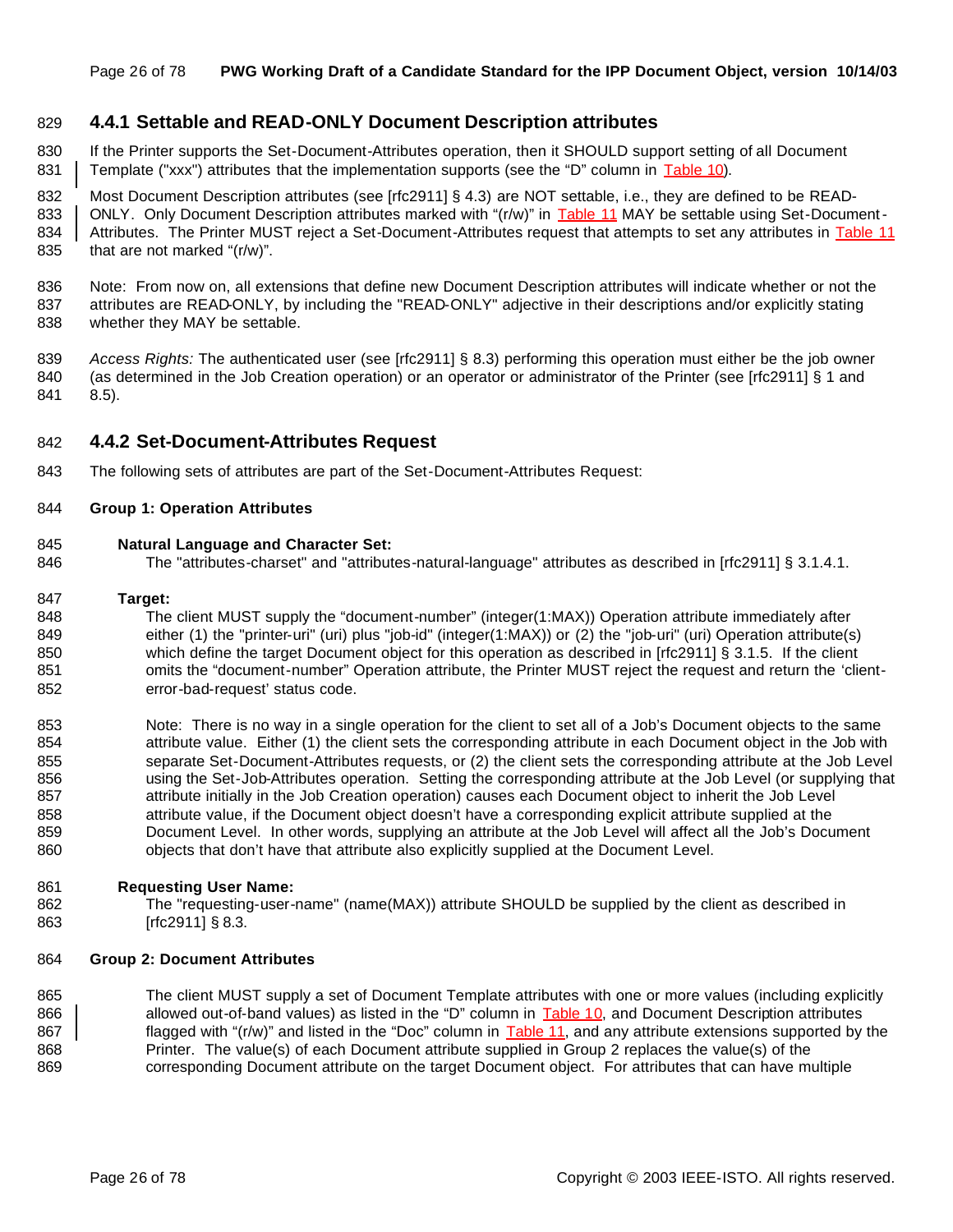- 870 values (1setOf), all values supplied by the client replace all values of the corresponding Document object attribute.
- In order to set the Document's "document-message" Document Description attribute (see section 9.1.20), the 873 client MUST supply the attribute in Group 2, rather than supplying a "document-message" Operation attribute in Group 1.
- 875 If the client supplies an "xxx" attribute with the 'delete-attribute' out-of-band value (see [rfc3380] § 8.2), the 876 Printer MUST remove the "xxx" attribute from the Document object, if present.

### **4.4.3 Set-Document-Attributes Response**

The Printer returns the following sets of attributes as part of the Set-Document-Attributes Response:

#### **Group 1: Operation Attributes**

- **Status Message:**
- 881 In addition to the REQUIRED status code returned in every response, the response OPTIONALLY includes a 882 "status-message" (text(255)) and/or a "detailed-status-messages" (text(MAX)) Operation attribute as described in [rfc2911] § 13 and 3.1.6.

#### **Natural Language and Character Set:**

The "attributes-charset" and "attributes-natural-language" attributes as described in [rfc2911] § 3.1.4.2.

#### **Group 2: Unsupported Attributes**

- 887 See [rfc2911] § 3.1.7 for details on returning Unsupported Attributes.
- 888 If some of the attributes in the operation fail to validate, the Printer MUST reject the operation, MUST NOT change any Document attributes, and MUST return the indicated status code below. In this group, the 890 Printer MUST also return all attributes that fail to validate. The following are the reasons that an attribute 891 fails to validate and the value returned for the attribute, along with the indicated status code and order of detection:
- 893 1. The number of attributes supplied by the client exceeds the maximum number that the Printer supports in a Set-Printer-Attributes request: return the 'client-error-request-entity-too-large' (see 895 [rfc2911] § 13.1.4.9).
- 2. The Printer doesn't support the attribute: return the attribute with the 'unsupported' out-of-band 897 attribute value (see [rfc2911] § 3.1.7 and [rfc2910]) and the 'client-error-attributes-or-values-not-**Supported (see [rfc2911] § 13.1.4.12).**
- 899 3. The attribute is READ-ONLY (in its definition) or is not-settable in this implementation: return the attribute with the 'not-settable' out-of-band attribute value (see [rfc3380] § 8.1) and the 'client-error-attributes-not-settable' status code (see [rfc3380] § 7.1).
- 4. The Printer doesn't support the value: if the attribute in the operation has a single value, return it. If the attribute in the operation is multi-valued, return only those values in a 1setOf that are not supported. Return the 'client-error-attributes-or-values-not-supported' status code (see [rfc2911] § 13.1.4.12).
- 5. The values of some of the supplied attributes conflict with one another and/or other Document **attribute values not being set:** if the conflicting attribute in the operation has a single value, return the attribute and the value. If the attribute in the operation is multi-valued, return only the attribute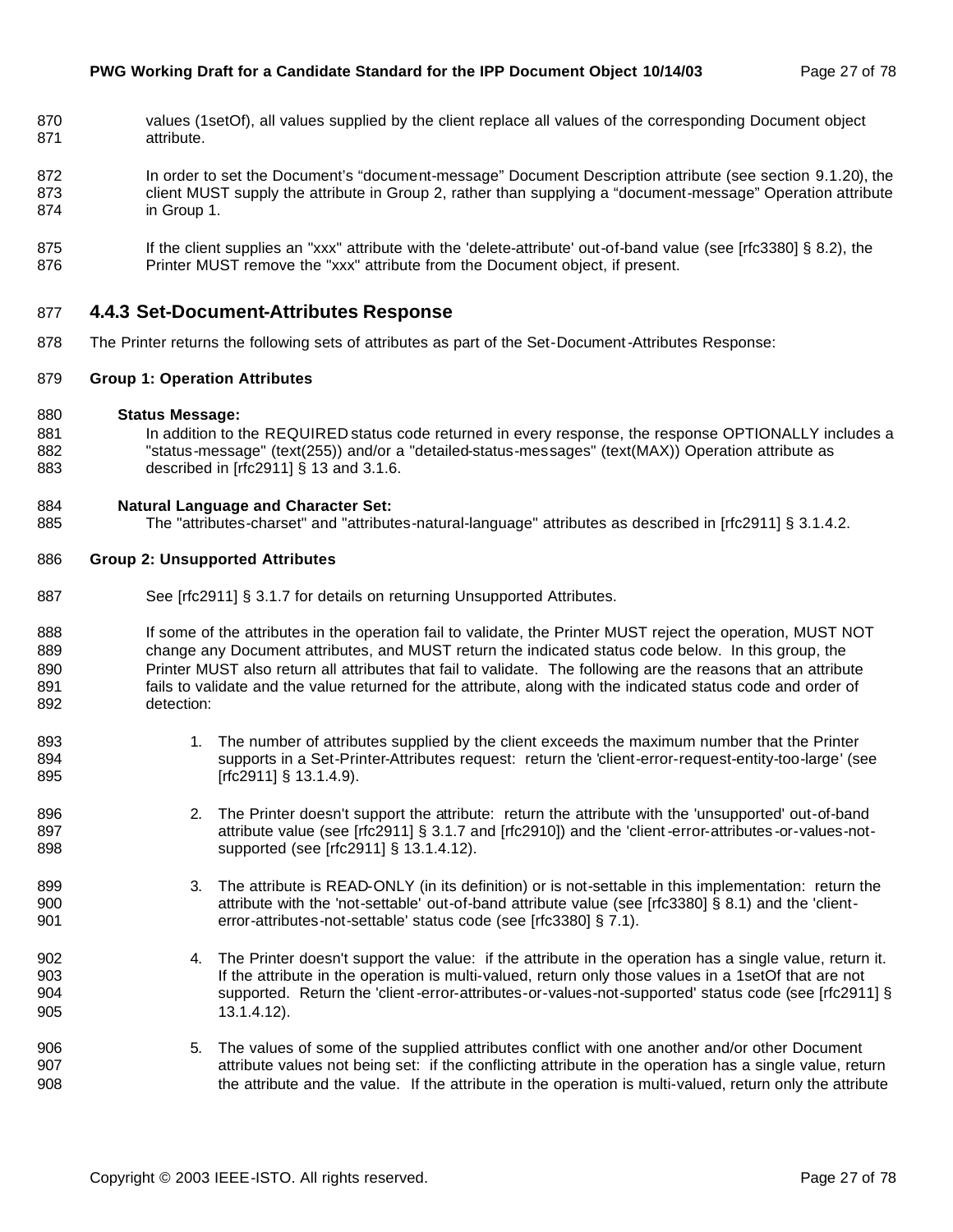#### Page 28 of 78 **PWG Working Draft of a Candidate Standard for the IPP Document Object, version 10/14/03**

 and those values in a 1setOf that are conflicting with other attributes. Return the 'client-error-conflicting-attributes' status code (see [rfc2911] § 13.1.4.15).

# **4.5 Cancel-Document**

 This REQUIRED Document operation allows a client to cancel a specified Document in a specified Print Job any time from the time the Document is created up to, but not including, the time that the Document is completed, canceled, or aborted. Since a Document might already be printing by the time a Cancel-Document is received, some media sheet pages might be printed before the document processing is actually terminated.

 The Cancel-Document operation does not remove the Document from the Job and Printer, but only sets the specified Document's "document-state" Document Description attribute to 'canceled' and the Document's "document-state- reasons" Document Description attribute with 'canceled-by-user' or 'cancel-by-operator'. If the Job object is printed again using operations such as the Reprocess-Job operation (see [adm-ops] § 4.1) or the Restart-Job operation (see [rfc2911] § 3.3.7), any canceled Documents are also printed again. Thus Cancel-Document has the same semantics as Cancel-Job (see [rfc2911] § 3.3.3), which only cancels the processing of the job, and doesn't delete the Job object itself. See the Delete-Document operation (section 5.4) to remove the Document object itself immediately from the Job and Printer.

 The Cancel-Document operation does not affect the states of any of the other Document objects in the job. If the Job was processing and there are more Documents to be processed, the Printer does so. If there are no further Documents to process, the Job moves to the 'completed' state as usual whenever there is no more processing to be done.

 The Printer MUST accept or reject the request based on the document's current state and transition the document to the indicated new state as follows:

| Current "document-state" | New "document-state" | Printer's response status code and action: |  |  |  |
|--------------------------|----------------------|--------------------------------------------|--|--|--|
| 'pending'                | 'canceled'           | 'successful-ok'                            |  |  |  |
| 'processing'             | 'canceled'           | 'successful-ok'                            |  |  |  |
| 'processing'             | 'processing'         | 'successful-ok' See Rule 1                 |  |  |  |
| 'processing'             | 'processing'         | 'client-error-not-possible' See Rule 2     |  |  |  |
| 'completed'              | 'completed'          | 'client-error-not-possible'                |  |  |  |
| 'canceled'               | 'canceled'           | 'client-error-not-possible'                |  |  |  |
| 'aborted'                | 'aborted'            | 'client-error-not-possible'                |  |  |  |

 Rule 1: If the implementation requires some measurable time to cancel the document in the 'processing' document states, the Printer MUST add the 'processing-to-stop-point' value to the document's "document-state-reasons" 933 attribute and then transition the document to the 'canceled' state when the processing ceases (see [rfc2911] § 4.3.8).

- Rule 2: If the Document object already has the 'processing-to-stop-point' value in its "document-state-reasons" attribute, then the Printer MUST reject a Cancel-Document operation.
- *Access Rights:* The authenticated user (see [rfc2911] § 8.3) performing this operation must either be the job owner or an operator or administrator of the Printer (see [rfc2911] § 1 and 8.5). Otherwise, the Printer MUST reject the operation and return: 'client-error-forbidden', 'client-error-not-authenticated', or 'client-error-not-authorized' as appropriate.

### **4.5.1 Cancel-Document Request**

The following groups of attributes are part of the Cancel-Document Request: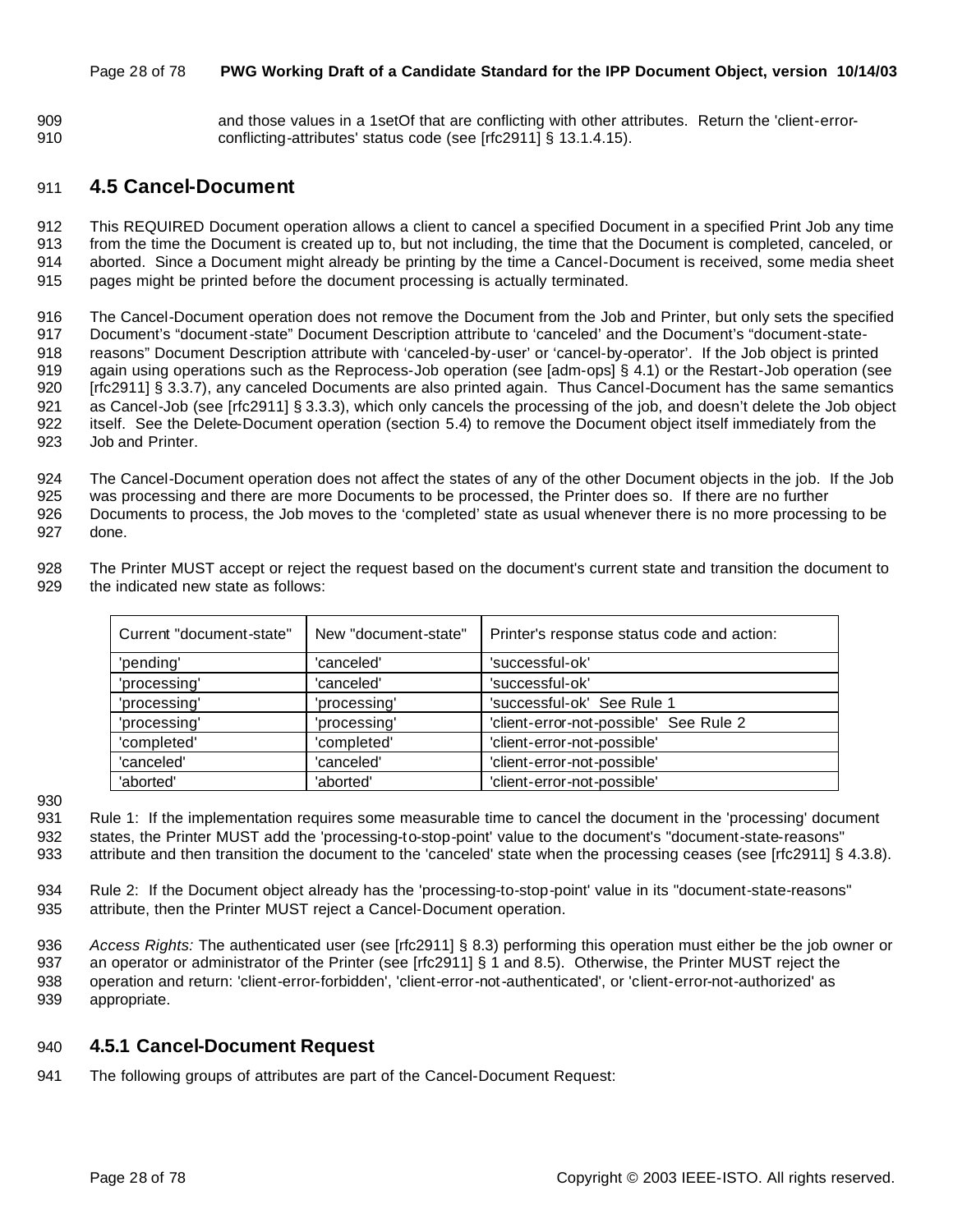#### **Group 1: Operation Attributes**

- **Natural Language and Character Set:**
- The "attributes-charset" and "attributes-natural-language" attributes as described in [rfc2911] § 3.1.4.1.

#### **Target:**

 The client MUST supply the "document-number" (integer(1:MAX)) Operation attribute immediately after 947 either (1) the "printer-uri" (uri) plus "job-id" (integer(1:MAX)) or (2) the "job-uri" (uri) Operation attribute(s) which define the target Document object for this operation as described in section [rfc2911] 3.1.5. If the client omits the "document-number" Operation attribute, the Printer MUST reject the request and return the 'client-error-bad-request' status code.

#### **Requesting User Name:**

 The "requesting-user-name" (name(MAX)) attribute SHOULD be supplied by the client as described in [rfc2911] § 8.3.

#### **4.5.1.1 document-message (text(MAX)):**

- The client MAY supply this Operation attribute. If the Printer supports this attribute, the Printer MUST also support the corresponding "document-message" (text(MAX)) Document Description attribute (see section 9.1.20) and copy this value to the "document-message" Document Description attribute. The end user can use this Document Description attribute as a message to the operator and the operator can use it as a message to the end user. The Printer MAY print this message on a document start sheet for this document, if any.
- The Printer MUST ignore the "job-message-from-operator" Operation attribute (see [adm-ops] § 6) for this operation, since that is a job-only attribute and Cancel-Document is a Document operation.

### **4.5.2 Cancel-Document Response**

The following sets of attributes are part of the Cancel-Document Response:

#### **Group 1: Operation Attributes**

#### **Status Message:**

967 In addition to the REQUIRED status code returned in every response, the response OPTIONALLY includes a "status-message" (text(255)) and/or a "detailed-status-messages" (text(MAX)) Operation attribute as described in [rfc2911] § 13 and 3.1.6.

#### **Natural Language and Character Set:**

971 The "attributes-charset" and "attributes-natural-language" attributes as described in [rfc2911] § 3.1.4.2.

#### **Group 2: Unsupported Attributes**

973 See [rfc2911] § 3.1.7 for details on returning Unsupported Attributes.

 Once a successful response has been sent, the implementation guarantees that the Document will eventually end up in the 'canceled' state. Between the time the Cancel-Document operation is accepted and when the document enters the 'canceled' document-state (see section 9.1.25), the "document-state-reasons" attribute (see section 9.1.27) MUST contain the 'processing-to-stop-point' value which indicates to later queries that although the

Document might still be 'processing', it will eventually end up in the 'canceled' state, not the 'completed' state.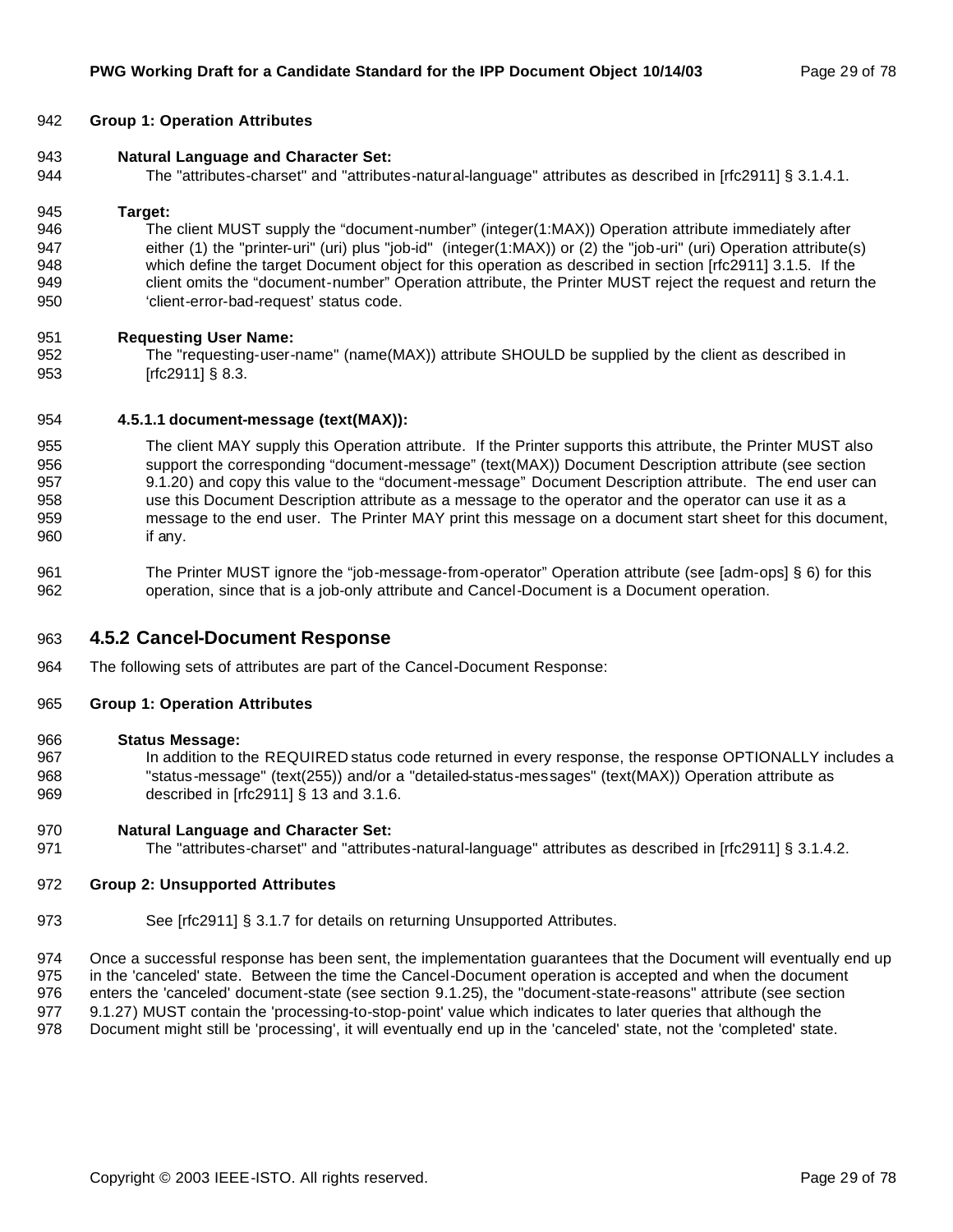#### Page 30 of 78 **PWG Working Draft of a Candidate Standard for the IPP Document Object, version 10/14/03**

# **5 Administrative Job and Document operations**

 This section summarizes the extensions to existing Administrative Job and Printer operations and defines new Document Administrative operations. The following administrative operations: **Promote-Job** ([adm-ops] § 4.4.1), **Release -Held-New-Jobs** ([adm-ops] § 3.3.2)**, Resume-Job** ([adm-ops] § 4.3.2)**, Schedule-Job-After** ([adm-ops] § 4.4.2) do not affect the Document objects because they are defined to affect the Job object as a whole.

# **5.1 Purge-Jobs** ([rfc2911] § 3.2.9)

This OPTIONAL Administrative Printer operation removes all Jobs and all of their contained Document objects.

# **5.2 Cancel-Current-Job** ([adm-ops] § 4.2)

 This OPTIONAL Administrative Printer operation sets the "document-state" Document Description attribute to 'canceled' and the "document-state-reasons" Document Description attribute to 'canceled-by-xxx' for any documents 989 in the current Job that have not yet reached a terminal state ('completed', 'canceled', or 'aborted'), where 'xxx' is 'user' or 'operator'. See [adm-ops] § 4.2.

 Note: There is no Cancel-Current-Document operation defined, since it is too likely that the Printer would have moved onto the next document before the operation could issue the request.

# **5.3 Suspend-Current-Job** ([adm-ops] § 4.3.1)

 This OPTIONAL Administrative Printer operation suspends the current job and sets the Job's "job-state" Job Description attribute to 'processing-stopped' and "job-state-reasons" to 'job-suspended-by-xxx', where 'xxx' is 'user' or 'operator'. The Documents' "document-state" and "document-state-reasons" Document Description attributes are unaffected (but the Documents are not processed any further, since the Job is stopped).

# **5.4 Delete-Document**

 This OPTIONAL Administrative Document operation removes the specified Document object and its data immediately from the specified Job. The Printer MUST reject the request if the Document is in any state other than 'pending" (there is no 'pending-held' state for Documents). The Printer does not reassign the "document-number" Document Description attribute values of the remaining Document objects in the Job, so that the deleted Document object leaves a gap in the document numbering space for the Job. The Printer MUST return a 'client-error-not-found' status code, in a subsequent Get-Document-Attributes operation for this Document object specifying its former "document-number". This operation is similar to the Purge-Jobs operation that immediately deletes all jobs from the Printer. However, the Delete-Document operation only deletes a single Document from the specified Job.

 *Access Rights:* The authenticated user (see [rfc2911] § 8.3) performing this operation MUST be an operator or administrator of the Printer (see [rfc2911] § 1 and 8.5). Otherwise, the Printer MUST reject the operation and return: 'client-error-forbidden', 'client-error-not-authenticated', or 'client-error-not-authorized' as appropriate. This operation requires operator/administrator privileges, otherwise a rogue client could submit, then delete, at will using up valuable spooling space. Instead of using this operation, unprivileged users use Cancel-Document which goes through the normal accounting, if any.

 The Delete-Document request and Delete-Document response have the same attribute groups and attributes as the Cancel-Document operation (see section 4.5).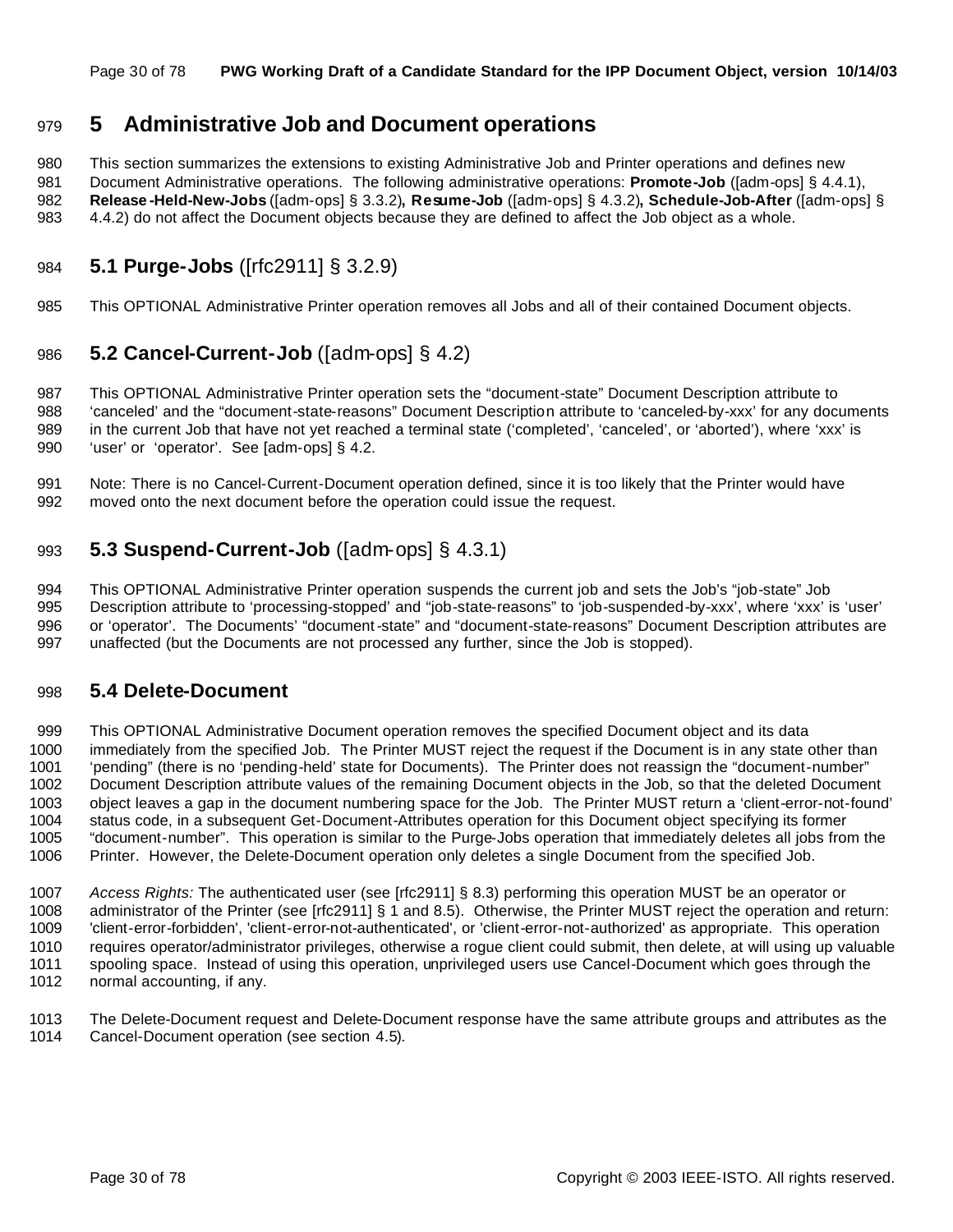# **6 Job and Document Template Attribute Precedence during Job processing**

 This section defines the Attribute Precedence rules that the Printer MUST follow when processing jobs, including instructions in the PDL data. These rules cover Queue Override attributes, Page Override attributes, Document Object attributes (Operation/Document Description and Document Template), Document Override attributes, Job Object attributes (Operation/Job Description and Job Template), PDL instructions, PDL Interpreter initialization files, and Printer defaults. Since each attribute can be specified at all of these levels, it is important to define which level takes precedence when the same attribute occurs at different levels with differing values.

- The attribute precedence model has the following features:
- 1023 1) In principle, each defined attribute can occur at each of the precedence levels.
- 2) Attributes can be introduced and modified at different points in the job workflow, e.g., in the application, print driver, submission client, protocol, and Printer:
- ? Attributes are supplied by different agents in the system: application, user, print driver, administrator, operator, Printer, and the output device hardware.
- ? Attributes are supplied at different points in time: PDL generation, job submission, job acceptance, job pending, job processing.
- 3) The later that an attribute is introduced into the work flow or the closer the specified scope of the attribute is to the affected object, the higher the precedence is assigned to that attribute, since precedence is intended to reflect the user's wishes.
- The following levels of Attribute Precedence are defined in order of decreasing priority:
- **1. Document Level page override programming** The special "overrides" collection Document Template attribute (see [OvrRide]) supplied at the Document Level, that is, as a Document Template Attribute in a Send-Document or Send-URI operation, that contains the attributes that are to have the page override status for the specified ranges of pages. This can be supplied by the client when submitting a Document object, or set either by the user or operator after the Document has been accepted using the Set-Document-Attributes operation, or by the operator using means local to the Printer. Example: " overrides" = {"pages" = '1:1'; " media" = 'letterhead'}
- 2. **Job Level page override programming** The special "overrides" collection Job Template attribute (see [OvrRide]) supplied at the Job Level, that is, in a Job Creation operation, that contains the attributes 1043 that are to have the page override status for the specified ranges of pages in the specified Document. This can be supplied by the client when submitting a job, or set either by the user or operator after the 1045 job has been accepted using the Set-Job-Attributes operation, or by the operator using means local to the Printer. Example: " overrides" = {"pages" = '1:1'; "document-numbers" = '1:1'; "media" = 'letterhead'}
- **3. Document Level Document object attributes -** The Document attributes supplied at the Document Level, that is, Operation/Document Description and Document Template attributes supplied in a Send- Document or Send-URI operation to apply to the Input Document. This can be supplied by the client when submitting a Document object, or set either by the user or operator after the Document has been accepted using the Set-Document-Attributes operation, or by the operator using means local to the Printer. Examples: "media" = 'na-letter' and "copies" = '2'.
- 4. **Job Level Job object and Document object attributes**  The Job attributes (Operation/Job Description and Job Template) and Document attributes (Operation/Document Description and Document Template) supplied at the Job Level, i.e., with a Create-Job, Print-Job, or Print-URI operation.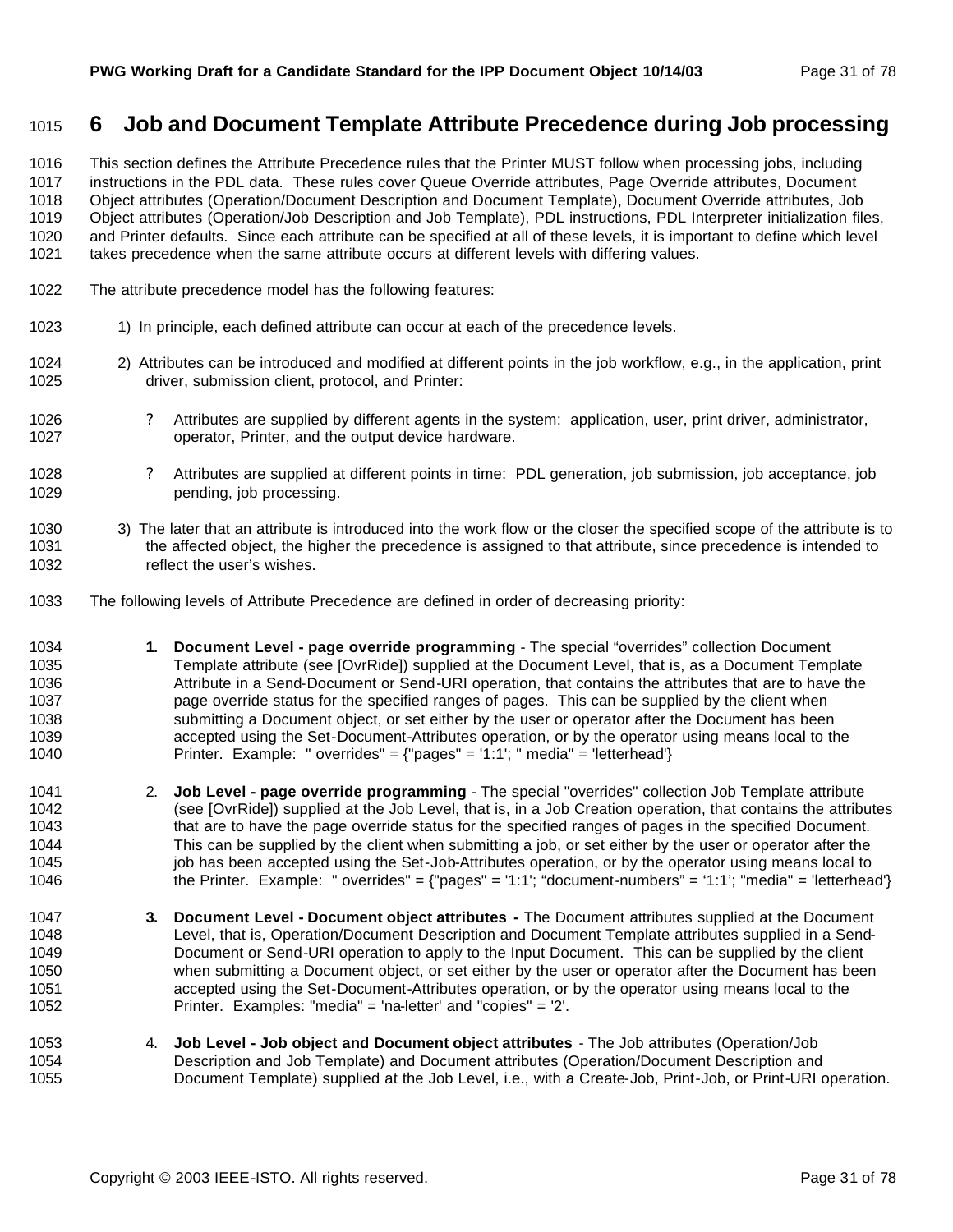#### Page 32 of 78 **PWG Working Draft of a Candidate Standard for the IPP Document Object, version 10/14/03**

- This can be supplied by the client when submitting a Job, or set either by the user or operator after the 1057 iob has been accepted using the Set-Job-Attributes operation, or by the operator using means local to the Printer. Examples: "media" = 'na-letter' and "copies" = '2'.
- 5. **PDL document data**  An instruction in the PDL document data. This is supplied by the application or print driver that created the PDL. Example: PostScript setPageDevice specifying na-letter media. Whether PDL document data is actually lower precedence than the preceding levels depends on the 1062 implementation as expressed in the "pdl-override-supported" Printer Description attribute (see [rfc2911] § 4.4.28).

 Job Template and Document Template attributes of the form "xxx-requested", such as "orientation- requested" (see [rfc2911] § 4.2.10) have a lower priority than the PDL. If the PDL contains a corresponding instruction, that PDL instruction will be used instead of the supplied "xxx-requested" attribute. For example, PostScript PDL data always has a well-defined orientation, so that "orientation- requested" never affects the result. On the other hand, PDLs such as text/plain never have orientation and PCL MAY omit orientation, in which case, "orientation-requested" takes effect.

- 6. **PDL Init File data**  A file that the Printer uses to initialize the PDL Interpreter before it starts interpreting each document in a Job. It is immaterial how this file is specified, whether it be by job object attribute or printer default – the precedence of the contents of this file is at this level.
- 7. **Printer default**  A Printer "xxx-default" attribute that is applied by the Printer provided that none of the higher levels have supplied a value. The Printer implementation supplies values for the Printer's "xxx- default" attributes that reflect the out-of-the-box action by the output device. For example, if the output device will use media from the large-capacity input tray if not directed otherwise, the implementation supplies the Printer's "media-default" attribute with the 'large-capacity' keyword value without requiring 1079 the administrator to configure that value. Implementations might allow the administrator to configure the Printer's "xxx-default" attributes to other values, if other values are supported by the implementation. Example: The administrator changes the Printer's "media-default" from 'large-capacity' to 'na-letter'.
- 8. **Hardware default**  When none of the above conditions supply an explicit value, the printer will apply the defaults supplied by the hardware. An example of these implicit defaults would be a "copies" value of 1 or a "sides" value of 'one-sided'. Note that this level is outside the scope of IPP. The defaults at this level only apply if there are no explicit values in the higher level. Since this level is outside the scope of IPP there is no IPP specific way to query the defaults at this level.

# **7 Operation Attributes for the Job and Document Creation operations**

 This section defines some new Operation/Description attributes and lists *all* the Operation/Description attributes that have been defined in other IPP specifications that are used in Job Creation operations and extends their use to the Document Creation operations. In addition, some new Job/Document Description attributes have been defined to be set from existing Operation attributes. Note: Operation attributes relate to the operation and do not depend on the printing capabilities of the Printer.

# **7.1 Operation Attributes** *supplied* **at the Job and Document Levels for Creation**

 Table 7 lists all the Operation attributes and their attribute syntax supplied in Job Creation and Document Creation operations and the attribute syntaxes of their corresponding "xxx-default" and "xxx-supported" Printer Description attributes, if any. A "-" indicates that there isn't an "xxx-default" or "xxx-supported" Printer Description attribute.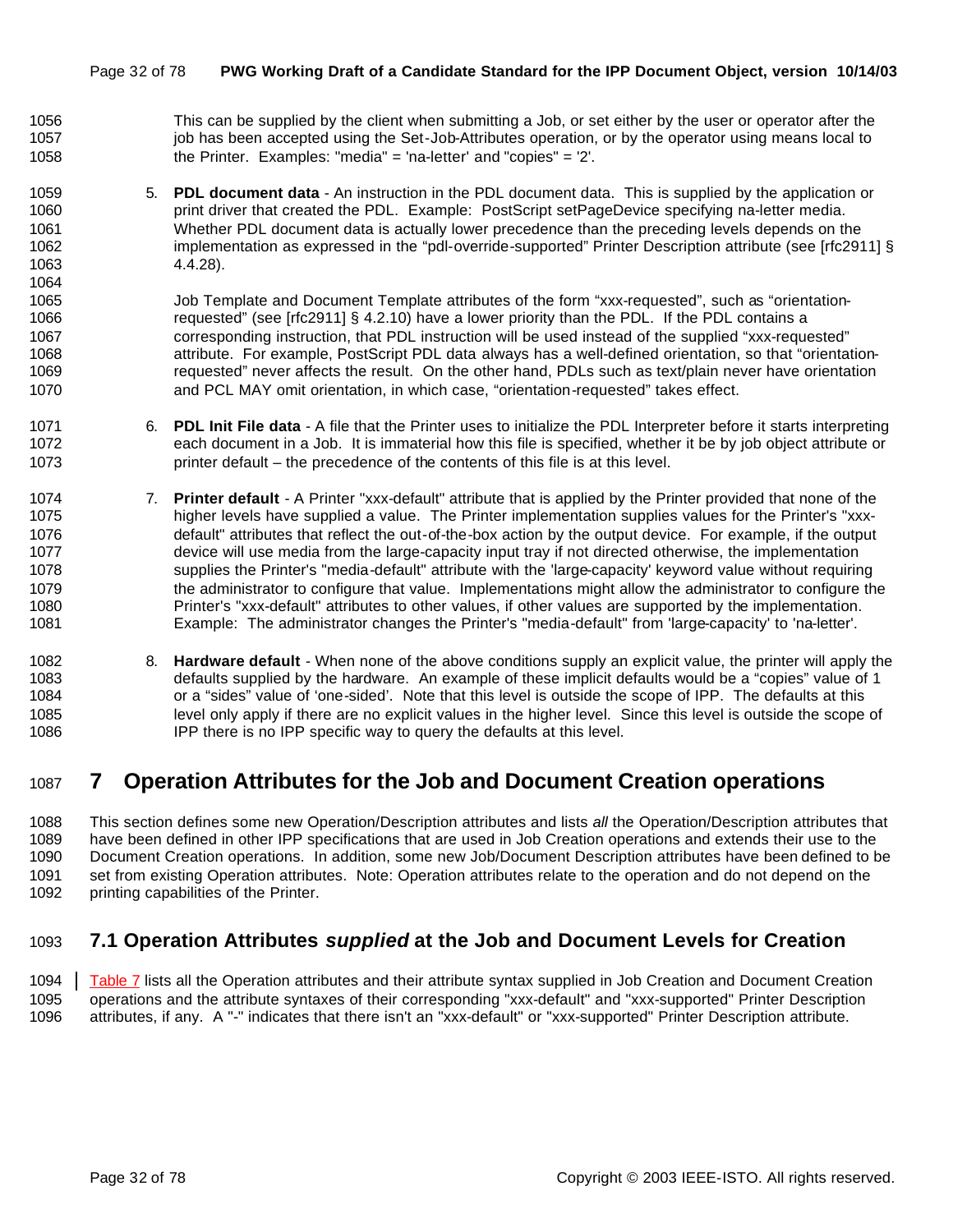| ۰.<br>۰.<br>٠<br>× |  |
|--------------------|--|
|--------------------|--|

**Table 7- Operation, Default, and Supported Attributes** 

| Operation attribute                                                     | Operation<br>attribute syntax | <b>Printer: Default Value</b><br>attribute syntax | <b>Printer: Supported Values</b><br>attribute syntax |
|-------------------------------------------------------------------------|-------------------------------|---------------------------------------------------|------------------------------------------------------|
| attributes-charset                                                      | charset                       | $\overline{a}$                                    | 1setOf charset <sup>14</sup>                         |
| attributes-natural-language                                             | naturalLanguage               | $\overline{a}$                                    | 1setOf naturalLanguage <sup>15</sup>                 |
| compression                                                             | type3 keyword                 | $\overline{a}$                                    | 1setOf type3 keyword                                 |
| document-charset                                                        | charset                       | charset                                           | 1setOf charset                                       |
| document-digital-signature                                              | type2 keyword                 | type2 keyword                                     | 1setOf type2 keyword                                 |
| document-format                                                         | mimeMediaType                 | mimeMediaType                                     | 1setOf mimeMediaType                                 |
|                                                                         |                               |                                                   |                                                      |
| document-format-details                                                 | 1setOf collection             | 1setOf collection                                 | 1setOf type2 keyword                                 |
| document-source-application-name<br>document-source-application-version | name(MAX)<br>text(127)        | name(MAX)<br>text(127)                            |                                                      |
| document-source-os-name                                                 | name(40)                      | name(40)                                          | $\overline{a}$                                       |
| document-source-os-version                                              | text(40)                      | text(40)                                          | $\overline{a}$                                       |
| document-format                                                         | mimeMediaType                 | mimeMediaType                                     | ÷,                                                   |
| document-format-device-id                                               | text(127)                     | text(127)                                         | $\blacksquare$                                       |
| document-format-version                                                 | text(127)                     | text(127)                                         | $\overline{\phantom{a}}$                             |
| document-natural-language                                               | naturalLanguage               | naturalLanguage                                   | $\overline{a}$                                       |
| document-format-version                                                 | text(127)                     | text(127)                                         | 1setOf text(127)                                     |
| document-message                                                        | text(MAX)                     | $\overline{a}$                                    |                                                      |
| document-name                                                           | name(MAX)                     |                                                   |                                                      |
| document-natural-language                                               | naturalLanguage               | naturalLanguage                                   | 1setOf naturalLanguage                               |
| document-uri                                                            | uri                           |                                                   | 1setOf uriScheme <sup>16</sup>                       |
| ipp-attribute-fidelity                                                  | boolean                       | $\overline{a}$                                    |                                                      |
| [job-]impressions                                                       | integer(0:MAX)                | $\overline{a}$                                    | rangeOfInteger(0:MAX)                                |
| [job-]k-octets                                                          | integer(0:MAX)                | $\blacksquare$                                    | rangeOfInteger(0:MAX)                                |
| job-mandatory-attributes                                                | 1setOf type2<br>keyword       |                                                   | L.                                                   |
| [job-]media-sheets                                                      | $\overline{integer(0:MAX)}$   | $\blacksquare$                                    | rangeOfInteger(0:MAX)                                |
| iob-name                                                                | name(MAX)                     | $\overline{a}$                                    |                                                      |
| job-password                                                            | octetString(255)              | $\blacksquare$                                    | integer(0:127)                                       |
| job-password-encryption                                                 | type3 keyword                 | $\overline{a}$                                    | 1setOf (type3 keyword                                |
|                                                                         | name(MAX)                     |                                                   | name(MAX))                                           |
| last-document                                                           | boolean                       | $\overline{a}$                                    |                                                      |
| operation-id                                                            | integer(1:0x8FFF)             | $\overline{a}$                                    | 1setOf type2 enum <sup>17</sup>                      |
| original-requesting-user-name                                           | name(MAX)                     |                                                   |                                                      |
| output-device-requested                                                 | name(127)                     | name $(127)^{18}$                                 | 1setOf name(MAX) <sup>19</sup>                       |
| printer-uri                                                             | uri                           | $\overline{a}$                                    | 1setOf uri                                           |
| request-id                                                              | integer(1:MAX)                | $\blacksquare$                                    | L,                                                   |

 <sup>14</sup> The Supported Printer attribute is named "charset-supported" (see [rfc2911] section 4.4.18), rather than "attributescharset-supported".

<sup>15</sup> The Supported Printer attribute is named "generated-natural-language-supported" (see [rfc2911] section 4.4.20), rather than "attributes-natural-language-supported".

<sup>&</sup>lt;sup>16</sup> The Supported Printer attribute is named "reference-uri-schemes-supported" (see [rfc2911] section 4.4.27), rather than "document-uri-supported".

<sup>&</sup>lt;sup>17</sup> The Supported Printer attribute is named "operations-supported" (see [rfc2911] section 4.4.15), rather than "operation-id-supported".

<sup>&</sup>lt;sup>18</sup> The Default Printer attribute is name "output-device-default" (see [jobx] section 7.11) and is the default for both the "output-device-requested" and "output-device-assigned" Job Description attributes.

<sup>&</sup>lt;sup>19</sup> The Supported Printer attribute is named "output-device-supported" (see [jobx] section 7.12) and is the list of supported output devices for both the "output-device-requested" and "output-device-assigned" Job Description attributes.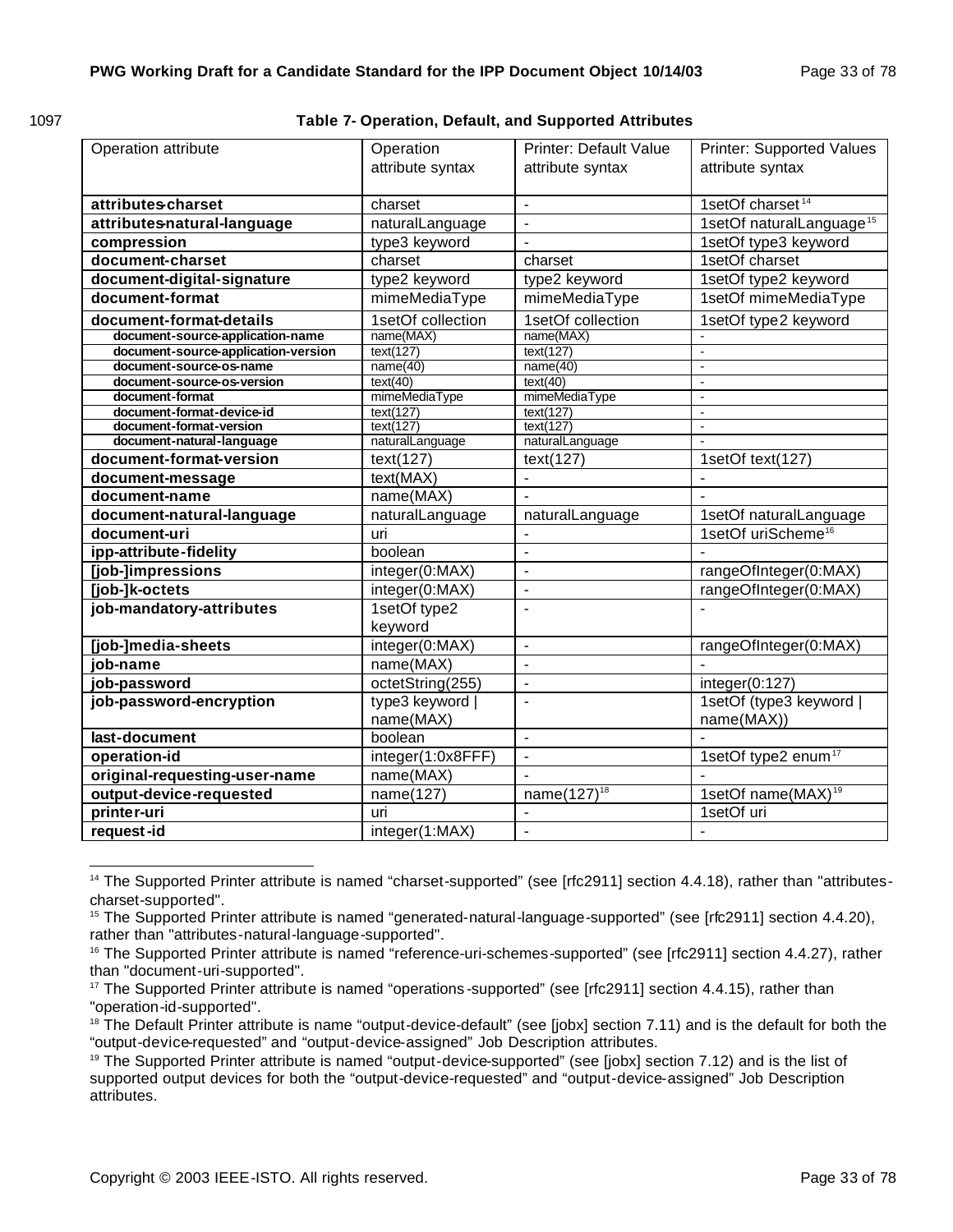#### Page 34 of 78 **PWG Working Draft of a Candidate Standard for the IPP Document Object, version 10/14/03**

| Operation attribute  | Operation<br>attribute syntax | <b>Printer: Default Value</b><br>attribute syntax | <b>Printer: Supported Values</b><br>attribute syntax |
|----------------------|-------------------------------|---------------------------------------------------|------------------------------------------------------|
| requesting-user-name | name(MAX)                     | -                                                 |                                                      |
| version-number       | X.Y                           | -                                                 | 1setOf type2 keyword <sup>20</sup>                   |

1098

1099 Table 8 lists the Operation attributes that clients supply at the Job Level and/or the Document Level and whether the 1100 Printer copies (indicated by **"? "**) the supplied value to corresponding Job Description and/or Document Description 1101 attributes.

#### 1102 *Legend:*

- 1103 "\*" an attribute that has a "job-" prefix in its name in [rfc2911]. The "job-" prefix is omitted in the table. Job level 1104 attributes use the "-job" prefix. Document level attributes do not use the prefix. The only difference in the 1105 semantics are whether it applies to just the Document or to the entire Job. Note: For the PWG Semantic 1106 Model, the "**job-**" prefix is dropped altogether.
- 1107 "**Level Supplied**" column indicates whether the Operation attribute can be supplied at the Job Level (PJ=Print-Job, 1108 PU=Print-URI, and CJ=Create-Job) and at the Document Level (SD=Send-Document, and SU=Send-URI).
- 1109 "**y**" the Operation attribute is defined for the indicated operation, but does not have a corresponding Job 1110 Description or Document Description attribute (no "**?** ").
- 1111 "**y?** " the Operation attribute has a corresponding Job Description (y**?** J) or Document Description (y**?** D) attribute 1112 to which the Printer MUST copy this Operation attribute. See Table 11 for the corresponding Job and 1113 Document Description attributes.<br>1114 "-" the Operation attribute is not define
- 1114 "**-**" the Operation attribute is *not* defined for the indicated operation.
- 1115 **\*\*** these Operation attributes are defined for *all* operations, not just Job Creation and Document Creation 1116 operations.
- 1117 "**Conformance**" column indicates the conformance requirements for what the client supplies in a request and the 1118 Printer supports in a request. If an Operation attribute that is a collection attribute is supported (see 1119 [rfc3382]), then there are conformance requirements for which member attributes MUST be supported by a 1120 Printer and which member attributes a client MUST supply as indicated in the Conformance column for each 1121 collection member attribute in Table 8.
- 1122 "**Reference and Section**" column indicates where the Operation attribute is defined in other IPP specs and this spec.
- 1123

#### 1124 **Table 8 - Operation Attributes supplied at the Job and Document Levels in Job and Document Creation**  1125 **Requests**

| <b>Operation</b> attribute name           | <b>Attribute Syntax</b> | Level Supplied |            |            | Conformance      |                    | Reference and<br>Section |
|-------------------------------------------|-------------------------|----------------|------------|------------|------------------|--------------------|--------------------------|
| for Job and Document<br>Creation requests |                         | Job            |            | <b>Doc</b> |                  |                    |                          |
|                                           |                         | CJ             | PJ. PU     | SD, SU     | Client<br>supply | Printer<br>support |                          |
| attributes-charset **                     | charset                 | $y?$ J         | $y?$ J     | $y?$ D     | <b>MUST</b>      | <b>MUST</b>        | [rfc2911]<br>§3.1.4      |
| attributes-natural-language<br>$***$      | naturalLanguag<br>е     | $y?$ J         | $y?$ J     | $y?$ D     | MUST             | <b>MUST</b>        | [rfc2911]<br>§3.1.4      |
| compression                               | type3 keyword           |                | $y$ ?<br>D | $y?$ D     | MAY              | <b>MUST</b>        | [rfc2911]<br>§3.2.1.1    |
| document-charset                          | charset                 |                | $y?$ D     | $y?$ D     | MAY              | <b>CMUST</b><br>21 | $[jobx]$ §43.2.1         |

 $20$  The Supported Printer attribute is named "ipp-versions-supported" (see [rfc2911] section 4.4.14), rather than "version-number-supported".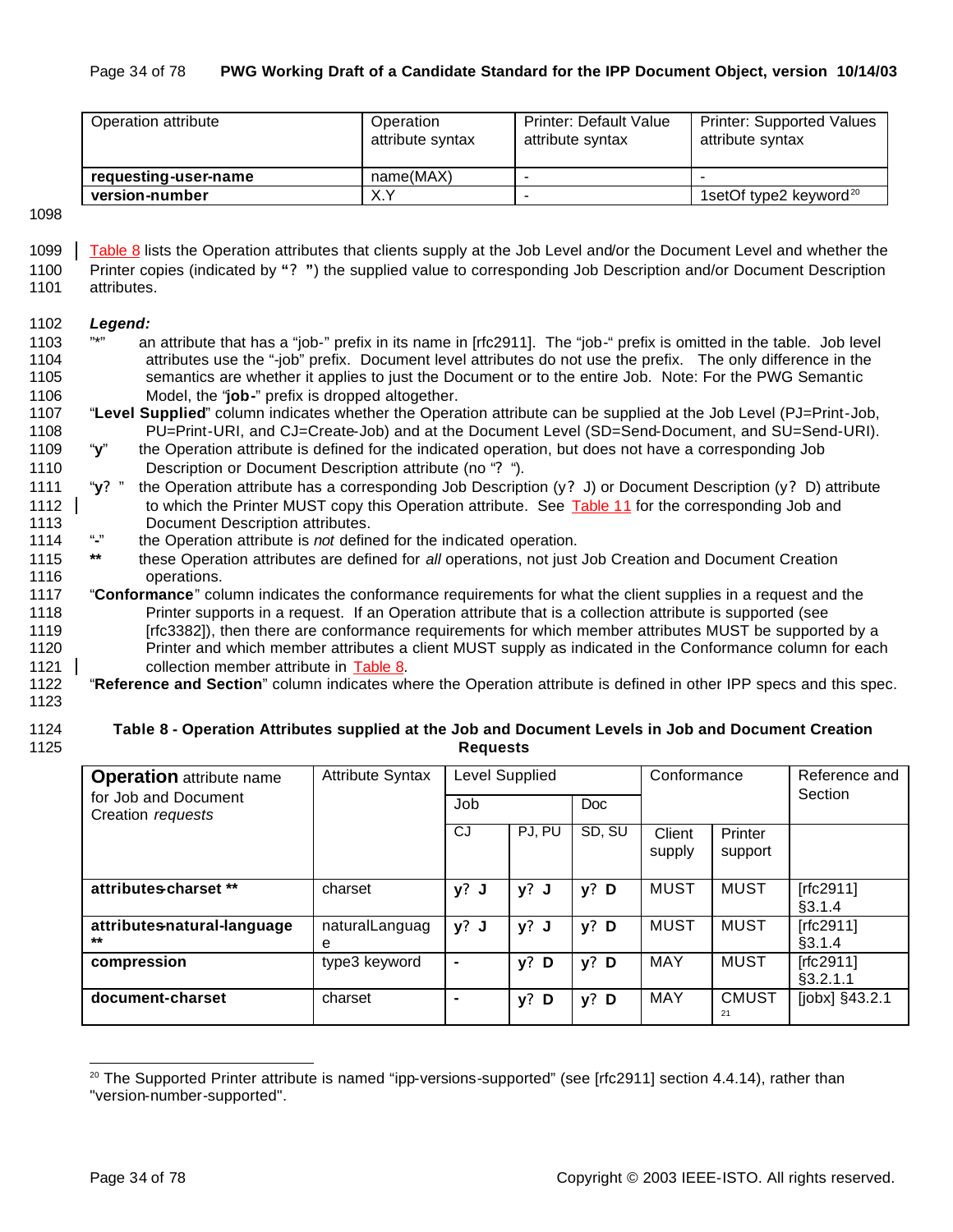| <b>Operation</b> attribute name         | <b>Attribute Syntax</b> | Level Supplied       |                      |                | Conformance        |              | Reference and                                       |
|-----------------------------------------|-------------------------|----------------------|----------------------|----------------|--------------------|--------------|-----------------------------------------------------|
| for Job and Document                    |                         | Job                  |                      | <b>Doc</b>     |                    |              | Section                                             |
| Creation requests                       |                         | <b>CJ</b>            | PJ, PU               | SD, SU         | Client             | Printer      |                                                     |
|                                         |                         |                      |                      |                | supply             | support      |                                                     |
| document-digital-signature              | type2 keyword           | $\blacksquare$       | $y?$ D               | $y?$ D         | <b>MAY</b>         | <b>MAY</b>   | [ $jobs$ ] $§3.2.2$                                 |
| document-format                         | mimeMediaTyp<br>e       | $\blacksquare$       | y? <sup>22</sup> D   | $y?$ D         | MAY                | <b>MUST</b>  | [rfc2911]<br>§3.2.1.1, [jobx]<br>§3.2.3             |
| document-format-details                 | 1setOf<br>collection    | $\blacksquare$       | $y?$ D               | $y?$ D         | <b>MAY</b>         | <b>CMUST</b> | [jobx] $§3.\overline{2.4}$                          |
| document-source-application-<br>name    | name(MAX)               | $\blacksquare$       | $y$ ? D              | $yi$ D         | <b>MAY</b>         | <b>MAY</b>   | [jobx] §3.2.4.1                                     |
| document-source-application-<br>version | text(127)               | $\blacksquare$       | $y$ ? D              | $y^p$ D        | <b>MAY</b>         | <b>MAY</b>   | [jobx] §3.2.4.2                                     |
| document-source-os-name                 | name(40)                | $\blacksquare$       | $y$ ? D              | $yi$ D         | <b>MAY</b>         | <b>MAY</b>   | [jobx] §3.2.4.3                                     |
| document-source-os-version              | text(40)                | $\blacksquare$       | $y$ ? D              | $y^p$ D        | <b>MAY</b>         | <b>MAY</b>   | $[jobx]$ §3.2.4.4                                   |
| document-format                         | mimeMediaType           | $\mathbf{r}$         | $y$ <sup>2</sup> , D | $y^p$ D        | <b>MUST</b>        | <b>MUST</b>  | $[jobx]$ §3.2.4.5                                   |
| document-format-device-id               | text(127)               | $\blacksquare$       | $y$ ? D              | $y^p$ D        | <b>MAY</b>         | <b>MAY</b>   | [jobx] §3.2.4.6                                     |
| document-format-version                 | text(127)               | $\blacksquare$       | $y$ ? D              | $y^p$ D        | <b>SHOULD</b>      | <b>MUST</b>  | [jobx] §3.2.4.7                                     |
| document-natural-language               | naturalLanguage         | $\blacksquare$       | $\sqrt{2}$ D         | $y^p$ D        | <b>MAY</b>         | <b>MAY</b>   | [jobx] §3.2.4.8                                     |
| document-format-version                 | text(127)               | $\blacksquare$       | $y?$ D               | $y?$ D         | <b>MAY</b>         | <b>MAY</b>   | [jobx] §3.2.5                                       |
| document-message                        | text(MAX)               | ä,                   | $y?$ D               | $y?$ D         | <b>MAY</b>         | <b>MAY</b>   | $[jobx]$ §3.2.6                                     |
| document-name                           | name(MAX)               |                      | $y?$ D               | $y?$ D         | <b>MAY</b>         | <b>MUST</b>  | $[rfc2911]$<br>§3.2.1.1                             |
| document-natural-language               | naturalLanguag<br>е     |                      | $y?$ D               | $y?$ D         | <b>MAY</b>         | <b>MAY</b>   | $[rfc2911]$<br>§3.2.1.1,<br>[this spec]<br>§7.2.1   |
| document-uri                            | uri                     | $\blacksquare$       | $y? \quad D^{24}$    | $y?$ $D^{25}$  | <b>CMUST</b><br>26 | <b>MAY</b>   | [ $rfc2911$ ]<br>§3.2.2                             |
| impressions*                            | integer(0:MAX)          | $y?$ J               | $y?$ J               | $y?$ D         | <b>MAY</b>         | <b>MAY</b>   | [rfc2911]<br>§3.2.1.1                               |
| ipp-attribute-fidelity                  | boolean                 | $y?$ J <sup>27</sup> | y? J <sup>27</sup>   | $\blacksquare$ | <b>MAY</b>         | <b>MUST</b>  | $[rfc2911]$<br>§3.2.1.1,<br>[this spec]<br>§3.1.1.1 |

<sup>&</sup>lt;sup>21</sup> The Printer MUST support the "document-charset" Operation/Document Description attributes, if the Printer supports a charset-ambiguous document format (see [jobx] §3.2.1).

<sup>&</sup>lt;sup>22</sup> The Printer MUST copy the "document-format" Operation attribute to the corresponding (new) Document Description attribute defined in this specification.

<sup>&</sup>lt;sup>23</sup> The Printer MUST support the "document-format-details" Operation/Document Description attributes if the Printer supports a *packaging* MIME type document format, such as 'application/zip' or 'multipart/related'.

<sup>&</sup>lt;sup>24</sup> The Printer MUST copy the "document-uri" Operation attribute to the corresponding (new) Document Description attribute defined in this specification for Print-Uri. The document-Uri does does not apply to Print-Job.

<sup>&</sup>lt;sup>25</sup> The Printer MUST copy the "document-uri" Operation attribute to the corresponding (new) Document Description attribute defined in this specification for Send-Uri. . The document-Uri does does not apply to Send-Document.

<sup>&</sup>lt;sup>26</sup> The "document-uri" Operation attribute MUST be supplied in the Print-URI Job Creation operation and the Send-URI Document Creation operation, and MUST NOT be supplied in other operations.

<sup>&</sup>lt;sup>27</sup> The Printer MUST copy the "ipp-attribute-fidelity" Operation attribute to the corresponding (new) Job Description attribute defined in this specification so that the Printer can remember its value for subsequent Document Creation operations.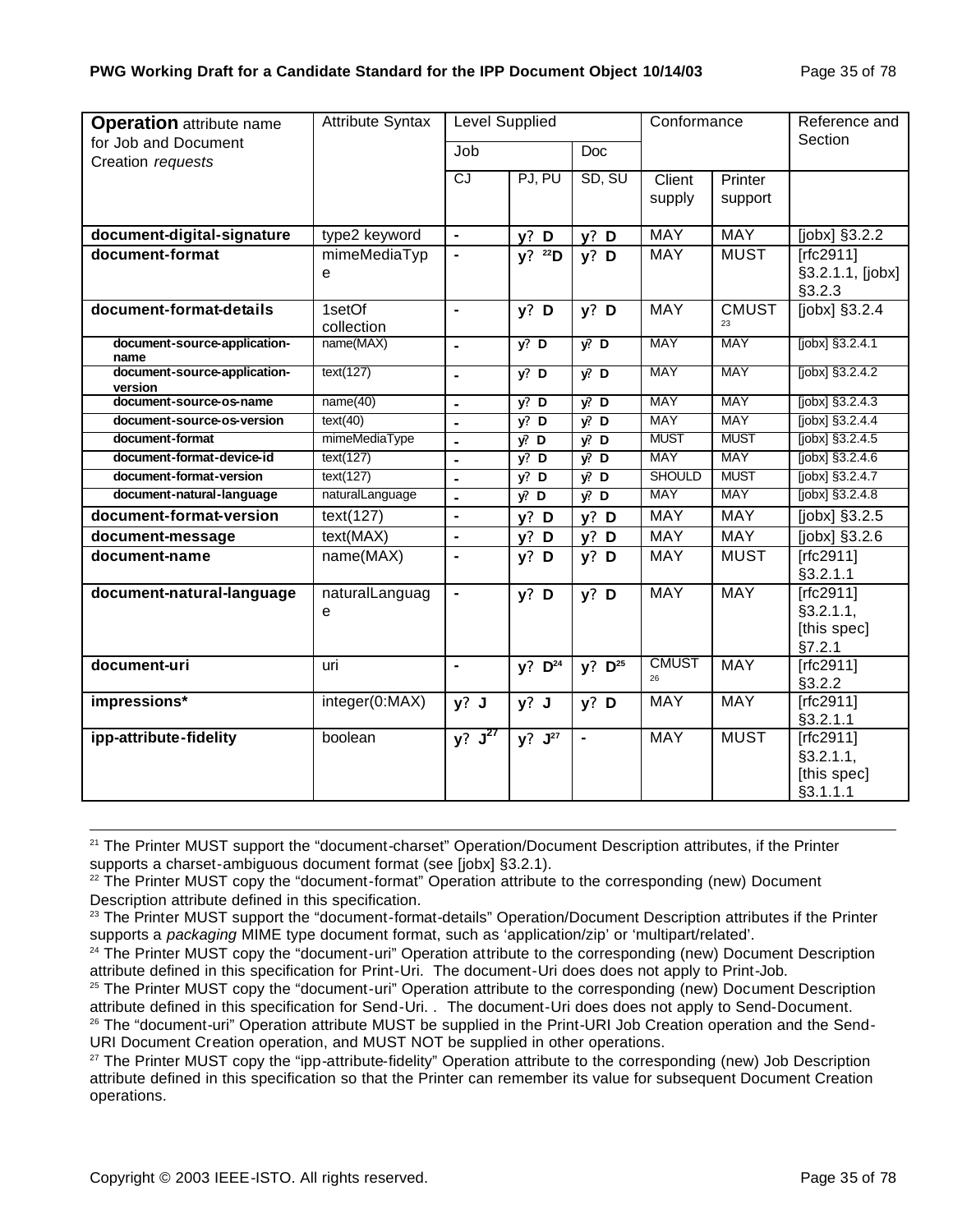| <b>Operation</b> attribute name           | <b>Attribute Syntax</b> | Level Supplied |                      |                    | Conformance       |                    | Reference and<br>Section |
|-------------------------------------------|-------------------------|----------------|----------------------|--------------------|-------------------|--------------------|--------------------------|
| for Job and Document<br>Creation requests |                         | Job            |                      | <b>Doc</b>         |                   |                    |                          |
|                                           |                         | CJ             | PJ, PU               | SD, SU             | Client<br>supply  | Printer<br>support |                          |
| job-mandatory-attributes                  | 1setOf type2<br>keyword | $y? J^{28}$    | $y?$ J               | $\blacksquare$     | <b>MAY</b>        | <b>MUST</b>        | [this spec]<br>§3.1.1.2  |
| job-name                                  | name(MAX)               | $y?$ J         | $y?$ J               | $\blacksquare$     | <b>MAY</b>        | <b>MUST</b>        | [rfc2911]<br>§4.3.5      |
| k-octets*                                 | integer(0:MAX)          | $y?$ J         | y? J                 | $y?$ D             | <b>MAY</b>        | MAY                | $[rfc2911]$<br>§3.2.1.1  |
| last-document                             | boolean                 | ۰              | $\blacksquare$       | y? D <sup>29</sup> | <b>MUST</b>       | <b>MUST</b>        | $[rfc2911]$<br>§3.3.1.1  |
| media-sheets*                             | integer(0:MAX)          | $y?$ J         | $y?$ J               | $y?$ D             | <b>MAY</b>        | <b>MAY</b>         | $[rfc2911]$<br>§3.2.1.1  |
| operation-id **                           | integer(1:0x8FF<br>F)   | y              | y                    | $\mathbf{y}$       | <b>MUST</b>       | <b>MUST</b>        | $[rfc2911]$<br>§3.1.2    |
| original-requesting-user-<br>name **      | name(MAX)               | $y?$ J         | $y?$ J               | $\blacksquare$     | <b>MAY</b>        | MAY                | [adm-ops]<br>§11.7.2.2   |
| output-device-requested                   | name(127)               | $y?$ J         | $y?$ J               | $\blacksquare$     | <b>MAY</b>        | <b>MAY</b>         | [jobx] §5.5              |
| printer-uri <sup>**</sup>                 | uri                     | y? J30         | y?<br>${\bf J}^{30}$ | y?<br>$D^{30}$     | <b>MUST</b>       | <b>MUST</b>        | $[rfc2911]$<br>§3.1.5    |
| request-id **                             | integer(1:MAX)          | у              | у                    | y                  | <b>MUST</b>       | <b>MUST</b>        | [rfc2911]<br>§3.1.2      |
| requesting-user-name **                   | name(MAX)               | y? J31         | $y? J^{31}$          | $\mathbf{y}$       | <b>SHOUL</b><br>D | <b>MUST</b>        | [rfc2911]<br>§3.2.1.1    |
| version-number**                          | X.Y                     | У              | у                    | y                  | <b>MUST</b>       | <b>MUST</b>        | $[rfc2911]$<br>§3.1.8    |

1126 **"y", "y? "**, and **"**\*\***"**: see Legend at the beginning of the Table.

# 1127 **7.2 Operation/Document Description attributes**

1128 The rest of this section defines the semantics for the Operation attributes that a client MAY supply in a Document

1129 Creation operation and their corresponding Document Description attributes. The following statements apply to all of 1130 these Operation/Document Description attributes and are *not* repeated in each Description:

1131 If the Printer doesn't support the "xxx" Operation attribute, the Printer MUST ignore the "xxx" attribute (as with any

1132 OPTIONAL Operation attribute) and return the "xxx" attribute with the supplied value as unsupported in the

1133 Unsupported Attributes group as specified in [rfc2911] § 3.1.7.

1134 If the Printer supports the "xxx" Operation attribute, the Printer MUST support it at the Job and Document level. The 1135 Printer MUST also:

<sup>&</sup>lt;sup>28</sup> The Printer MUST copy the "job-mandatory-attributes" Operation attribute to the corresponding (new) Job Description attribute defined in this specification so that the Printer can remember its value for subsequent Document Creation operations.

<sup>&</sup>lt;sup>29</sup> The Printer MUST copy the "last-document" Operation attribute to the corresponding (new) Document Description attribute defined in this specification so that the client can determine the last document when querying the Document objects.

<sup>30</sup> The Printer MUST copy the "printer-uri" Operation attribute to the Job's "job-printer-uri" Job Description attribute and Document's "document-printer-uri" Document Description attribute.

<sup>&</sup>lt;sup>31</sup> The operational attribute "requesting-user-name" may be copied to the Job Description attribute "job-originatinguser-name" per the rules specified in [rfc2911] §4.3.6.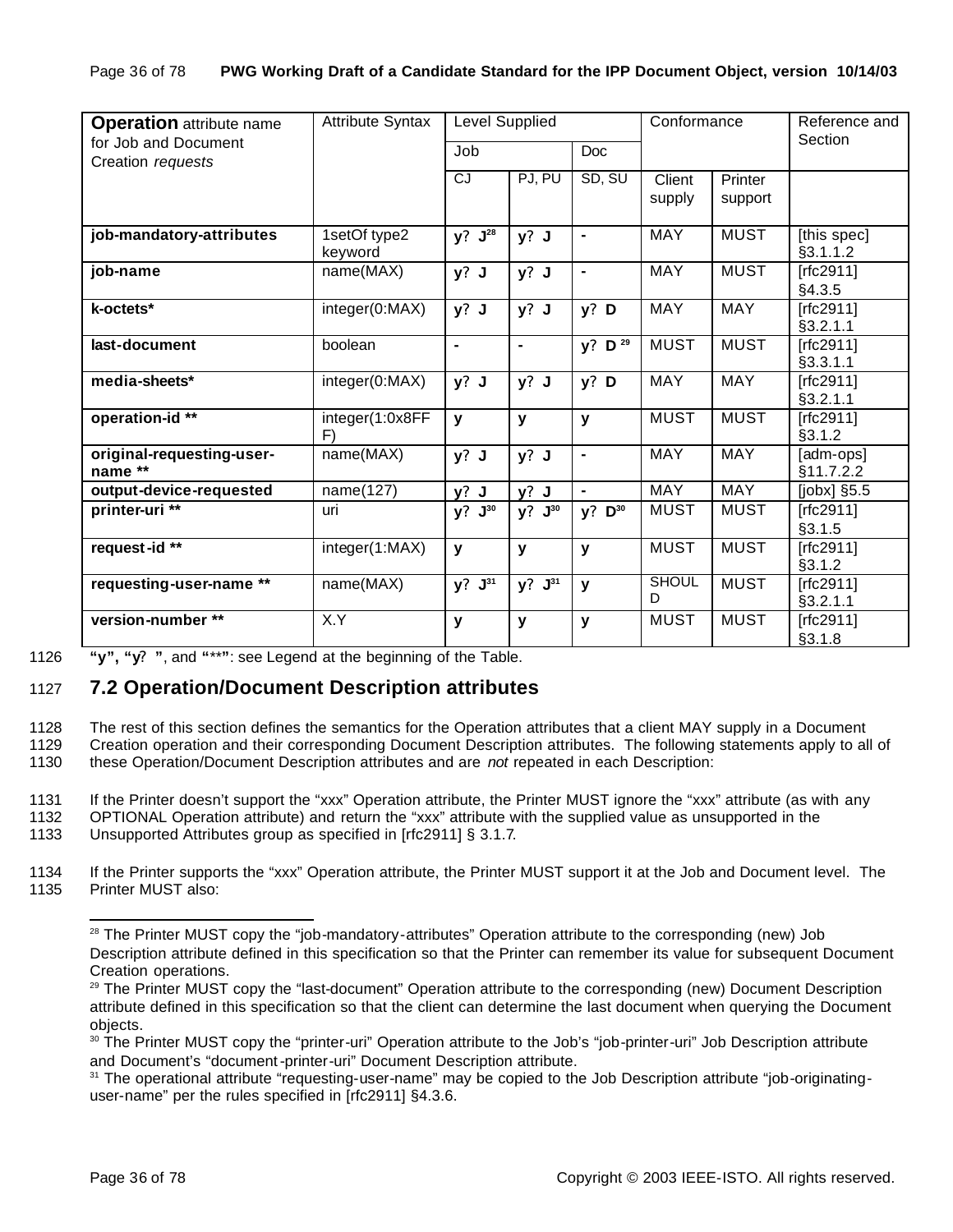#### **PWG Working Draft for a Candidate Standard for the IPP Document Object 10/14/03** Page 37 of 78

- 1136 1. support the corresponding "xxx" Document Description attribute of the same name (see section 9.1) and vice versa.
- 1138 2. copy the value of the "xxx" Operation attribute, if supplied by the client, to the corresponding "xxx" Document Description attribute.
- 3. support the corresponding "xxx-default" and "xxx-supported" Printer Description attributes as well, if defined (see section 9.2) and vice versa.
- 4. validate the values supplied by the client in the "xxx" Operation attribute against the values indicated in the Printer's corresponding "xxx-supported" Printer Description attribute (see section 9.2). If the values do not validate, the Printer MUST either reject the operation or accept the operation as indicated for each of the attributes described below.
- If the client supplies one of the "xxx" Operation/Document attributes with a value that the Printer does not support, the Printer MUST perform one of the actions indicated for that Operation, unless specified otherwise, such as (1) reject the request, (2) accept the request and either (a) hold the job for operator intervention or (b) print the Job ignoring the attribute. In all of these cases, the Printer MUST return the Operation attribute with the unsupported
- 1150 value in the Unsupported Attributes group in the response (see [rfc2911] § 3.1.7).
- 

## **7.2.1 document-natural-language (naturalLanguage)**

 This OPTIONAL Operation attribute specifies the natural language of the Document Object content (see [rfc2911] § 3.2.1.1 and section 4.1.8).

If the client supplies this "document-natural-language" Operation attribute with a value that the Printer doesn't

- support, the Printer MUST perform one of the following actions: (1) reject the request OR (2) accept the request and either (a) put the Job in the 'pending-held' state or (b) process the job ignoring the attribute. See section 7.2 above
- for more details.

 The values MAY include the region as well as the language according to [rfc2911] § 4.1.8. If the document contains more than one language, the value is the first or primary language of the document. The Printer MAY use this value to select fonts or other Internationalization processing. As indicated in [rfc2911] § 4.1.8, examples include:

- 'en': for English
- 'en-us': for US English
- 'fr': for French
- 'de': for German
- 

## **7.3 Operation Attributes** *returned* **in Job and Document Creation responses**

Table 9 lists the Operation attributes that Printers return in Job Creation operation *responses* (Print-Job, Print-URI

- and Create-Job) and in Document Creation operation *responses* (Send-Document and Send-URI). The column
- labeled "Conformance" indicates the conformance for what the Printer returns and what the Printer supports. The

References column lists the IETF or IEEE-ISTO specification which defines the semantics of the attribute.

#### **Table 9 - Operation attributes** *returned* **in Job and Document Creation operation** *responses*

| <b>Operation attribute name</b> | <b>Attribute Syntax</b> | Conformance           |                        | References       |
|---------------------------------|-------------------------|-----------------------|------------------------|------------------|
|                                 | <b>Values</b>           | <b>Printer return</b> | <b>Printer support</b> |                  |
| attributes-charset *            | charset                 | MUST                  | IMUST                  | [rfc2911] §3.1.4 |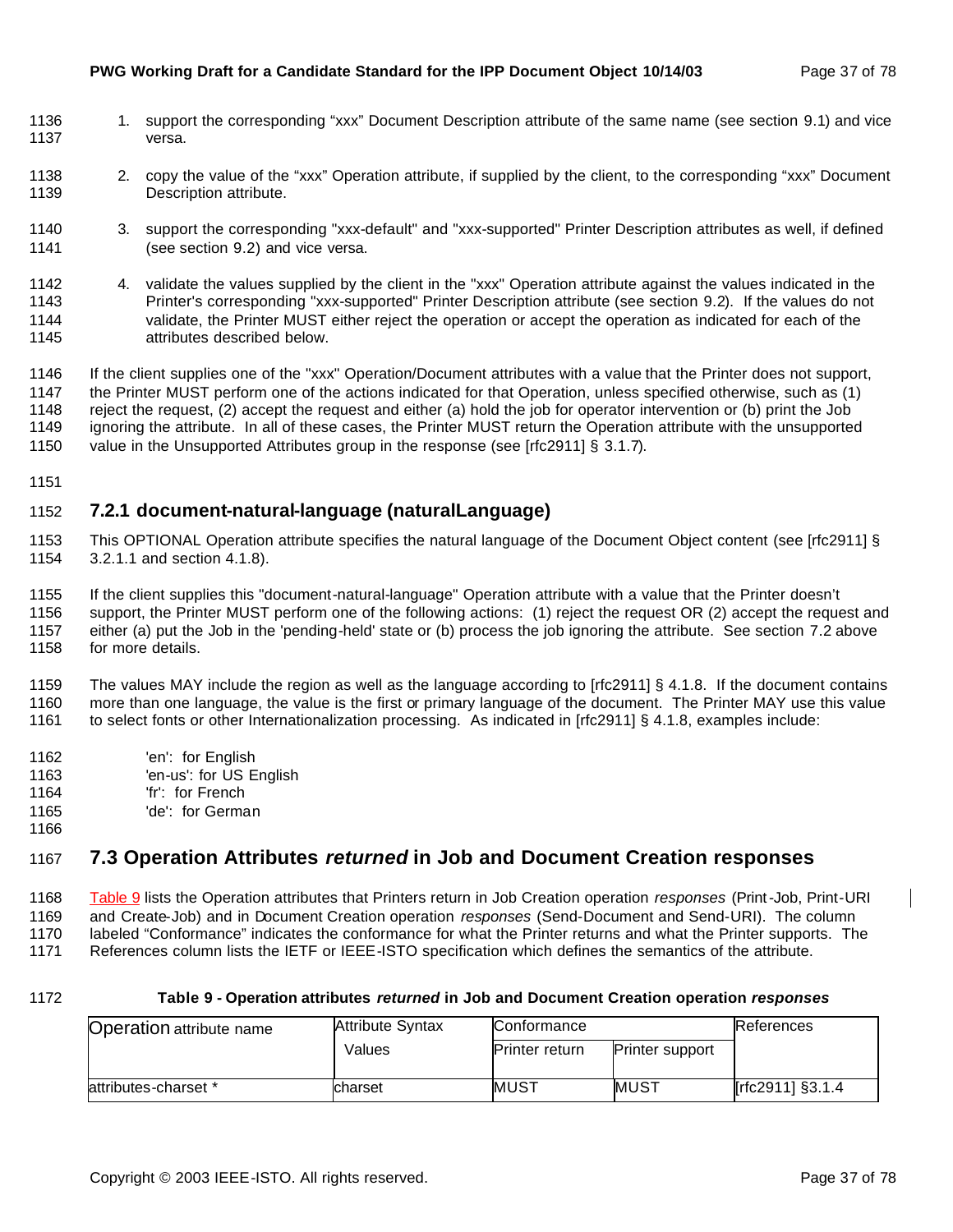| <b>Operation</b> attribute name | <b>Attribute Syntax</b>           | Conformance    |                 | References         |
|---------------------------------|-----------------------------------|----------------|-----------------|--------------------|
|                                 | Values                            | Printer return | Printer support |                    |
|                                 | 'utf-8"                           | <b>MAY</b>     | MUST            | [rfc2911] §4.1.7   |
|                                 | 'us-ascii'                        | <b>MAY</b>     | <b>MAY</b>      | [rfc2911] §4.1.7   |
|                                 | 'iso-8859-1'                      | <b>MAY</b>     | <b>MAY</b>      | [rfc2911] §4.1.7   |
|                                 | $'$ iso-10646-ucs-2'              | <b>MAY</b>     | <b>MAY</b>      | [rfc2911] §4.1.7   |
| attributes-natural-language *   | naturalLanguage                   | <b>MUST</b>    | <b>MUST</b>     | [rfc2911] §3.1.4   |
|                                 | 'en-US'                           | <b>MAY</b>     |                 | [rfc2911] §4.1.8   |
| detailed-status-messages *      | text(MAX)                         | <b>MAY</b>     | <b>MAY</b>      | [rfc2911] §3.1.6.3 |
| document-access-error           | text(MAX)                         | <b>MAY</b>     | MAY             | [rfc2911] §3.1.6.4 |
| document-number                 | integer(1:MAX)                    | <b>MUST</b>    | <b>MUST</b>     | §9.1.23            |
| job-id                          | integer(1:MAX)                    | <b>MUST</b>    | <b>MUST</b>     | [rfc2911] §4.3.2   |
| job-uri                         | luri                              | <b>MUST</b>    | <b>MUST</b>     | [rfc2911] §4.3.1   |
| redirect-uri <sup>32</sup>      | luri                              | <b>MAY</b>     | <b>MAY</b>      | [not-srv] §5.2     |
| request-id *                    | integer(1:32767)                  | <b>MUST</b>    | <b>MUST</b>     | [rfc2911] §3.1.2   |
| status-code *                   | integer(0:32767)                  | <b>MUST</b>    | <b>MUST</b>     | [rfc2911] §3.1.6.1 |
| status-message *                | text(255)                         | <b>MAY</b>     | MAY             | [rfc2911] §3.1.6.2 |
| version-number *                | integer(1:255),<br>integer(0:255) | <b>MUST</b>    | MUST            | [rfc2911] §3.1.8   |

1173 \* - indicates attributes that are defined for *all* operations, not just Job Creation operations

# <sup>1175</sup> **8 Job Template and Document Template attributes**

1176 Table 10 lists *all* of the Job Template attributes defined in other IPP specifications and lists their corresponding 1177 Document Template attributes defined in this IPP specification. The Job Template attributes can be supplied in the 1178 Job Creation operations: Print-Job, Print-URI, and Create-Job operations.

1179 A subset of these Job Template attributes (e.g. "number-up" and "media", but not "job-priority") are also defined to 1180 apply to Documents and are called Document Template attributes when supplied at the Document Level. Document 1181 Template attributes can be supplied in the Send-Document and Send-URI operations.

1182 A subset of the Document Template attributes that apply to pages (e.g., "media", but not "document-format") can also 1183 be supplied as Page Overrides using the "overrides" Job Template collection attribute (see [OvrRide]) or Document 1184 Template attribute.

 Job Template and Document Template attributes are OPTIONAL for a Printer to support and for a client to supply in a Job Creation or Document Creation request or Page Overrides. If a Printer supports a Job Template or Document Template attribute, then it MUST copy the supplied attribute to the Job or Document object, respectively, so that a client MAY query the attributes in subsequent Get-Job-Attributes/Get-Jobs and Get-Document-Attributes/Get- Documents operations, respectively. The effect of Job Template Attributes supplied in Job Creation requests are inherited by the Document objects, unless the Document Creation operation supplies the attribute with a different

1191 value.

<sup>&</sup>lt;sup>32</sup> The Printer or Notification Server returns the "redirect-uri" Operation attribute in order to redirect the Get-Notification operation to a Notification Server or back to the original Printer.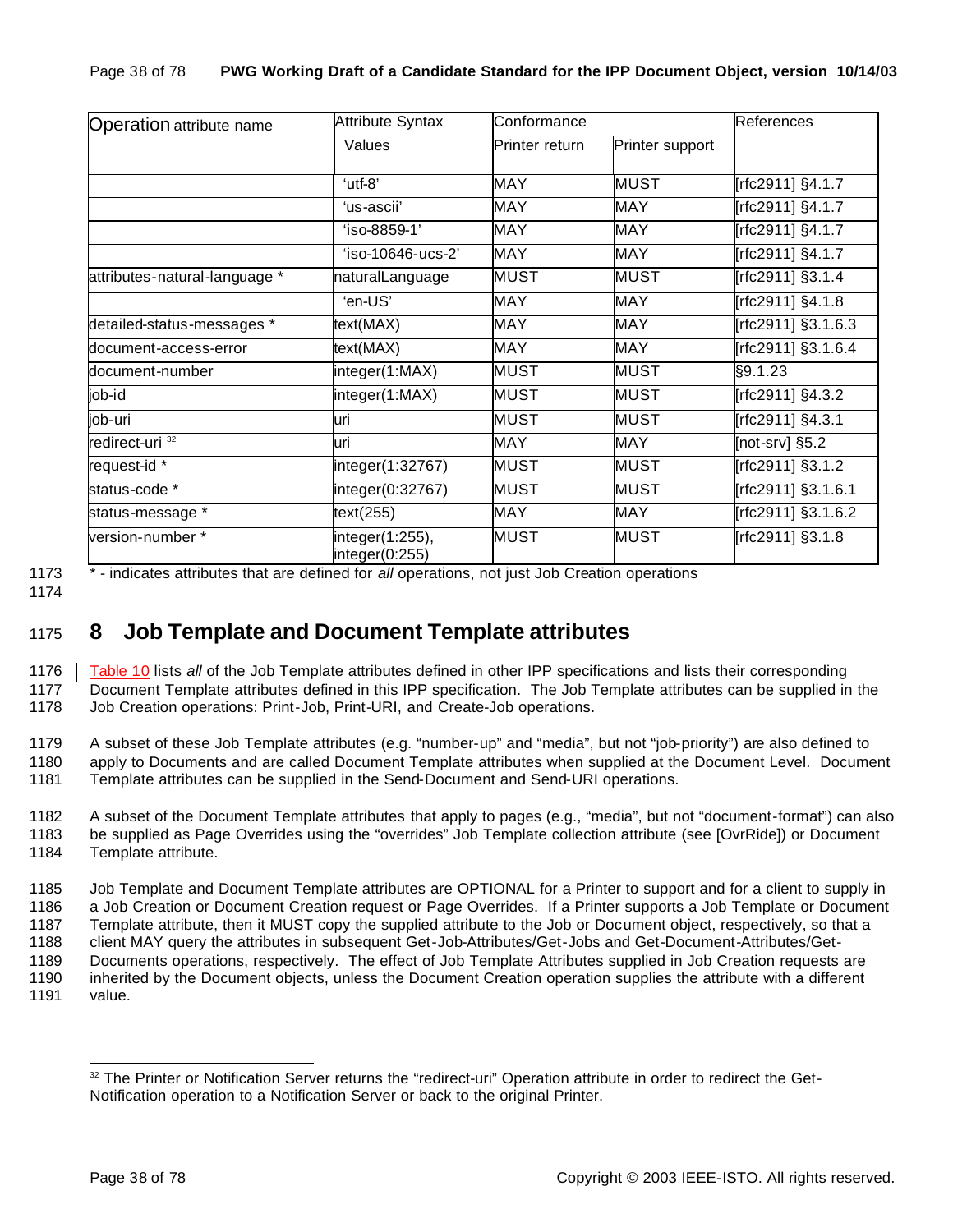## **PWG Working Draft for a Candidate Standard for the IPP Document Object 10/14/03** Page 39 of 78

1192 Every Job or Document Template attribute (e.g. "copies") has associated printer attributes that provide the default

1193 value(s) (e.g. "finishings-default) and the supported value(s)<sup>33</sup> (e.g. "finishings -supported"). Also allowed is the list of

1194 values that are ready to use without human intervention (e.g. "finishings-ready"). Since some attributes (e.g. 1195 "finishings") can be Job Template and Document Template attributes both the Job and the Document share the same

1196 default and supported values.

1197 If a Job Template collection attribute is supported (see [rfc3382]), then there are conformance requirements for which 1198 member attributes MUST be supported by a Printer and which member attributes a client MUST supply as indicated 1199 in the Conformance column for each collection member attribute in Table 10.

1200 The "Defined for use" column indicates whether the client MAY supply and the Printer support the attribute at the 1201 Job, Document, or Page Level with the following semantics:

| Supplied | Description                                                                                                                                                                                                                                                                                                                                                                                                                                                                                                                                                           |
|----------|-----------------------------------------------------------------------------------------------------------------------------------------------------------------------------------------------------------------------------------------------------------------------------------------------------------------------------------------------------------------------------------------------------------------------------------------------------------------------------------------------------------------------------------------------------------------------|
| $J=y$    | Job Level: The attributes MAY be supplied as Job Template attributes at the Job Level in a<br>Job Creation request (Print-Job, Print-URI, Create-Job) in which case each Document inherits<br>the Job Template attribute as a default which is used unless an attribute at the Document Level<br>is also supplied. Note: The "multiple-document-handling" attribute controls whether extensive<br>attributes, such as "finishing" and "copies", affect the entire job as a whole ('single-xxx' values)<br>or affect each document separately ('separate-xxx' values). |
| $D=v$    | Document Level: The attribute MAY be supplied at the Document Level as Document<br>Template attributes in a Document Creation operation (Send-Document, Send-URI), in which<br>case the supplied Document Templates override any Job Template attributes supplied at the<br>Job Level.                                                                                                                                                                                                                                                                                |
| $P = v$  | Page Level: The attribute MAY be supplied as a member of the (1) "page-ranges" Job<br>Template attribute at the Job Level in a Job Creation operation or (2) "page-ranges" Document<br>Template attribute at the Document Level to affect the specified range of pages.                                                                                                                                                                                                                                                                                               |

1202

 "\*\*" - Most Job Template and Document Template attributes correspond to the PWG Semantic Model Job Processing and Document Processing attributes, respectively. However, 4 of the IPP Job Template attributes are represented in the PWG Semantic Model as Job Description attributes, instead of Job Processing attributes. These are indicated in the first column with "\*\*".

## 1207 **Table 10 - Job Template and Document Template attributes**

| Job Template /<br><b>Document</b><br><b>Template attribute</b><br>name | <b>Attribute Syntax</b> |      | Defined for use<br>D | Conformance<br>Client<br>supply | Printer<br>support | Reference        |
|------------------------------------------------------------------------|-------------------------|------|----------------------|---------------------------------|--------------------|------------------|
| copies                                                                 | integer(1:MAX)          | 1.34 |                      | MAY                             | <b>MAY</b>         | [rfc2911] §4.2.5 |

<sup>&</sup>lt;sup>33</sup> Note that collections follow their own rules for the "xxx-supported" Printer attribute.

<sup>34</sup> The IPP "copies" attribute is an *extensive* attribute, so its effect when supplied at the job level is not always inherited by the documents in a multi-document job. Instead, its effect depends on the value of the "multipledocument-handling" Job Template attribute. The 'single-document' and 'single-document-new-sheet' values produce copies of the job as a whole with the multiple input documents concatenated into a single output document for each job copy. The 'separate-document-uncollated-copies' value produces N copies of the first input document followed by N copies of the second input document, and so on. The 'separate-document-collated-copies' value produces N successive job copies, each job copy consisting of 1 copy of the first document followed by 1 copy of the second document, and so on.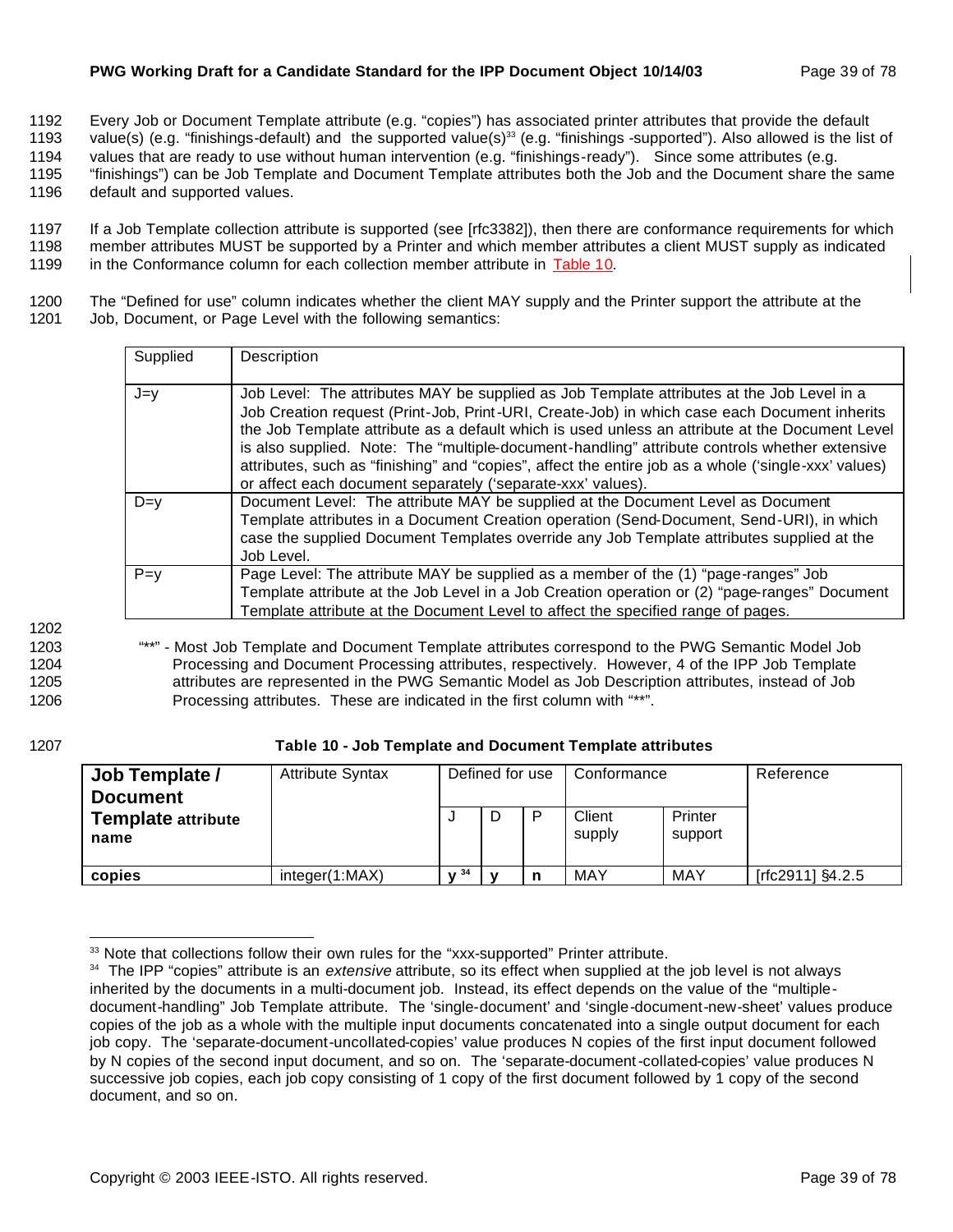| Job Template /               | <b>Attribute Syntax</b>      |                     |              | Defined for use | Conformance                                     |                                                        | Reference                          |
|------------------------------|------------------------------|---------------------|--------------|-----------------|-------------------------------------------------|--------------------------------------------------------|------------------------------------|
| <b>Document</b>              |                              |                     |              |                 |                                                 |                                                        |                                    |
| <b>Template attribute</b>    |                              | J                   | D            | P               | Client                                          | Printer                                                |                                    |
| name                         |                              |                     |              |                 | supply                                          | support                                                |                                    |
|                              |                              |                     |              |                 |                                                 |                                                        |                                    |
| cover-back                   | collection                   | $\mathbf{v}$        | $\mathbf{v}$ | $\mathbf n$     | <b>MAY</b>                                      | <b>MAY</b>                                             | [pwg5100.3] §3.1                   |
| cover-type                   | type2 keyword                |                     |              |                 | <b>MUST</b>                                     | <b>MUST</b>                                            | [pwg5100.3] §3.1.2                 |
| media                        | type3 keyword  <br>name(MAX) |                     |              |                 | MAY be<br>neither or one                        | <b>MUST</b>                                            | [pwg5100.3] §3.1.1                 |
| media-col                    | collection                   |                     |              |                 | of, but NOT<br>both                             | <b>MAY</b>                                             | [pwg5100.3] §3.1.1                 |
| cover-front                  | collection                   | $\mathbf{v}$        | $\mathbf{y}$ | n               | <b>MAY</b>                                      | <b>MAY</b>                                             | [pwg5100.3] §3.1                   |
| cover-type                   | type2 keyword                |                     |              |                 | <b>MUST</b>                                     | <b>MUST</b>                                            | [pwg5100.3] §3.1.2                 |
| media                        | type3 keyword  <br>name(MAX) |                     |              |                 | MAY be<br>neither or one                        | <b>MUST</b>                                            | [pwg5100.3] §3.1.1                 |
| media-col                    | collection                   |                     |              |                 | of, but NOT<br>both                             | <b>MAY</b>                                             | [pwg5100.3] §3.1.1                 |
| finishings                   | 1setOf type2 enum            | $y^{35}$            | $\mathbf{y}$ | y               | MAY be<br>neither or one<br>of, but NOT<br>both | MAY,<br>MUST if<br>"finishing-<br>col" is<br>supported | [rfc2911] §4.2.6<br>[pwg5100.1] §2 |
| finishings-col               | collection                   | $\sqrt{35}$         | $\mathbf v$  | v               |                                                 | <b>MAY</b>                                             | [pwg5100.3] §3.2                   |
| finishing-template           | name(MAX)                    |                     |              |                 | <b>MAY</b>                                      | <b>MAY</b>                                             | [pwg5100.3] §3.2.1                 |
| stitching                    | collection                   |                     |              |                 | <b>MAY</b>                                      | <b>MAY</b>                                             | [pwg5100.3] §3.2.2                 |
| stitching-reference-<br>edge | type2 keyword                |                     |              |                 | <b>MUST</b>                                     | <b>MUST</b>                                            | [pwg5100.3] §3.2.2.1               |
| stitching-offset             | integer (0:MAX)              |                     |              |                 | <b>MUST</b>                                     | <b>MUST</b>                                            | [pwg5100.3] §3.2.2.2               |
| stitching-locations          | 1setOf integer(0:MAX)        |                     |              |                 | <b>MUST</b>                                     | <b>MUST</b>                                            | [pwg5100.3] §3.2.2.3               |
| force-front-side             | 1setOf                       | $y^{\overline{36}}$ | y            | y               | <b>MAY</b>                                      | MAY                                                    | [pwg5100.3] §3.3                   |
|                              | integer(1:MAX)               |                     |              |                 |                                                 |                                                        |                                    |
| imposition-template          | type3 keyword  <br>name(MAX) | y                   | $\mathbf{y}$ | y               | <b>MAY</b>                                      | <b>MAY</b>                                             | [pwg5100.3] §3.4                   |
| insert-sheet                 | 1setOf collection            | $\sqrt{36}$         | $\mathbf{y}$ | $\mathbf v$     | <b>MAY</b>                                      | <b>MAY</b>                                             | [pwg5100.3] §3.5                   |
| insert-after-page-number     | integer(0:MAX)               |                     |              |                 | <b>MUST</b>                                     | <b>MUST</b>                                            | [pwg5100.3] §3.5.1                 |
| insert-count                 | integer(0:MAX)               |                     |              |                 | <b>MAY</b>                                      | <b>MUST</b>                                            | [pwg5100.3] §3.5.2                 |
| media                        | type3 keyword  <br>name(MAX) |                     |              |                 | MUST be one<br>or the other,                    | <b>MUST</b>                                            | [pwg5100.3] §3.5.3                 |
| media-col                    | collection                   |                     |              |                 | but NOT both                                    | <b>MAY</b>                                             | [pwg5100.3] §3.5.3                 |
| job-account-id**             | name(MAX)                    | y                   | n            | n               | <b>MAY</b>                                      | MAY                                                    | [pwg5100.3] §3.6                   |

<sup>35</sup> The IPP "finishings" and "finishings-col" attributes are *extensive* attributes, so their effect when supplied at the Job Level is not always inherited by the documents in a multi-document job. Instead, their effect depends on the value of the "multiple-document-handling" Job Template attribute. The 'single-document' and 'single-document-new-sheet' values cause the finishing to be applied to each job copy as a whole. The 'separate-documents-collated-copies' and 'separate-document-uncollated-copies' values cause the finishing to be applied to each document.

<sup>&</sup>lt;sup>36</sup> The effect of the IPP "force-front-side" and "insert-sheet" attributes when supplied at the job level of a multidocument job depends on the value of the "multiple-document-handling" Job Template attribute. For the 'singledocument' and 'single-document-new-sheet' values, the pages are numbered as a single set from 1 to n for the job as a whole. For the 'separate-documents-collated-copies' and 'separate-document-uncollated-copies' values, the pages are numbered from 1 to n for each document separately.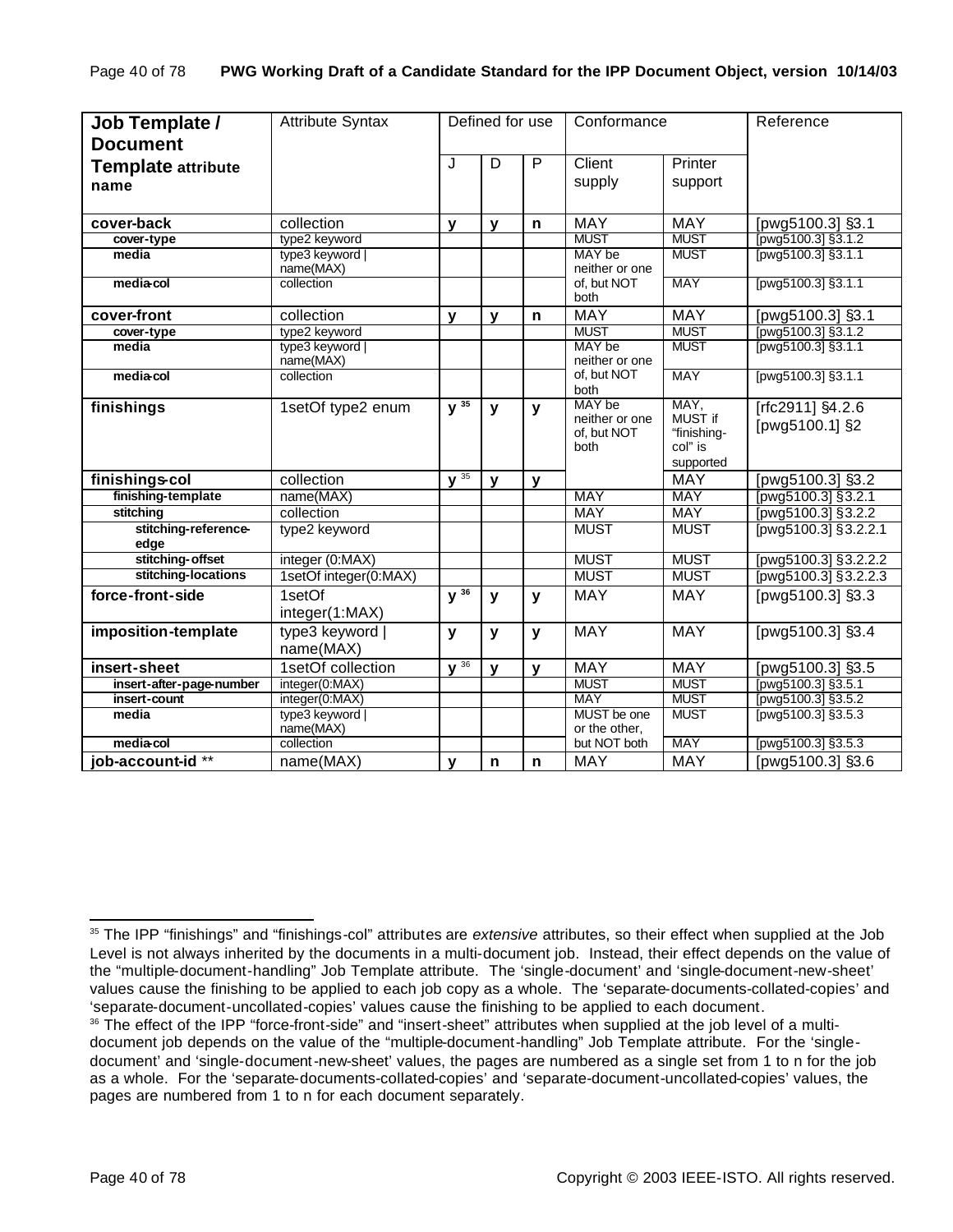| Job Template /<br><b>Document</b> | <b>Attribute Syntax</b>      | Defined for use |                     | Conformance  |                          | Reference          |                                |
|-----------------------------------|------------------------------|-----------------|---------------------|--------------|--------------------------|--------------------|--------------------------------|
| <b>Template attribute</b><br>name |                              | J               | D                   | $\mathsf{P}$ | Client<br>supply         | Printer<br>support |                                |
|                                   |                              |                 |                     |              |                          |                    |                                |
| job-accounting-sheets             | collection                   | v               | n                   | $\mathbf n$  | <b>MAY</b>               | <b>MAY</b>         | [pwg5100.3] §3.8               |
| job-accounting-sheets-type        | type3 keyword<br>name(MAX)   |                 |                     |              | <b>MUST</b>              | <b>MUST</b>        | $T_{\text{pwg5100.31}$ \$3.8.1 |
| media                             | type3 keyword  <br>name(MAX) |                 |                     |              | MAY be<br>neither or one | <b>MUST</b>        | [pwg5100.3] §3.8.2             |
| media-col                         | collection                   |                 |                     |              | of, but NOT<br>both      | <b>MAY</b>         | [pwg5100.3] §3.8.2             |
| job-accounting-output-bin         | type3 keyword  <br>name(MAX) |                 |                     |              | <b>MAY</b>               | <b>MAY</b>         | [pwg5100.3] §3.8.3             |
| job-accounting-user-<br>$id^{**}$ | name(MAX)                    | y               | $\mathsf{n}$        | $\mathbf n$  | <b>MAY</b>               | <b>MAY</b>         | [pwg5100.3] §3.7               |
| job-copies                        | integer(1:MAX)               | v               | $n^{\overline{37}}$ | $\mathbf n$  | <b>MAY</b>               | <b>MAY</b>         | [jobx] §4.1.1                  |
| job-cover-back                    | collection                   | V               | $n^{\overline{38}}$ | $\mathsf{n}$ | <b>MAY</b>               | <b>MAY</b>         | [jobx] §4.1.2                  |
| same as cover-back                | see cover-back               |                 |                     |              |                          |                    |                                |
| job-cover-front                   | collection                   | v               | $n^{\overline{39}}$ | $\mathbf n$  | <b>MAY</b>               | <b>MAY</b>         | [jobx] §4.1.3                  |
| same as cover-front               | see cover-front              |                 |                     |              |                          |                    |                                |
| job-error-sheet                   | collection                   | v               | $\mathbf n$         | $\mathbf n$  | <b>MAY</b>               | <b>MAY</b>         | [pwg5100.3] §3.9               |
| job-error-sheet-type              | type3 keyword  <br>name(MAX) |                 |                     |              | <b>MUST</b>              | <b>MUST</b>        | $T_{\text{pwg5100.31}$ \$3.9.1 |
| job-error-sheet-when              | type2 keyword                |                 |                     |              | <b>MAY</b>               | <b>MAY</b>         | [pwg5100.3] §3.9.2             |
| media                             | type3 keyword  <br>name(MAX) |                 |                     |              | MAY be<br>neither or one | <b>MUST</b>        | [pwg5100.3] §3.9.3             |
| media-col                         | collection                   |                 |                     |              | of, but NOT<br>both      | <b>MAY</b>         | [pwg5100.3] §3.9.3             |
| job-finishings                    | 1setOf type2 enum            | v               | 40<br>$\mathbf n$   | $\mathbf n$  | <b>MAY</b>               | <b>MAY</b>         | $[jobx]$ §4.1.4                |
| job-finishings-col                | collection                   | v               | $n^{41}$            | $\mathsf{n}$ | <b>MAY</b>               | <b>MAY</b>         | [jobx] §4.1.5                  |
| same as finishings-col            | see finishings-col           |                 |                     |              |                          |                    |                                |
| job-hold-until                    | type3 keyword  <br>name(MAX) | y               | $\mathsf{n}$        | $\mathbf n$  | <b>MAY</b>               | <b>MAY</b>         | [rfc2911] §4.2.2               |
| job-message-to-<br>operator       | text(MAX)                    | V               | $n^{\overline{42}}$ | $\mathbf n$  | <b>MAY</b>               | <b>MAY</b>         | [pwg5100.3] §3.10              |
| job-priority                      | integer(1:100                | v               | $\mathbf n$         | $\mathsf{n}$ | MAY                      | <b>MAY</b>         | [rfc2911] §4.2.1               |

<sup>&</sup>lt;sup>37</sup> The "job-copies" Job Template attribute makes copies of the entire job and MUST NOT be supplied at the Document or Page Level. The "job-copies" Job Template attribute is equivalent to "copies" with "multiple-documenthandling" = 'single-document-new-sheet'.

<sup>&</sup>lt;sup>38</sup> The "job-cover-back" Job Template attribute makes a single back cover for each job copy and MUST NOT be supplied at the Document or Page Level. The "job-cover-back" Job Template attribute is equivalent to "cover-back" with "multiple-document-handling" = 'single-document-new-sheet'.

<sup>&</sup>lt;sup>39</sup> The "job-cover-front" Job Template attribute makes a single front cover for each job copy and MUST NOT be supplied at the Document or Page Level. The "job-cover-front" Job Template attribute is equivalent to "cove r-front" with "multiple-document-handling" = 'single-document-new-sheet'.

 $40$  The "job-finishing" Job Template attribute finishes each job copy as a whole and MUST NOT be supplied at the Document or Page Level. The "job-finishings" Job Template attribute is equivalent to "finishings" with "multipledocument-handling" = 'single-document-new-sheet'.

<sup>&</sup>lt;sup>41</sup> The "job-finishing-col" Job Template attribute finishes each job copy as a whole and MUST NOT be supplied at the Document or Page Level. The "job-finishings-col" Job Template attribute is equivalent to "finishings-col" with "multiple-document-handling" = 'single-document-new-sheet'.

 $42$  The "job-message-to-operator" Job Template attribute has no corresponding Document Template attribute. Instead, the user and operator communicate with each other using the same "document-message" Operation attribute which the Printer copies to the "document-message" Document Description attribute.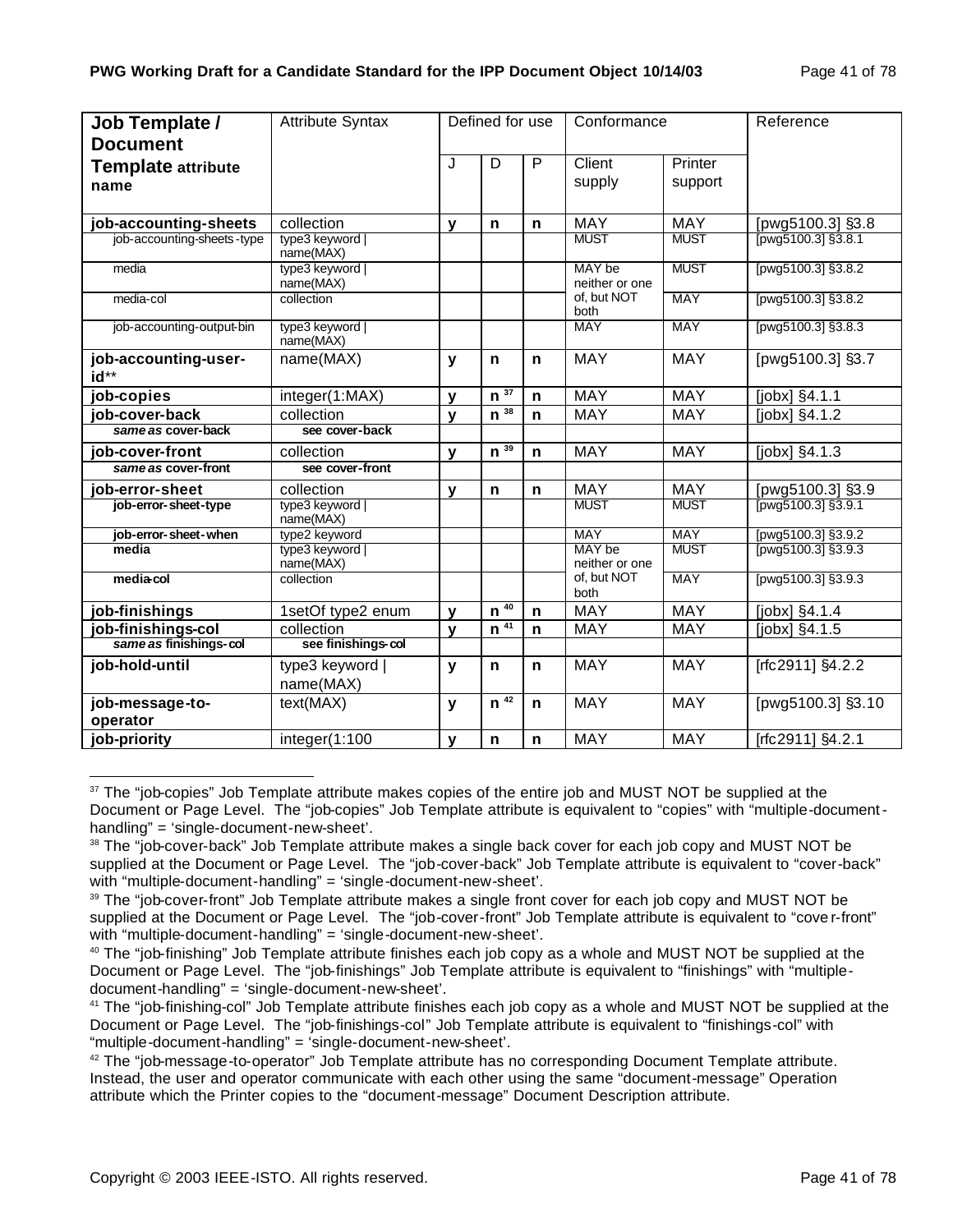| Job Template /<br><b>Document</b> | <b>Attribute Syntax</b>          |              | Defined for use |              | Conformance                                     |                                                      | Reference                                      |
|-----------------------------------|----------------------------------|--------------|-----------------|--------------|-------------------------------------------------|------------------------------------------------------|------------------------------------------------|
| <b>Template attribute</b><br>name |                                  | J            | D               | P            | Client<br>supply                                | Printer<br>support                                   |                                                |
| job-sheet-message                 | text(MAX)                        | y            | n               | n            | <b>MAY</b>                                      | <b>MAY</b>                                           | [pwg5100.3] §3.12                              |
| job-sheets                        | type3 keyword  <br>name(MAX)     | y            | $\mathsf{n}$    | n            | MAY be<br>neither or one<br>of, but NOT<br>both | MAY,<br>MUST if<br>"job-sheets-<br>col"<br>supported | [rfc2911] §4.2.3                               |
| job-sheets-col                    | collection                       | $\mathbf{v}$ | n               | n            |                                                 | <b>MAY</b>                                           | [pwg5100.3] §3.11                              |
| job-sheets                        | type3 keyword  <br>name(MAX)     |              |                 |              | <b>MUST</b>                                     | <b>MUST</b>                                          | Tpwg5100.3] §3.11.1                            |
| media                             | type3 keyword  <br>name(MAX)     |              |                 |              | MUST be one<br>or the other.                    | <b>MUST</b>                                          | [pwg5100.3] §3.11.2                            |
| media-col                         | collection                       |              |                 |              | but NOT both                                    | <b>MAY</b>                                           | [pwg5100.3] §3.11.2                            |
| media                             | type3 keyword<br>name(MAX)       | y            | $\mathbf{y}$    | y            | MAY be<br>neither or one<br>of, but NOT<br>both | MAY,<br>MUST if<br>"media-col"<br>supported          | [rfc2911] §4.2.11                              |
| media-col                         | collection                       | y            | $\mathbf{v}$    | v            |                                                 | <b>MAY</b>                                           | [pwg5100.3] §3.13                              |
| media-back-coating                | type3 keyword  <br>name(MAX)     |              |                 |              | <b>MAY</b>                                      | <b>MAY</b>                                           | [pwg5100.3] §3.13.10                           |
| media-color                       | type3 keyword  <br>name(MAX)     |              |                 |              | <b>MAY</b>                                      | <b>MAY</b>                                           | [pwg5100.3] §3.13.4                            |
| media-front-coating               | type3 keyword  <br>name(MAX)     |              |                 |              | <b>MAY</b>                                      | <b>MAY</b>                                           | [pwg5100.3] §3.13.10                           |
| media-hole-count                  | integer(0:MAX)                   |              |                 |              | <b>MAY</b>                                      | <b>MAY</b>                                           | [pwg5100.3] §3.13.6                            |
| media-info<br>media-key           | text(255)<br>type3 keyword       |              |                 |              | <b>MAY</b><br><b>MAY</b>                        | <b>MAY</b><br><b>MAY</b>                             | [pwg5100.3] §3.13.3<br>Tpwg5100.3] §3.13.1     |
| media-order-count                 | name(MAX)<br>integer(1:MAX)      |              |                 |              | <b>MAY</b>                                      | <b>MAY</b>                                           | [pwg5100.3] §3.13.7                            |
| media-preprinted                  | type3 keyword                    |              |                 |              | <b>MAY</b>                                      | <b>MAY</b>                                           | $T_{\text{pwq}}$ 5100.3 $\frac{1}{3}$ \$3.13.5 |
|                                   | name(MAX)                        |              |                 |              |                                                 |                                                      |                                                |
| media-recycled                    | type3 keyword  <br>name(MAX)     |              |                 |              | <b>MAY</b>                                      | <b>MAY</b>                                           | [pwg5100.3] §3.13.11                           |
| media-size                        | collection                       |              |                 |              | <b>MAY</b>                                      | <b>MUST</b><br><b>MUST</b>                           | [pwg5100.3] §3.13.8                            |
| x-dimension<br>y-dimension        | integer(0:MAX)<br>integer(0:MAX) |              |                 |              | <b>MUST</b><br><b>MUST</b>                      | <b>MUST</b>                                          | [pwg5100.3] §3.13.8.1<br>pwg5100.3] §3.13.8.2  |
| media-type                        | type3 keyword  <br>name(MAX)     |              |                 |              | <b>MAY</b>                                      | <b>MAY</b>                                           | [pwg5100.3] §3.13.2                            |
| media-weight-metric               | integer(0:MAX)                   |              |                 |              | <b>MAY</b>                                      | <b>MAY</b>                                           | [pwg5100.3] §3.13.9                            |
| media-input-tray-check            | type3 keyword<br>name(MAX)       | y            | y               | y            | <b>MAY</b>                                      | <b>MAY</b>                                           | [pwg5100.3] §3.14                              |
| media-type <sup>43</sup>          | type3 keyword  <br>name(MAX)     | y            | y               | У            | MAY                                             | <b>MAY</b>                                           | [upnp], [pwg5100.3]<br>§3.13.2                 |
| multiple-document-<br>handling    | type2 keyword                    | y            | $\mathsf{n}$    | n            | MAY                                             | MUST <sup>44</sup>                                   | [ $rfc2911$ ] $§4.2.4$                         |
| number-up                         | integer(1:MAX)                   | y            | $\mathbf{y}$    | y            | MAY                                             | MAY                                                  | [rfc2911] §4.2.9                               |
| orientation-requested             | type2 enum                       | y            | $\mathbf{y}$    | y            | MAY                                             | MAY                                                  | [rfc2911] §4.2.10                              |
| output-bin                        | type2 keyword  <br>name(MAX)     | y            | $\mathsf{n}$    | n            | <b>MAY</b>                                      | MAY                                                  | [pwg5100.2] §2.1                               |
| Output-device                     | name(MAX)                        | $\mathbf{y}$ | $\mathbf{y}$    | $\mathbf{y}$ | <b>MAY</b>                                      | MAY                                                  | [jobx] §3.1.3                                  |

<sup>43</sup> UPnPv1 and UPnPv2 define a separate MediaType Job Template attribute with the same values as the "mediatype" member attribute of "media-col".

<sup>&</sup>lt;sup>44</sup> A Printer MUST support the "multiple-document-handling" Job Template attribute with at least one value.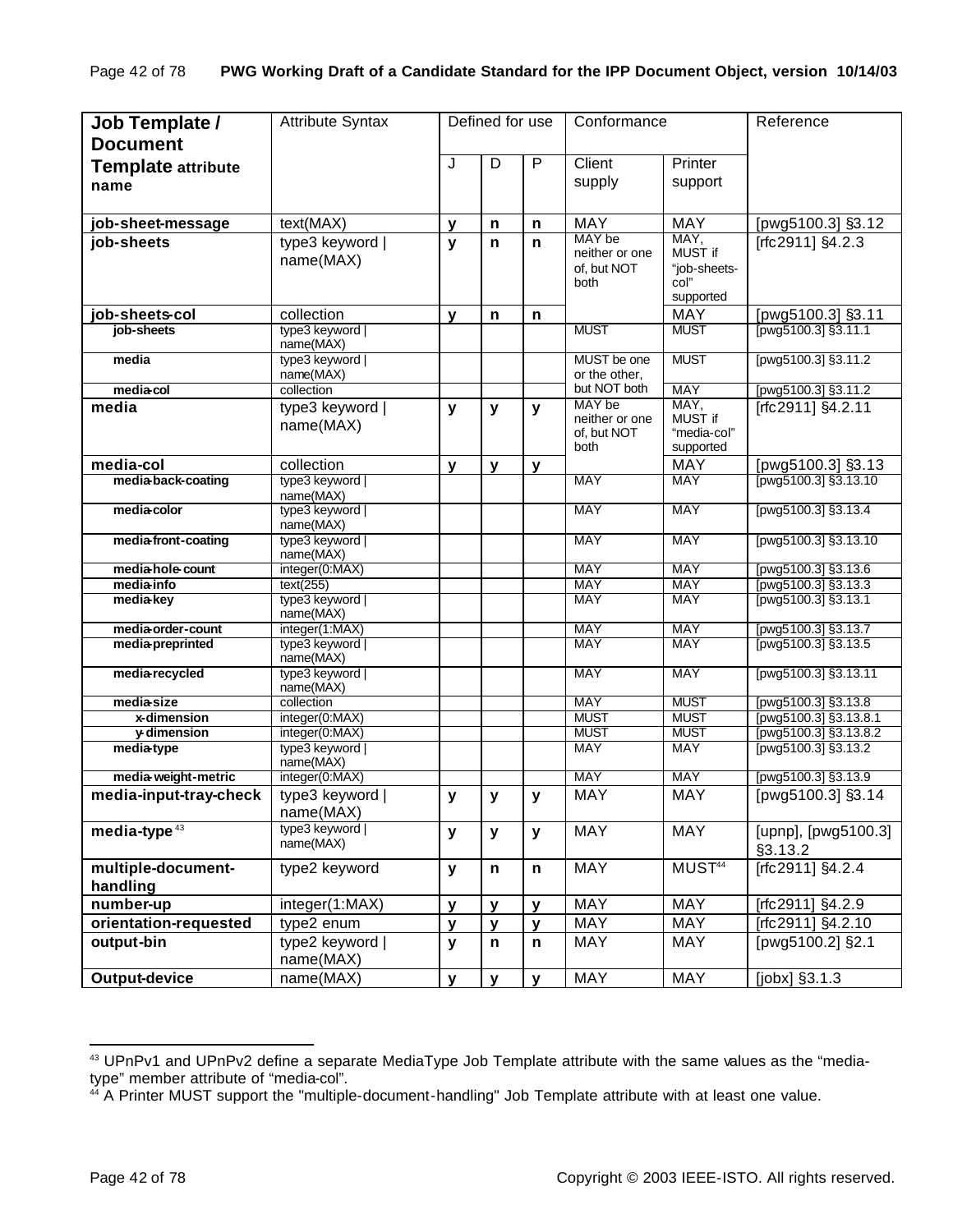| Job Template /<br><b>Document</b>          | <b>Attribute Syntax</b>                               |              | Defined for use |                   | Conformance              |             | Reference                              |
|--------------------------------------------|-------------------------------------------------------|--------------|-----------------|-------------------|--------------------------|-------------|----------------------------------------|
| <b>Template attribute</b>                  |                                                       | J            | D               | P                 | Client                   | Printer     |                                        |
| name                                       |                                                       |              |                 |                   | supply                   | support     |                                        |
|                                            |                                                       |              |                 |                   |                          |             |                                        |
| overrides                                  | 1setOf collection                                     | y            | y               | n                 | <b>MAY</b>               | <b>MAY</b>  | [OvrRide] §4.1,                        |
|                                            |                                                       |              |                 |                   |                          |             | also see §8.2                          |
| pages                                      | 1setOf<br>rangeOfInteger(1:MAX)                       |              |                 |                   | <b>MUST</b>              | <b>MUST</b> | $\overline{\text{OvrRidel } }$ \$4.1.1 |
| document-numbers                           | 1setOf                                                |              |                 |                   | <b>MAY</b>               | <b>MUST</b> | [OvrRide] §4.1.2                       |
|                                            | rangeOfInteger(1:MAX)<br>1setOf                       |              |                 |                   | <b>MAY</b>               | <b>MAY</b>  |                                        |
| document-copies                            | rangeOfInteger(1:MAX)                                 |              |                 |                   |                          |             | [OvrRide] §4.1.3                       |
|                                            | any other Template attributes that affect pages, such |              |                 |                   | <b>MAY</b>               | <b>MAY</b>  | [OvrRide] §4.1.4                       |
| as "media" or "media-col"<br>page-delivery | type2 keyword                                         |              |                 |                   | <b>MAY</b>               | <b>MAY</b>  | [pwg5100.3] §3.15                      |
| page-order-received**                      | type2 keyword                                         | y<br>y       | y<br>y          | n<br>$\mathsf{n}$ | MAY                      | <b>MAY</b>  | [pwg5100.3] §3.16                      |
| page-ranges                                | 1setOf                                                | y            | $\mathbf{y}$    | n                 | MAY                      | <b>MAY</b>  | [rfc2911] §4.2.7                       |
|                                            | rangeOfInteger(1:MA                                   |              |                 |                   |                          |             |                                        |
|                                            | X)                                                    |              |                 |                   |                          |             |                                        |
| presentation-direction-                    | type2 keyword                                         | y            | y               | y                 | <b>MAY</b>               | <b>MAY</b>  | [pwg5100.3] §3.17                      |
| number-up                                  |                                                       |              |                 |                   |                          |             |                                        |
| print-quality                              | type2 enum                                            | $\mathbf{v}$ | $\mathbf{V}$    | $\mathbf{v}$      | MAY                      | <b>MAY</b>  | [rfc2911] §4.2.13                      |
| printer-resolution                         | resolution                                            | $\mathbf{V}$ | $\mathbf{v}$    | $\mathbf{v}$      | <b>MAY</b>               | <b>MAY</b>  | [rfc2911] §4.2.12                      |
| separator-sheets                           | collection                                            | $\mathbf{v}$ | $\mathbf{v}$    | $\mathsf{n}$      | MAY                      | <b>MAY</b>  | [pwg5100.3] §3.18                      |
| separator-sheets-type                      | type3 keyword  <br>name(MAX)                          |              |                 |                   | <b>MUST</b>              | <b>MUST</b> | [pwg5100.3] §3.18.1                    |
| media                                      | type3 keyword  <br>name(MAX)                          |              |                 |                   | MAY be<br>neither or one | <b>MUST</b> | [pwg5100.3] §3.18.2                    |
| media-col                                  | collection                                            |              |                 |                   | of, but NOT<br>both      | <b>MAY</b>  | [pwg5100.3] §3.18.2                    |
| sheet-collate                              | type2 keyword                                         | y            | v               | n                 | <b>MAY</b>               | <b>MAY</b>  | [rfc3381] §3.1                         |
| sides                                      | type2 keyword                                         | y            | v               | $\mathbf{v}$      | MAY                      | <b>MAY</b>  | [rfc2911] §4.2.8                       |
| x-image-position                           | type2 keyword                                         | y            | y               | y                 | MAY                      | <b>MAY</b>  | [pwg5100.3]                            |
|                                            |                                                       |              |                 |                   |                          |             | §3.19.2                                |
| x-image-shift                              | integer(MIN:MAX)                                      | У            | У               | $\mathbf{y}$      | <b>MAY</b>               | <b>MAY</b>  | [pwg5100.3]<br>§3.19.3                 |
| x-side1-image-shift                        | integer(MIN:MAX)                                      | $\mathbf{y}$ | y               | y                 | <b>MAY</b>               | <b>MAY</b>  | [pwg5100.3]                            |
|                                            |                                                       |              |                 |                   |                          |             | §3.19.4                                |
| x-side2-image-shift                        | integer(MIN:MAX)                                      | y            | y               | y                 | <b>MAY</b>               | <b>MAY</b>  | [pwg5100.3]                            |
|                                            |                                                       |              |                 |                   |                          |             | §3.19.5                                |
| y-image-position                           | type2 keyword                                         | y            | y               | $\mathbf{y}$      | <b>MAY</b>               | <b>MAY</b>  | [pwg5100.3]<br>§3.19.6                 |
| y-image-shift                              | integer(MIN:MAX)                                      | y            | У               | y                 | <b>MAY</b>               | <b>MAY</b>  | [pwg5100.3]<br>§3.19.7                 |
| y-side1-image-shift                        | integer(MIN:MAX)                                      | y            | y               | y                 | <b>MAY</b>               | <b>MAY</b>  | [pwg5100.3]                            |
|                                            |                                                       |              |                 |                   |                          |             | §3.19.8                                |
| y-side2-image-shift                        | integer(MIN:MAX)                                      | y            | y               | $\mathbf{y}$      | <b>MAY</b>               | <b>MAY</b>  | [pwg5100.3]                            |
|                                            |                                                       |              |                 |                   |                          |             | §3.19.9                                |

1208 <sup>"\*\*"</sup> - These 4 attributes are Job Description attributes, not Job Processing attributes, in the PWG Semantic Model<br>1209 [pwg-sm] - see the comment just before the Table. [pwg-sm] - see the comment just before the Table.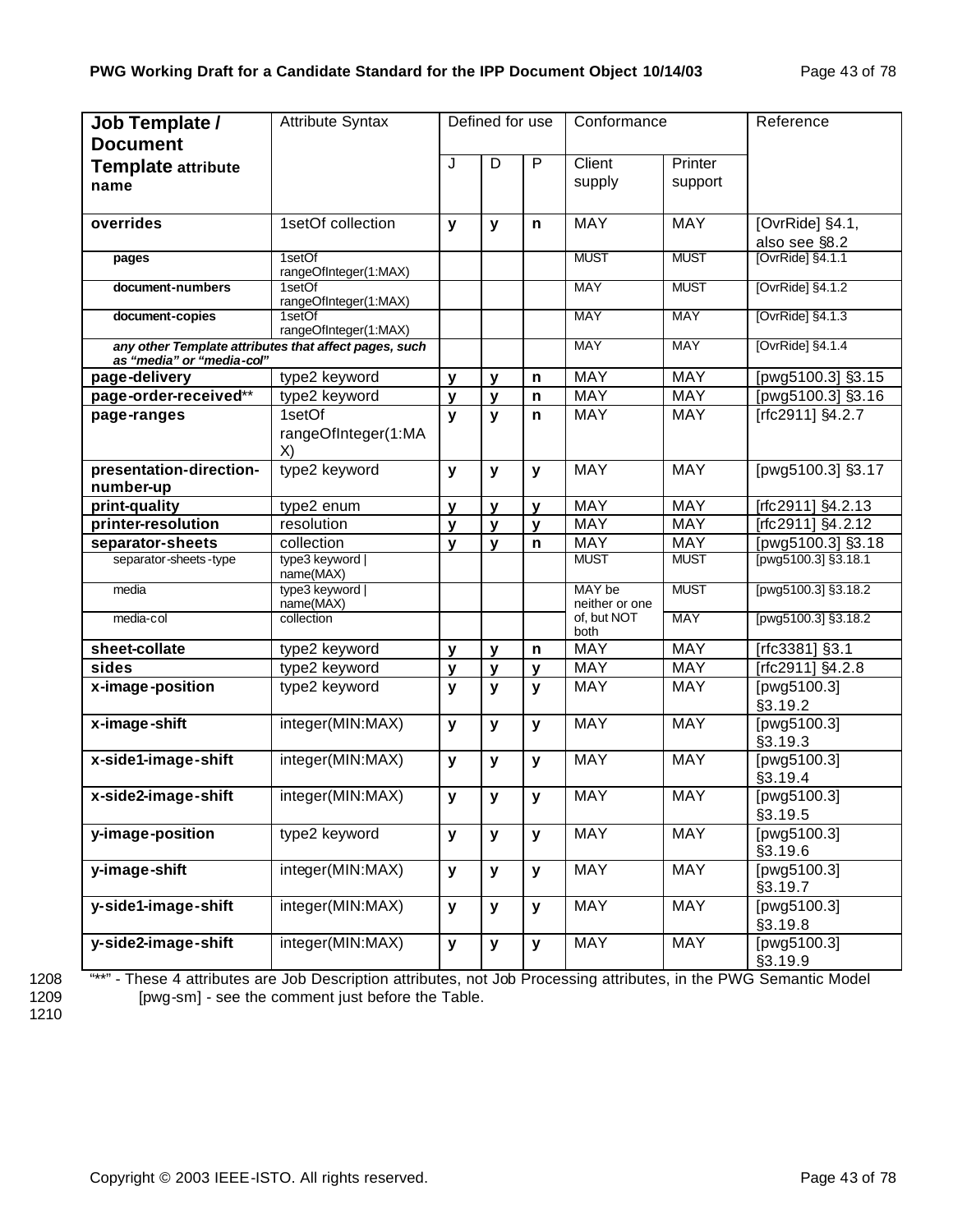## **8.1 Document Template attributes**

 Most Job Template attributes can be used as Document Template attributes for use in Document Creation operations to apply to the Document object. However, the Job Template attributes that have the "job-" prefix MUST 1214 NOT be used as Document Template attributes, since they are defined to apply to the job as a whole. Table 10 shows lists all of the Document Template attributes for use with the Document Creation operations and the Document object. All of the definitions of the Document Template attributes are done by reference to the corresponding Job Template attributes in other specifications. However, the semantics of each Document Template attribute only applies to the Document object with which the attribute is associated either by being supplied by the client in the Document Creation operation or supplied by the Printer as a default because the client did not (and the PDL did not have any corresponding instruction). See section 6 for defaulting semantics.

- The Document Template attributes share the same "xxx-default", "xxx-supported", and "xxx-ready" Printer attributes with the Job Template attributes of the same name.
- The Document object also has the corresponding "xxx-actual" READ-ONLY Document Description attributes defined that correspond to the "xxx" Document Template attributes (see [ippact]).

## **8.2 Document Template attributes containing explicit Document numbers**

 Job Template attributes that contain explicit Document numbers, such as "overrides", must have an appropriate value. The Document number MUST have a single value and the single value MUST match the Document number to which the Document Template attributes are being applied. If they do not match, the Printer MUST reject the request with a status of 'client-error-bad-request'.

## **8.3 Sheet Collation at the Document Level**

 Since "sheet-collate" can be applied at the Document level it is possible for a Job to contain some Documents which are collated and others that are not. To describe this condition the Printer MUST set the "job-collation-type" to a value of '3' (i.e 'other'.).

# **9 Job Description and Document Description attributes**

1235 Table 11 lists all the Job Description attributes defined in other IPP specifications and the corresponding Document Description attributes defined in this IPP specification. Job Description and Document Description attributes are Job object and Document object attributes, respectively, that are filled in by the Printer. Some Job/Document Description attribute values are supplied by the client in the Job/Document Creation operation using corresponding Operation attributes as flagged with "? ". Unless specified otherwise herein, the Printer MUST NOT support modification of Job Description and Document Descriptions attributes.

The column labeled "attribute syntax" indicates the attribute syntax (see [rfc2911] § 4.1). The Printer conformance is

- indicated along with the reference to the specification in which the attribute is defined. The conformance for
- Document Description attributes (if the Printer supports the Document object) is the same as the corresponding Job Description attributes.

 Each of the Document Description attributes have a sub-section in section 9.1. The column labeled References contains references to the sub-section in this document if there is significant information there. Those subsections that are only references to other specifications contain only that reference in the Reference column. Those attributes 1248 that are only Job Description attributes with no subsection in this specification have an "n/a" in the "Doc Desc" column.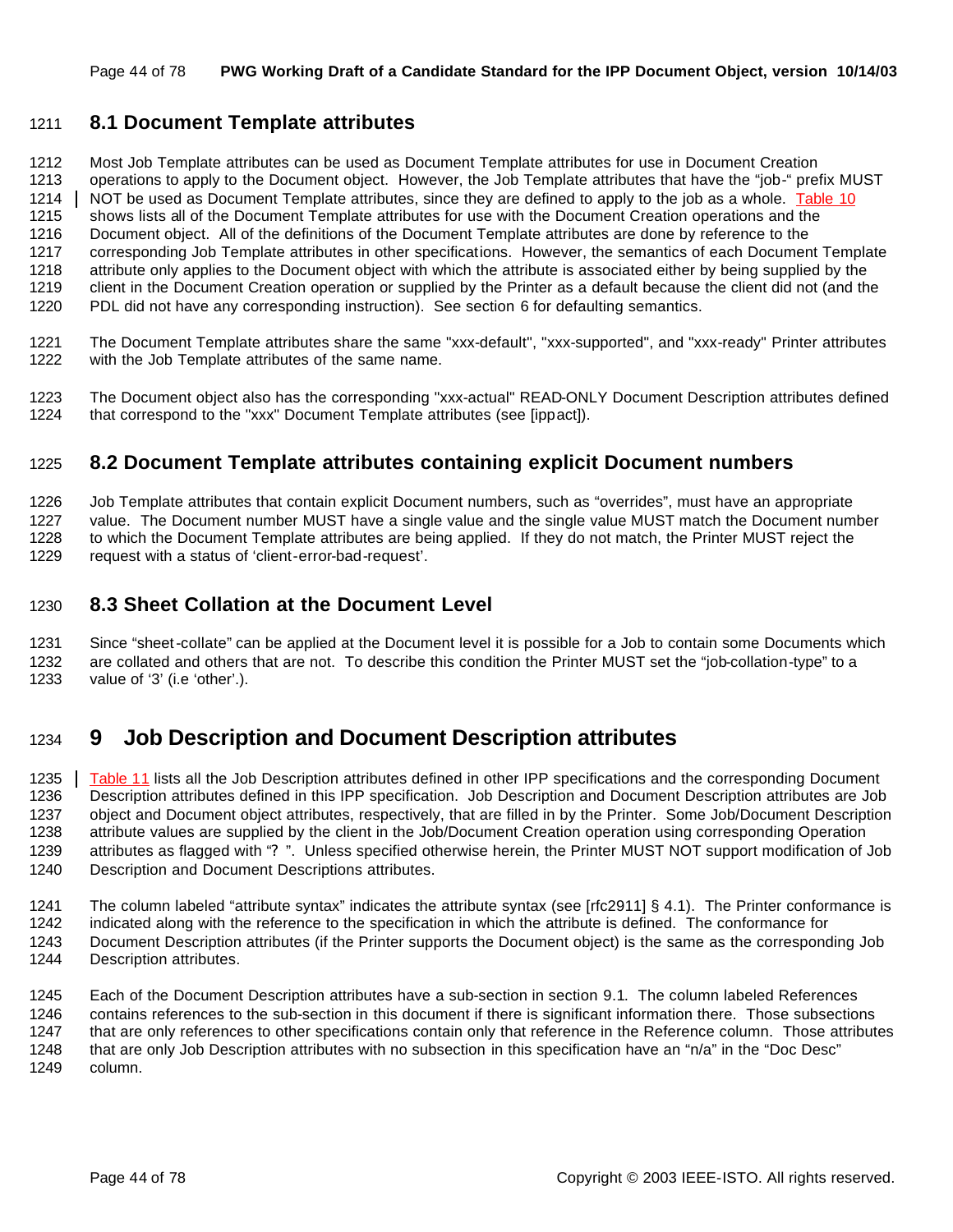$\overline{\phantom{a}}$ 

1250 Note: There are no corresponding Page Range (or Page Override) Description attributes. The Page Range is not an 1251 object with a state and it cannot be queried.

## 1252 *Legend:*

- 1253 "\*" an attribute that has a "job-" prefix in its name in [rfc2911]. The "job-" prefix is omitted in the table. Job level 1254 attributes use the "-job" prefix. Document level attributes do not use the prefix. The only difference in the 1255 semantics are whether it applies to just the Document or to the entire Job. Note: For the PWG Semantic 1256 Model, the "**job-**" prefix is dropped altogether.<br>1257 "-" indicates that the Job or Document attribute is
- 1257 "-" indicates that the Job or Document attribute is *not* defined.
- 1258 "? y" the Printer MUST populate this Job or Document Description attribute by copying *from* the corresponding 1259 **Operation attribute that the client MAY supply**<sup>45</sup> in a Job or Document Creation operation. See Table 8 for 1260 the corresponding Operation attribute.
- 1261 (r/w) indicates that the Job Description or Document Description attribute is read/write, so that the client can 1262 changes its value using the Set-Job-Attributes or Set-Document-Attributes operation (see section 4.4).
- 1263

#### 1264 **Table 11 - Job and Document Description attributes**

| <b>Job Description /</b>                | <b>IPP Attribute Syntax</b> | Job            | Doc                                  | Printer             | Reference            |         |
|-----------------------------------------|-----------------------------|----------------|--------------------------------------|---------------------|----------------------|---------|
| <b>Document Description</b>             |                             |                |                                      | conform-            |                      | Doc.    |
| attribute name                          |                             |                |                                      | ance                | Job Description Attr | Desc.   |
|                                         |                             |                |                                      |                     |                      |         |
| attributes-charset                      | charset                     | ? <sub>y</sub> | ? <sub>y</sub>                       | <b>MUST</b>         | [rfc2911] §4.3.19    | §9.1.1  |
| attributes-natural-language             | naturalLanguage             | ? <sub>y</sub> | ?y                                   | <b>MUST</b>         | [rfc2911] §4.3.20    | §9.1.2  |
| compression                             | type3 keyword               | $\blacksquare$ | ? <sub>y</sub>                       | <b>MUST</b>         | [rfc2911] §3.2.1.1   | §9.1.3  |
| current-page-order                      | type2 keyword               | $\mathbf v$    | $\mathbf{v}$                         | <b>MAY</b>          | [pwg5100.3] §4.1     | §9.1.4  |
| date-time-at-completed                  | dateTime                    | $\mathbf v$    | $\mathbf{v}$                         | MAY                 | [rfc2911] §4.3.14.7  | §9.1.5  |
| date-time-at-creation                   | dateTime                    | $\mathbf{V}$   | $\mathbf{V}$                         | <b>MAY</b>          | [rfc2911] §4.3.14.5  | §9.1.6  |
| date-time-at-processing                 | dateTime                    | $\mathbf v$    | $\mathbf v$                          | <b>MAY</b>          | [rfc2911] §4.3.14.6  | §9.1.7  |
| detailed-status-messages*               | 1setOf text(MAX)            | $\mathbf{v}$   | $\mathbf v$                          | <b>MAY</b>          | [rfc2911] §4.3.10    | §9.1.8  |
| document-access-errors*                 | 1setOf text(MAX)            | $\mathbf{v}$   | $\mathbf{v}$                         | <b>MAY</b>          | [rfc2911] §4.3.11    | §9.1.9  |
| document-charset                        | charset                     | $\blacksquare$ | ? <sub>y</sub>                       | CMUST <sup>46</sup> |                      | §9.1.10 |
| document-digital-signature              | type2 keyword               | $\blacksquare$ | ? <sub>y</sub>                       | MAY                 | $\overline{a}$       | §9.1.11 |
| document-format                         | mimeMediaType               | $\blacksquare$ | ? <sub>y</sub>                       | <b>MUST</b>         | [rfc2911] §3.2.1.1   | §9.1.12 |
| document-format-details                 | 1setOf collection           | $\blacksquare$ | ? $y$                                | CMUST <sup>47</sup> | $[jobx]$ §3.2.4      | §9.1.13 |
| document-format                         | mimeMediaType               | $\blacksquare$ | $\overline{\mathbf{?} \ \mathbf{y}}$ | <b>MUST</b>         | [jobx] §3.2.4.5      |         |
| document-format-device-id               | text(127)                   | $\blacksquare$ | ?y                                   | <b>MUST</b>         | $[jobx]$ §3.2.4.6    |         |
| document-format-version                 | text(127)                   | $\blacksquare$ | ?y                                   | <b>MAY</b>          | [jobx] §3.2.4.7      |         |
| document-source-application-name        | name(MAX)                   | $\blacksquare$ | $\overline{\mathbf{?} \ \mathbf{y}}$ | <b>MAY</b>          | [jobx] §3.2.4.1      |         |
| document-source-application-<br>version | text(127)                   | $\blacksquare$ | ?y                                   | <b>MAY</b>          | [jobx] §3.2.4.2      |         |
| document-source-os-name                 | name(40)                    | $\blacksquare$ | $\overline{\mathbf{?} \ \mathbf{y}}$ | <b>MAY</b>          | [ $jobx$ ] §3.2.4.3  |         |
| document-source-os-version              | text(40)                    | $\blacksquare$ | $\overline{\mathbf{?} \mathbf{y}}$   | <b>MAY</b>          | [jobx] §3.2.4.4      |         |
| document-natural-language               | naturalLanguage             | $\blacksquare$ | $\overline{\mathbf{?} \ \mathbf{y}}$ | <b>MAY</b>          | $[jobx]$ §3.2.4.8    |         |

<sup>&</sup>lt;sup>45</sup> Document Description attributes that the client can supply in a Job or Document operation as Operation attributes (indicated with ? ) comprise *all* of the Document Description attributes in the PWG Semantic Model ([pwgsm]). Those Document Description attributes that clients cannot supply values correspond to Document Status attributes in the PWG Semantic Model.

<sup>46</sup> The Printer MUST support the "document-charset" Operation/Document Description attributes if the Printer supports any charset-ambiguous document formats (see [jobx] §3.2.1).

<sup>&</sup>lt;sup>47</sup> The Printer MUST support the "document-format-details" Operation/Document Description attributes if the Printer supports a packaging MIME type document format, such as 'application/zip' or 'multipart/related'.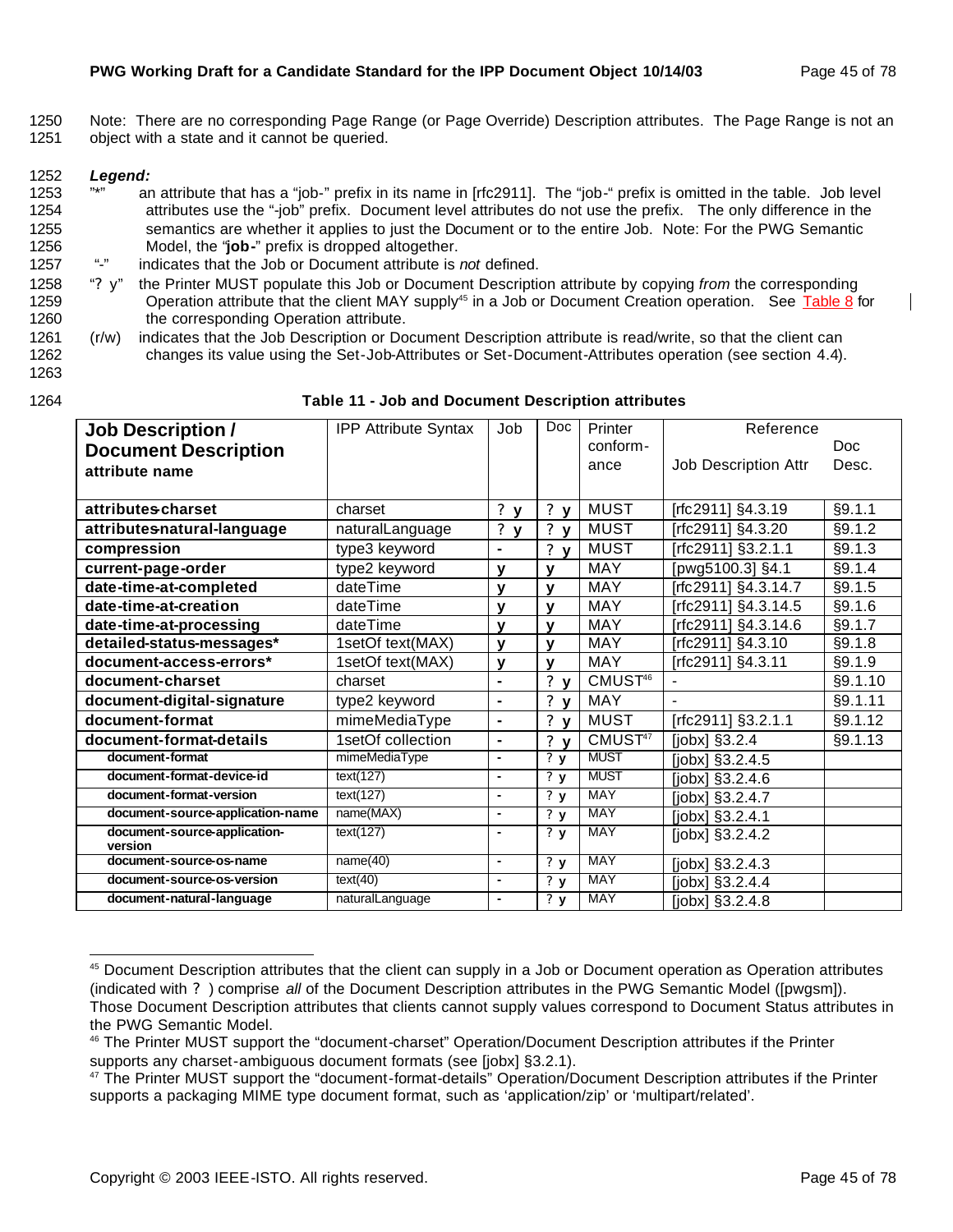| <b>Job Description /</b>    | <b>IPP Attribute Syntax</b> | Job                              | Doc            | Printer                    | Reference                            |                                  |
|-----------------------------|-----------------------------|----------------------------------|----------------|----------------------------|--------------------------------------|----------------------------------|
| <b>Document Description</b> |                             |                                  |                | conform-                   |                                      | Doc.                             |
| attribute name              |                             |                                  |                | ance                       | Job Description Attr                 | Desc.                            |
|                             |                             |                                  |                |                            |                                      |                                  |
| document-format-details-    | 1setOf collection           | $\blacksquare$                   | $\mathbf{y}$   | <b>MAY</b>                 | $\blacksquare$                       | §9.1.14                          |
| detected                    |                             |                                  |                |                            |                                      |                                  |
| document-format-detected    | mimeMediaType               | $\blacksquare$                   | y              | <b>MAY</b>                 |                                      | §9.1.15                          |
| document-format-version     | text(127)                   | $\blacksquare$                   | ?y             | <b>MAY</b>                 | [jobx] §3.2.5                        | §9.1.16                          |
| document-format-version-    | text(127)                   | $\blacksquare$                   | $\mathbf{y}$   | <b>MAY</b>                 |                                      | §9.1.17                          |
| detected                    |                             |                                  |                |                            |                                      |                                  |
| document-job-id             | integer(1:MAX)              | $\blacksquare$                   | $\mathbf{v}$   | <b>MUST</b>                | $\blacksquare$                       | §9.1.18                          |
| document-job-uri            | uri                         | $\blacksquare$                   | $\mathbf{v}$   | <b>MUST</b>                | $\blacksquare$                       | §9.1.19                          |
| document-message (r/w)      | text(MAX)                   | $\blacksquare$                   | $\mathbf{v}$   | <b>MAY</b>                 | [jobx] §3.2.6                        | §9.1.20                          |
| document-name (r/w)         | name(MAX)                   | $\blacksquare$                   | ? $y$          | <b>MUST</b>                | [rfc2911] §3.2.1.1                   | §9.1.21                          |
| document-natural-language   | naturalLanguage             | $\blacksquare$                   | ?y             | <b>MAY</b>                 |                                      | §9.1.22                          |
| document-number             | integer(1:MAX)              | $\blacksquare$                   | $\mathbf{v}$   | <b>MUST</b>                | $\frac{1}{2}$                        | §9.1.23                          |
| document-printer-uri        | uri                         | $\blacksquare$                   | $\mathbf{V}$   | <b>MUST</b>                | $\blacksquare$                       | §9.1.24                          |
| document-state              | type1 enum                  | $\blacksquare$                   | $\mathbf{v}$   | <b>MUST</b>                | $\blacksquare$                       | §9.1.25                          |
| document-state-message      | text(MAX)                   | $\blacksquare$                   | $\mathbf{V}$   | <b>MAY</b>                 | $\blacksquare$                       | §9.1.26                          |
| document-state-reasons      | 1setOf type2                | $\blacksquare$                   | $\mathbf{y}$   | <b>MUST</b>                | $\frac{1}{2}$                        | §9.1.27                          |
|                             | keyword                     |                                  |                |                            |                                      |                                  |
| document-uri                | uri                         | $\blacksquare$                   | ? <sub>y</sub> | <b>MAY</b>                 |                                      | §9.1.28                          |
| errors-count                | integer(0:MAX)              | y                                | $\mathbf{v}$   | <b>MAY</b>                 | $[jobx]$ §5.2                        | §9.1.29                          |
| Impressions*                | integer(0:MAX)              | ?y                               | ?y             | <b>MAY</b>                 | [rfc2911] §4.3.17.2                  | §9.1.30                          |
| impressions-completed*      | integer(0:MAX)              | у                                | y              | MAY                        | [rfc2911] §4.3.18.2                  | §9.1.31                          |
| impressions-completed-      | integer(0:MAX)              | $\mathbf{y}$                     | $\mathbf{y}$   | <b>MAY</b>                 | [rfc3381] §4.4                       | §9.1.32                          |
| current-copy                |                             |                                  |                |                            |                                      |                                  |
| ipp-attribute-fidelity      | boolean                     | $\overline{\mathbf{?}}$ y        | ä,             | <b>MUST</b>                | [rfc2911] §3.2.1.1                   | $\overline{a}$                   |
|                             |                             |                                  |                |                            | [jobx] §5.1                          |                                  |
| job-collation-type          | type2 enum                  | y                                | ä,             | <b>MAY</b>                 | [rfc3381] §4.1                       | $\overline{a}$                   |
| job-id                      | integer (1:MAX)             | y                                | $\blacksquare$ | <b>MUST</b>                | [rfc2911] §4.3.2                     | $\mathbf{r}$                     |
| job-mandatory-attributes    | 1setOf type2                | ?y                               | $\blacksquare$ | <b>MUST</b>                | $[jobx]$ §5.3                        | $\blacksquare$                   |
|                             | keyword                     |                                  | $-48$          | <b>MAY</b>                 |                                      |                                  |
| job-message-from-operator   | $text(\overline{127})$      | y                                | $-49$          | <b>MUST</b>                | [rfc2911] §4.3.16                    | $\overline{a}$<br>$\overline{a}$ |
| job-name (r/w)              | name(MAX)                   | ? $y$                            |                |                            | $[rfc2911]$ §4.3.5                   |                                  |
| job-originating-user-name   | name (MAX)                  | $\mathbf v$<br>$\overline{?}$ 50 | $\blacksquare$ | <b>MUST</b><br><b>MUST</b> | [rfc2911] §4.3.6                     | $\blacksquare$                   |
| job-printer-uri             | uri                         |                                  | $\blacksquare$ |                            | [rfc2911] §4.3.3                     | $\blacksquare$                   |
| job-state                   |                             | ۷                                | $-51$          | <b>MUST</b>                |                                      | $\overline{a}$                   |
|                             | type1 enum<br>text(MAX)     | y                                | $-52$          | <b>MAY</b>                 | [rfc2911] §4.3.7<br>[rfc2911] §4.3.9 | $\overline{a}$                   |
| job-state-message           | 1setOf type2                | y                                | $-53$          | <b>MUST</b>                | [rfc2911] §4.3.8                     | $\blacksquare$                   |
| job-state-reasons           | keyword                     | y                                |                |                            |                                      |                                  |

<sup>48</sup> The "job-message-from-operator" Job Description attribute has no corresponding "document-message-fromoperator" (text(127)) Document Description attribute. Instead, both the user and the operator use the "documentmessage" (text(127)) Operation/Document Description attribute (see section 9.1.20) to communicate with each other. <sup>49</sup> The Document Description attribute that corresponds to the "job-name" Job Description attribute is the (existing) "document-name" attribute defined in [rfc2911] and also discussed in this spec in section 9.1.21.

<sup>&</sup>lt;sup>50</sup> The Printer sets the "job-printer-uri" Job Description attribute from the "printer-uri" Operation attribute.

<sup>&</sup>lt;sup>51</sup> The Document Description attribute that corresponds to the "job-state" Job Description attribute is the (new) "document-state" attribute.

<sup>&</sup>lt;sup>52</sup> The Document Description attribute that corresponds to the "job-state-message" Job Description attribute is the (new) "document-state-message" attribute.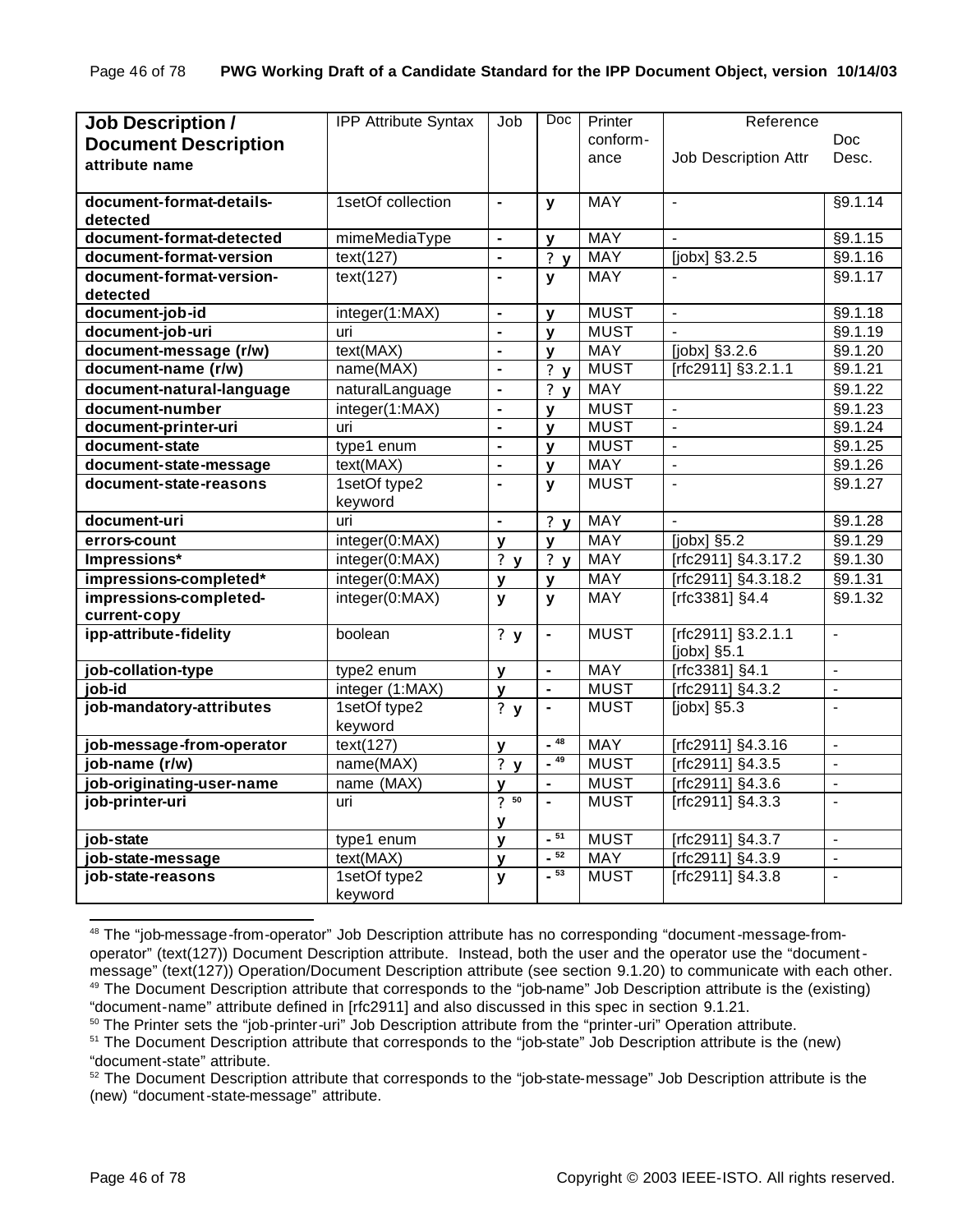| <b>Job Description /</b>    | <b>IPP Attribute Syntax</b> | Job              | Doc                         | Printer     | Reference            |                          |
|-----------------------------|-----------------------------|------------------|-----------------------------|-------------|----------------------|--------------------------|
| <b>Document Description</b> |                             |                  |                             | conform-    |                      | Doc.                     |
| attribute name              |                             |                  |                             | ance        | Job Description Attr | Desc.                    |
|                             |                             |                  |                             |             |                      |                          |
| job-uri                     | uri                         | v                | $\blacksquare$              | <b>MUST</b> | [rfc2911] §4.3.1     | $\blacksquare$           |
| k-octets*                   | integer(0:MAX)              | ?<br>$\mathbf v$ | ? <sub>y</sub>              | MAY         | [rfc2911] §4.3.17.1  | §9.1.33                  |
| k-octets-processed*         | integer(0:MAX)              | У                | v                           | <b>MAY</b>  | [rfc2911] §4.3.18.1  | §9.1.34                  |
| last-document               | boolean                     | $\blacksquare$   | $\mathbf{?}$<br>$\mathbf v$ | <b>MUST</b> |                      | §9.1.35                  |
| media-sheets*               | integer(0:MAX)              | ?<br>$\mathbf v$ | $\mathbf{?}$<br>$\mathbf v$ | <b>MAY</b>  | [rfc2911] §4.3.17.3  | §9.1.36                  |
| media-sheets-completed*     | integer(0:MAX)              | v                | $\mathbf v$                 | <b>MAY</b>  | [rfc2911] §4.3.18.3  | §9.1.37                  |
| more-info*                  | uri                         | ۷                | $\mathbf v$                 | <b>MAY</b>  | [rfc2911] §4.3.4     | §9.1.38                  |
| number-of-documents         | integer(0:MAX)              | v                | $\blacksquare$              | <b>MUST</b> | [rfc2911] §4.3.12    | $\overline{\phantom{0}}$ |
| number-of-intervening-jobs  | integer(0:MAX)              | v                | $\blacksquare$              | <b>MAY</b>  | [rfc2911] §4.3.15    |                          |
| output-device-assigned      | name(127)                   | ۷                | $\mathbf v$                 | <b>MAY</b>  | [rfc2911] §4.3.13    | §9.1.39                  |
| output-device-requested     | name(127)                   | ۷                | $\blacksquare$              | <b>MAY</b>  | $[jobx]$ §5.5        |                          |
| printer-up-time*            | integer (1:MAX)             | v                | v                           | <b>MUST</b> | [rfc2911] §4.3.14.4  | §9.1.40                  |
| sheet-completed-copy-number | integer(0:MAX)              | v                | v                           | <b>MAY</b>  | $[rfc3381]$ §4.2     | §9.1.41                  |
| sheet-completed-document-   | integer(0:MAX)              | y                | $\blacksquare$              | MAY         | [rfc3381] §4.3       |                          |
| number                      |                             |                  |                             |             |                      |                          |
| time-at-completed           | integer (MIN:MAX)           | y                | v                           | <b>MUST</b> | [rfc2911] §4.3.14.3  | §9.1.42                  |
| time-at-creation            | integer (MIN:MAX)           | y                | $\mathbf v$                 | <b>MUST</b> | [rfc2911] §4.3.14.1  | §9.1.43                  |
| time-at-processing          | integer (MIN:MAX)           | У                | $\mathbf v$                 | <b>MUST</b> | [rfc2911] §4.3.14.2  | §9.1.44                  |
| warnings-count*             | integer(0:MAX)              | $\mathbf v$      | v                           | MAY         | $[jobx]$ §5.3        | §9.1.45                  |

1265 "**y**", "**? y**", "-" See the description in the Legend before the table.

1266

1267 Most of the existing "job-state" and "job-state-reasons" Job Description attribute values apply equally well to

 individual documents in a multi-document job (with removal of the 'job-' prefix for those that apply to both Job and Document). The reason for separating state from reasons is so that the states can be the fundamental states that most implementations have, while the state reasons can vary depending on the sophistication of the system. The states are the ones that clients are most likely to base actions upon, and the state reasons are more information, both for programs and people.

# 1273 **9.1 Document Description attributes**

 This section contains *all* of the Document Description attributes for use with the Document object. Most of these definitions refer to the corresponding Job Template attribute semantics in other specifications. However, the semantics of each Document Description attribute only applies to the Document object containing the Document Description attribute. The Printer MAY support changing these Document Description attributes with the Set-Document-Attributes operation (see section 4.4), but only if indicated explicitly in this section.

> *Important Implementer's note: The brief descriptions in this section are not a substitute for the detailed specification in the referenced specifications. You need to read the referenced specifications when implementing!*

## 1279 **9.1.1 attributes-charset (charset)**

1280 This REQUIRED Document Description attribute has the same semantics as the corresponding Job Description 1281 attribute (see [rfc 2911] §4.3.19) applied to the Document object. The Printer sets this Document Description attribute 1282 from the corresponding Operation attribute supplied by the client in the Document Creation operation (see Table 3).

 <sup>53</sup> The Document Description attribute that corresponds to the "job-state-reasons" Job Description attribute is the (new) "document-state-reasons" attribute.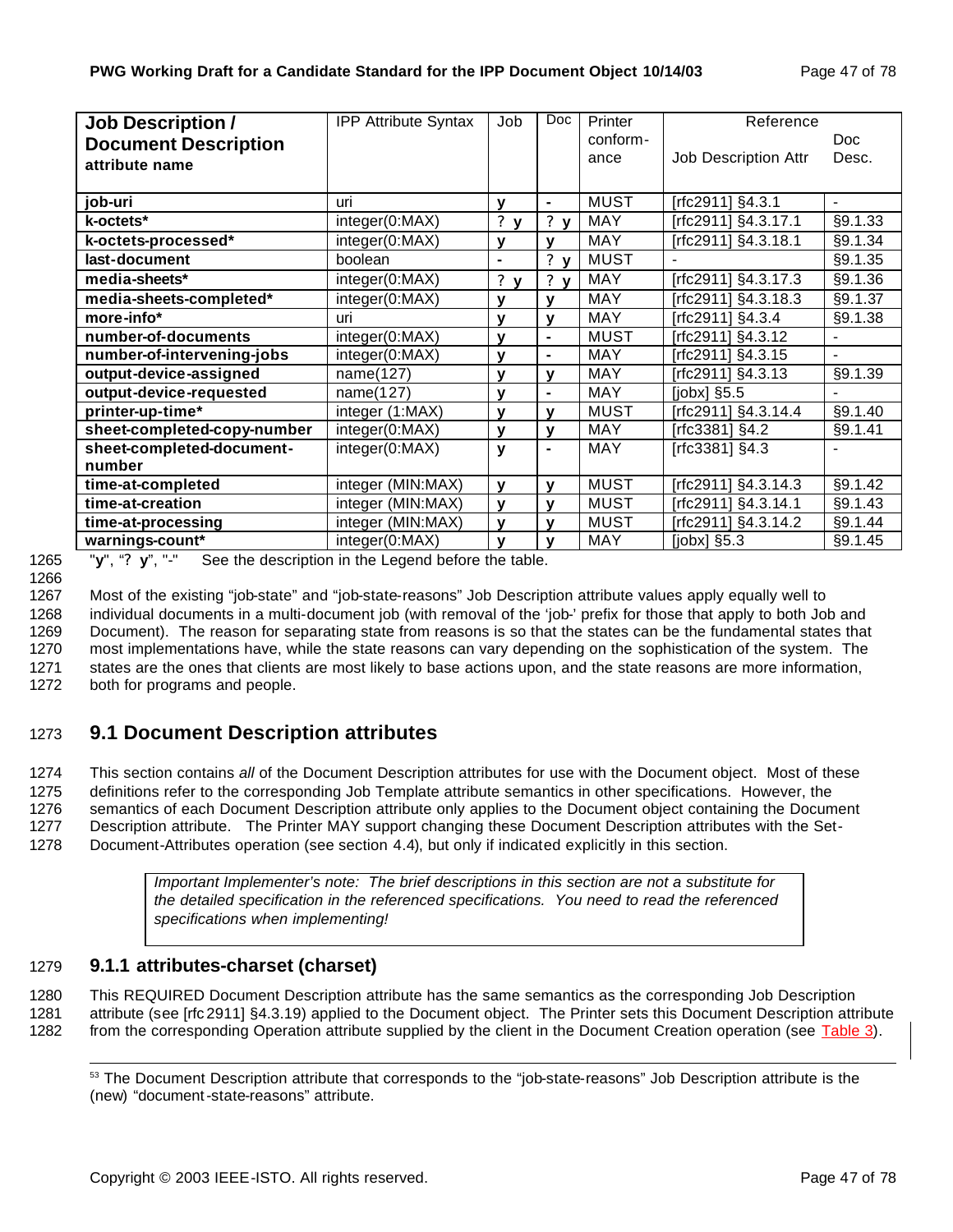#### Page 48 of 78 **PWG Working Draft of a Candidate Standard for the IPP Document Object, version 10/14/03**

## **9.1.2 attributes-natural-language (naturalLanguage)**

 This REQUIRED Document Description attribute has the same semantics as the corresponding Job Description attribute (see [rfc2911] §4.3.20) applied to the Document object. The Printer sets this Document Description attribute 1286 from the corresponding Operation attribute supplied by the client in the Document Creation operation (see Table 3).

## **9.1.3 compression (type3 keyword)**

 This REQUIRED Document Description attribute specifies the compression used to represent this document (see [rfc2911] §3.2.1.1). The Printer sets this Document Description attribute from the corresponding Operation attribute 1290 | supplied by the client in the Document Creation operation (see Table 3).

## **9.1.4 current-page-order (type2 keyword)**

 This OPTIONAL Document Description attribute has the same semantics as the corresponding Job Description attribute (see [pwg5100.3] §4.1) applied to the Document object.

## **9.1.5 date-time-at-completed (dateTime)**

 This OPTIONAL Document Description attribute has the same semantics as the corresponding Job Description attribute (see [rfc 2911] §4.3.14.7) applied to the Document object.

## **9.1.6 date-time-at-creation (dateTime)**

 This OPTIONAL Document Description attribute has the same semantics as the corresponding Job Description attribute (see [rfc2911] §4.3.14.5) applied to the Document object.

#### **9.1.7 date-time-at-processing (dateTime)**

 This OPTIONAL Document Description attribute has the same semantics as the corresponding Job Description attribute (see [rfc2911] §4.3.14.6) applied to the Document object.

## **9.1.8 detailed-status-messages (1setOf text(MAX))**

 This OPTIONAL Document Description attribute has the same semantics as the corresponding "job-detailed-status-messages" Job Description attribute (see [rfc2911] §4.3.10) applied to the Document object.

#### **9.1.9 document-access-errors (1setOf text(MAX))**

 This OPTIONAL Document Description attribute has the same semantics as the corresponding "job-document- access-errors" Job Description attribute (see [rfc2911] job-document-access-errors §4.3.11) applied to the Document object.

#### **9.1.10 document-charset (charset)**

 This CONDITIONALLY REQUIRED Document Description attribute specifies the charset used to represent this document (see [jobx] §4.2.1). The Printer sets this Document Description attribute from the corresponding Operation 1313 attribute supplied by the client in the Document Creation operation (see Table 3). This attribute is REQUIRED for a Printer to support if the Printer supports any charset-ambiguous document formats; otherwise, this attribute is OPTIONAL. Note, however, that if a Printer supports the "document-charset" Operation attribute, the Printer MUST

support this "document-charset" Document Description attribute.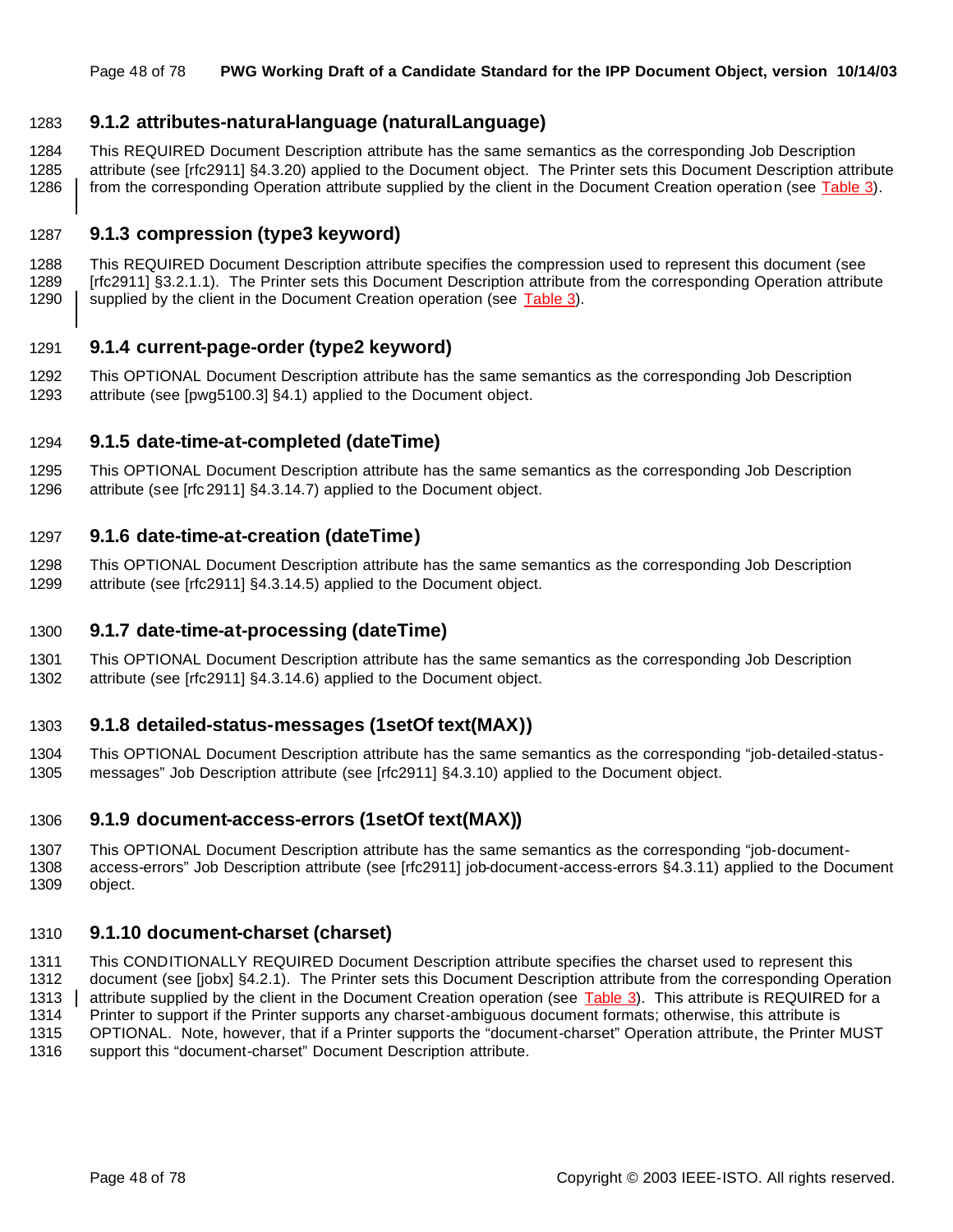## **9.1.11 document-digital-signature (type2 keyword)**

This OPTIONAL Document Description attribute specifies the digital signature technology used in the Document

 content. The Printer sets this Document Description attribute from the corresponding "document-digital-signature" Operation attribute ([jobx] §4.2.2 for the semantics), if supplied by the client in the Document Creation operation (see

1321 Table 3). If a Printer supports the "document-digital-signature" Operation attribute, the Printer MUST support this "document-digital-signature" Document Description attribute.

## **9.1.12 document-format (mimeMediaType)**

1324 This REQUIRE D<sup>54</sup> Document Description attribute specifies the document format of the Document Object content. The Printer sets this Document Description attribute from the corresponding "document-format" Operation attribute (see section [jobx] §4.2.3 for the semantics), if supplied by the client in the Document Creation operation (see Table 3).

## **9.1.13 document-format-details (1setOf collection)**

 This CONDITIONALLY REQUIRED Document Description attribute specifies the details of the document format(s) of the Document Object content. The Printer sets this Document Description attribute from the corresponding "document-format-details" Operation attribute ([jobx] §4.2.4 for the semantics), if supplied by the client in the 1332 Document Creation operation (see Table 3). This attribute is REQUIRED for a Printer to support if the Printer supports a packaging MIME type document format, such as 'application/zip' or 'multipart/related'; otherwise, this attribute is OPTIONAL. Note, however, that if a Printer supports the "document-format-details" Operation attribute, the Printer MUST support this "document-format-details" Document Description attribute.

## **9.1.14 document-format-details-detected (1setOf collection)**

 This OPTIONAL Document Description attribute is generated by the Printer to indicate the actual document format details of the Document object as detected by the Printer. The member attributes are the same as the "document-

format-details" Operation attribute. (see [jobx] §6.6.4 for details)

## **9.1.15 document-format-detected (mimeMediaType)**

 This OPTIONAL Document Description attribute is generated by the Printer to indicate the actual document format of the Document object content as detected by the Printer. See [jobx] §6.6.5 for detailed semantics.

## **9.1.16 document-format-version (text(127))**

This OPTIONAL Document Description attribute specifies the version of the document format of the Document

 Object content. The Printer sets this Document Description attribute from the corresponding "document-format-version" Operation attribute ([jobx] §4.2.6 for the semantics), if supplied by the client in the Document Creation

1347 operation (see Table 3). If a Printer supports the "document-format-version" Operation attribute, the Printer MUST support this "document-format-version" Document Description attribute.

# **9.1.17 document-format-version-detected (text(127))**

 This OPTIONAL Document Description attribute is generated by the Printer to indicate the actual document format version of the Document content as detected by the Printer. See [jobx] §6.6.7 for detailed semantics.

<sup>&</sup>lt;sup>54</sup> [rfc2911] did not define a "document-format" Document Description attribute; it is a new attribute defined in this specification.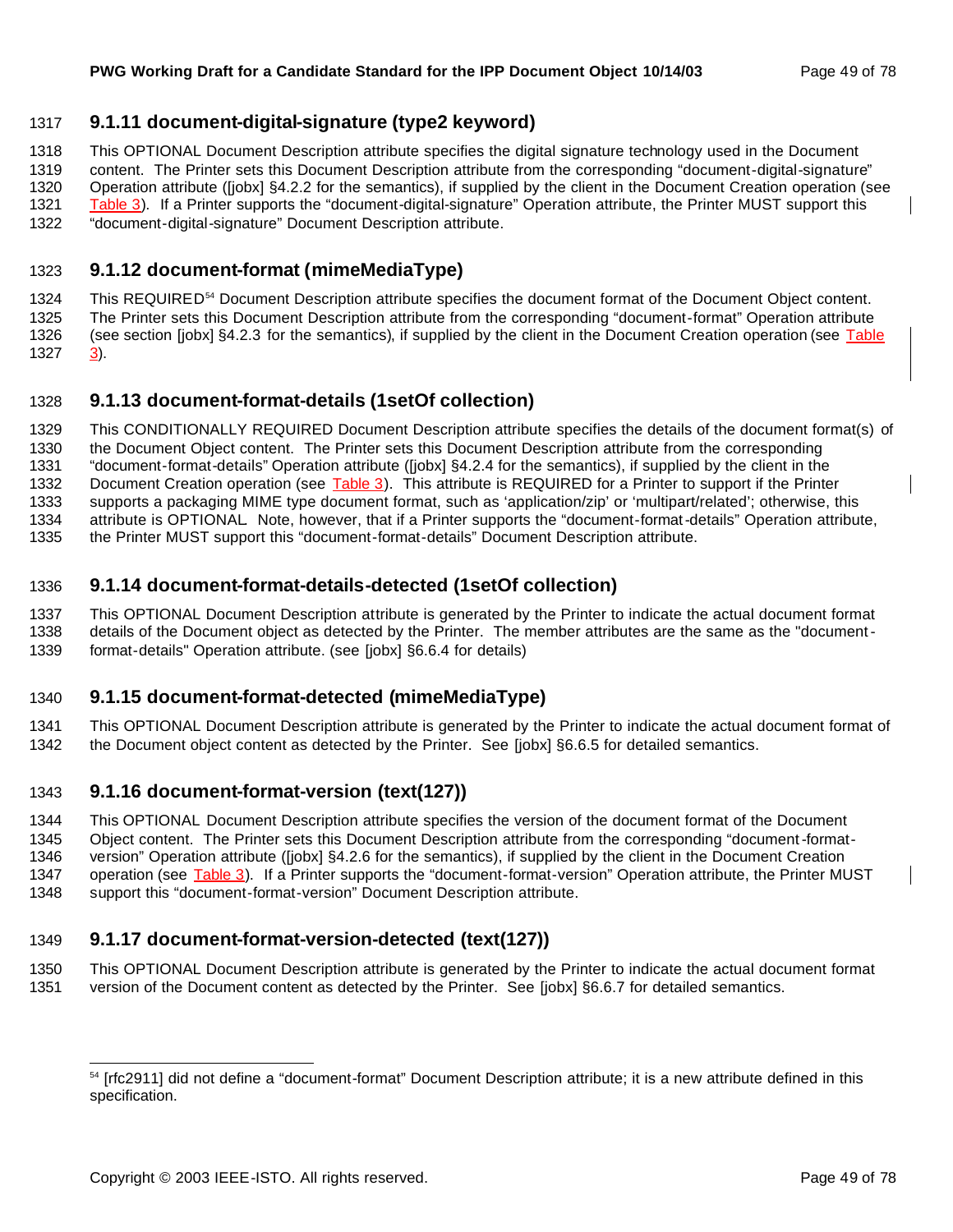## **9.1.18 document-job-id (integer(1:MAX))**

 This REQUIRED Document Description attribute is a *copy* of the Job's "job-id" Job Description attribute (see [rfc2911] §4.3.2), i.e., the "job-id" of the Job containing this Document.

## **9.1.19 document-job-uri (uri)**

- This REQUIRED Document Description attribute is a *copy* of the Job's "job-uri" Job Description attribute (see
- [rfc2911] §4.3.1), i.e., the URI of the Job that contains this Document. Example:
- ipp://www.company.com/printers/myprinter/jobs/22

## **9.1.20 document-message (text(MAX))**

 This OPTIONAL Document Description attribute contains a message from either (1) the user to the operator about the Document or (2) from the operator, system administrator, or "intelligent" process to indicate to the end user the reasons for modification or other management action taken on the Document. The Printer populates this Document Description attribute from the "document-message" (text(MAX)) Operation attribute value supplied by the client in any 1364 of the Document Creation operations (see Table 3) or in a Cancel-Document operation (see section 4.5).

 In addition, the user and the operator can set the value of this Document Description attribute explicitly using the Set-Document-Attributes operation (see section 4.4).

## **9.1.21 document-name (name(MAX))**

1368 This REQUIRED<sup>55</sup> Document Description attribute specifies the name of the document (see [rfc2911] §3.2.1.1). The Printer sets this Document Description attribute from the corresponding Operation attribute supplied by the client in 1370 | the Document Creation operation (see Table 3).

This attribute may be modified by a client using the Set-Document-Attributes operation (see section 4.4).

#### **9.1.22 document-natural-language (naturalLanguage)**

 This OPTIONAL Document Description attribute specifies the natural language of the Document Object content. The Printer sets this Document Description attribute from the corresponding "document-natural-language" Operation 1375 attribute (section 7.2.1 for the semantics), if supplied by the client in the Document Creation operation (see Table 3). If a Printer supports the "document-natural-language" Operation attribute, the Printer MUST support this "document-natural-language" Document Description attribute.

## **9.1.23 document-number (integer(1:MAX))**

- This REQUIRED Document Description attribute is the ordinal number of the document within the job, and
- determines its order of being printed in a multi-document job. The Printer MUST generate the values monotonically 1381 increasing from 1 for each job.

## **9.1.24 document-printer-uri (uri)**

- This REQUIRED Document Description attribute is a *copy* of the "printer-uri" Operation attribute (see [rfc2911]
- §3.1.5), i.e., the URI of the Printer containing the Job which contains this Document. Example:
- ipp://www.company.com/printers/myprinter.

<sup>&</sup>lt;sup>55</sup> [rfc2911] did not define a "document-name" Document Description attribute; it is a new attribute defined in this specification.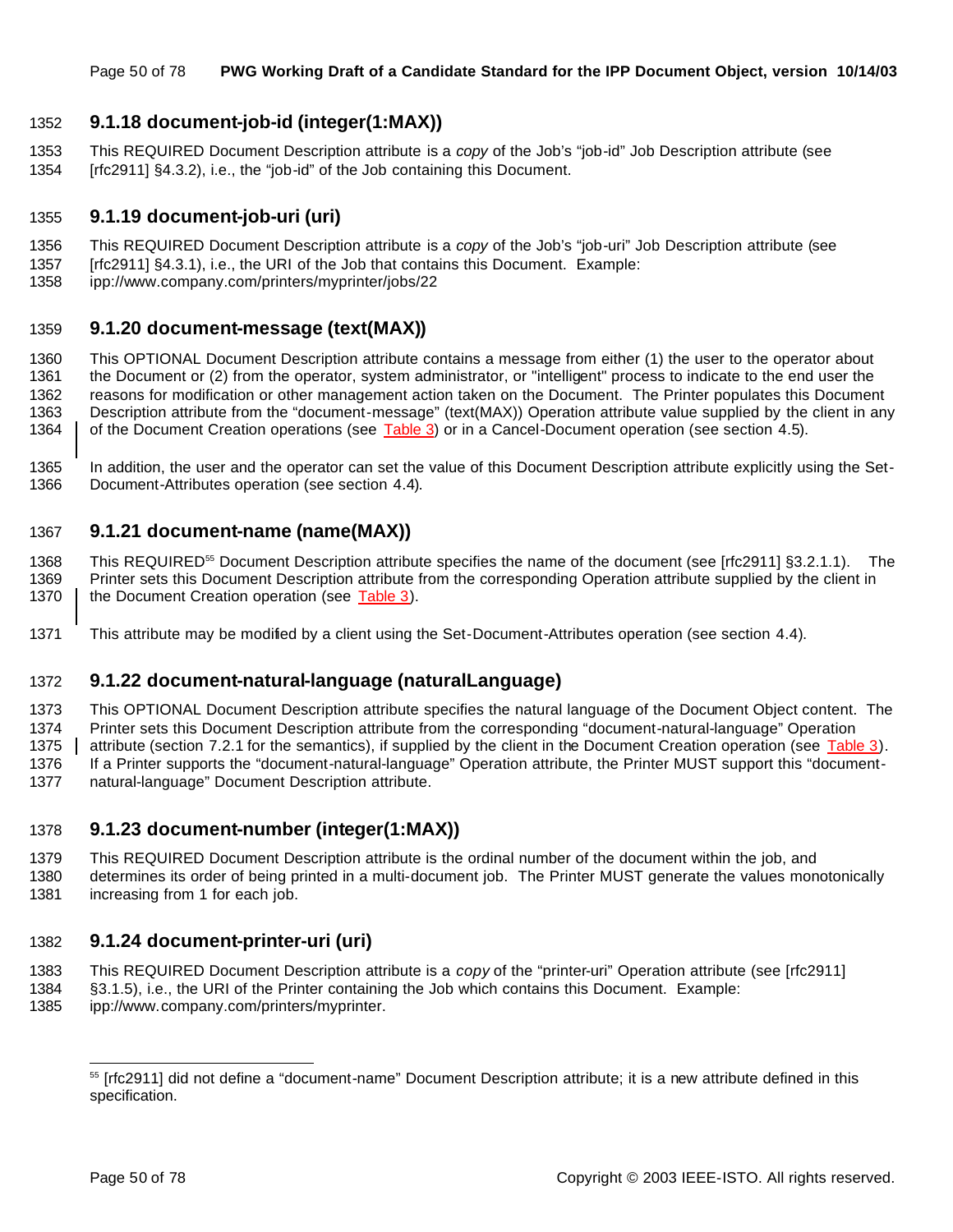## 1386 **9.1.25 document-state (type1 enum)**

 The REQUIRED "document-state" Document Description attributes identifies the current state of the document. The values for "document-state" are a subset of the values for "job-state" ([rfc2911] §4.3.7); in particular, the "job-state" values 'pending-held' and 'processing-stopped' do not apply to "document-state". Even though IPP defines five values for document state (plus the out-of-band 'unknown' value - see [rfc2911] § 4.1), implementations only need to support those states which are appropriate for the particular implementation. In other words, an IPP Printer implementation supports only those document states implemented by the output device and available to the IPP Printer implementation.

1394 Table 12 lists the "document-state" attribute values.

#### 1395 **Table 12 - "document-state" attribute values**

| "document-state" Values |
|-------------------------|
| 3 pending               |
| 5 processing            |
| 7 canceled              |
| 8 aborted               |
| 9 completed             |

1396

1397 Standard enum values are:

| Value      | Symbolic Name and Description                                                                                                                                                                                                                                                                                                                                                                                                                                  |
|------------|----------------------------------------------------------------------------------------------------------------------------------------------------------------------------------------------------------------------------------------------------------------------------------------------------------------------------------------------------------------------------------------------------------------------------------------------------------------|
| '3'<br>'5' | "pending": The Document has not started to be processed at all.<br>'processing': One or more of:                                                                                                                                                                                                                                                                                                                                                               |
|            | 1.<br>The job has begun using, or is attempting to use, one or more purely<br>software processes that are analyzing, creating, or interpreting a PDL, etc.<br>for the Document,                                                                                                                                                                                                                                                                                |
|            | 2.<br>The job has begun using, or is attempting to use, one or more hardware<br>devices that are interpreting a PDL, making marks on a medium, and/or<br>performing finishing, such as stapling, etc. for the Document,                                                                                                                                                                                                                                        |
|            | 3.<br>The Document is ready for printing, but the output device is not yet printing<br>it, either because the Document hasn't reached the output device or<br>because the Document is queued in the output device or some other<br>spooler, awaiting the output device to print it.                                                                                                                                                                            |
|            | The 'processing' state for the Document indicates that the Document has begun to be<br>processed. Even if the Job stops being processed, the Document remains in the<br>'processing' state until it moves to one of the three terminal states.                                                                                                                                                                                                                 |
|            | Implementations MAY include additional values in the document's "document-state-<br>reasons" attribute to indicate the progress of the Document, such as adding the 'printing'<br>value to indicate when the output device is actually making marks on paper and/or the<br>'processing-to-stop-point' value to indicate that the Printer is in the process of canceling or<br>aborting the Document.                                                           |
| '7'        | "canceled": The Document has been canceled by a Cancel-Document operation and the<br>Printer has completed canceling the Document and all Document status attributes have<br>reached their final values for the Document. While the Printer is canceling the Document,<br>the Document remains in its current state, but the Document's "document-state-reasons"<br>attribute SHOULD contain the 'processing-to-stop-point' value and one of the 'canceled-by- |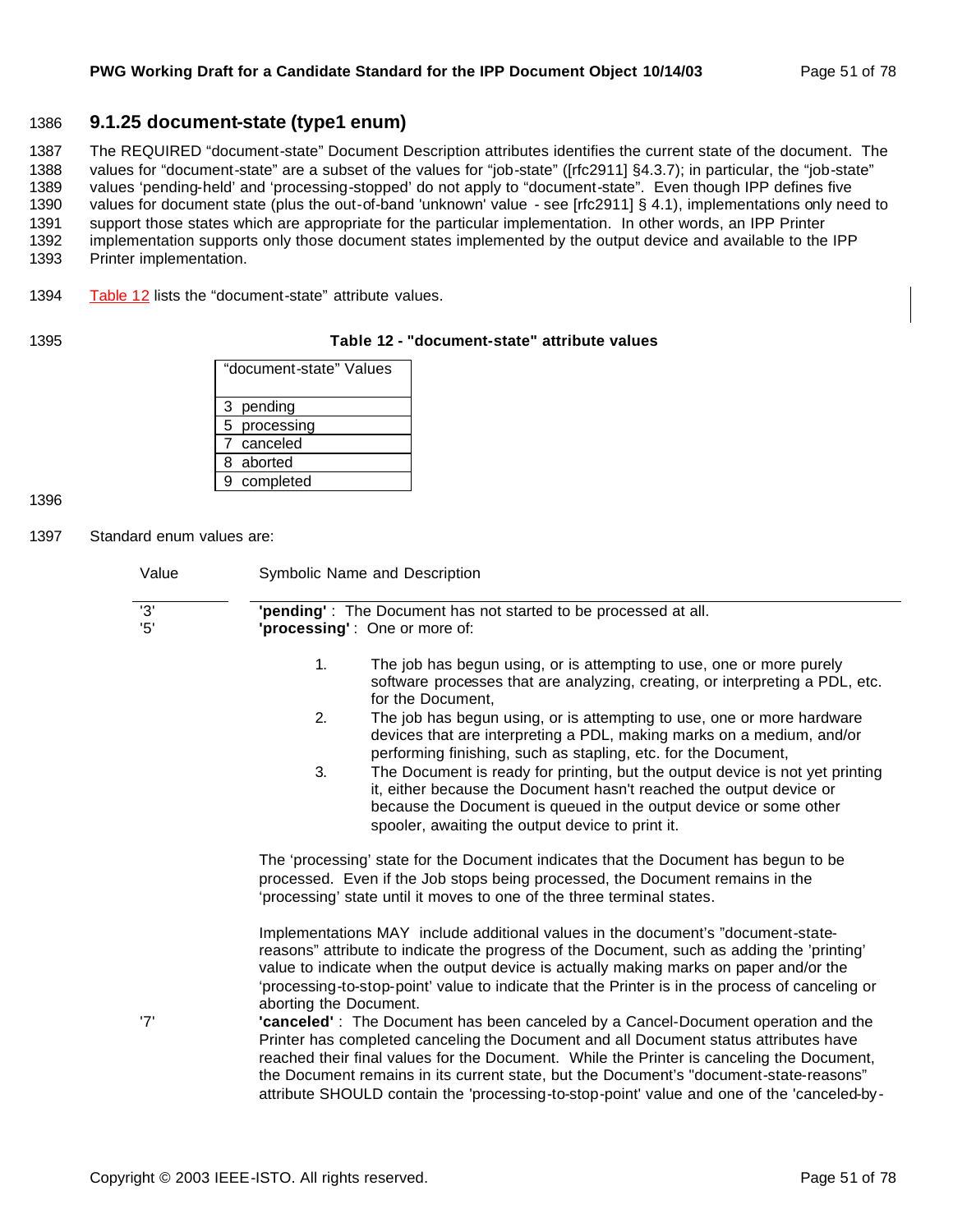## Page 52 of 78 **PWG Working Draft of a Candidate Standard for the IPP Document Object, version 10/14/03**

| Value | Symbolic Name and Description                                                                                                                                                                                                                                                                                                                                                                                                                                               |
|-------|-----------------------------------------------------------------------------------------------------------------------------------------------------------------------------------------------------------------------------------------------------------------------------------------------------------------------------------------------------------------------------------------------------------------------------------------------------------------------------|
|       | user', 'canceled-by-operator', or 'canceled-at-device' values. When the Document moves to<br>the 'canceled' state, the 'processing-to-stop-point' value, if present, MUST be removed, but<br>the 'canceled-by-xxx', if present, MUST remain.                                                                                                                                                                                                                                |
| '8'   | 'aborted': The Document has been aborted by the system, usually while the Document<br>was in the 'processing' state and the Printer has completed aborting the Document and all<br>Document status attributes have reached their final values for the Document. While the<br>Printer is aborting the Document, the Document remains in its current state, but the                                                                                                           |
|       | Document's " document-state-reasons" attribute SHOULD contain the 'processing-to-stop-<br>point' and 'aborted-by-system' values. When the Document moves to the 'aborted' state,<br>the 'processing-to-stop-point' value, if present, MUST be removed, but the 'aborted-by-<br>system' value, if present, MUST remain.                                                                                                                                                      |
| 'Q'   | "completed": The Document has completed successfully or with warnings or errors after<br>processing and all of the Document media sheets have been successfully stacked in the<br>appropriate output bin(s) and all Document status attributes have reached their final values<br>for the Document. The Document's " document-state-reasons" attribute SHOULD contain<br>one of: 'completed-successfully', 'completed-with-warnings', or 'completed-with-errors'<br>values. |
|       | nal value for this attribute MUST be one of: 'completed', 'canceled', or 'aborted' before the Printer removes the                                                                                                                                                                                                                                                                                                                                                           |

1398 The final value for this attribute MUST be one of: 'completed', 'canceled', or 'aborted' before the Printer removes the 1399 Document altogether. The length of time that Documents remain in the 'canceled', 'aborted', and 'completed' states 1400 depends on implementation.

1401 Documents reach one of the three terminal states: 'completed', 'canceled', or 'aborted', after the Job has completed 1402 all activity for the Document, including stacking output media, and all Document status attributes have reached their 1403 final values for the Document.

1404

#### 1405 **9.1.25.1 The "document-state" Document Description attribute and the Document object life Cycle**

1406 The "document-state" attribute is one of the most important Document Description attributes. Figure 1 shows the values of the "document-state" attribute and the Document object life cycle as affected by actions on the Job, Document, Printer, and job processing. Documents are not active objects. Active objects in IPP are Printers and Jobs. Printers and Jobs have URIs where requests are sent and acted upon. Documents have no such URI. Printers schedule Jobs and Jobs, once scheduled, process the Documents that they contain. The Document's life 1411 cycle is closely tied to the lifecycle of a Job<sup>56</sup>. Documents basically have three states. The first is waiting to be processed by a Job (i.e. pending). The second state is from the time the Job first starts processing the Document (i.e. processing) and until it reaches one of its terminal states. The third state for a Document is one of its terminal states (i.e. completed, canceled, or aborted).

<sup>56</sup> The Document object is not really a sub-job. If the Document object were its own independent active object, i.e., were a sub-job, then the Document state would affect the job state and there would be complex and debatable roll-up rules for how the various "document-state" values of all of the Job's document are rolled up to give a single value for the Job's "job-state" attribute. Instead, the Job state reflects the overall processing of the job and is the same whether or not the Document object is supported.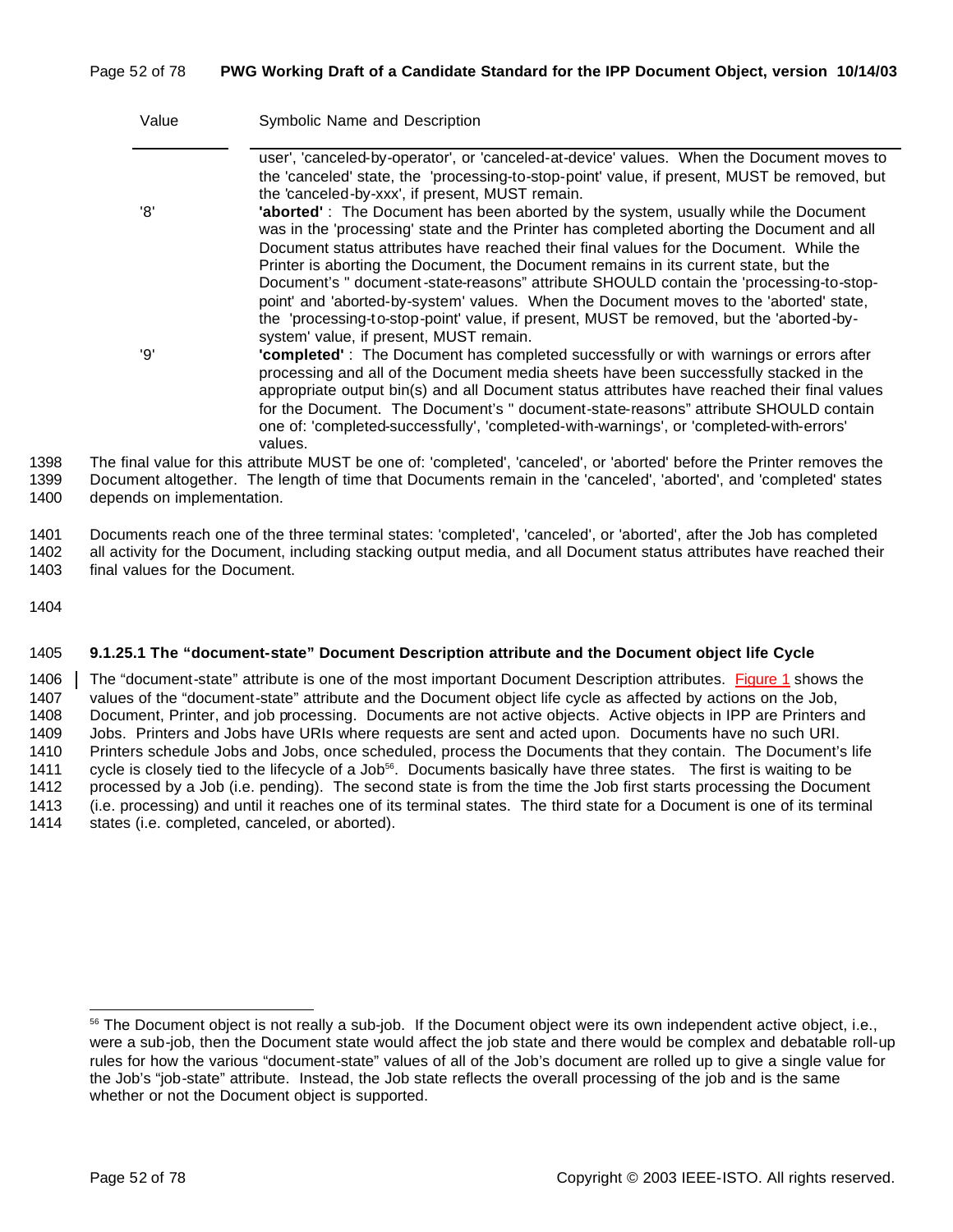

#### **Figure 1 - The "document-state" Document Description attribute and the Document object life cycle**

 A Document object has a much simpler life cycle than a Job object. A Document always progresses from left to right 1418 in the state diagram. No other state transitions are defined.

## **9.1.26 document-state-message (text(MAX))**

 This OPTIONAL Document Description attribute specifies information about the "document-state" and "document- state-reasons" attributes in human readable text. If the Printer supports this attribute, the Printer MUST be able to 1422 generate this message in any of the natural languages identified by the Printer's "generated-natural-language-supported" attribute (see the "attributes-natural-language" Operation attribute specified in [rfc2911] § 3.1.4.1).

 The value SHOULD NOT contain additional information not contained in the values of the "document-state" and "document-states-reasons" attributes, such as interpreter error information. Otherwise, application programs might attempt to parse the (localized text). For additional information such as interpreter errors for application program consumption or specific document access errors, new attributes with keyword values, needs to be developed and registered.

## **9.1.27 document-state-reasons (1setOf type2 keyword)**

 The REQUIRED "document-state-reasons" Document Description attribute provides additional information about each document's current state, i.e., information that augments the value of the Document's "document-state" attribute.

 These values MAY be used with any document state for which the reason makes sense. Some of these value definitions indicate conformance requirements; the rest are OPTIONAL. Furthermore, when implemented, the Printer MUST return these values when the reason applies and MUST NOT return them when the reason no longer applies whether the value of the Document's "document-state" attribute changed or not. When the Document does not have any reasons for being in its current state, the value of the Document's "document-state-reasons" attribute MUST be 'none'.

 Some of the Job's "job-state-reasons" values affect job scheduling, such as 'resources-are-not-ready' and 'job-hold- until-specified'. However, "document-state-reasons" values MUST NOT affect job scheduling, since Document objects are passive objects operated on by the containing Job object.

 Note: While values cannot be added to the "document-state" attribute without impacting deployed clients that take actions upon receiving "document-state" values, it is the intent that additional "document-state-reasons' values can be defined and registered without impacting such deployed clients. In other words, the "document-state-reasons" attribute is intended to be extensible.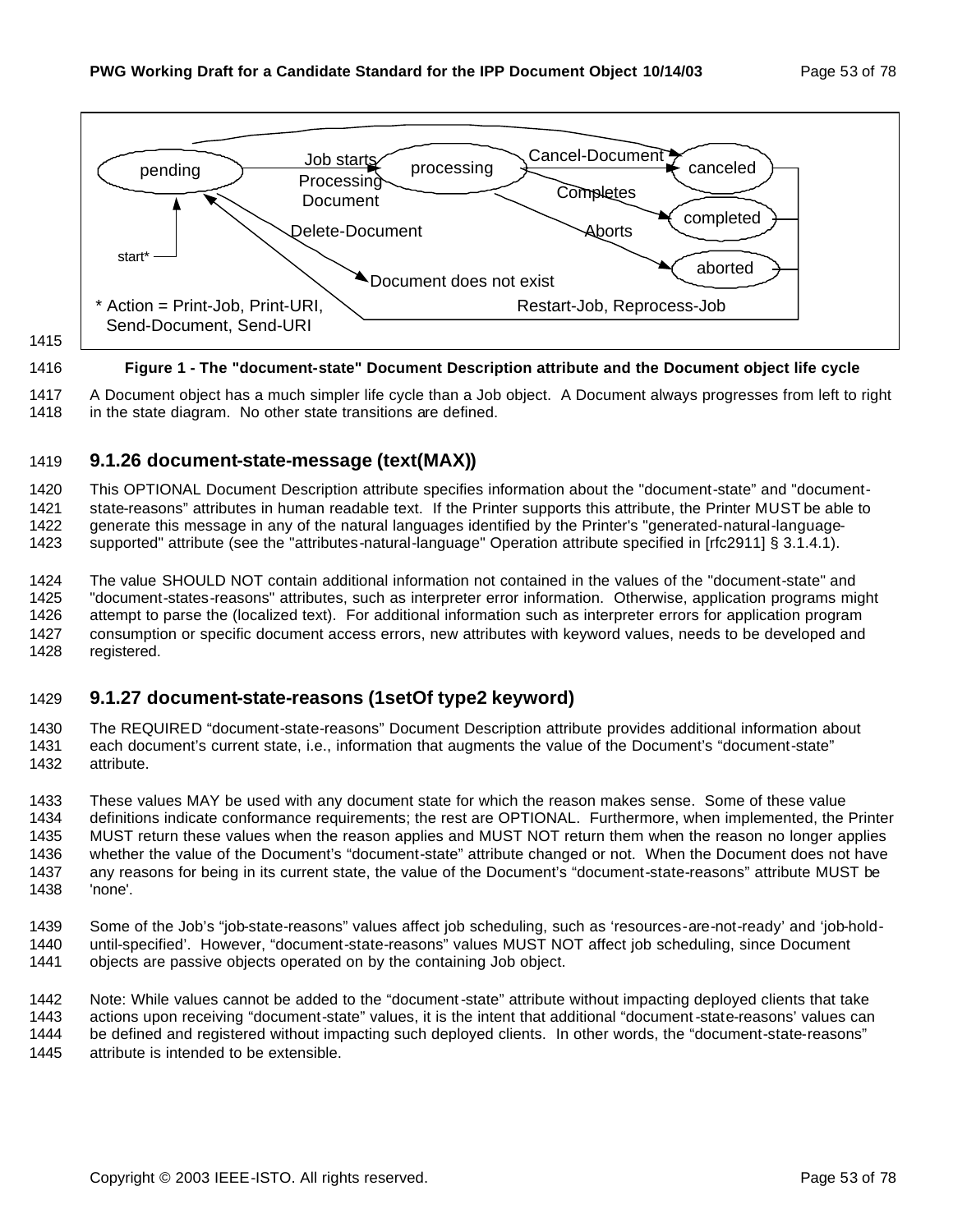#### Page 54 of 78 **PWG Working Draft of a Candidate Standard for the IPP Document Object, version 10/14/03**

1446 Table 13 lists the standard keyword values for the "document-state-reasons" attribute defined in this specification and 1447 derived from "job-state-reasons" defined in other IPP specifications as indicated in the Ref derived from "job-state-reasons" defined in other IPP specifications as indicated in the References column. In Table

1448  $\parallel$  13 the keywords are listed in alphabetic order, while in their descriptions following Table 13, they are listed in the

1449 most likely order of occurrence to help understanding.

1450 When the Document object is supported, the Printer implementation SHOULD still support the corresponding Job

1451 level "job-state-reasons", so that clients that do not support the Document object will receive the same information.

1452 Also it is usually more convenient for the client to obtain just the Job level status. However, the client SHOULD

1453 query both Job and Document attributes and convert them to some canonical form for display to the user, so that all

- 1454 Jobs and their Documents are displayed in a uniform manner, no matter from which clients they were submitted.
- 

#### 1455 **Table 13 - "document-state-reasons" attribute values**

| IPP Job Description /       | <b>IPP Attribute Syntax</b>      | Printer     | Reference          |
|-----------------------------|----------------------------------|-------------|--------------------|
| <b>Document Description</b> | plus                             | conformance |                    |
| attribute name              | Values                           |             |                    |
|                             |                                  |             |                    |
| document-state-reasons      | 1setOf type2 keyword             | <b>MUST</b> | 9.1.27             |
|                             | aborted-by-system                | MAY         | [rfc2911] §4.3.8   |
|                             | compression-error                | <b>MAY</b>  | [rfc2911] §4.3.8   |
|                             | digital-signature-did-not-verify | <b>MAY</b>  | [jobx] §6.1        |
|                             | digital-signature-type-not-      | MAY         | $[jobx]$ §6.1      |
|                             | supported                        |             |                    |
|                             | document-access-error            | MAY         | [rfc2911] §4.3.8   |
|                             | document-format-error            | MAY         | [rfc2911] §4.3.8   |
|                             | canceled-at-device               | <b>MAY</b>  | [rfc2911] §4.3.8 * |
|                             | canceled-by-operator             | MAY         | [rfc2911] §4.3.8 * |
|                             | canceled-by-user                 | MAY         | [rfc2911] §4.3.8 * |
|                             | completed-successfully           | MAY         | [rfc2911] §4.3.8 * |
|                             | completed-with-errors            | <b>MAY</b>  | [rfc2911] §4.3.8 * |
|                             | completed-with-warnings          | <b>MAY</b>  | [rfc2911] §4.3.8 * |
|                             | data-insufficient                | <b>MAY</b>  | [rfc2911] §4.3.8 * |
|                             | digital-signature-wait           | <b>MAY</b>  | [jobx] §6.1 *      |
|                             | errors-detected                  | <b>MAY</b>  | [jobx] §6.1 *      |
|                             | incoming                         | <b>MAY</b>  | [rfc2911] §4.3.8 * |
|                             | interpreting                     | <b>MAY</b>  | [rfc2911] §4.3.8 * |
|                             | none                             | <b>MUST</b> | [rfc2911] §4.3.8   |
|                             | outgoing                         | <b>MAY</b>  | [rfc2911] §4.3.8 * |
|                             | printing                         | <b>MAY</b>  | [rfc2911] §4.3.8 * |
|                             | processing-to-stop-point         | <b>MAY</b>  | [rfc2911] §4.3.8   |
|                             | queued                           | <b>MAY</b>  | [rfc2911] §4.3.8 * |
|                             | queued-for-marker                | <b>MAY</b>  | [rfc2911] §4.3.8 * |
|                             | queued-in-device                 | <b>MAY</b>  | [rfc2911] §4.3.8   |
|                             | resources-are-not-ready          | MAY         | [rfc2911] §4.3.8   |
|                             | resources-are-not-supported      | <b>MAY</b>  | [pwg5100.3] §6.1   |
|                             | submission-interrupted           | <b>MAY</b>  | [rfc2911] §4.3.8   |
|                             | transforming                     | <b>MAY</b>  | [rfc2911] §4.3.8 * |
|                             | unsupported-compression          | <b>MUST</b> | [rfc2911] §4.3.8   |
|                             | unsupported-document-format      | <b>MUST</b> | [rfc2911] §4.3.8   |
|                             | warnings-detected                | MAY         | [jobx] §6.1 *      |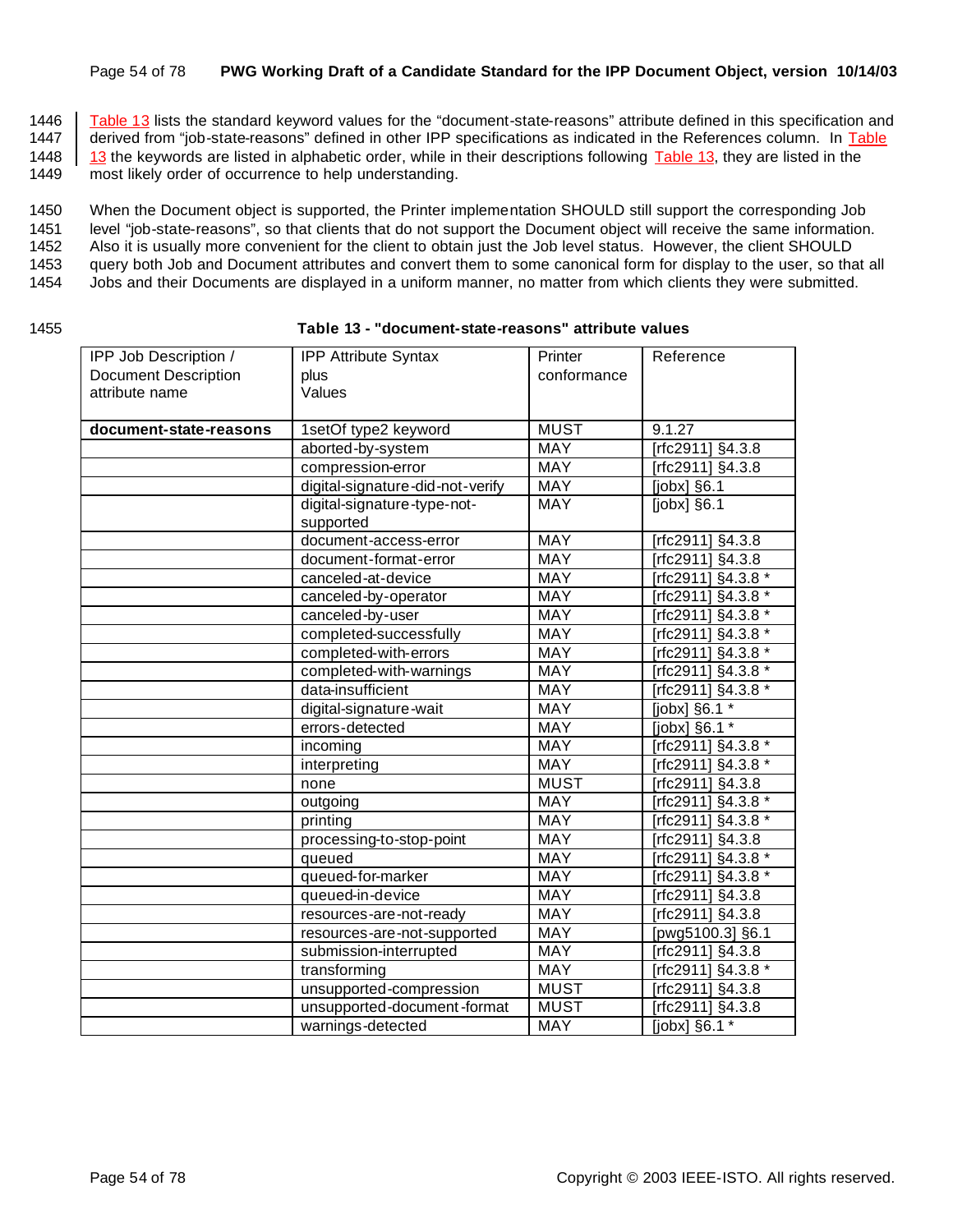#### **PWG Working Draft for a Candidate Standard for the IPP Document Object 10/14/03** Page 55 of 78

 **\*** The state reason keyword value is derived from an existing "job-state-reasons" value. The associated value is 1457 prefixed by 'job-' when it is a value of the "job-state-reasons" attribute<sup>57</sup>. The semantics for the reasons differ 1458 only by the object to which they are bound. For example 'job-printing' means that at least one document in the job is printing, i.e. the job is printing, while 'printing' means the document within the job is printing. 

 For ease of understanding, the following value descriptions are presented in the order in which the reasons are likely to occur (if implemented), starting with the 'none' value:

- **'none' :** There are no reasons for the Document's current state. This state reason is semantically equivalent 1464 to "document-state-reasons" without any value and MUST be used when there is no other value, since the 1setOf attribute syntax requires at least one value. [rfc2911] §4.3.8
- **'resources-are-not-supported'** : At least one of the resources needed by the Document, such as media, 1467 fonts, resource objects, etc., is not supported on any of the physical printers for which the Document 1468 is a candidate. This condition MAY be detected when the Document is accepted, or subsequently while the Document is pending or processing, depending on implementation. The Job containing the Document may (1) remain in its current state, (2) be moved to the 'pending-held' state, depending on 1471 implementation and/or job scheduling policy, or (3) scheduled normally, but the Printer is put into the 1472 <sup>'stopped'</sup> state when the Document is attempted to be processed on the Printer. This value is 1473 intended for use with an implementation that supports the "user-defined-values-supported" Print er attribute (see [pwg5100.3] § 6.1), which allows a Job to be accepted with an unsupported 'name' value. [pwg5100.3] §6.1
- **'resourcesare-not-ready'**: At least one of the resources needed by the Document, such as media, fonts, 1477 resource objects, etc., is not ready on any of the physical printers for which the Document is a candidate. This condition MAY be detected when the Document is accepted, or subsequently while the Document is pending or processing, depending on implementation. The Job containing the Document may remain in its current state or be moved to the 'pending-held' state, depending on implementation and/or scheduling policy. [rfc2911] §4.3.8
- **'digital-signature-type-not-supported** : The Document contains a digital signature type that is not supported. Implementation or site policy determines the state of the Job containing the Document **condition is detected.** [jobx] § 6.1.
- **'incoming'** : The Printer is retrieving/accepting Document data as a result of a Print-Job, Print-URI, Send-Document or Send-URI operation. [rfc2911] §4.3.8
- **'data-insufficient'** : The Printer is expecting additional Document data before it can move the Document into the 'processing' state. If a Printer starts processing before it has received all data, the Printer **removes the 'data-insufficient' reason**, but the 'incoming' remains. If a Printer starts processing after 1490 it has received all data, the Printer removes the 'data-insufficient' reason and the 'incoming' at the same time. [rfc2911] §4.3.8
- **'unsupported-compression'** : The document was aborted by the system because the Printer determined while attempting to decompress the Document data that the compression is actually not among those supported by the Printer. This value MUST be supported, since "compression" is a REQUIRED Operation attribute. [rfc2911] §4.3.8
- **'compression-error'** : The document was aborted by the system because the Printer encountered an error 1497 in the Document data while decompressing it. If the Printer posts this reason, the Document data has already passed any tests that would have led to the 'unsupported-compression' job-state-reason/document-state-reason. [rfc2911] §4.3.8
- **'document-access-error'** : After accepting a Print-URI or Send-URI request, the Printer could not access the Document's reference. This reason is intended to cover any file access problem, including file does not exist and access denied because of an access control problem. The Printer MAY also

<sup>57</sup> For the PWG Semantic Model [pwg-sm], the "job-" prefix is being dropped altogether so that the same values can be used for both the JobStateReasons and DocumentStateReasons attributes.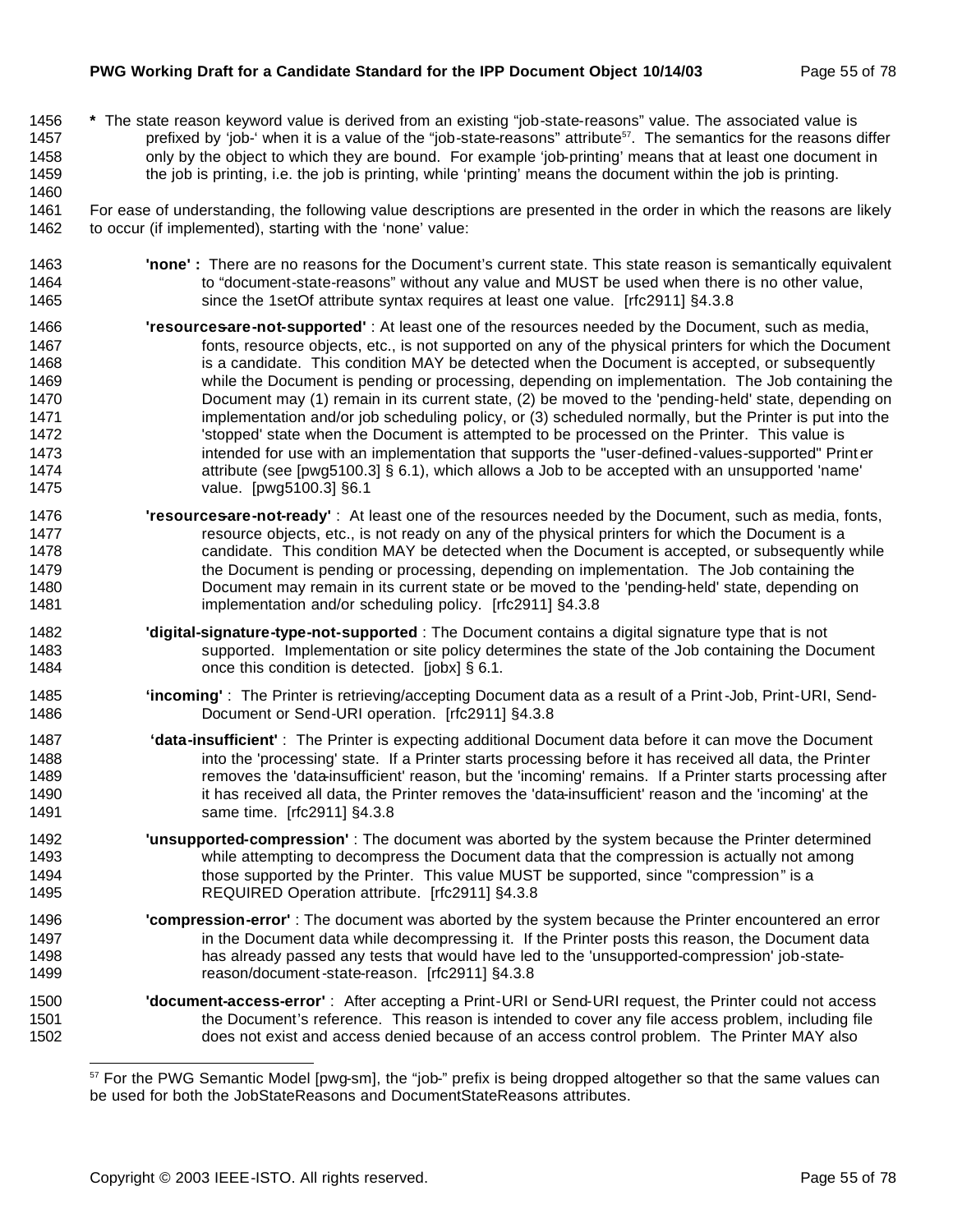| 1503 | indicate the Document access error using the "document-access-errors" Printer Description attribute. |
|------|------------------------------------------------------------------------------------------------------|
| 1504 | Whether the Printer aborts the Document and moves the Document to the 'aborted' Document state       |
| 1505 | or prints all Documents that are accessible and moves the Document to the 'completed' Document       |
| 1506 | state and adds the 'completed-with-errors' value in the Job's "job-state-reasons" or Document's      |
| 1507 | "document-state-reasons" attribute depends on implementation and/or site policy. This value          |
| 1508 | SHOULD be supported if the Print-URI or Send-URI operations are supported. [rfc2911] §4.3.8          |

- **'unsupported-document-format'** : The Document was aborted by the system because the Document data's document-format is not among those supported by the Printer. If the client specifies the document- format as 'application/octet-stream', the printer MAY abort the Document and post this reason even though the format is a member of the "document-format-supported" printer attribute, but not among 1513 the auto-sensed document-formats. This value MUST be supported, since "document-format" is a REQUIRED Operation attribute. [rfc2911] §4.3.8
- **'document-format-error'** : The Document was aborted by the system because the Printer encountered an error in the Document data while processing it. If the Printer posts this reason, the Document data has already passed any tests that would have led to the 'unsupported-document-format' job-state-reason/document-state-reason. [rfc2911] §4.3.8
- **'submission-interrupted'** : The Document was not completely submitted for some unforeseen reason, such as: (1) the Printer has crashed before the document was closed by the client, (2) the Printer or the document transfer method has crashed in some non-recoverable way before the Document data was entirely transferred to the Printer, (3) the client crashed or failed to close the job before the time-out period. See the description of the "multiple-operation-time-out" Printer attribute in [rfc2911] § 4.4.31. [rfc2911] §4.3.8
- **'digital-signature-wait'** : The Job is currently being held because the Document was submitted with a "document-digital-signature" attribute value that is not supported. The operator MAY either cancel 1527 the job or release it to be processed. [jobx] §6.1.
- **'outgoing'** : The Printer is transmitting the Document to the output device. [rfc2911] §4.3.8
- **'queued'** : The Document is in the 'processing' state, but more specifically, the Printer has queued the Document data. [rfc2911] §4.3.8
- **'interpreting'** : The Document is in the 'processing' state, but more specifically, the Printer is interpreting the Document data. [rfc2911] §4.3.8
- **'queued-for-marker'** : The Document is in the 'processing' state, but more specifically, the Printer has completed enough processing of the document to be able to start marking and the document is waiting for the marker. rfc2911] §4.3.8
- **'printing'** : The output device is marking media for this Document. This value is useful for Printers which 1537 spend a great deal of time processing (1) when no marking is happening and then want to show that marking is now happening or (2) when the Document is in the process of being canceled or aborted while the Document remains in the 'processing' state, but the marking has not yet stopped so that impression or sheet counts are still increasing for the Document. [rfc2911] §4.3.8
- **'digital-signature-did-not-verify'** : The Document contains a digital signature type that is supported but the 1542 signature did not verify when the Printer attempted to verify the signature. [jobx] §6.1
- **'canceled-by-user'** : The Document was canceled by the owner of the Job containing the Document using the Cancel-Document request, i.e., by a user whose authenticated identity is the same as the value of the originating user that created the Job, or by some other authorized end-user, such as a member of the job owner's security group. The 'canceled-by-user' value SHOULD be supported for the "document-state-reasons" attribute for use with the Cancel-Document. [rfc2911] §4.3.8
- **'canceled-by-operator'** : The Document was canceled by the operator using the Cancel-Document request, i.e., by a user who has been authenticated as having operator privileges (whether local or remote). If the security policy is to allow anyone to cancel anyone's Document, then these values may be used when the Document is canceled by other than the owner of the job. For such a security policy, in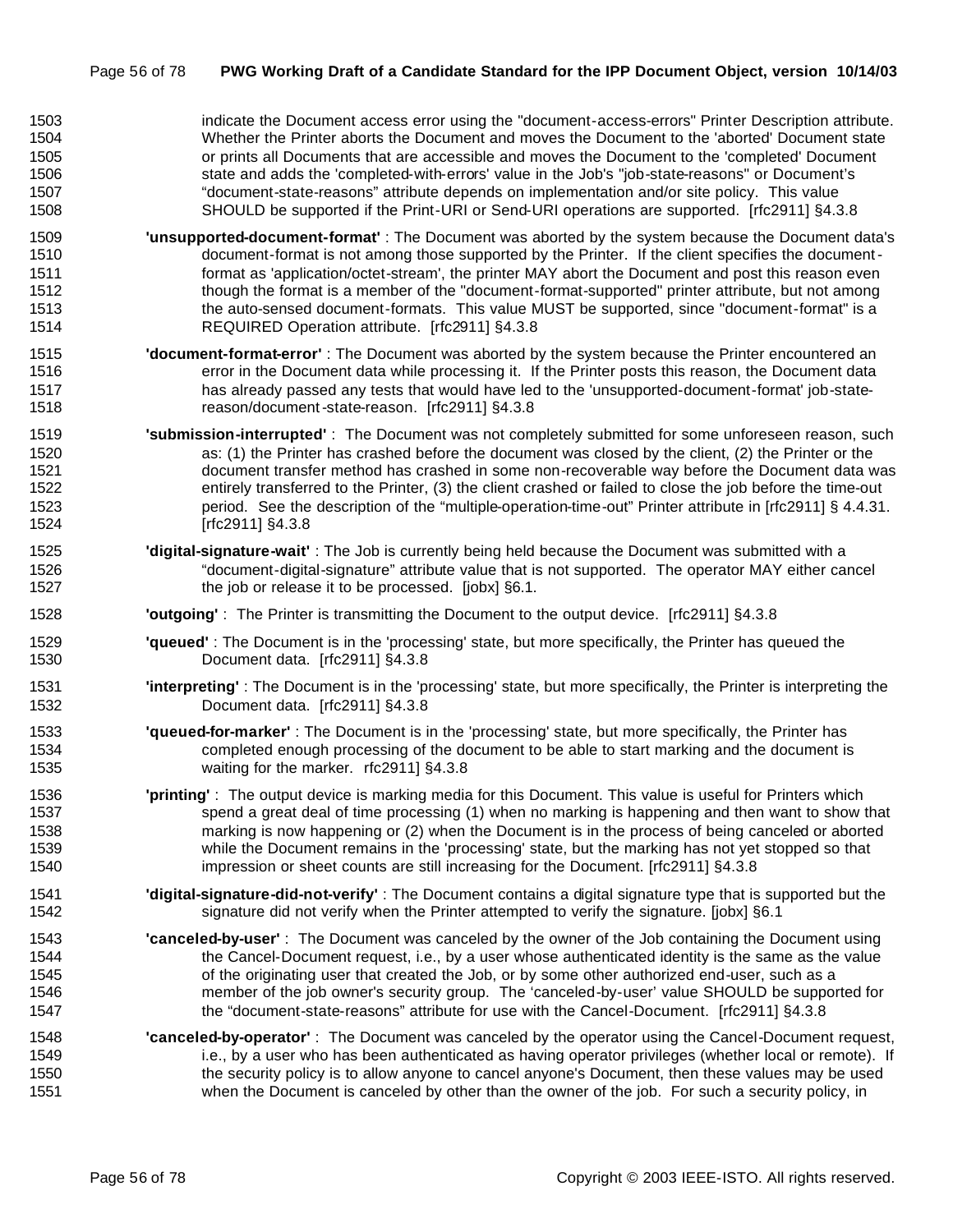| 1552 | effect, everyone is an operator as far as canceling Documents is concerned. This value SHOULD be                  |
|------|-------------------------------------------------------------------------------------------------------------------|
| 1553 | supported if the implementation permits canceling by other than the owner of the job. [rfc2911]                   |
| 1554 | §4.3.8                                                                                                            |
| 1555 | 'canceled-at-device': The Document was canceled by an unidentified local user, i.e., a user at a console at       |
| 1556 | the device. This value SHOULD be supported if the implementation supports canceling                               |
| 1557 | Jobs/Documents at the console. [rfc2911] §4.3.8                                                                   |
| 1558 | "aborted-by-system": The Document (1) is in the process of being aborted, or (2) has been aborted by the          |
| 1559 | system and placed in the 'aborted' state This value SHOULD be supported. [rfc2911] §4.3.8                         |
| 1560 | 'processing-to-stop-point': The requester has issued a Cancel-Document operation or the Printer has               |
| 1561 | aborted the Document, but is still performing some actions on the Document until a specified stop                 |
| 1562 | point occurs or Document termination/cleanup is completed.                                                        |
| 1563 | If the implementation requires some measurable time to cancel the Document in the 'processing' or                 |
| 1564 | 'processing-stopped' Document states, the Printer MUST use this value to indicate that the Printer is             |
| 1565 | still performing some actions on the Document while the Document remains in the 'processing' state.               |
| 1566 | After all the Document's Document Description attributes have stopped incrementing, the Printer                   |
| 1567 | moves the Document from the 'processing' state to the 'canceled' or 'aborted' Document states.                    |
| 1568 | [rfc2911] §4.3.8                                                                                                  |
| 1569 | "errors-detected": Errors were detected during the processing of this Document. If the Printer supports this      |
| 1570 | value, the Printer MUST add the value to "document-state-reasons" when it generates the first error               |
| 1571 | message. That is, a single occurrence of this value is present in the "document-state-reasons" if the             |
| 1572 | Printer has generated one or more errors. An error indicates loss of information, such as a page not              |
| 1573 | imaged. A warning indicates no loss of information (see 'warnings-detected' state reason). [jobx]                 |
| 1574 | §6.1                                                                                                              |
| 1575 | 'warnings-detected': Warnings were detected during the processing of this Document. If the Printer                |
| 1576 | supports this value, the Printer MUST add the value to "document-state-reasons" when it generates                 |
| 1577 | the first warning message. That is, a single occurrence of this value is present in the "document-                |
| 1578 | state-reasons" if the Printer has generated one or more warnings. A warning indicates something                   |
| 1579 | did not go as expected, but there was no loss of information; for example, a font substitution. An                |
| 1580 | error indicates loss of information (see 'errors-detected' state reason). [jobx] §6.1                             |
| 1581 | "completed-successfully": The Document completed successfully. There were no warnings or errors in                |
| 1582 | printing. This value SHOULD be supported. [rfc2911] §4.3.8                                                        |
| 1583 | 'completed-with-warnings': The printing of the Document completed with warnings This value SHOULD                 |
| 1584 | be supported if the implementation detects warnings. [rfc2911] §4.3.8                                             |
| 1585 | 'completed-with-errors': The printing of the Document completed with errors (and possibly warnings too).          |
| 1586 | This value SHOULD be supported if the implementation detects errors. [rfc2911] §4.3.8                             |
| 1587 | "queued-in-device": The Document has been forwarded to a device or print system that is unable to send            |
| 1588 | back status. The Printer sets the Document's "document-state" attribute to 'completed' and adds                   |
| 1589 | the 'queued-in-device' value to the Document's " document-state-reasons" attribute to indicate that               |
| 1590 | the Printer has no additional information about the Document and never will have any better                       |
| 1591 | information. See the description of the "document-state" attribute above, as well as the description              |
| 1592 | of "Forwarding Servers" in [rfc2911] § 4.3.7.1. [rfc2911] §4.3.8                                                  |
| 1593 | NOTE: The semantics of this attribute or the set of valid values may be different for different document formats. |

## **9.1.28 document-uri (uri)**

 This Document Description attribute is the URI that the client supplied in the corresponding Operation attribute in a Send-URI operation (see [rfc2911] § 3.3.2). The Printer MUST support this attribute if the Printer supports the Send-URI operation (see section 4.2).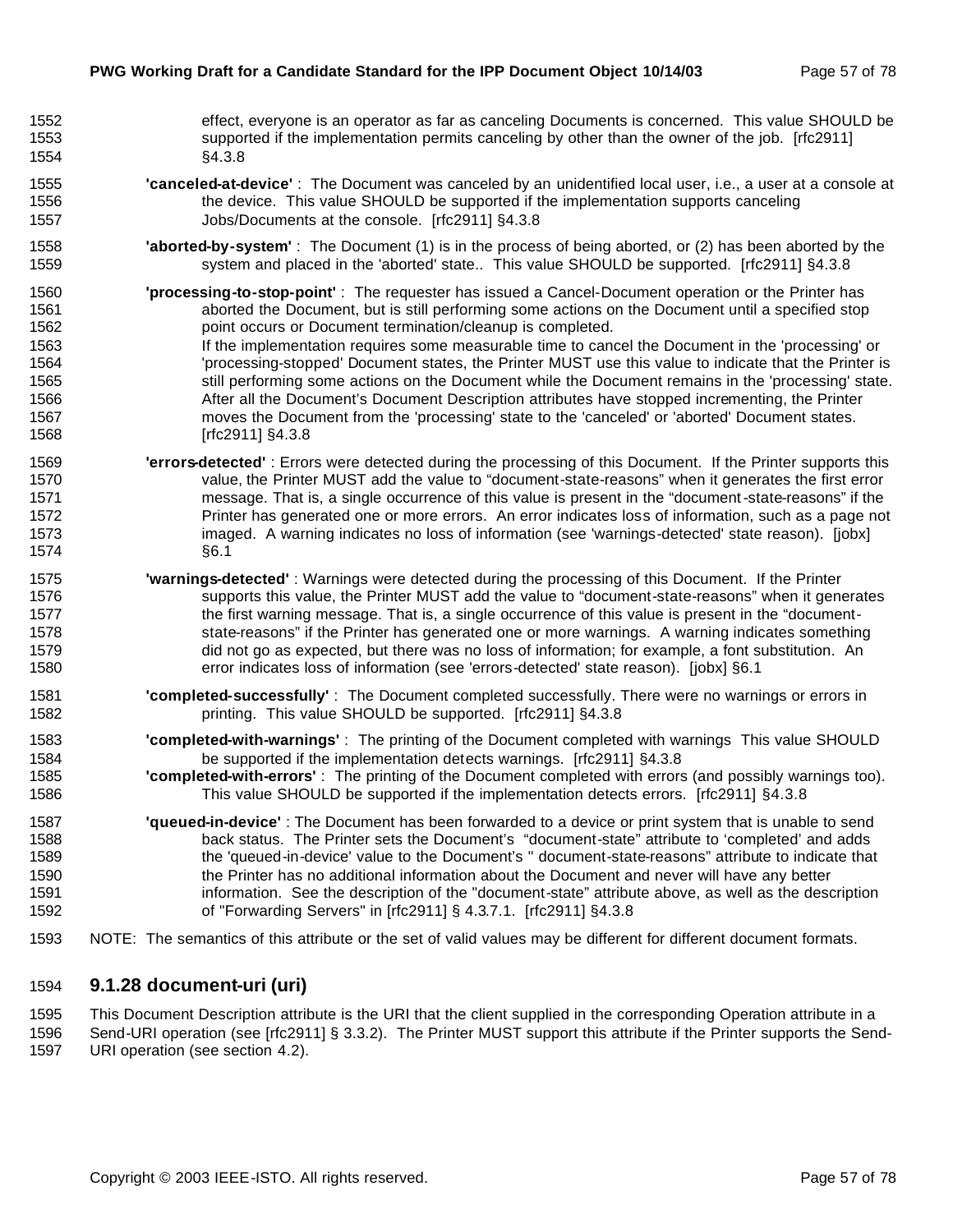#### Page 58 of 78 **PWG Working Draft of a Candidate Standard for the IPP Document Object, version 10/14/03**

 Note: this URI identifies the source location of the document data. This URI is NOT the identifier of the Document Object. The simple identifier of the Document is the "document-number".

## **9.1.29 errors-count (integer(0:MAX))**

- This OPTIONAL Document Description attribute counts the number of errors that the Printer encounters while
- processing and printing the Document object. An error indicates loss of information, such as a page not imaged. A warning indicates no loss of information (see [jobx] job-errors-count §5.2).

## **9.1.30 impressions (integer(0:MAX))**

 This OPTIONAL Document Description attribute has the same semantics as the corresponding "job-impressions" Job Description attribute (see [rfc2911] job-impressions §4.3.17.2) applied to the Document object. The Printer sets this Document Description attribute from the corresponding Operation attribute supplied by the client in the Document Creation operation (see §4), but may, as with "job-impressions", change the value if it is able to compute a value that is more accurate than the client supplied value (see [rfc2911] §4.3.17).

## **9.1.31 impressions-completed (integer(0:MAX))**

This OPTIONAL Document Description attribute has the same semantics as the corresponding "job-impressions-

 completed" Job Description attribute (see [rfc2911] job-impressions-completes §4.3.18.2) applied to the Document object.

## **9.1.32 impressions-completed-current-copy (integer(0:MAX))**

 This OPTIONAL Document Description attribute has the same semantics as the corresponding Job Description attribute (see [rfc3381] §4.4) applied to the Document object.

## **9.1.33 k-octets (integer(0:MAX))**

This OPTIONAL Document Description attribute has the same semantics as the corresponding "job-k-octets" Job

Description attribute (see [rfc2911] job-k-octets §4.3.17.1) applied to the Document object. The Printer sets this

 Document Description attribute from the corresponding Operation attribute supplied by the client in the Document Creation operation (see §4), but may, as with "job-k-octets" change the value if it is able to compute a value that is

more accurate than the client supplied value (see [rfc2911] §4.3.17).

## **9.1.34 k-octets-processed (integer(0:MAX))**

 This OPTIONAL Document Description attribute has the same semantics as the corresponding "job-k-octets- processed" Job Description attribute (see [rfc2911] job-k-octets-processed §4.3.18.1) applied to the Document object.

## **9.1.35 last-document (boolean)**

 This REQUIRED Document Description attribute indicates whether or not this Document is the last Document in the Job. See [rfc2911] §4.3.12. The Printer sets this Document Description attribute from the corresponding Operation attribute supplied by the client in the Document Creation operation (see §4). Note that the last Document in a Job may not be known by the Printer until the client sends a final request containing no document data and the "last- document" attribute set to 'true'. In this event the Printer MUST set the "last-document" attribute of the Document created from the most recent Document Creation request 'true'. No Document object is created from the final request containing no document data and the "last-document" attribute set to 'true' sent to close the Job.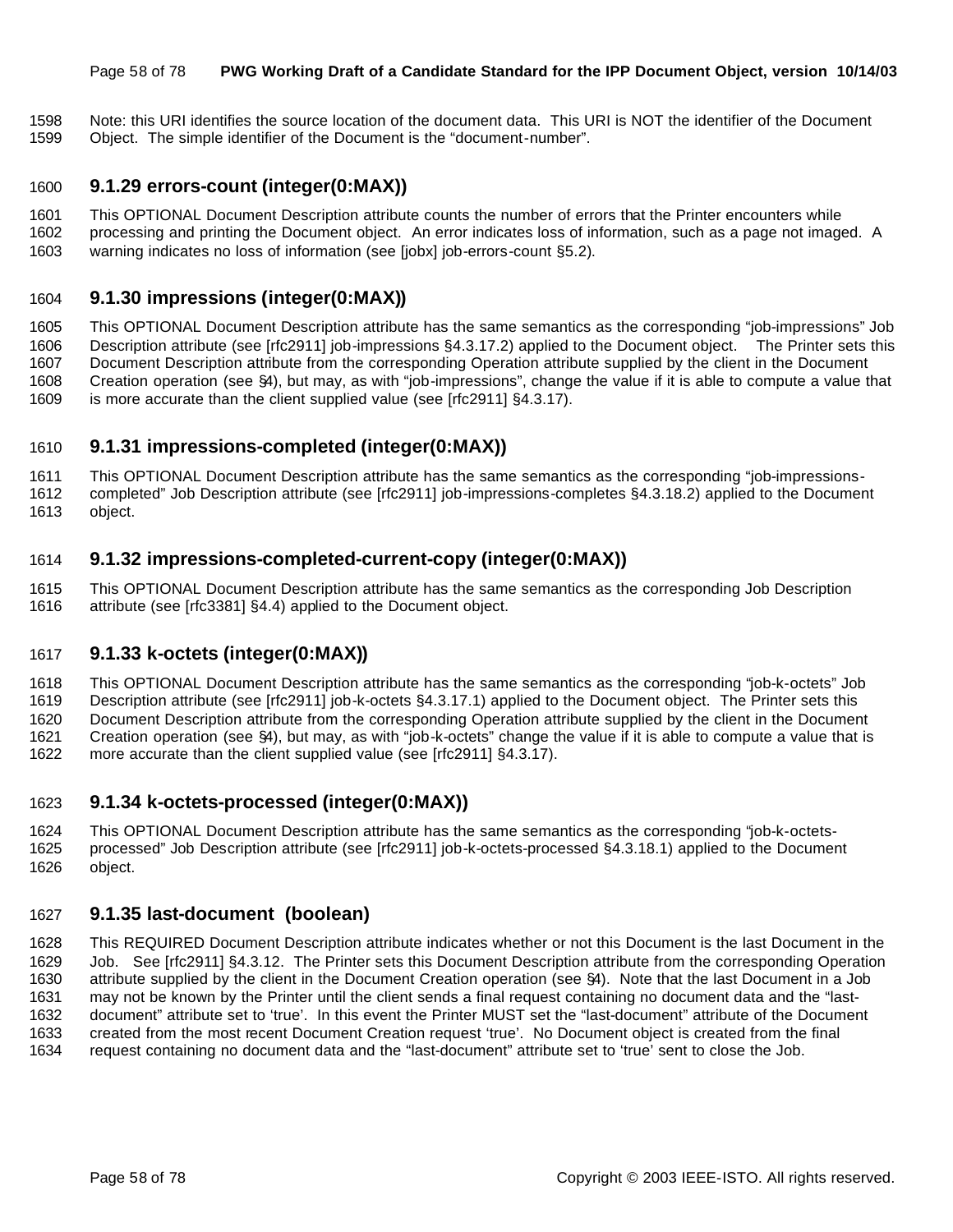## **9.1.36 media-sheets (integer(0:MAX))**

 This OPTIONAL Document Description attribute has the same semantics as the corresponding "job-media-sheets" Job Description attribute (see [rfc2911] job-media-sheets §4.3.17.3) applied to the Document object. The Printer sets this Document Description attribute from the corresponding Operation attribute supplied by the client in the Document Creation operation (see §4), but may, as with "job-media-sheets", change the value if it is able to compute a value that is more accurate than the client supplied value (see [rfc2911] §4.3.17).

## **9.1.37 media-sheets-completed (integer(0:MAX))**

 This OPTIONAL Document Description attribute has the same semantics as the corresponding "job-media-sheets- completed" Job Description attribute (see [rfc2911] §job-media-sheets-completed 4.3. 18.3) applied to the Document object.

#### **9.1.38 more-info (uri)**

 This OPTIONAL Document Description attribute has the same semantics as the corresponding "job-more-info" Job Description attribute (see [rfc2911] job-more-info §4.3.4) applied to the Document object.

## **9.1.39 output-device-assigned (name(127))**

 This OPTIONAL Document Description attribute has the same semantics as the corresponding Job Description attribute (see [rfc2911] §4.3.7.2) applied to the Document object.

#### **9.1.40 printer-up-time (integer (1:MAX))**

 This REQUIRED Document Description attribute indicates the amount of time (in seconds) that the Printer implementation has been up and running. This attribute is an alias for the "printer-up-time" Printer Description attribute (see [rfc2911] job-printer-up-time §4.4.29).

 A client MAY request this attribute in a Get-Document-Attributes or Get-Documents request and use the value returned in combination with other requested Event Time Document Description Attributes in order to display time attributes to a user. The difference between this attribute and the 'integer' value of a "time-at-xxx" attribute is the number of seconds ago that the "time-at-xxx" event occurred. A client can compute the wall-clock time at which the "time-at-xxx" event occurred by subtracting this difference from the client's wall-clock time.

#### **9.1.41 sheet-completed-copy-number (integer(0:MAX))**

 This OPTIONAL Document Description attribute has the same semantics as the corresponding Job Description attribute (see [rfc3381] §4.2) applied to the Document object.

## **9.1.42 time-at-completed (integer (MIN:MAX))**

 This REQUIRED Document Description attribute has the same semantics as the corresponding Job Description attribute (see [rfc2911] §4.3.14.3) applied to the Document object.

## **9.1.43 time-at-creation (integer (MIN:MAX))**

 This REQUIRED Document Description attribute has the same semantics as the corresponding Job Description attribute (see [rfc2911] §4.3.14.1) applied to the Document object.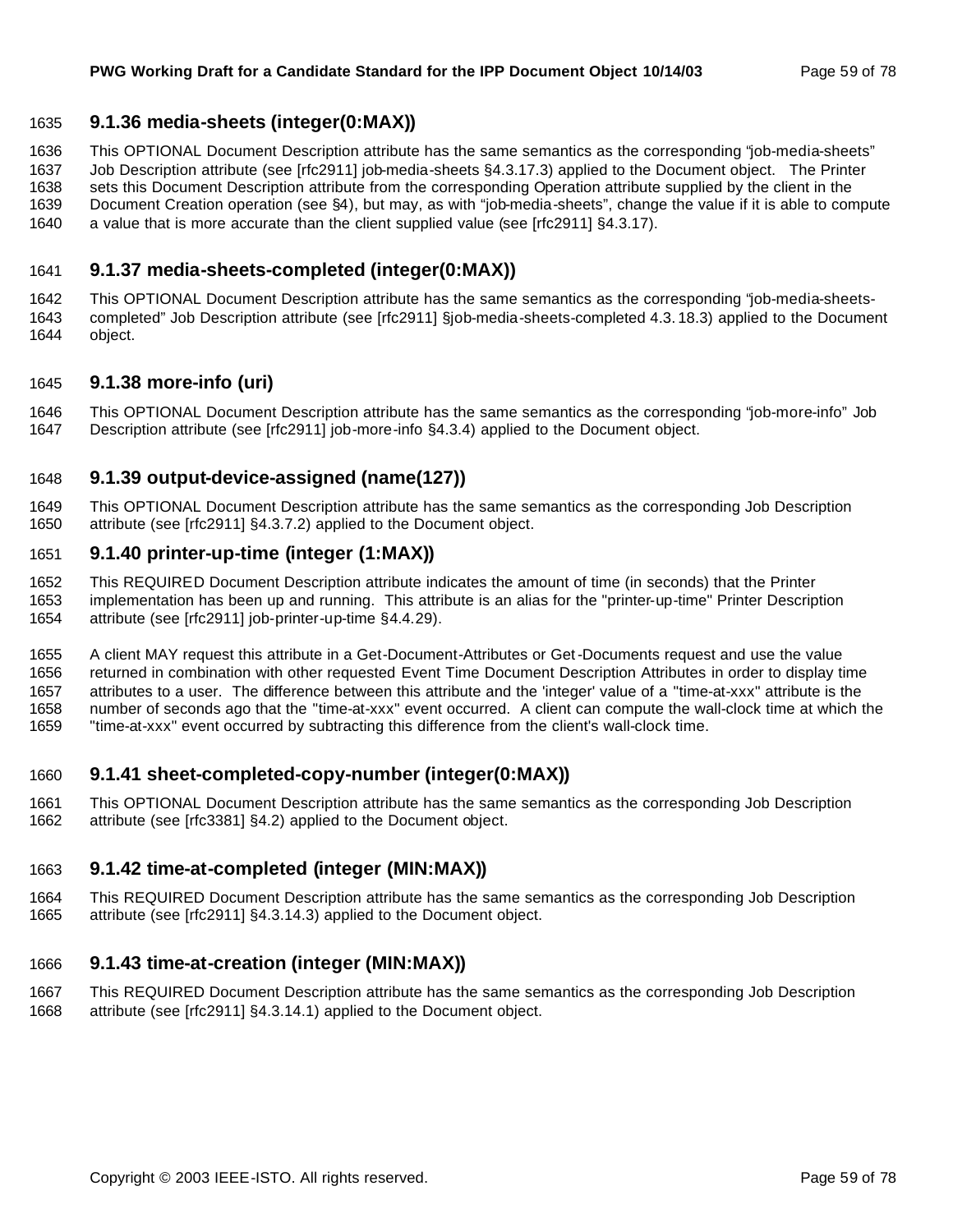#### Page 60 of 78 **PWG Working Draft of a Candidate Standard for the IPP Document Object, version 10/14/03**

## 1669 **9.1.44 time-at-processing (integer (MIN:MAX))**

1670 This REQUIRED Document Description attribute has the same semantics as the corresponding Job Description 1671 attribute (see [rfc2911] §4.3.14.2) applied to the Document object.

## 1672 **9.1.45 warnings-count (integer(0:MAX))**

1673 This OPTIONAL Document Description attribute has the same semantics as the corresponding "job-warnings-count" 1674 Job Description attribute (see [jobx] job-warnings-count §5,4) applied to the Document object. .A warning indicates 1675 something did not go as expected, but there was no loss of information; for example, a font substitution. An error

1676 indicates loss of information (see section 9.1.29).

## 1677 **9.2 "-actual" Job and Document Description Attributes**

 For each Template attribute defined in this specification or in any other IPP extension documents, an associated Description attribute is defined. The associated attribute is referred to as an "-actual" attribute,. The name of such attributes is found by taking the name of the Template attribute and appending "-actual". The "-actual" attribute is always multi-valued. The base type of the multi-valued attribute is derived from the Description attribute.

 The "-actual" attributes provide a summary of the Template attribute values that were applied at the level it occurs. For the Document Description "-actual", it contains all the values of the Document Template attribute that were applied to the Document and the pages within the Document. The Job Description "-actual" lists all the Document and Job Template values that were applied to the Job, its contained Documents, and the pages of the Document. These new attributes are OPTIONAL for a Printer to support, and are OPTIONAL for a client to use.

- 1687 Table 14 lists the "-actual" Document Description attributes for all Document Template defined in this specification.
- 

#### 1688 **Table 14 "-actual" Job/Document Description attributes**

| Template Attribute                              | "-actual" Description attribute                                    | Job | Document   |
|-------------------------------------------------|--------------------------------------------------------------------|-----|------------|
| copies (integer(1:MAX))                         | copies-actual (1setOf integer(1:MAX))                              | Yes | Yes        |
| cover-back (collection)                         | cover-back-actual (1setOf (collection))                            | Yes | <b>Yes</b> |
| cover-front (collection)                        | cover-front-actual (1setOf (collection))                           | Yes | Yes        |
| finishings (1setOf (type2 enum))                | finishings-actual (1setOf (type2 enum))                            | Yes | Yes        |
| finishings-col (collection)                     | finishings-col-actual (1setOf (collection))                        | Yes | Yes        |
| force-front-side (1setOf integer(1:MAX))        | force-front-side-actual (1setOf (1setOf integer(1:MAX)))           | Yes | Yes        |
| imposition-template (type3 keyword   name(MAX)) | imposition-template-actual (1setOf (type3 keyword  <br>name(MAX))) | Yes | Yes        |
| insert-sheet (collection)                       | insert-sheet-actual (1setOf (collection))                          | Yes | Yes        |
| job-account-id (name(MAX))                      | job-account-id-actual (1setOf (name(MAX)))                         | Yes | No         |
| job-accounting-sheets (collection)              | job-accounting-sheets-actual (1setOf (collection))                 | Yes | No         |
| job-accounting-user-id (name(MAX))              | job-accounting-user-id-actual (1setOf (name(MAX)))                 | Yes | No         |
| job-copies (integer(1:MAX))                     | job-copies-actual (1setOf integer(1:MAX))                          | Yes | No         |
| job-collation-type (type2 keyword)              | job-collation-type-actual (1setOf(type2 keyword))                  | Yes | No         |
| job-cover-back (collection)                     | job-cover-back-actual (1setOf (collection))                        | Yes | No         |
| job-cover-front (collection)                    | job-cover-front-actual (1setOf (collection))                       | Yes | No         |
| job-error-sheet (collection)                    | job-error-sheet-actual (1setOf (collection))                       | Yes | No         |
| Job-finishings (1setOf (type2 enum))            | Job-finishings-actual (1setOf (type2 enum))                        | Yes | <b>No</b>  |
| Job-finishings-col (collection)                 | Job-finishings-col-actual (1setOf (collection))                    | Yes | No         |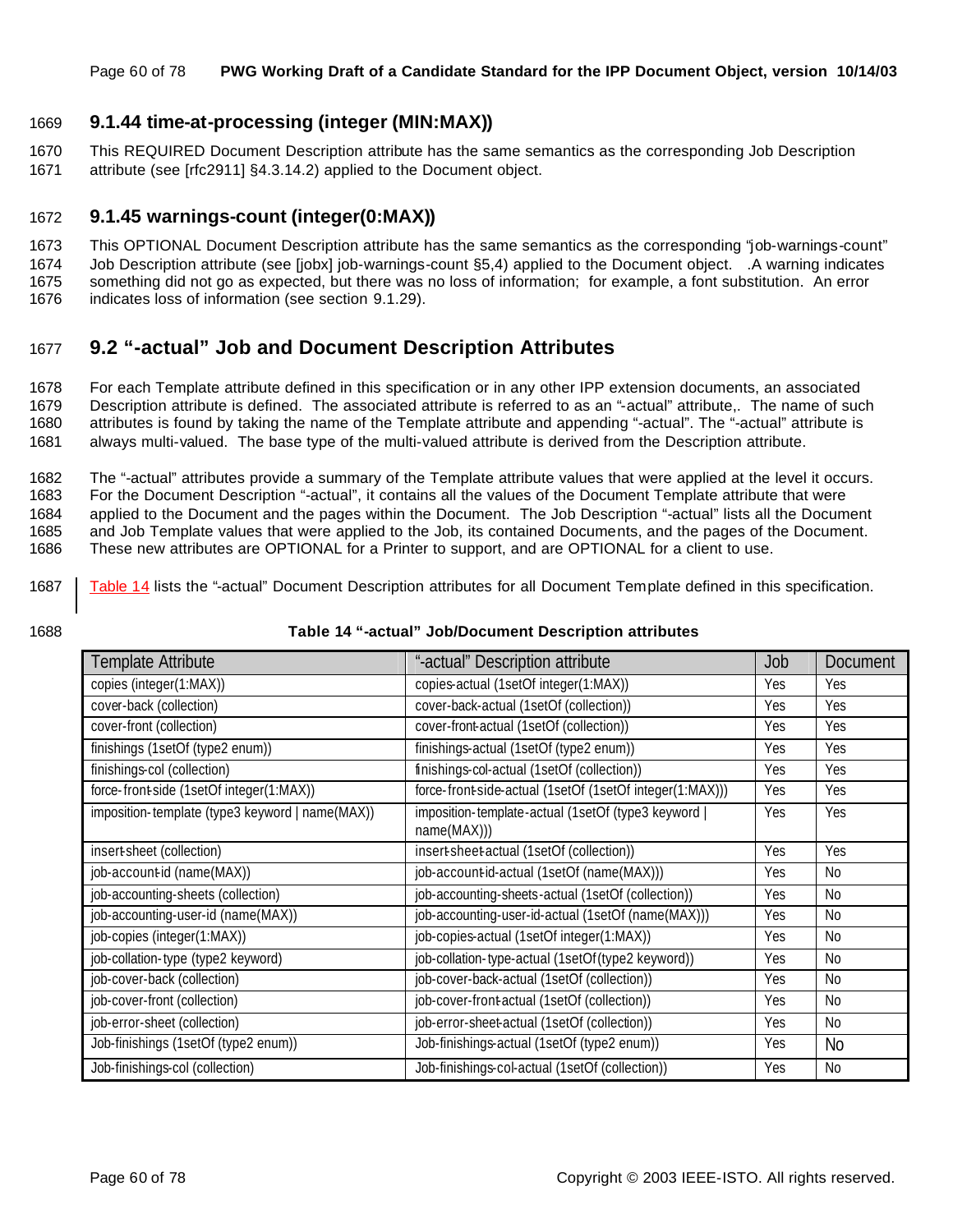## **PWG Working Draft for a Candidate Standard for the IPP Document Object 10/14/03** Page 61 of 78

| <b>Template Attribute</b>                          | "-actual" Description attribute                                     | Job | Document       |
|----------------------------------------------------|---------------------------------------------------------------------|-----|----------------|
| job-hold-until (type3 keyword   name)              | job-hold-until-actual (1setOf (type3 keyword   name))               | Yes | <b>No</b>      |
| job-message-to-operator (text(MAX))                | job-message-to-operator-actual (1setOf (text(MAX)))                 | Yes | <b>No</b>      |
| job-priority (integer(1:100))                      | job-priority-actual (1setOf integer(1:100))                         | Yes | N <sub>o</sub> |
| job-sheet-message (text(MAX))                      | job-sheet-message-actual (1setOf (text(MAX)))                       | Yes | <b>No</b>      |
| job-sheets (type3 keyword   name)                  | job-sheets-actual (1setOf (type3 keyword   name))                   | Yes | <b>No</b>      |
| job-sheets-col (collection)                        | job-sheets-col-actual (1setOf (collection))                         | Yes | <b>No</b>      |
| media (type3 keyword   name(MAX))                  | media-actual (1setOf (type3 keyword   name(MAX)))                   | Yes | Yes            |
| media-col (collection)                             | media-col-actual (1setOf (collection))                              | Yes | Yes            |
| media-input tray-check (type3 keyword   name(MAX)) | media-input tray-check-actual (1setOf(type3 keyword<br>name(MAX)))  | Yes | Yes            |
| multiple-document-handling (type2 keyword)         | multiple-document-handling-actual (1setOf (type2<br>keyword))       | Yes | <b>No</b>      |
| number-up (integer(1:MAX))                         | number-up-actual (1setOf integer(1:MAX))                            | Yes | Yes            |
| orientation-requested (type2 enum)                 | orientation-requested-actual (1setOf (type2 enum))                  | Yes | Yes            |
| output-bin (type2 keyword   name(MAX))             | output-bin-actual (1setOf (type2 keyword   name(MAX)))              | Yes | Yes            |
| output-bin(name(MAX))                              | output-bin-axtual(1setOf (name(MAX))                                |     |                |
| overrides (1setOf collection)                      | overrides-actual (1setOf collection)                                | Yes | Yes            |
| page-delivery (type2 keyword)                      | page-delivery-actual (1setOf (type2 keyword))                       | Yes | Yes            |
| page-order-received (type2 keyword)                | page-order-received-actual (1setOf (type2 keyword))                 | Yes | Yes            |
| page-ranges (1setOf rangeOfInteger(1:MAX))         | page-ranges-actual (1setOf rangeOfInteger(1:MAX))                   | Yes | Yes            |
| presentation-direction-number-up (type2 keyword)   | presentation-direction-number-up-actual (1setOf (type2<br>keyword)) | Yes | Yes            |
| print-quality (type2 enum)                         | print-quality-actual (1setOf (type2 enum))                          | Yes | Yes            |
| printer-resolution (resolution)                    | printer-resolution-actual (1setOf resolution)                       | Yes | Yes            |
| separator-sheets (collection)                      | separator-sheets-actual (1setOf (collection))                       | Yes | Yes            |
| sheet-collate (type2 keyword)                      | sheet collate-actual (1setOf (type2 keyword))                       | Yes | Yes            |
| sides (type2 keyword)                              | sides-actual (1setOf (type2 keyword))                               | Yes | Yes            |
| x-image-position (type2 keyword)                   | x-image-position-actual (1setOf (type2 keyword))                    | Yes | Yes            |
| x-image-shift (integer (MIN:MAX))                  | x-image-shift-actual (1setOf (integer (MIN:MAX)))                   | Yes | Yes            |
| x-side1-image-shift (integer (MIN:MAX))            | x-side1-image-shift-actual (1setOf (integer (MIN:MAX)))             | Yes | Yes            |
| x-side2-image-shift (integer (MIN:MAX))            | x-side2-image-shift-actual (1setOf (integer (MIN:MAX)))             | Yes | Yes            |
| y-image-position (type2 keyword)                   | y-image-position-actual (1setOf (type2 keyword))                    | Yes | Yes            |
| y-image-shift (integer (MIN:MAX))                  | y-image-shift-actual (1setOf (integer (MIN:MAX)))                   | Yes | Yes            |
| y-side1-image-shift (integer (MIN:MAX))            | y-side1-image-shift-actual (1setOf (integer (MIN:MAX)))             | Yes | Yes            |
| y-side2-image-shift (integer (MIN:MAX))            | y-side2-image-shift-actual (1setOf (integer (MIN:MAX)))             | Yes | Yes            |

1689

1690 Note that **Table 14** is not meant to be an exhaustive list of the "-actual" attributes a Printer might implement. Any 1691 Document Template attributes created by present, or future IPP standard documents, implies a corresponding "-<br>1692 actual" Document Description attribute exists and can be implemented by a Printer or queried by a clie

actual" Document Description attribute exists and can be implemented by a Printer or queried by a client.

# <sup>1693</sup> **10 New Printer attributes**

1694 This section newly defined Printer attributes. Printer attributes are divided into three disjoint groups: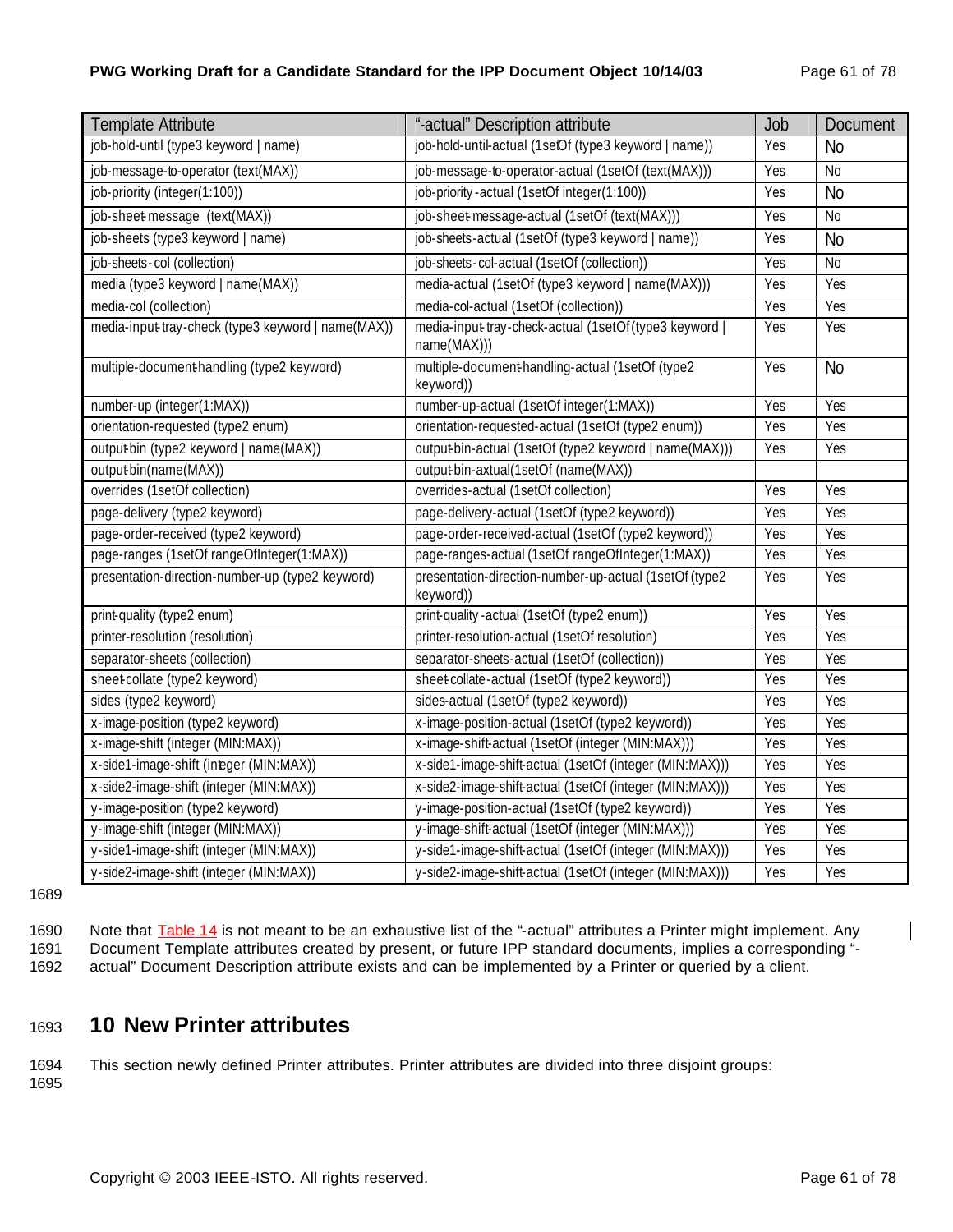| Job Template attributes (JT)        | These Printer attributes are related directly to the "xxx" Job Template attributes<br>that a client can supply in a Job Creation request as follows:  |
|-------------------------------------|-------------------------------------------------------------------------------------------------------------------------------------------------------|
|                                     |                                                                                                                                                       |
|                                     | 1. "xxx-supported" indicates the supported values.                                                                                                    |
|                                     | 2. "xxx-default" indicates the values that will be used if the client and the PDL<br>omit the attribute.                                              |
|                                     | 3. "xxx-ready" indicates the supported values that are available without                                                                              |
|                                     | human intervention, for those few attributes that require human                                                                                       |
|                                     | intervention, such as "media" and possibly "job-finishing".                                                                                           |
|                                     | These Printer attributes are also returned in a Get-Printer-Attributes response<br>when the client supplies: "requested-attributes" = 'job-template'. |
| Document Template attributes        | These Printer attributes are related directly to the "xxx" Document Template                                                                          |
| (DT)                                | attributes that a client can supply in a Document Creation request as follows:                                                                        |
|                                     | 1. "xxx-supported" indicates the supported values.                                                                                                    |
|                                     | 2. "xxx-default" indicates the values that will be used if the client and the PDL<br>omit the attribute.                                              |
|                                     | 3. "xxx-ready" indicates the supported values that are available without                                                                              |
|                                     | human intervention, for those few attributes that require human                                                                                       |
|                                     | intervention, such as "media" and possibly "finishing".                                                                                               |
|                                     | These Printer attributes are also returned in a Get-Printer-Attributes response                                                                       |
|                                     | when the client supplies: "requested-attributes" = 'document-template' (new value                                                                     |
|                                     | defined in this specification).                                                                                                                       |
| Printer Description attributes (PD) | These Printer attributes describe the Printer, such as "printer-current-time" and                                                                     |
|                                     | "printer-is-accepting-jobs". Some of them are "xxx-supported" and "xxx-default"                                                                       |
|                                     | for Operation attributes that the client can supply in a Job Creation request.                                                                        |
| neither $(-)$                       | These Printer attributes describe supported and defaults for member attributes of                                                                     |
|                                     | collection Job Template attributes.                                                                                                                   |

1697 In a Get-Printer-Attributes request, a client can request all of the Printer attributes in the Job Template (JT),

1698 Document Template (DT), or Printer Description (PD) groups by supplying the 'job-template', 'document-template', or 1699 'printer-description' group name, respectively. The client can also request 'all'.

1700 | In Table 15, the column labels are:

| 1701 | "Attribute Syntax" - indicates the attribute syntax (see [rfc2911] § 4.1). Many "xxx-default" and "xxx-       |
|------|---------------------------------------------------------------------------------------------------------------|
| 1702 | supported" attributes have the 'collection' syntax which consists of a number of member attributes.           |
| 1703 | These member attributes are not listed in this table when they are the same as the corresponding              |
| 1704 | "xxx" attribute in Table 10. Only those few Printer attribute collection attributes that do not have a        |
| 1705 | corresponding Job Template attribute show the member attributes in this table.                                |
| 1706 | "Grp" - indicates to which group the attribute belongs. "PD" = Printer Description; "JT" = Job Template; "DT" |
| 1707 | = Document Template as explained above.                                                                       |
| 1708 | "Printer Conf." - indicates the Printer conformance requirements for supporting the attribute. Those          |
| 1709 | attributes labeled as "MAY" may have conditional requirements that require their support, if the              |
| 1710 | Printer supports a related attribute, operation, or feature. For example, all Job Template attributes         |
| 1711 | are OPTIONAL for a Printer to support. However, if a Printer supports Job Template attribute "xxx",           |
| 1712 | then it MUST also support the corresponding "xxx-default" and "xxx-supported" attributes. Similarly,          |
| 1713 | if Event Notification is supported, then some of the attributes indicated as "MAY" in this table become       |
| 1714 | MUST.                                                                                                         |
| 1715 | "Reference" - lists the IETF or IEEE-ISTO specification which defines the semantics of the attribute.         |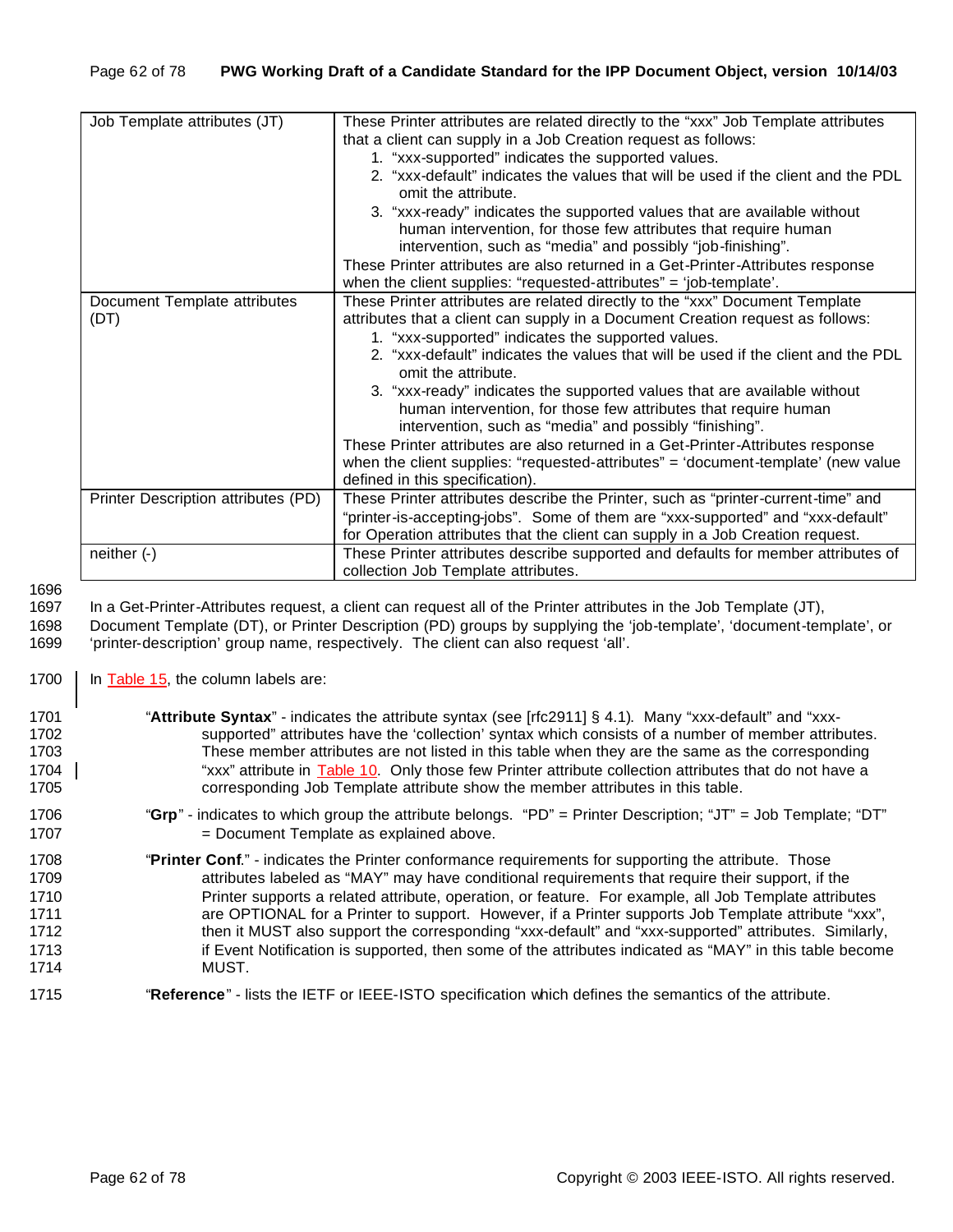## 1716 **Table 15 – New Printer attributes**

| <b>Printer</b> attribute name<br>(Job Template, Document Template &<br><b>Printer Description</b> ) | <b>Attribute Syntax</b> | Grp       | Printer<br>Conf. | Reference           |
|-----------------------------------------------------------------------------------------------------|-------------------------|-----------|------------------|---------------------|
| document-creation-attribute s-<br>supported                                                         | 1setOf type2 keyword    | <b>PD</b> | MUST             | [this-spec] $§10.1$ |

1717

## 1718 **10.1 document-creation-attributes-supported (1setOf type2 keyword)**

 This REQUIRED Printer Description attribute lists the keyword names of the Document Template and Operation attributes that the Printer will accept in the Send-Document and Send-URI Document Creation operations. Note: The attribute "document-uri" is operation specific. Implementations that support Send-URI MUST include the 'document- uri' keyword in "document-creation-attributes-supported". Implementations that do not support Send-URI MUST NOT include the 'document-uri' keyword in "document-creation-attributes-supported". Inclusion of the 'document-uri' keyword in "document-creation-attributes-supported" does not imply that the "document-URI" attribute is valid for Send-Document.

# <sup>1726</sup> **11 New Values for Existing Printer Description Attributes**

1727 This section contains those attributes for which additional values are added.

## 1728 **11.1 operations-supported (1setOf type2 enum)**

1729 The following "operation-id" values are added in order to support the new operations defined in this document:

1730 **Table 16 – Operation-id assignments**

| Value  | <b>Operation Name</b>   | Reference   |
|--------|-------------------------|-------------|
|        |                         |             |
|        |                         |             |
| 0x0033 | Cancel-Document         | §4.5        |
| 0x0034 | Get-Document-Attributes | §4.3        |
|        |                         |             |
| 0x0035 | Get-Documents           | §3.3        |
| 0x0036 | Delete-Document         | §5.4        |
|        |                         |             |
| 0x0037 | Set-Document-Attributes | <b>84.4</b> |

#### 1731

# <sup>1732</sup> **12 Encodings of Additional Attribute Tags**

1733 This section assigns values to an attributes tag as an extension to the encoding defined in [rfc2910].

1734 The "document-attributes-tag" delimits Document Template Attributes Groups in requests and Document Attributes 1735 Groups in responses.

1736 The following table specifies the values for the delimiter tag:

| Tag Value (Hex) | Meaning                   |
|-----------------|---------------------------|
| 0x09            | "document-attributes-tag" |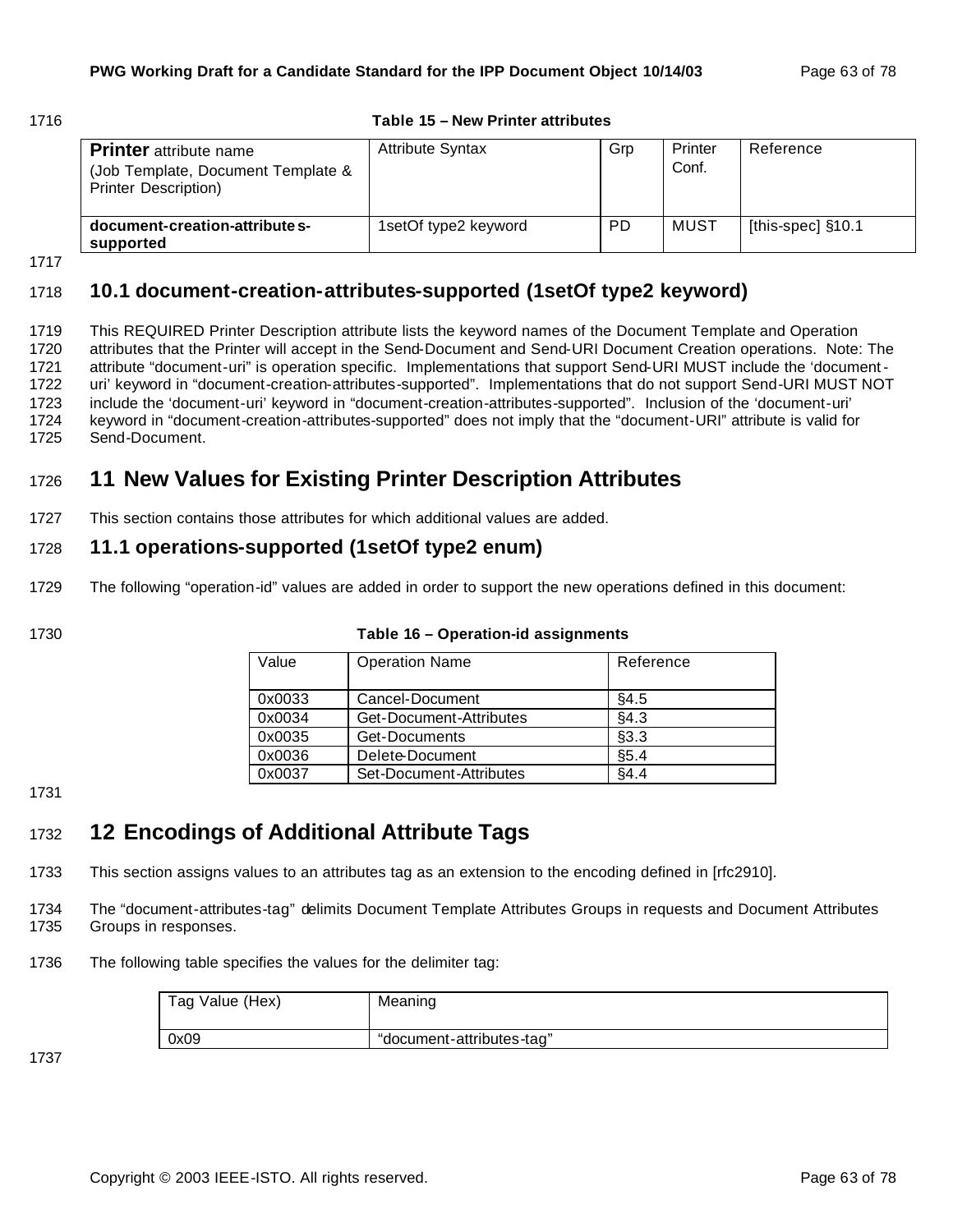## **13 Conformance Summary**

 This section specifies the conformance requirements for Printers and clients. This section does not change any of 1740 the preceeding normative definitions. If there is any conflict, the previous definitions apply.

## **13.1 Printer conformance requirements**

- In order to conform to this specification, a Printer:
- 1743 1. MUST meet the conformance requirements for Printers specified in [rfc2911].
- 2. MUST support the Job operation that section 3 REQUIRES a Printer to support.
- 3. MUST support the Document operations that section 4 REQUIRES a Printer to support.
- 4. MAY support any of the Administrative operations in section 5.
- 5. MUST support the Attribute Precedence semantics specified in section 6 for the levels that the Printer supports.
- 6. MUST support the Operation attributes in the Print-Job and Send-Document operations and, if supported, the Print-URI and Send-URI operations, that section 7 REQUIRES a Printer to support.
- 1751 7. MUST support any Operation attributes that section 7 REQUIRES a Printer to support along with the 1752 corresponding Document Description attributes that section 9.1 REQUIRES a Printer to support and any "xxx-default" and "xxx-supported" Printer attributes that section 9.2 REQUIRES a Printer to support.
- 8. MAY support any of the Document Template attributes in Document Creation operations as indicated in 1755 section 8 and MUST NOT support them for contexts for where they are not defined as indicated in Table 10 with an "**n**".
- 1757 9. MUST support the Document Description attributes that section 9.1 REQUIRES a Printer to support.
- 1758 10. MUST support the Printer attributes that section 9.2 REQUIRES a Printer to support..
- 11. MUST support the values of Printer Description attributes that section 11 REQUIRES a Printer to support.

## **13.2 Client conformance requirements**

- In order to conform to this specification, a client:
- 1763 1. MUST meet the conformance requirements for clients specified in [rfc2911].
- 2. MAY support any of the new operations, or new semantics for existing operations, defined in sections 3, 4, and 5.
- 3. MUST supply the Operation attributes that section 7 REQUIRES a client to supply in operation requests.
- 4. MUST supply any Document Template attributes in the format that section 8 REQUIRES a client to supply in Document Creation operations and MUST NOT support them for contexts for where they are not defined as indicated in the Table 10 with an "**n**".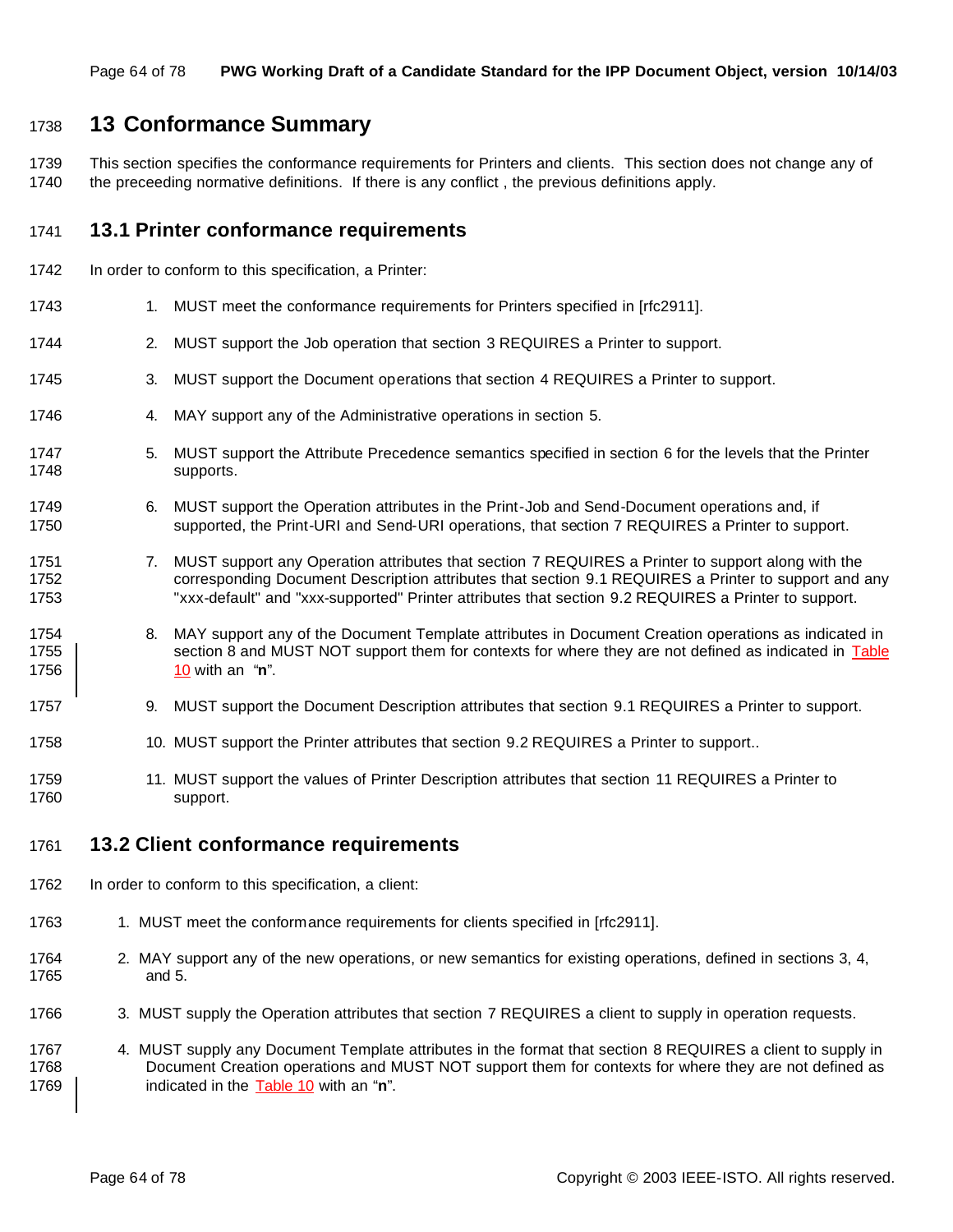- 5. SHOULD support any of the Document Description attributes that section 9.1 REQUIRES a Printer to support.
- 6. MAY support any of the Printer attributes listed in section 9.2.
- 1772 7. MAY support any of the values of the Printer Description attributes in section 11.

## **14 Normative References**

1774 [adm-ops] Kugler, C., Hastings, T., Lewis, H., "Internet Printing Protocol (IPP): Job and Printer Administrative Operations", <draft-ietf-ipp-ops-set2-03.txt>, July 17, 2001. 1777 [ippact] Carney, D., and H. Lewis, "Internet Printing Protocol (IPP), "-actual" attributes extension", work in progress, January 31, 2003, ftp://ftp.pwg.org/pub/pwg/ipp/new\_ACT/pwg-ipp-actual-attrs-v04-030131.pdf [jobx] Hastings, T. and P. Zehler, "IPP Job Extensions", work in progress, May 30, 2003, ftp://ftp.pwg.org/pub/pwg/ipp/new\_JOBX/wd-ippjobx10-20030530.pdf, work in progress. [not-srv] Hastings, T., Lewis, H, and Ira McDonald, "Distributed Notification Server", September 26, 2002, work in progress to become IEEE-ISTO 5100.6-2002, ftp://ftp.pwg/org/pub/pwg/ipp/new\_NOT/ipp-dist-not-service-020926.doc

## [ntfy]

 Herriot, R., Hastings, T., Shepherd, M., deBry, R., Isaacson, S., Martin, J., and R. Bergman, "Internet Printing Protocol/1.1: Event Notifications and Subscriptions", <draft-ietf-ipp-not-spec-08.txt>, November 19, 2001.

## [OvrRide]

 Zehler, P., Herriot, R., Ocke, K., "Internet Printing Protocol (IPP): Page Overrides ", IEEE-ISTO 5100.4-2003, 1792 June 02, 2003, ftp://ftp.pwg.org/pub/pwg/ipp/new\_EXC/wd-ippOverride10-20030602.pdf, work in progress.

#### [pwg5100.1]

 Hastings, T., Fullman, D., "Internet Printing Protocol (IPP): "finishings" attribute values extension", IEEE-ISTO 5100.1-2001, February 5, 2001, ftp://ftp.pwg.org/pub/pwg/standards/pwg5100.1.pdf

#### [pwg5100.2]

 Hastings, T., and R. Bergman, "Internet Printing Protocol (IPP): output-bin attribute extension", IEEE-ISTO 5100.2-2001, February 7, 2001, ftp://ftp.pwg.org/pub/pwg/standards/pwg5100.2.pdf.

1799 [pwg5100.3] Ocke, K., Hastings, T., "Internet Printing Protocol (IPP): Production Printing Attributes - Set1", IEEE-ISTO 5100.3-2001, February 12, 2001, ftp://ftp.pwg.org/pub/pwg/standards/pwg5100.3.pdf.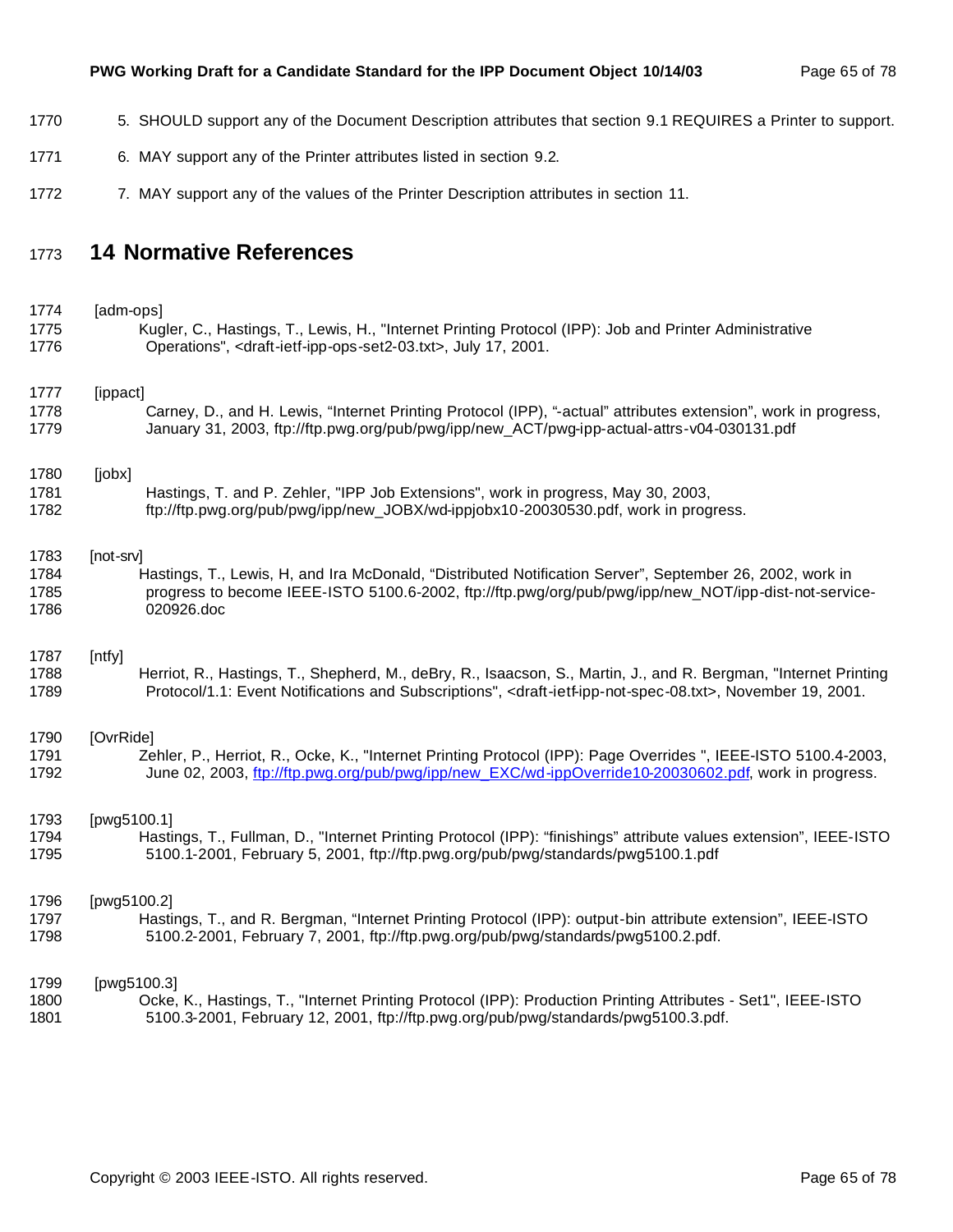| 1802 | [pwg5100.4-2001]                                                                                                   |
|------|--------------------------------------------------------------------------------------------------------------------|
| 1803 | Herriot, R., Ocke, K., "Internet Printing Protocol (IPP): Override Attributes for Documents and Pages", IEEE-      |
| 1804 | ISTO 5100.4-2001, February 7, 2001, ftp://ftp.pwg.org/pub/pwg/standards/pwg5100.4.pdf.                             |
| 1805 | [rfc2911]                                                                                                          |
| 1806 | R. deBry, T. Hastings, R. Herriot, S. Isaacson, P. Powell, "Internet Printing Protocol/1.1: Model and              |
| 1807 | Semantics", RFC 2911, September 2000.                                                                              |
| 1808 | [rfc3380]                                                                                                          |
| 1809 | Hastings, T., Herriot, R., Kugler, C., and H. Lewis, "Internet Printing Protocol (IPP): Job and Printer Set        |
| 1810 | Operations", RFC 3380, September 2002.                                                                             |
| 1811 | [rfc3381]                                                                                                          |
| 1812 | Hastings, T., Lewis, H., and R. Bergman, "Internet Printing Protocol (IPP): Job Progress Attributes",              |
| 1813 | RFC3381, September 2002.                                                                                           |
| 1814 | [rfc3382]                                                                                                          |
| 1815 | deBry, R., Hastings, T., Herriot, R., Ocke, K., and P. Zehler, "Internet Printing Protocol (IPP): The 'collection' |
| 1816 | attribute syntax", RFC 3382, September 2002.                                                                       |
| 1817 | [upnp]                                                                                                             |
| 1818 | Microsoft, "Basic PrintBasic: 1.0 Service Template Version 1.01 For Universal Plug and Play Version 1.0"           |

# **15 Informative References**

| 1820 | [dss]                                                                                                   |
|------|---------------------------------------------------------------------------------------------------------|
| 1821 | U.S. Department of Commerce, "Digital Signature Standard (DSS)", Federal Information Processing         |
| 1822 | Standards Publication 186-1 (FIPS PUB 186-1), December 15, 1998.                                        |
| 1823 | [fsg-jt]                                                                                                |
| 1824 | Free Software Group, Open Printing Job Ticket API, Visit: http://www.freestandards.org/openprinting/    |
| 1825 | [iso12639]                                                                                              |
| 1826 | ISO 12639:1998 Graphic technology -- Prepress digital data exchange -- Tag image file format for image  |
| 1827 | technology (TIFF/IT), 1998.                                                                             |
| 1828 | [iso15930]                                                                                              |
| 1829 | ISO 15930-1:2001 Graphic technology -- Prepress digital data exchange -- Use of PDF -- Part 1: Complete |
| 1830 | exchange using CMYK data (PDF/X-1 and PDF/X-1a), 2001.                                                  |
| 1831 | [pdf]                                                                                                   |
| 1832 | "Adobe Portable Document Format", Version 1.4, PDF Reference, Third Edition, Adobe Systems              |
| 1833 | Incorporated, http://www.adobe.com, December 2001.                                                      |
| 1834 | [pwg-psi]                                                                                               |
| 1835 | "Print Service Interface (PSI)", work in progress to become a PWG IEEE-ISTO standard. Visit             |
| 1836 | http://www.pwg.org/.                                                                                    |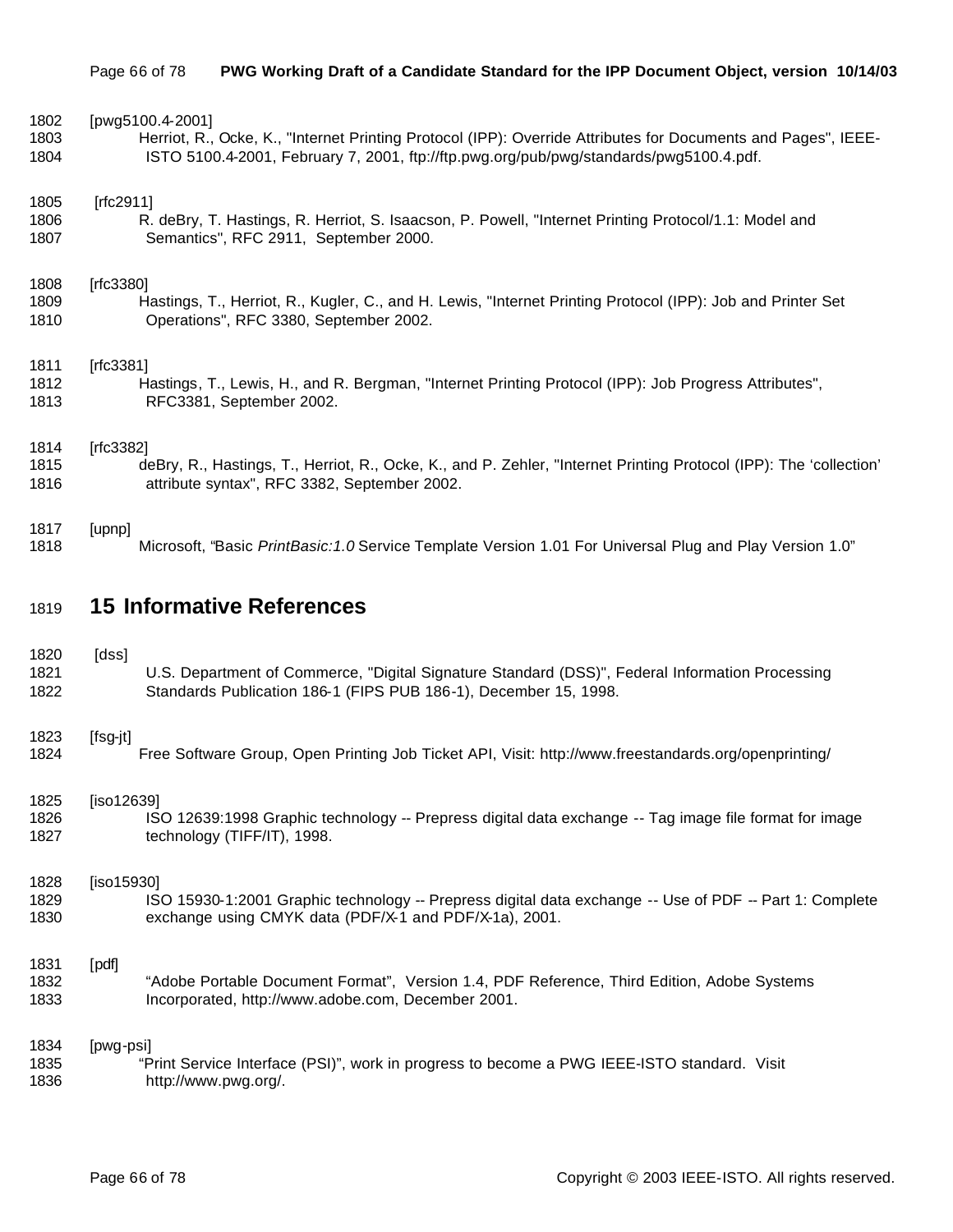| 1837 | [pwg-sm]                                                                                                                                  |
|------|-------------------------------------------------------------------------------------------------------------------------------------------|
| 1838 | Zehler, P., and S. Albright, "PWG Semantic Model", work in progress to become a PWG IEEE-ISTO standard,                                   |
| 1839 | version 0.27, March 31, 2003. ftp://ftp.pwg.org/pub/pwg/Semantic-Model/wd-sm010-20030331.pdf                                              |
| 1840 | [ $rfc1991$ ]                                                                                                                             |
| 1841 | D. Atkins, W. Stallings, P. Zimmermann, "PGP Message Exchange Formats", RFC 1991, August, 1996.                                           |
| 1842 | [ $rfc2046$ ]                                                                                                                             |
| 1843 | Freed, N., and N. Borenstein, "Multipurpose Internet Mail Extensions (MIME) Part Two: Media Types", RFC                                   |
| 1844 | 2046, November 1996.                                                                                                                      |
| 1845 | [rfc2565]                                                                                                                                 |
| 1846 | Herriot, R., Butler, S., Moore, P., and R. Turner, "Internet Printing Protocol/1.0: Encoding and Transport",                              |
| 1847 | RFC 2565, April 1999.                                                                                                                     |
| 1848 | [ $rfc2566$ ]                                                                                                                             |
| 1849 | R. deBry, T. Hastings, R. Herriot, S. Isaacson, and P. Powell, "Internet Printing Protocol/1.0: Model and                                 |
| 1850 | Semantics", RFC 2566, April 1999.                                                                                                         |
| 1851 | [ $rfc2567$ ]                                                                                                                             |
| 1852 | Wright, D., "Design Goals for an Internet Printing Protocol", RFC 2567, April 1999.                                                       |
| 1853 | [rfc2568]                                                                                                                                 |
| 1854 | Zilles, S., "Rationale for the Structure and Model and Protocol for the Internet Printing Protocol", RFC 2568,                            |
| 1855 | April 1999.                                                                                                                               |
| 1856 | [ $rfc2569$ ]                                                                                                                             |
| 1857 | Herriot, R., Hastings, T., Jacobs, N., Martin, J., "Mapping between LPD and IPP Protocols", RFC 2569, April                               |
| 1858 | 1999.                                                                                                                                     |
| 1859 | [ $rfc2616$ ]                                                                                                                             |
| 1860 | R. Fielding, J. Gettys, J. Mogul, H. Frystyk, L. Masinter, P. Leach, T. Berners-Lee, "Hypertext Transfer                                  |
| 1861 | Protocol - HTTP/1.1", RFC 2616, June 1999.                                                                                                |
| 1862 | [rfc2634]                                                                                                                                 |
| 1863 | P. Hoffman, "Enhanced Security Services for S/MIME", RFC 2634, June 1999.                                                                 |
| 1864 | [ $rfc3196$ ]                                                                                                                             |
| 1865 | Hastings, T., Manros, C., Zehler, P., Kugler, C., and H. Holst, "Internet Printing Protocol/1.1: Implementer's                            |
| 1866 | Guide", RFC 3196, November 2001.                                                                                                          |
| 1867 | [ $rfc3239$ ]                                                                                                                             |
| 1868 | Kugler, C., Lewis, H. and T. Hastings, "Internet Printing Protocol (IPP): Requirements for Job, Printer, and                              |
| 1869 | Device Administrative Operations", RFC 3239, February 2002.                                                                               |
| 1870 | [xmldsig]                                                                                                                                 |
| 1871 | D. Eastlake, J. Reagle, D. Solo "XML-Signature Syntax and Processing", <draft-ietf-xmldsig-core-11.txt>,</draft-ietf-xmldsig-core-11.txt> |
| 1872 | October 31, 2000.                                                                                                                         |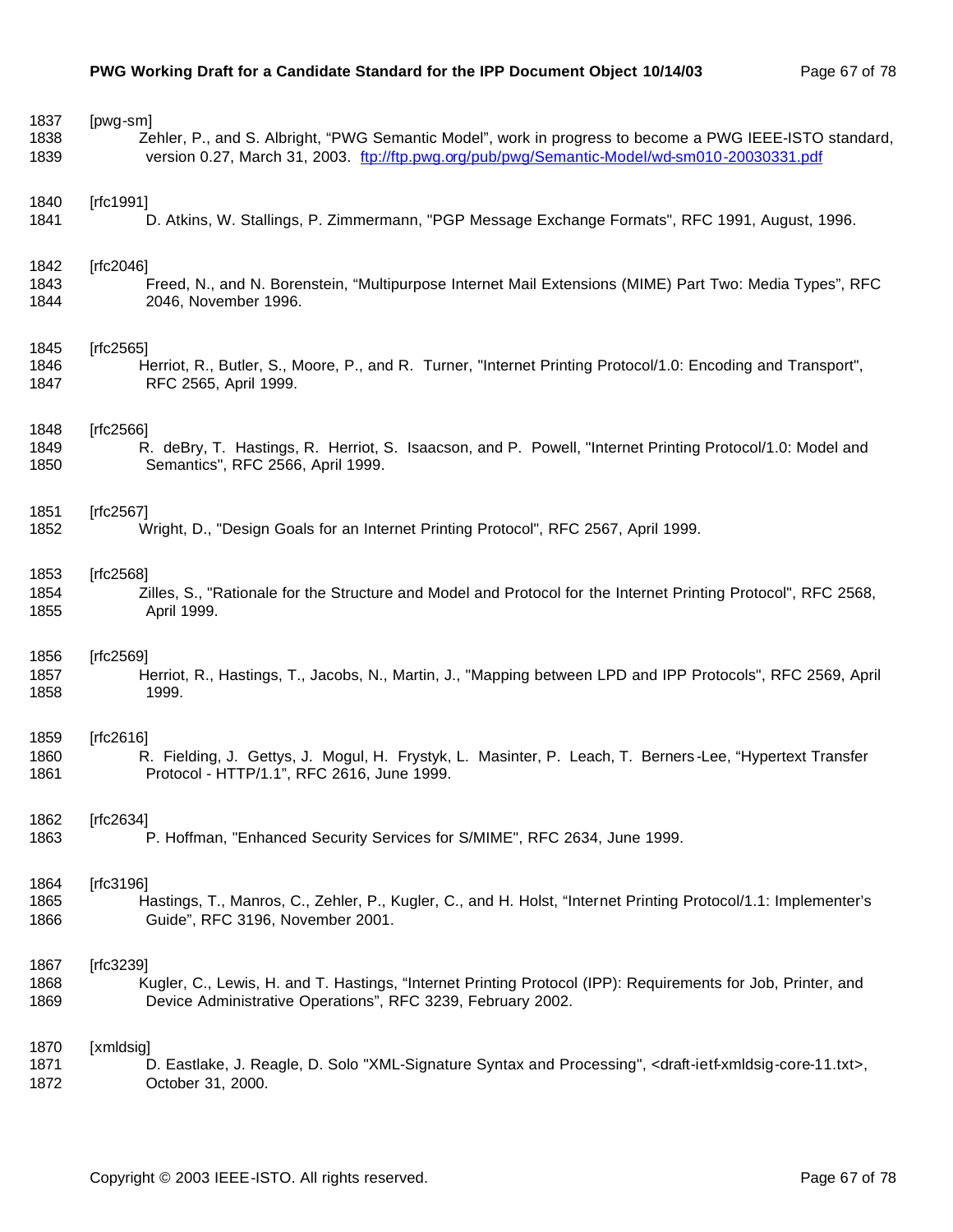# **16 IANA Considerations**

 This section contains the registration information for IANA to add to the various IPP Registries according to the procedures defined in RFC 2911 [rfc2911] § 6 to cover the definitions in this document. The resulting registrations will be published in the http://www.iana.org/assignments/ipp-registrations registry.

```
1877 Note to the RFC Editor: Replace the References below to [this spec] with the IEEE PWG number for the
1878 appropriate document, so that it accurately reflects the content of the information for the IANA Registry.
```
## **16.1 Attribute Registrations**

 The following table lists all the attributes defined in this specification. These are to be registered according to the procedures in RFC 2911 [rfc2911] § 6.2. If the attribute has a separate sub-section definition in this specification, that sub-section is listed as the Reference. This specification lists most Job Template attributes as also being Document Template attributes. However, the definitions of these Document Template attributes are not duplicated in this specification. Instead, the Reference column in this sub-section indicates Section 8 which contains a table of all Job Template and corresponding Document Template attributes (including dropping the "job-" prefix). This table contains the reference in another specification that completely defines each attribute. These Document Template attributes will also be added to the IANA IPP Registry under the Document Template attributes with a reference to 1888 this specification and Section 8.

| 1890         | Attribute Name (attribute syntax)                    | Reference            | Section |
|--------------|------------------------------------------------------|----------------------|---------|
| 1891<br>1892 | Document Description attributes:                     |                      |         |
| 1893         | attributes-charset (charset)                         | [this spec] 9.1.1    |         |
| 1894         | attributes-natural-language (naturalLanguage)        | [this spec] 9.1.2    |         |
| 1895         | compression (type3 keyword)                          | [this spec] $9.1.3$  |         |
| 1896         | copies-actual (1setOf integer(1:MAX))                | [this spec] 9.2      |         |
| 1897         | cover-back-actual (1setOf collection)                | [this spec]          | 9.2     |
| 1898         | cover-type (type2 keyword)                           | [this spec]          | 8       |
| 1899         | media (type3 keyword   name)                         | [this spec]          | 8       |
| 1900         | media-col (collection)                               | [this spec]          | 8       |
| 1901         | cover-front-actual (1setOf collection)               | [this spec] 9.2      |         |
| 1902         | cover-type (type2 keyword)                           | [this spec]          | 8       |
| 1903         | media $(type3$ keyword $ $ name)                     | [this spec]          | 8       |
| 1904         | media-col (collection)                               | [this spec]          | 8       |
| 1905         | current-page-order (type2 keyword)                   | [this spec] $9.1.4$  |         |
| 1906         | date-time-at-completed (dateTime)                    | [this spec] $9.1.5$  |         |
| 1907         | date-time-at-creation (dateTime)                     | [this spec] $9.1.6$  |         |
| 1908         | date-time-at-processing (dateTime)                   | [this spec] 9.1.7    |         |
| 1909         | detailed-status-messages (1setOf text(MAX))          | [this spec] 9.1.8    |         |
| 1910         | document-access-errors (1setOf text(MAX))            | [this spec] $9.1.9$  |         |
| 1911         | document-charset (charset)                           | [this spec] $9.1.10$ |         |
| 1912         | document-digital-signature (type2 keyword)           | [this spec] $9.1.11$ |         |
| 1913         | document-format (mimeMediaType)                      | [this spec] $9.1.12$ |         |
| 1914         | document-format-details (1setOf collection)          | [this spec]          | 9.1.13  |
| 1915         | document-format-details-detected (1setOf collection) |                      |         |
| 1916         |                                                      | [this spec] $9.1.14$ |         |
| 1917         | document-format-detected (mimeMediaType)             | [this spec] 9.1.15   |         |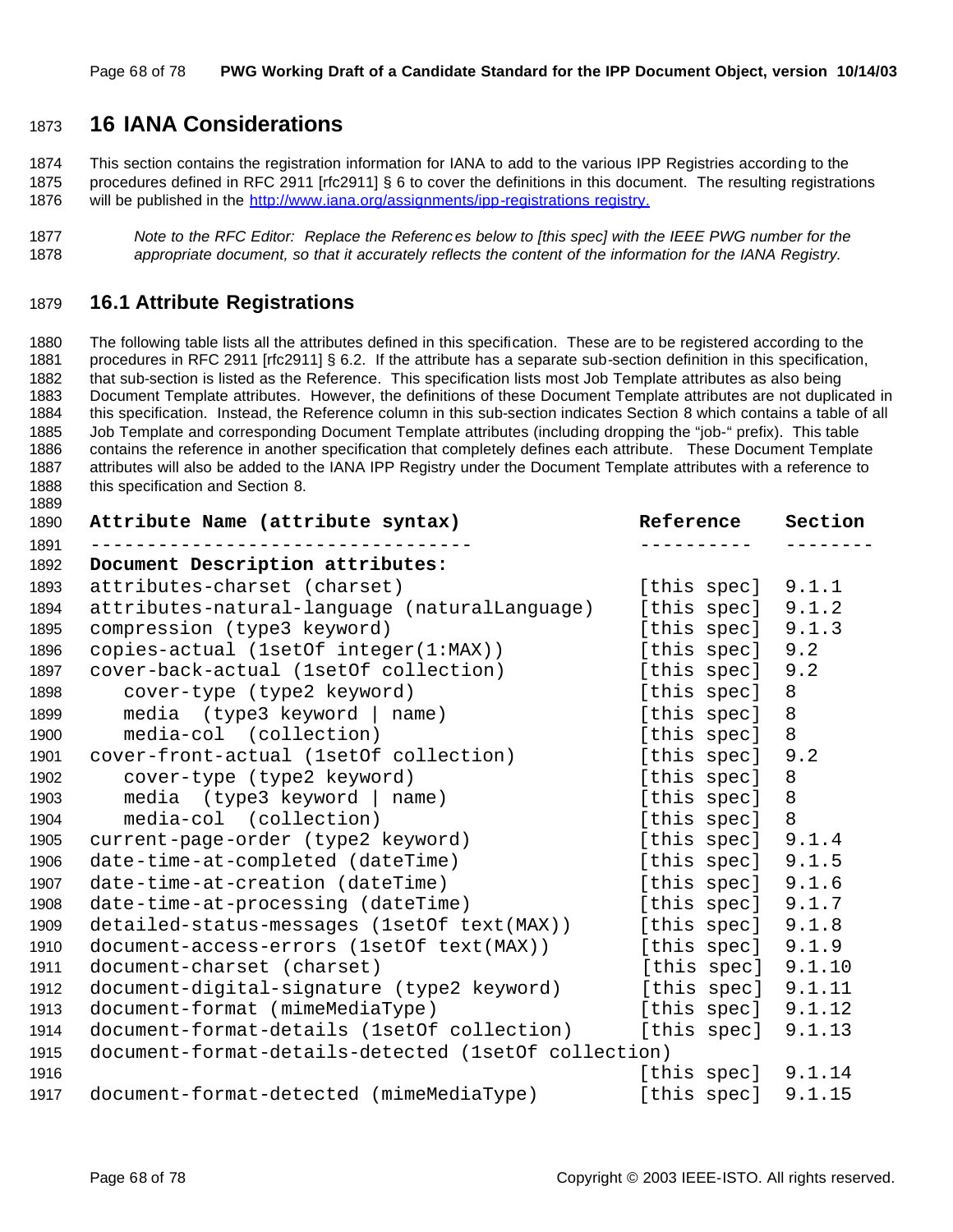| 1918 | document-format-version (text(127))                    |             | [this spec] | 9.1.16 |
|------|--------------------------------------------------------|-------------|-------------|--------|
| 1919 | document-format-version-detected (text(127))           |             | [this spec] | 9.1.17 |
| 1920 | document-job-id (integer(1:MAX))                       |             | [this spec] | 9.1.11 |
| 1921 | document-job-uri (uri)                                 |             | [this spec] | 9.1.19 |
| 1922 | document-message (text(MAX))                           |             | [this spec] | 9.1.20 |
| 1923 | document-name (name(MAX))                              |             | [this spec] | 9.1.21 |
| 1924 | document-natural-language (naturalLanguage)            |             | [this spec] | 9.1.22 |
| 1925 | document-number (integer(1:MAX))                       |             | [this spec] | 9.1.23 |
| 1926 | document-printer-uri (uri)                             |             | [this spec] | 9.1.24 |
| 1927 | document-state (type1 enum)                            |             | [this spec] | 9.1.25 |
| 1928 | document-state-message (text(MAX))                     |             | [this spec] | 9.1.26 |
| 1929 | document-state-reasons (1setOf type2 keyword)          |             | [this spec] | 9.1.27 |
| 1930 | document-uri (uri)                                     |             | [this spec] | 9.1.28 |
| 1931 | errors-count (integer(0:MAX))                          |             | [this spec] | 9.1.29 |
| 1932 | finishings-actual (1setOf type2 enum)                  |             | [this spec] | 9.2    |
| 1933 | finishings-col-actual (1setOf collection)              |             | [this spec] | 9.2    |
| 1934 | finishing-template (name (MAX))                        |             | [this spec] | 8      |
| 1935 | stitching (collection)                                 |             | [this spec] | 8      |
| 1936 | stitching-reference-edge (type2 keyword)               |             | [this spec] | 8      |
| 1937 | stitching-offset (integer(0:MAX))                      |             | [this spec] | 8      |
| 1938 | stitching-locations (1setOf integer(0:MAX))            |             | [this spec] | 8      |
| 1939 | force-front-side-actual (1setOf integer(1:MAX)         |             | [this spec] | 9.2    |
| 1940 | impressions (integer(0:MAX))                           |             | [this spec] | 9.1.30 |
| 1941 | impressions-completed (integer(0:MAX))                 |             | [this spec] | 9.1.31 |
| 1942 | impressions-completed-current-copy (integer(0:MAX))    |             |             |        |
| 1943 |                                                        |             | [this spec] | 9.1.32 |
| 1944 | imposition-template-actual (1setOf type3 keyword name) |             |             |        |
| 1945 |                                                        |             | [this spec] | 9.2    |
| 1946 | insert-sheet-actual (1setOf collection)                |             | [this spec] | 9.2    |
| 1947 | insert-after-page-number (integer(0:MAX))              |             | [this spec] | 8      |
| 1948 | insert-count (integer(0:MAX))                          |             | [this spec] | 8      |
| 1949 | media (type3 keyword   name)                           |             | [this spec] | 8      |
| 1950 | media-col (collection)                                 |             | [this spec] | 8      |
| 1951 | k-octets (integer(0:MAX))                              |             | [this spec] | 9.1.33 |
| 1952 | k-octets-processed (integer(0:MAX))                    |             | [this spec] | 9.1.34 |
| 1953 | last-document<br>(boolean)                             |             | [this spec] | 9.1.35 |
| 1954 | media-actual (1setOf type3 keyword name)               |             | [this spec] | 9.2    |
| 1955 | media-col-actual (1setOf collection)                   |             | [this spec] | 9.2    |
| 1956 | media-back-coating (type3 keyword   name (MAX))        |             | [this spec] | 8      |
| 1957 | media-color (type3 keyword   name (MAX) )              |             | [this spec] | 8      |
| 1958 | media-front-coating (type3 keyword   name(MAX))        |             | [this spec] | 8      |
| 1959 | media-hole-count (integer(0:MAX))                      |             | [this spec] | 8      |
| 1960 | $media-info (text(255))$                               | [this spec] |             | 8      |
| 1961 | media-key (type3 keyword name(MAX))                    |             | [this spec] | 8      |
| 1962 | media-order-count (integer(1:MAX))                     |             | [this spec] | 8      |
| 1963 | media-preprinted (type3 keyword   name(MAX))           | [this spec] |             | 8      |
|      |                                                        |             |             |        |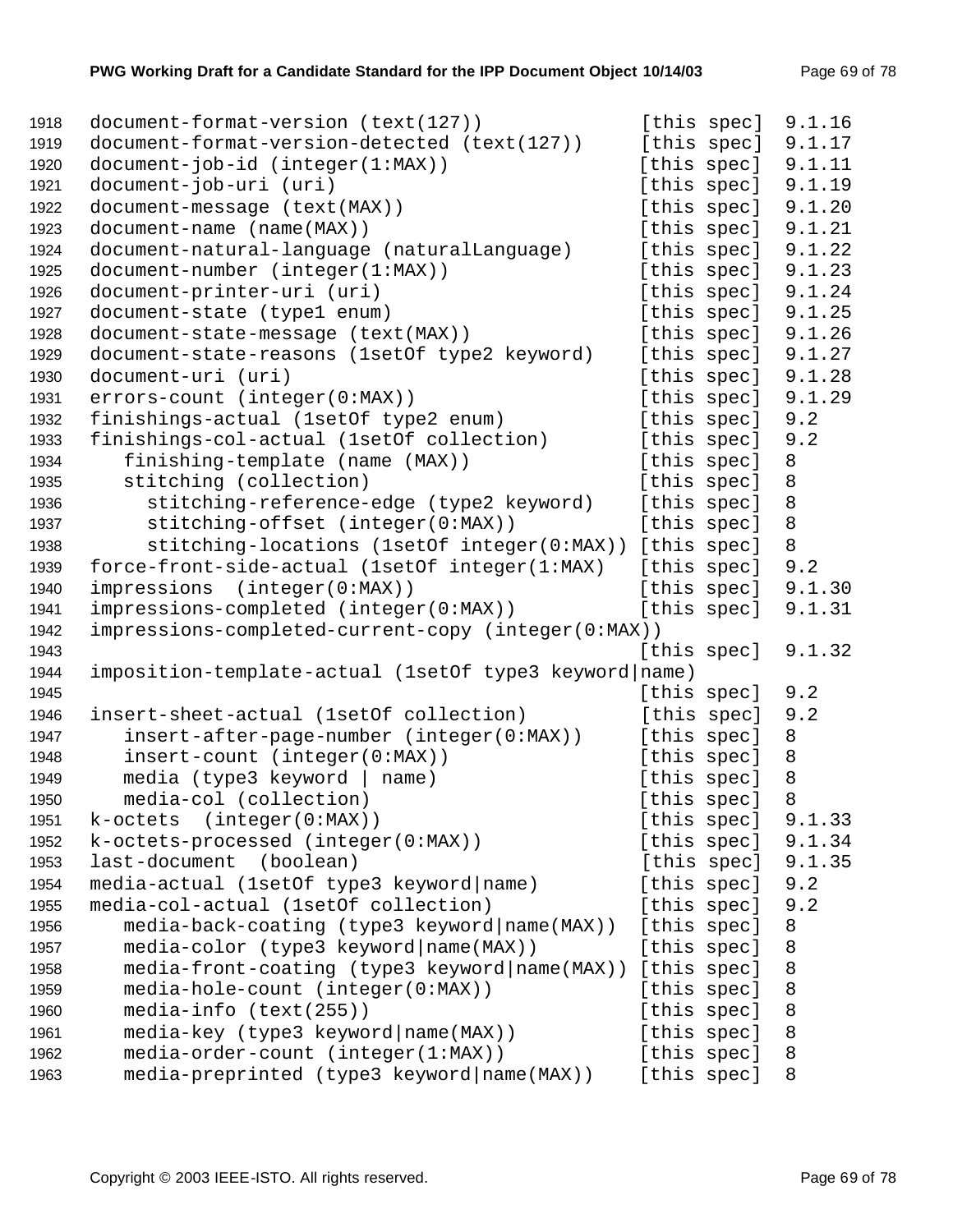```
1964 media-recycled (type3 keyword|name(MAX)) [this spec] 8
1965 media-size (collection) [this spec] 8
1966 x-dimension (integer(0:MAX)) [this spec] 8
1967 y-dimension (integer(0:MAX)) [this spec] 8
1968 media-type (type3 keyword|name(MAX)) [this spec] 8
1969 media-weight-metric (integer(0:MAX)) [this spec] 8
1970 media-input-tray-check-actual (1setOf type3 keyword|name)
1971 Interval 2012 1971 Contract Contract Contract Contract Contract Contract Contract Contract Contract Contract Contract Contract Contract Contract Contract Contract Contract Contract Contract Contract Contract Contra
1972 media-sheets (integer(0:MAX)) [this spec] 9.1.36
1973 media-sheets-completed (integer(0:MAX)) [this spec] 9.1.37
1974 more-info (uri) [this spec] 9.1.38
1975 number-up-actual (1setOf integer) [this spec] 9.2
1976 orientation-requested-actual (1setOf type2 enum) [this spec] 9.2
1977 output-bin-actual (1setOf name(MAX)) [this spec] 9.2
1978 overrides-actual (1setOf collection) [this spec] 9.2
1979 pages (1setOf RangeOfInteger(1:MAX))) [this spec] 8
1980 document-numbers (1setOf RangeOfInteger(1:MAX)))
1981 1981 1981
1982 document-copies (1setOf RangeOfInteger(1:MAX)))
1983 International Contract Contract Contract Contract Contract Contract Contract Contract Contract Contract Contract Contract Contract Contract Contract Contract Contract Contract Contract Contract Contract Contract Cont
1984 <any other Template attribute affecting pages>[this spec] 8
1985 output-device-assigned (name(127)) [this spec] 9.1.39
1986 page-delivery-actual (1setOf type2 keyword) [this spec] 9.2
1987 page-order-received-actual (1setOf type2 keyword)[this spec] 9.2
1988 page-ranges-actual (1setOf rangeOfInteger(1:MAX))[this spec] 9.2
1989 presentation-direction-number-up-actual (1setOf type2 keyword)
1990 Intervention Contract Contract Contract Contract Contract Contract Contract Contract Contract Contract Contract Contract Contract Contract Contract Contract Contract Contract Contract Contract Contract Contract Contr
1991 print-quality-actual (1setOf type2 enum) [this spec] 9.2
1992 printer-resolution-actual (1setOf resolution) [this spec] 9.2
1993 printer-up-time (integer (1:MAX)) [this spec] 9.1.40
1994 separator-sheets-actual (1setOf collection) [this spec] 9.2
1995 separator-sheets-type (type3 keyword|name(MAX))[this spec] 8
1996 media(type3 keyword|name(MAX)) [this spec] 8
1997 media-col(collection) [this spec] 8
1998 sheet-collate-actual (1setOf type2 keyword) [this spec] 9.2
1999 sheet-completed-copy-number (integer(0:MAX)) [this spec] 9.1.41
2000 sides-actual (1setOf type2 keyword) [this spec] 9.2
2001 time-at-completed (integer (MIN:MAX)) [this spec] 9.1.42
2002 time-at-creation (integer (MIN:MAX)) [this spec] 9.1.43
2003 time-at-processing (integer (MIN:MAX)) [this spec] 9.1.44
2004 x-image-position-actual (1setOf type2 keyword) [this spec] 9.2
2005 x-image-shift-actual (1setOf integer(MIN:MAX)) [this spec] 9.2
2006 x-side1-image-shift-actual (1setOf integer(MIN:MAX))
2007 [this spec] 9.2
2008 x-side2-image-shift-actual (1setOf integer(MIN:MAX))
2009 [this spec] 9.2
```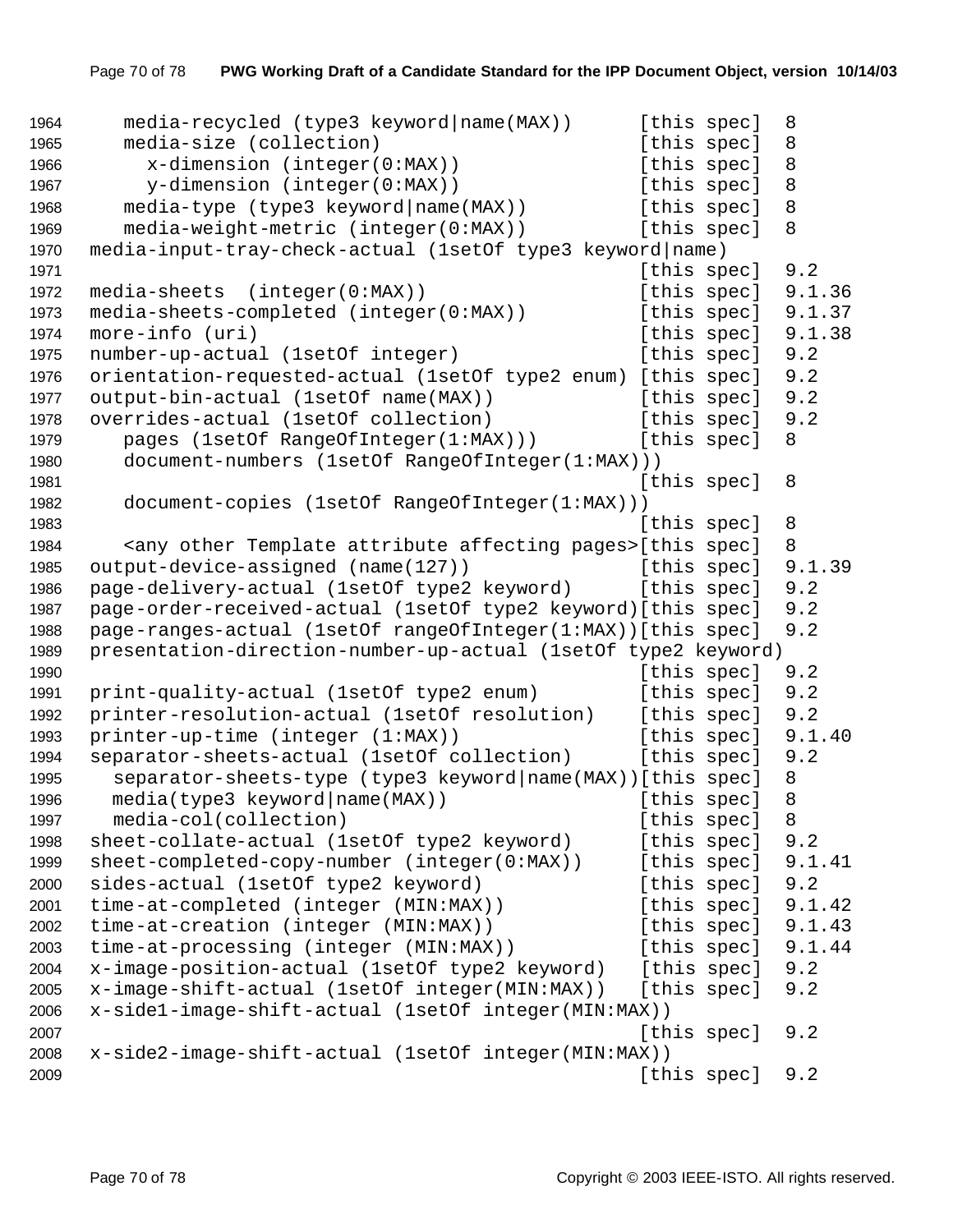```
2010 y-image-position-actual (1setOf type2 keyword) [this spec] 9.2
2011 y-image-shift-actual (1setOf integer(MIN:MAX)) [this spec] 9.2
2012 y-side1-image-shift-actual (1setOf integer(MIN:MAX))
2013 [this spec] 9.2
2014 y-side2-image-shift-actual (1setOf integer(MIN:MAX))
2015 [this spec] 9.2
2016
2017
2018 Document Templates attributes:
2019 copies (integer(1:MAX)) (this spec] 8
2020 cover-back (collection) [this spec] 8
2021 cover-type (type2 keyword) [this spec] 8
2022 media (type3 keyword | name(MAX)) [this spec] 8
2023 media-col (collection) [this spec] 8
2024 cover-front (collection) and this spec] 8
2025 cover-type (type2 keyword) [this spec] 8
2026 media (type3 keyword | name(MAX)) [this spec] 8
2027 media-col (collection) and this specles in the specific specified and [this spec] 8
2028 feed-orientation (type3 keyword) [this spec] 8
2029 finishings (1setOf type2 enum) [this spec] 8
2030 finishings-col (collection) [this spec] 8
2031 finishing-template (name(MAX)) [this spec] 8
2032 stitching (collection) [this spec] 8
2033 stitching-locations (1setOf integer(0:MAX)) [this spec] 8
2034 stitching-offset (integer (0:MAX)) [this spec] 8
2035 stitching-reference-edge (type2 keyword) [this spec] 8
2036 font-name-requested (name(MAX)) [this spec] 8
2037 font-size-requested (integer(1:MAX)) [this spec] 8
2038 force-front-side (1setOf integer(1:MAX)) [this spec] 8
2039 imposition-template (type3 keyword | name(MAX)) [this spec] 8
2040 insert-sheet (1setOf collection) [this spec] 8
2041 insert-after-page-number (integer(0:MAX)) [this spec] 8
2042 insert-count (integer(0:MAX)) [this spec] 8
2043 media (type3 keyword | name(MAX)) [this spec] 8
2044 media-col (collection) [this spec] 8
2045 media (type3 keyword | name(MAX)) [this spec] 8
2046 Example 2016 Example 2046 Example 2046 Example 2046 Example 2046
2047 media-col (collection) [this spec] 8
2048 media-back-coating (type3 keyword | name(MAX)) [this spec] 8
2049 media-color (type3 keyword | name(MAX)) [this spec] 8
2050 media-front-coating (type3 keyword | name(MAX))[this spec] 8
2051 media-grain (type3 keyword | name(MAX)) [this spec] 8
2052 media-hole-count (integer(0:MAX)) [this spec] 8
2053 media-info (text(255)) [this spec] 8
2054 media-key (type3 keyword | name(MAX)) [this spec] 8
2055 media-material (type3 keyword | name(MAX)) [this spec] 8
```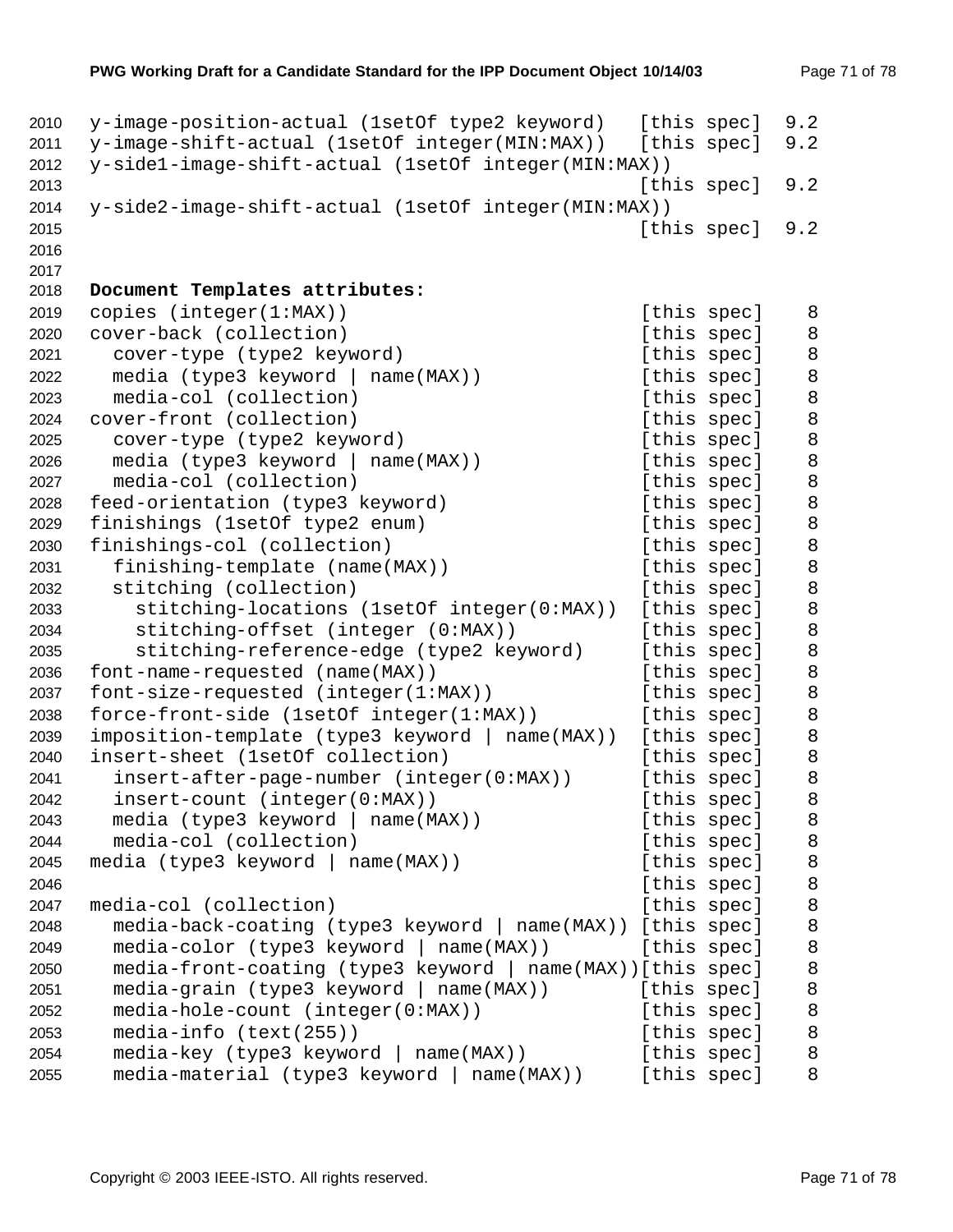| 2056 | media-order-count (integer(1:MAX))                      | [this spec] |             | 8       |
|------|---------------------------------------------------------|-------------|-------------|---------|
| 2057 | media-preprinted (type3 keyword   name(MAX))            | [this spec] |             | 8       |
| 2058 | $media-recycled$ (type3 keyword   name(MAX))            |             | [this spec] | $\,8\,$ |
| 2059 | media-size (collection)                                 | [this spec] |             | 8       |
| 2060 | $x$ -dimension (integer(0:MAX))                         | [this spec] |             | 8       |
| 2061 | y-dimension (integer(0:MAX))                            | [this spec] |             | 8       |
| 2062 | media-thickness (integer(1:MAX))                        | [this spec] |             | 8       |
| 2063 | $median-tooth$ (type3 keyword   name(MAX))              | [this spec] |             | 8       |
| 2064 | media-type (type3 keyword   name(MAX))                  |             | [this spec] | 8       |
| 2065 | media-weight-metric (integer(0:MAX))                    | [this spec] |             | 8       |
| 2066 | media-input-tray-check (type3 keyword   name(MAX))      |             |             |         |
| 2067 |                                                         | [this spec] |             | 8       |
| 2068 | $media-type (type3 keyword   name(MAX))$                | [this spec] |             | 8       |
| 2069 | number-up (integer(1:MAX))                              |             | [this spec] | 8       |
| 2070 | orientation-requested (type2 enum)                      | [this spec] |             | 8       |
| 2071 | overrides (1setOf collection)                           | [this spec] |             | $\,8\,$ |
| 2072 | pages (1setOf rangeOfInteger(MAX))                      | [this spec] |             | 8       |
| 2073 | document-numbers (1setOf rangeOfInteger(MAX))           | [this spec] |             | 8       |
| 2074 | document-copies (1setOf rangeOfInteger(MAX))            | [this spec] |             | 8       |
| 2075 | page-delivery (type2 keyword)                           | [this spec] |             | $\,8\,$ |
| 2076 | page-order-received (type2 keyword)                     |             | [this spec] | 8       |
| 2077 | page-ranges (1setOf rangeOfInteger(1:MAX))              | [this spec] |             | 8       |
| 2078 | pdl-init-file (1setOf collection)                       | [this spec] |             | 8       |
| 2079 | pdl-init-file-entry (name(MAX))                         | [this spec] |             | $\, 8$  |
| 2080 | pdl-init-file-location (uri)                            | [this spec] |             | 8       |
| 2081 | pdl-init-file-name (name(MAX))                          | [this spec] |             | 8       |
| 2082 | presentation-direction-number-up (type2 keyword)        | [this spec] |             | 8       |
| 2083 | print-quality (type2 enum)                              | [this spec] |             | $\, 8$  |
| 2084 | printer-resolution (resolution)                         |             | [this spec] | 8       |
| 2085 | separator-sheets (collection)                           |             | [this spec] | 8       |
| 2086 | media (type3 keyword   name(MAX))                       | [this spec] |             | 8       |
| 2087 | media-col (collection)                                  | [this spec] |             | 8       |
| 2088 | separator-sheets-type (type3 keyword  <br>$name(MAX)$ ) |             |             |         |
| 2089 |                                                         | [this spec] |             | 8       |
| 2090 | sheet-collate (type2 keyword)                           | [this spec] |             | 8       |
| 2091 | sides (type2 keyword)                                   | [this spec] |             | 8       |
| 2092 | x-image-position (type2 keyword)                        | [this spec] |             | 8       |
| 2093 | x-image-shift (integer(MIN:MAX))                        | [this spec] |             | 8       |
| 2094 | x-side1-image-shift (integer(MIN:MAX))                  | [this spec] |             | 8       |
| 2095 | x-side2-image-shift (integer(MIN:MAX))                  | [this spec] |             | 8       |
| 2096 | y-image-position (type2 keyword)                        | [this spec] |             | 8       |
| 2097 | y-image-shift (integer(MIN:MAX))                        | [this spec] |             | 8       |
| 2098 | y-sidel-image-shift (integer(MIN:MAX))                  | [this spec] |             | 8       |
| 2099 | y-side2-image-shift (integer(MIN:MAX))                  | [this spec] |             | 8       |
| 2100 |                                                         |             |             |         |

```
2101
```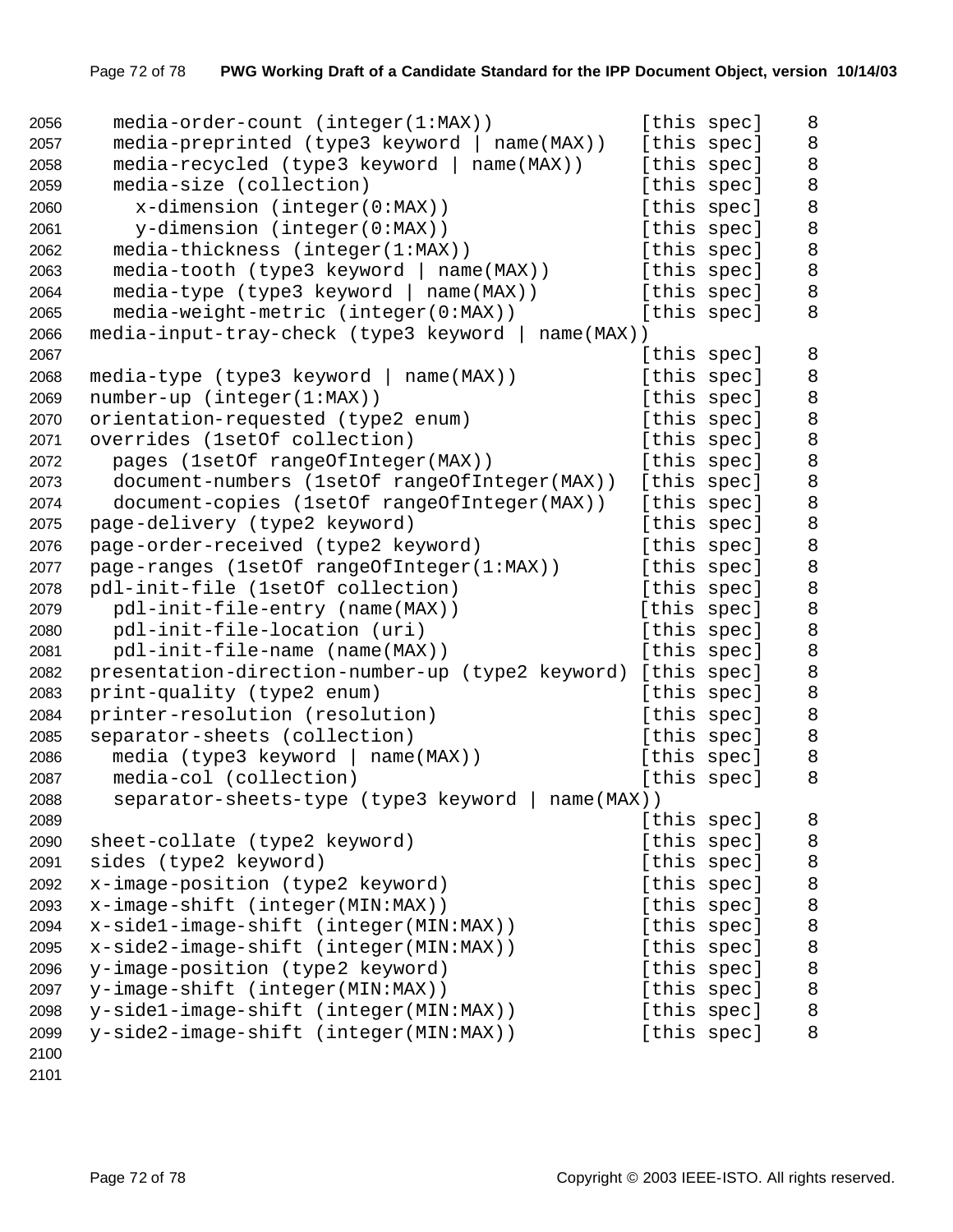```
2103 Job Description attributes:
2104 job-copies-actual (1setOf integer(1:MAX)) [this spec] 9.2
2105 job-cover-back-actual (1setOf collection) [this spec] 9.2
2106 job-cover-front-actual (1setOf collection) [this spec] 9.2
2107 job-collation-type-actual (1setOf type2 keyword) [this spec] 9.2
2108 job-finishings-actual (1setOf type2 enum) [this spec] 9.2
2109 job-finishings-col-actual (1setOf collection) [this spec] 9.2
2110
2111
2112 Job Template attributes:
2113 job-copies (integer(1:MAX)) [this spec] 8
2114 job-copies-default (integer(1:MAX)) [this spec] 8
2115 job-copies-supported (rangeOfInteger (1:MAX)) [this spec] 8
2116 job-cover-back (collection) [this spec] 8
2117 job-cover-back-default (collection) [this spec] 8
2118 job-cover-back-supported (1setOf type2 keyword) [this spec] 8
2119 job-cover-front (collection) [this spec] 8
2120 job-cover-front-default (collection) [this spec] 8
2121 job-cover-front-supported (1setOf type2 keyword)[this spec] 8
2122 job-finishings (1setOf type2 enum) [this spec] 8
2123 job-finishings-default (1setOf type2 enum) [this spec] 8
2124 job-finishings-supported (1setOf type2 enum) [this spec] 8
2125 job-finishings-col (collection) [this spec] 8
2126 job-finishings-col-default (collection) [this spec] 8
2127 job-finishings-col-supported (1setOf type2 keyword)
2128 Example 2128 Example 2128 Example 2128 Example 2128 Example 2128
2129
2130
2131 Printer Description attributes:
2132 document-creation-attributes-supported (1setOf type2 keyword)
2133 [this spec] 10.1
2134 16.2 Keyword attribute values
2135 document-state-reasons (1setOf type2 keyword) [this spec] 9.1.27
2136 aborted-by-system [this spec] 9.1.27
2137 compression-error but a compression-error compression-error compression-error
2138 digital-signature-did-not-verify [this spec] 9.1.27
2139 digital-signature-type-not-supported [this spec] 9.1.27
2140 document-access-error [this spec] 9.1.27
2141 document-format-error [this spec] 9.1.27
2142 canceled-at-device a example this spec] 9.1.27
2143 canceled-by-operator [this spec] 9.1.27
2144 canceled-by-user a constant the control control canceled-by-user
2145 completed-successfully [this spec] 9.1.27
2146 completed-with-errors [this spec] 9.1.27
```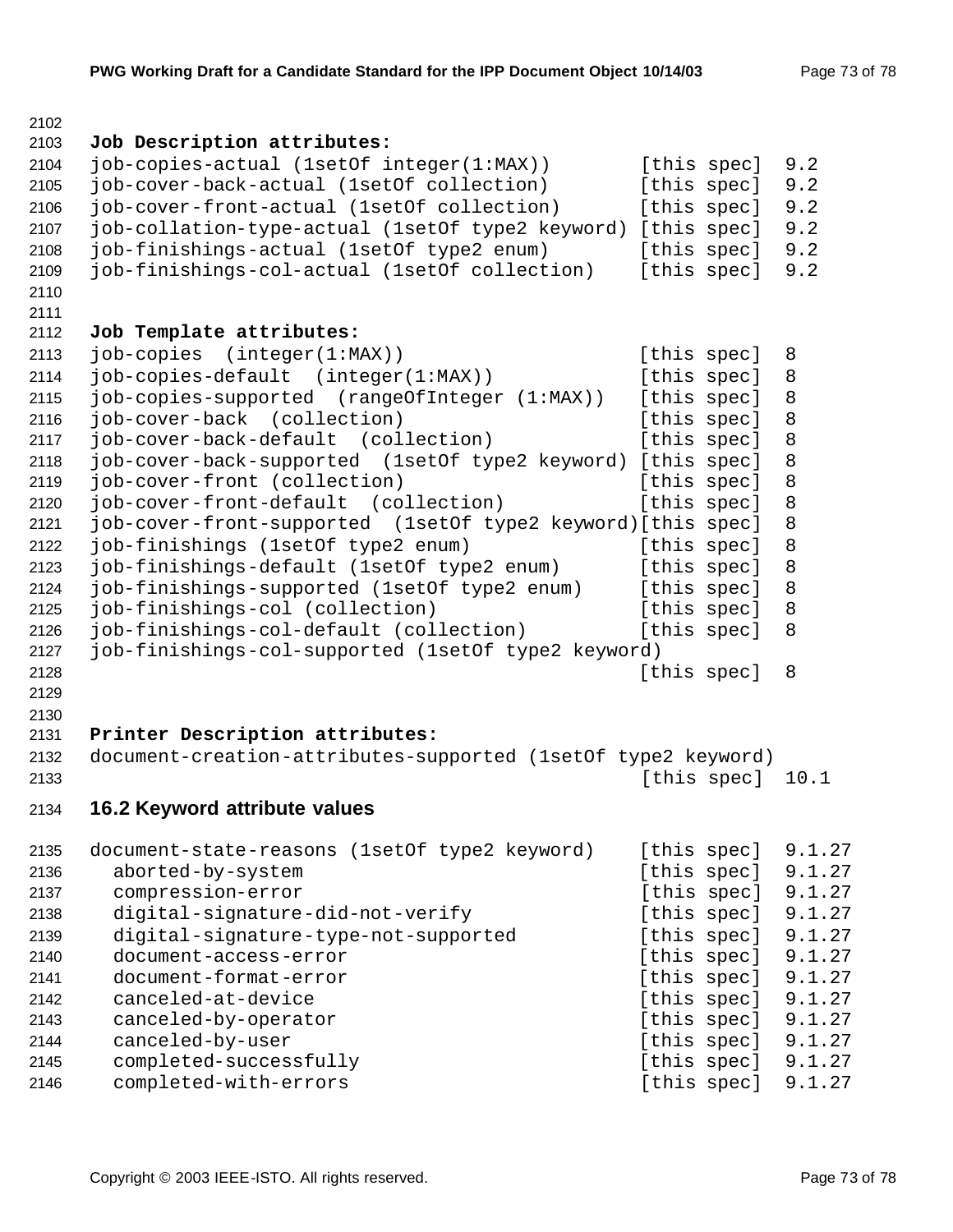| 2147 | completed-with-warnings     | [this spec] |             | 9.1.27 |
|------|-----------------------------|-------------|-------------|--------|
| 2148 | data-insufficient           |             | [this spec] | 9.1.27 |
| 2149 | digital-signature-wait      |             | [this spec] | 9.1.27 |
| 2150 | errors-detected             |             | [this spec] | 9.1.27 |
| 2151 | incoming                    |             | [this spec] | 9.1.27 |
| 2152 | interpreting                |             | [this spec] | 9.1.27 |
| 2153 | none                        |             | [this spec] | 9.1.27 |
| 2154 | outgoing                    |             | [this spec] | 9.1.27 |
| 2155 | printing                    |             | [this spec] | 9.1.27 |
| 2156 | processing-to-stop-point    |             | [this spec] | 9.1.27 |
| 2157 | queued                      |             | [this spec] | 9.1.27 |
| 2158 | queued-for-marker           |             | [this spec] | 9.1.27 |
| 2159 | queued-in-device            |             | [this spec] | 9.1.27 |
| 2160 | resources-are-not-ready     |             | [this spec] | 9.1.27 |
| 2161 | resources-are-not-supported |             | [this spec] | 9.1.27 |
| 2162 | submission-interrupted      |             | [this spec] | 9.1.27 |
| 2163 | transforming                |             | [this spec] | 9.1.27 |
| 2164 | unsupported-compression     |             | [this spec] | 9.1.27 |
| 2165 | unsupported-document-format |             | [this spec] | 9.1.27 |
| 2166 | warnings-detected           |             | [this spec] | 9.1.27 |
|      |                             |             |             |        |

## **16.3 Enum Attribute Values**

 The following table lists all the new enum attribute values defined in this document as additional type2 enum values. These are to be registered according to the procedures in RFC 2911 [rfc2911] § 6.1.

| 2171 | Value         | Name                                     | Reference            | Section: |
|------|---------------|------------------------------------------|----------------------|----------|
| 2172 |               |                                          |                      |          |
| 2173 |               | document-state (type1 enum)              | [this spec] $9.1.25$ |          |
| 2174 | pending<br>3  |                                          | [this spec] $9.1.25$ |          |
| 2175 | 5             | processing                               | [this spec] $9.1.25$ |          |
| 2176 | 7<br>canceled |                                          | [this spec] $9.1.25$ |          |
| 2177 | 8<br>aborted  |                                          | [this spec] $9.1.25$ |          |
| 2178 | 9             | completed                                | [this spec] $9.1.25$ |          |
| 2179 |               | operations-supported (1setOf type2 enum) | $[rfc2911]$ 4.4.15   |          |
| 2180 | 0x0033        | Cancel-Document                          | [this spec] 4.5      |          |
| 2181 | 0x0034        | Get-Document-Attributes                  | [this spec] 4.3      |          |
| 2182 | 0x0035        | Get-Documents                            | [this spec] 3.3      |          |
| 2183 | 0x0036        | Delete-Document                          | [this spec] 5.4      |          |
| 2184 | 0x0037        | Set-Document-Attributes                  | [this spec] 4.4      |          |

## 

# **16.4 Operations**

 The following table lists all of the operations defined in this document. These are to be registered according to the procedures in RFC 2911 [rfc2911] § 6.4.

2190 Operations and the section of the Reference Section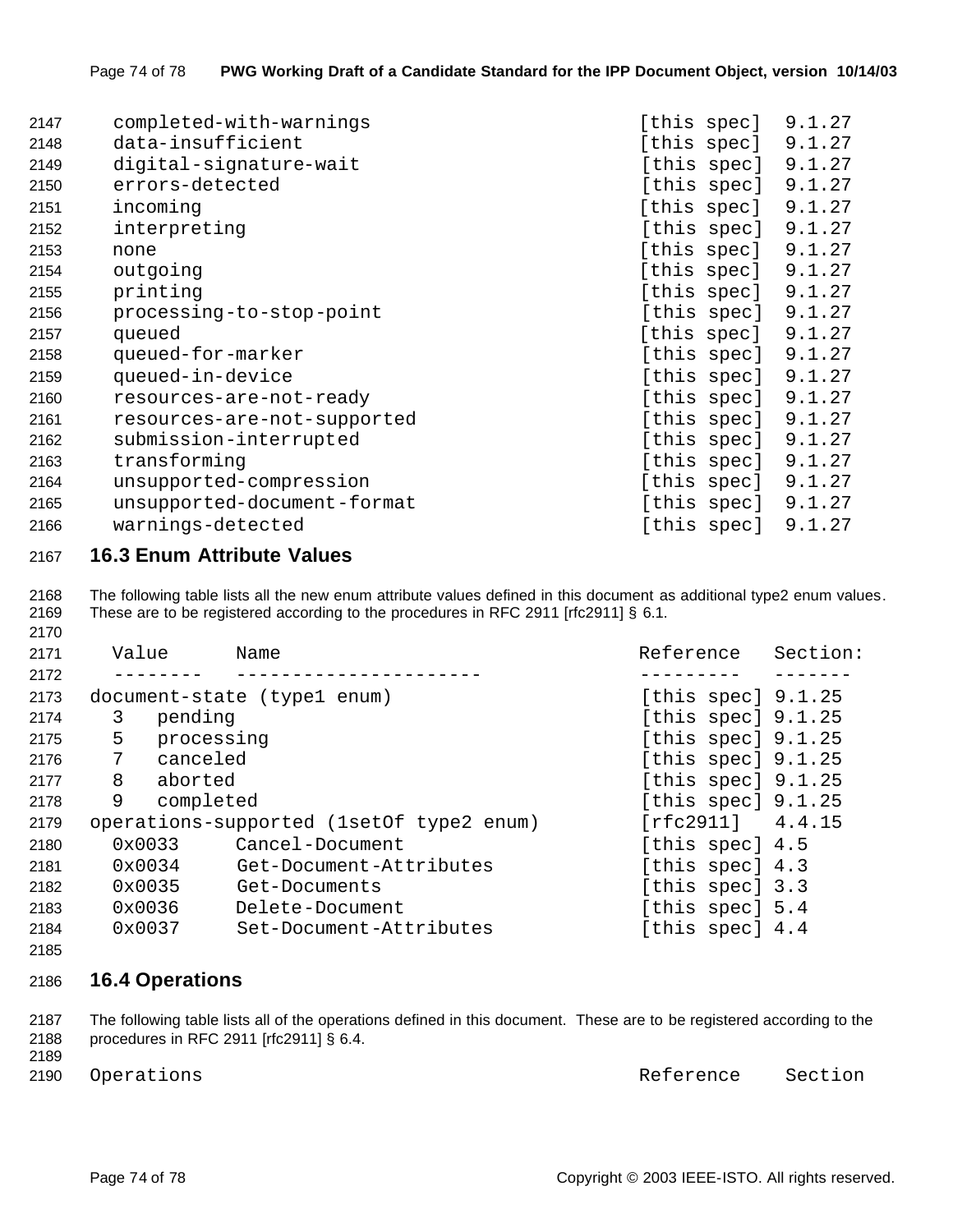| 2191 |                              |                 |  |
|------|------------------------------|-----------------|--|
| 2192 | Cancel-Document              | [this spec] 4.5 |  |
|      | 2193 Delete-Document         | [this spec] 5.4 |  |
|      | 2194 Get-Document-Attributes | [this spec] 4.3 |  |
| 2195 | Get-Documents                | [this spec] 3.3 |  |
| 2196 | Set-Document-Attributes      | [this spec] 4.4 |  |

## **16.5 Attribute Group tags**

 The following table lists all the attribute group tags defined in this specification. These are to be registered according to the procedures in RFC 2911 [rfc2911] § 6.5.

| 2201 | Value   | Name                    | Reference      | Section |
|------|---------|-------------------------|----------------|---------|
| 2202 | _______ |                         |                |         |
| 2203 | 0x09    | document-attributes-taq | [this spec] 12 |         |
| 2204 |         |                         |                |         |

## **16.6 Status codes**

 The following table lists all the status codes defined in this specification. These are to be registered according to the procedures in RFC 2911 [rfc2911] § 6.6.

| Value           |  | Reference Section                                                                                                            |     |
|-----------------|--|------------------------------------------------------------------------------------------------------------------------------|-----|
| $- - - - - - -$ |  |                                                                                                                              |     |
|                 |  |                                                                                                                              |     |
|                 |  | [jobx]                                                                                                                       | 8.1 |
| 0x050C          |  | [jobx]                                                                                                                       | 8.2 |
|                 |  | Status Code Name<br>$0x0500:0x05FF - Server Error$ :<br>0x050B server-error-too-many-jobs<br>server-error-too-many-documents |     |

## 

## **16.7 Attribute Group name Registrations**

 The following table lists the one new attribute group name defined in this document. This is to be registered according to the procedures in RFC 2911 [rfc2911] § 6.2.

| 2217 Attribute Group name  | Reference Section |  |
|----------------------------|-------------------|--|
| 2218 --------------------- |                   |  |
| 2219 document-template     | [this spec] 4.3   |  |

# **17 Internationalization Considerations**

2221 The internationalization considerations for this extension for handling the Document object are the same as for<br>2222 handling the Job object in [rfc2911]. handling the Job object in [rfc2911].

# **18 Security Considerations**

 The Document object should provide no more increased security considerations than the Job object. The Printer MUST provide the same access control for Document objects as for Job objects.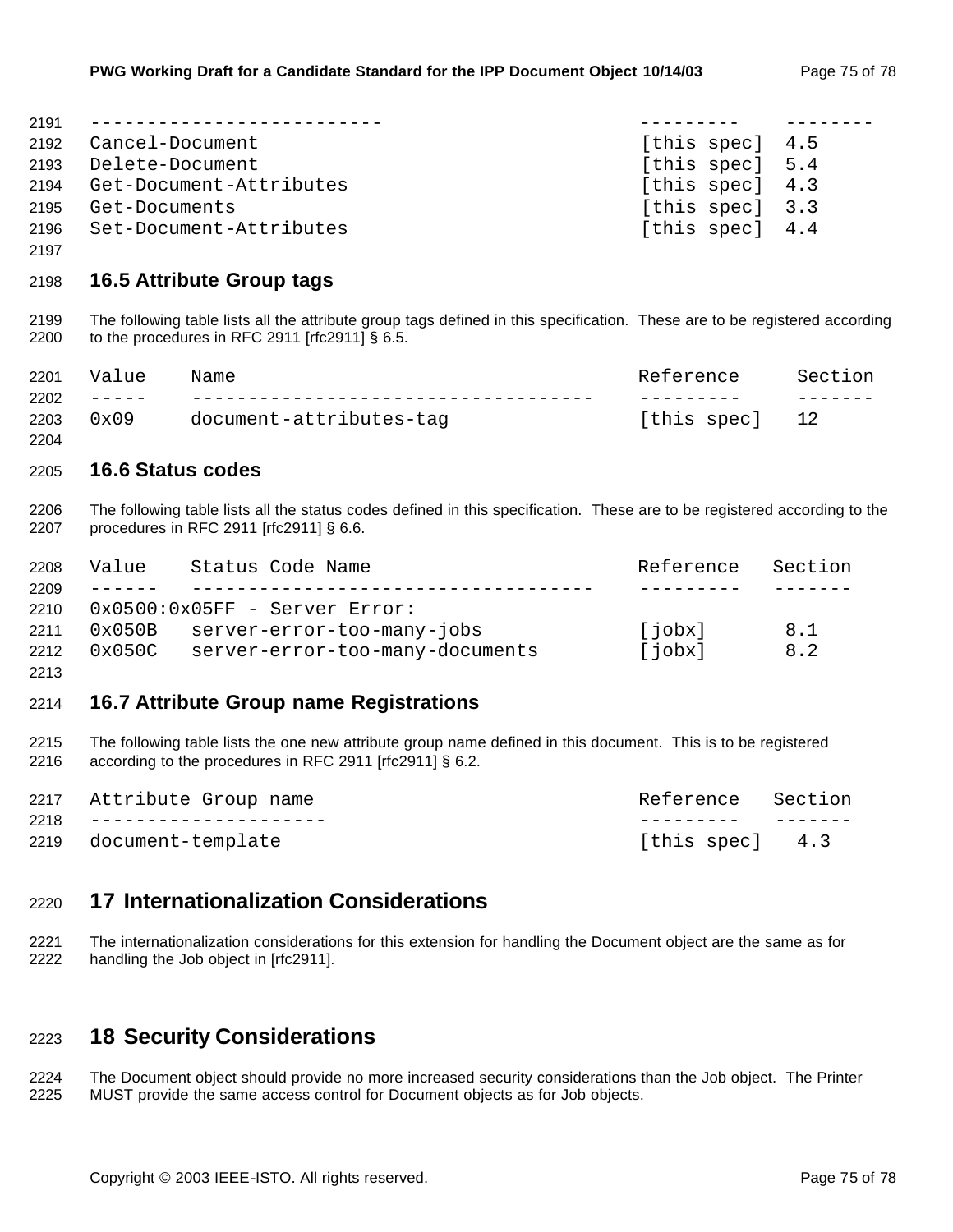### Page 76 of 78 **PWG Working Draft of a Candidate Standard for the IPP Document Object, version 10/14/03**

2226 The Printer implementer needs to consider counter measures for denial of service attacks for the Create-Job<br>2227 operation. For example, a rogue client could issue repeated Create-Job and/or Send-Document/Send-URI re operation. For example, a rogue client could issue repeated Create-Job and/or Send-Document/Send-URI requests 2228 in an attempt to exceed the capacity of the Printer to absorb such requests and thereby deny Job Creation and Document Creation requests from other clients. For example, a Printer might avoid a fixed set of allocations for Jobs and Documents and also be able to detect when an excessive number of Create-Job and Send-Document/Send-URI 2231 requests have been supplied. In such a case, the Printer would return either a 'server-error-too-many-jobs' status- code (see section **Error! Reference source not found.**) or a 'server-error-too-many-documents' status-code (see section **Error! Reference source not found.**).

# **19 Contributors**

- Don Fullman, Xerox
- Harry Lewis, IBM
- Ira McDonald, High North
- Michael Sweet, Easy Software Products
- Jerry Thrasher, Lexmark
- 

# **20 Acknowledgments**

# **21 Author's Address**

 Dennis Carney IBM Printing Systems 6300 Diagonal Highway Boulder, CO 80301 Phone: 303 924-0565 Fax: 303 924-7434 email: dcarney@us.ibm.com Tom Hastings Xerox Corporation 737 Hawaii St. El Segundo, CA 90245 Phone: 310 333-6413 Fax: 310 333-5514 e-mail: hastings@cp10.es.xerox.com Peter Zehler Xerox Corporation MS: 0128-30E 800 Phillips Road Webster, NY 14580-9701 Phone: 585 265-8755 Fax: 585 422-7961 e-mail: PZehler@crt.xerox.com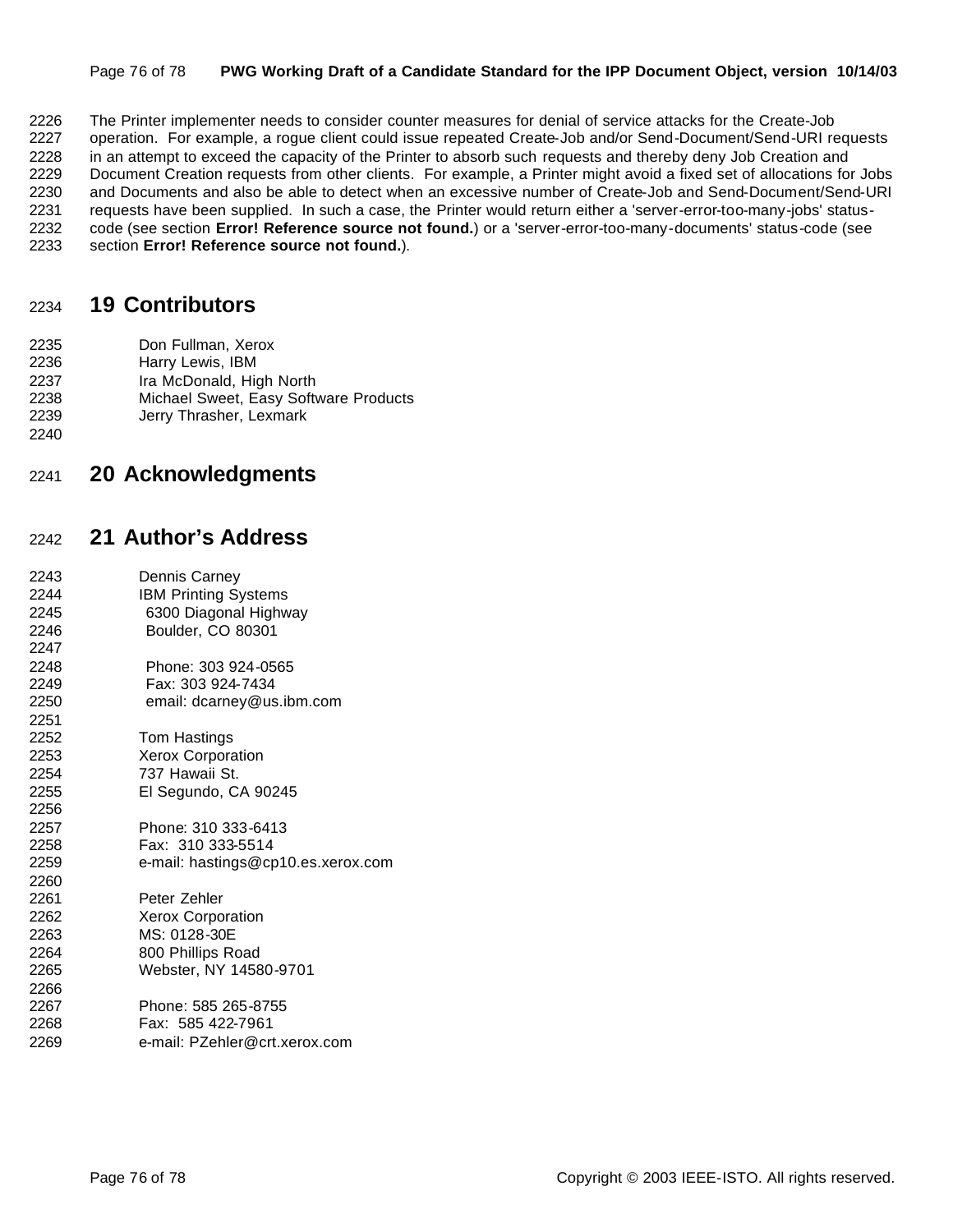# <sup>2270</sup> **22 Appendix A: Document operations compared to Job operations**  <sup>2271</sup> **(Informative)**

2272 This appendix compares the Document operations with the existing Job operations to show the parallelism.

 Table 17 compares the Job and Document operations. The two Conf. columns indicate the conformance 2274 requirements (REQUIRED = REQ, OPTIONAL = OPT) for the Job and Document operations respectively. A "REQ" in the Document Conformance column means if the Document object is supported. Whether a Document operation is a method on the Job object or the Document object depends on the modeling regime and is not an essential part 2277 of the semantics described here, since these semantics are intended to apply to both object-oriented and object-based protocols, APIs, and implementations.

#### 2279 **Table 17 - Document operations compared to Job operations**

| Job operations                                                                                     | Job<br>Conf. | Document operations                                                  | Doc<br>Conf. |
|----------------------------------------------------------------------------------------------------|--------------|----------------------------------------------------------------------|--------------|
|                                                                                                    |              |                                                                      |              |
| <b>Cancel-Current-Job</b>                                                                          | <b>OPT</b>   | N/A, can only cancel a document explicitly by document number and    |              |
|                                                                                                    |              | explicit job id                                                      |              |
| Cancel-Job                                                                                         | <b>REQ</b>   | <b>Cancel-Document</b>                                               | <b>REQ</b>   |
|                                                                                                    |              |                                                                      |              |
| <b>Get-Job-Attributes</b>                                                                          | <b>REQ</b>   | <b>Get-Document-Attributes</b>                                       | <b>REQ</b>   |
| Get-Jobs                                                                                           | <b>REQ</b>   | <b>Get-Documents</b>                                                 | <b>REQ</b>   |
| Hold-Job                                                                                           |              | N/A, can only hold an entire job                                     |              |
| Print-Job                                                                                          | <b>REQ</b>   | Send-Document (existing operation - see [rfc2911] with an additional | <b>REQ</b>   |
|                                                                                                    |              | Document attributes group defined in section 4.1)                    |              |
| <b>Print-URI</b>                                                                                   | <b>OPT</b>   | Send-URI (existing operation - see [rfc2911] with an additional      | <b>OPT</b>   |
|                                                                                                    |              | Document attributes group defined in section 4.2)                    |              |
|                                                                                                    |              |                                                                      |              |
| Promote-Job                                                                                        | <b>OPT</b>   | N/A, can only promote an entire job                                  |              |
| Purge-Jobs                                                                                         | <b>OPT</b>   | <b>Delete-Document</b>                                               | <b>OPT</b>   |
| <b>Release-Held-New-Jobs</b>                                                                       | <b>OPT</b>   | N/A, can only release entire jobs                                    |              |
| Release-Job                                                                                        | <b>OPT</b>   | N/A, can only release an entire job                                  |              |
| Reprocess-Job                                                                                      | <b>OPT</b>   | N/A, can only reprocess an entire job                                |              |
| Restart-Job                                                                                        | <b>OPT</b>   | N/A, can only restart an entire job                                  |              |
| Resume-Job                                                                                         | <b>OPT</b>   | N/A, can only resume an entire job                                   |              |
| Schedule-Job-After                                                                                 | <b>OPT</b>   | N/A, can only schedule an entire job                                 |              |
| <b>Set-Job-Attributes</b>                                                                          | <b>OPT</b>   | <b>Set-Document-Attributes</b>                                       | <b>OPT</b>   |
| <b>Suspend-Current-Job</b>                                                                         | <b>OPT</b>   | N/A, can only suspend an entire job in order to run another one      |              |
| N/A, use Validate-Job to validate a single document or each document<br>Validate-Job<br><b>REQ</b> |              |                                                                      |              |
|                                                                                                    |              | in a multi-document job                                              |              |

2280

2281

# <sup>2282</sup> **23 Annex B: IEEE-ISTO 5100.4-2001 Document Overrides (informative)**

 With the introduction of the Document Object, there is no longer a need for the "document-overrides" (1setOf collection) attribute [pwg5100.4-2001] as an Operation attribute or a Job Template attribute. A new Overrides document [OvrRide] without the "document-overrides" attribute will be published. With the introduction of the 2286 Document object, the client simply supplies the Document Template attributes (see Table 10) for each Document